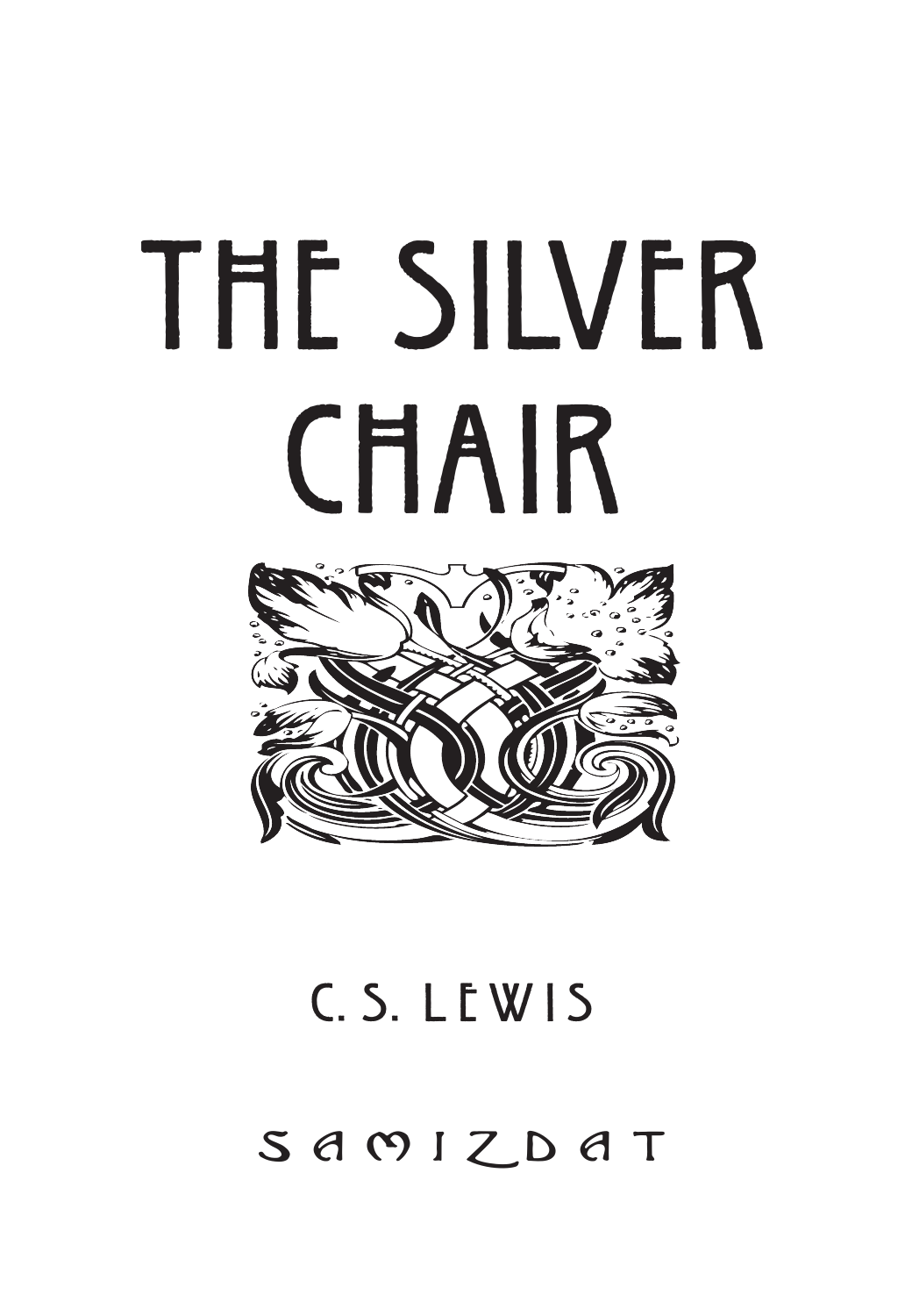**The Silver Chair**. (first published 1953) by C.S. Lewis (1895-1963)

Edition used as base for this ebook: London: Geoffrey Bles, 1965 [six<sup>th</sup>] printing]

Source: [Project Gutenberg Canada](http://www.gutenberg.ca/), Ebook #1156 Ebook text was produced by Al Haines

**Warning** : this document is for free distribution only. [Ebook Samizdat](http://www.samizdat.qc.ca/Ebooks/) 2017 (public domain under [Canadian copyright law\)](http://laws-lois.justice.gc.ca/eng/acts/C-42/page-3.html#h-6)

#### **Disclaimer**

This eBook is for the use of anyone anywhere at no cost. Copyright laws in your country also govern what you can do with this work. Copyright laws in most countries are in a constant state of flux. If you are outside Canada, check the laws of your country before downloading, copying, displaying, performing, distributing or creating derivative works based on this Samizdat Ebook. Samizdat makes no claims regarding the copyright status of any work in any country outside Canada.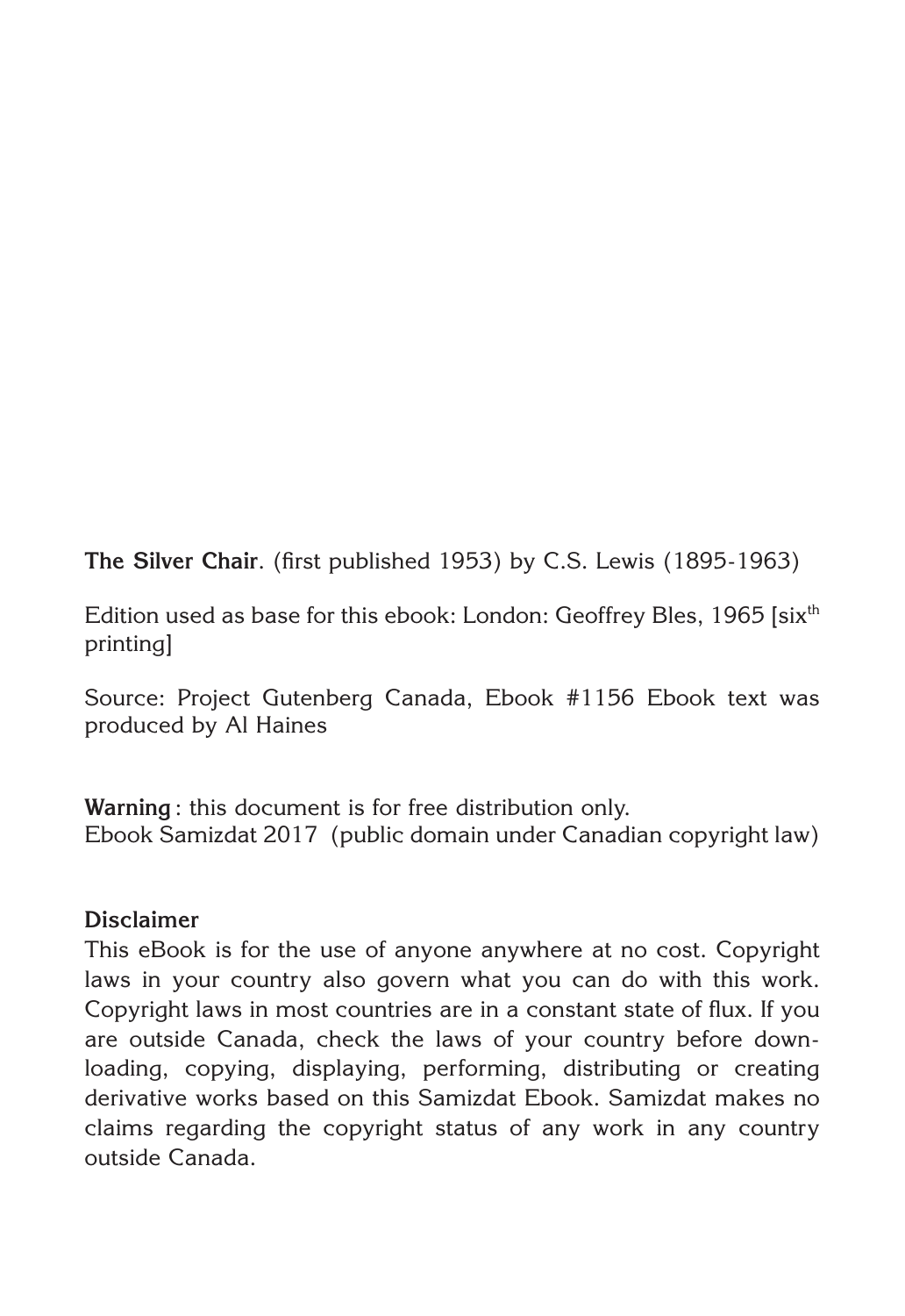*To Nicholas Hardie*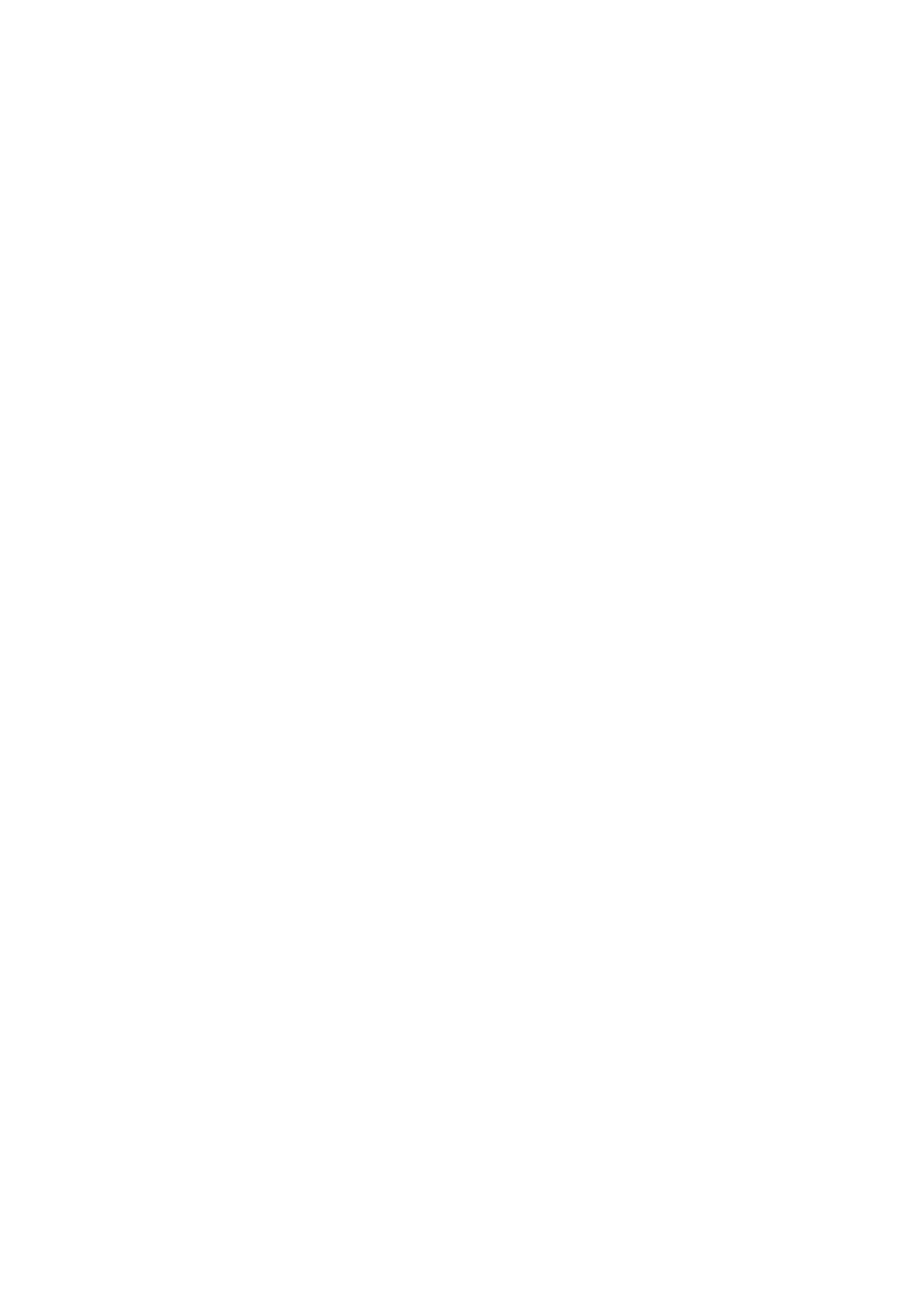## TABLE OF **CONTENTS**

| <b>CHAPTER I</b><br><b>Behind the Gym</b>                           | $\mathbf{1}$ |
|---------------------------------------------------------------------|--------------|
| <b>CHAPTER II</b><br>Jill is Given a Task                           | 9            |
| <b>CHAPTER III</b><br>The Sailing of the King                       | 17           |
| <b>CHAPTER IV</b><br>A Parliament of Owls                           | 26           |
| <b>CHAPTER V</b><br>Puddleglum                                      | 34           |
| <b>CHAPTER VI</b><br>The Wild Waste Lands of the North              | 42           |
| <b>CHAPTER VII</b><br>The Hill of the Strange Trenches              | 51           |
| <b>CHAPTER VIII</b><br>The House of Harfang                         | 59           |
| <b>CHAPTER IX</b><br>How They Discovered Something Worth Knowing 67 |              |
|                                                                     |              |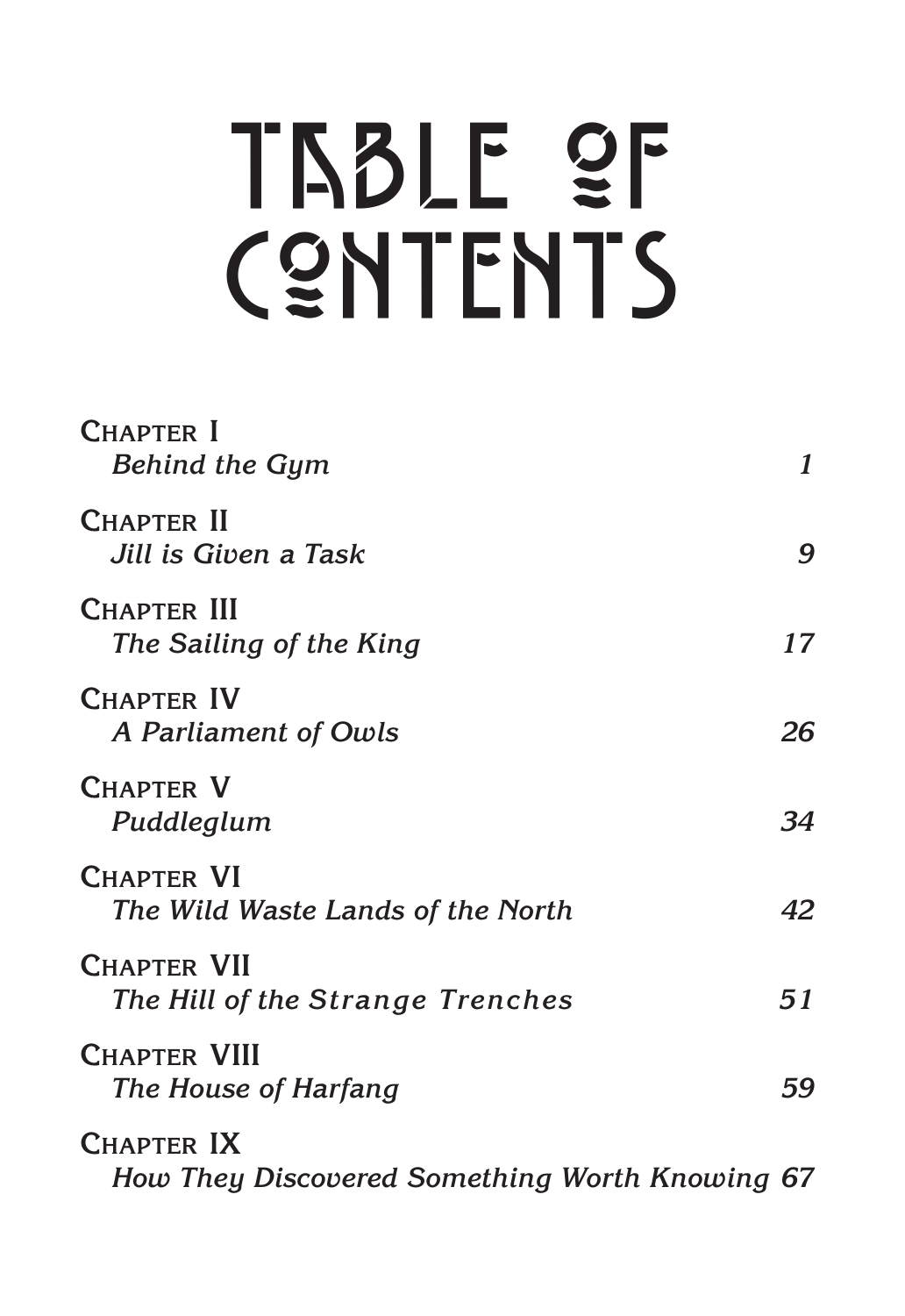| <b>CHAPTER X</b><br><i>Travels Without the Sun</i>        | 75  |
|-----------------------------------------------------------|-----|
| <b>CHAPTER XI</b><br>In the Dark Castle                   | 84  |
| <b>CHAPTER XII</b><br>The Queen of Underland              | 92  |
| <b>CHAPTER XIII</b><br><b>Underland Without the Queen</b> | 100 |
| <b>CHAPTER XIV</b><br>The Bottom of the World             | 108 |
| <b>CHAPTER XV</b><br>The Disappearance of Jill            | 116 |
| <b>CHAPTER XVI</b><br>The Healing of Harms                |     |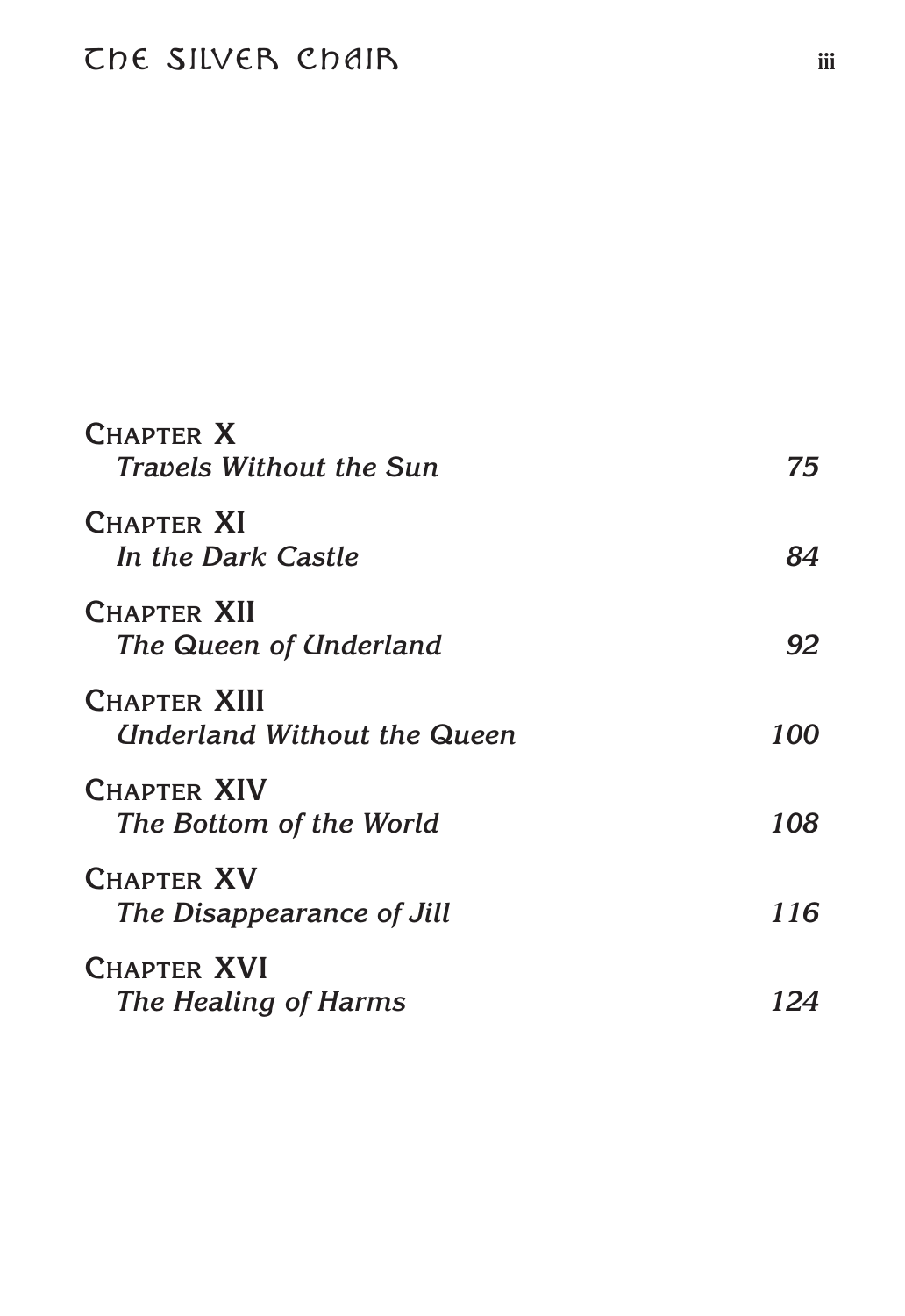#### Chapter I

### <span id="page-6-0"></span>Behind the Gym

t was a dull autumn day and Jill Pole was crying behind the gym.

 $\prod$ <sub>a sc</sub> She was crying because they had been bullying her. This is not going to be a school story, so I shall say as little as possible about Jill's school, which is not a pleasant subject. It was "Co-educational", a school for both boys and girls, what used to be called a "mixed" school; some said it was not nearly so mixed as the minds of the people who ran it. These people had the idea that boys and girls should be allowed to do what they liked. And unfortunately what ten or fifteen of the biggest boys and girls liked best was bullying the others. All sorts of things, horrid things, went on which at an ordinary school would have been found out and stopped in half a term; but at this school they weren't. Or even if they were, the people who did them were not expelled or punished. The Head said they were interesting psychological cases and sent for them and talked to them for hours. And if you knew the right sort of things to say to the Head, the main result was that you became rather a favourite than otherwise.

That was why Jill Pole was crying on that dull autumn day on the damp little path which runs between the back of the gym and the shrubbery. And she hadn't nearly finished her cry when a boy came round the corner to the gym whistling, with his hands in his pockets. He nearly ran into her.

"Can't you look where you're going?" said Jill Pole.

"All *right*," said the boy, "you needn't start — " and then he noticed her face. "I say, Pole," he said, "what's up?"

Jill only made faces; the sort you make when you're trying to say something but find that if you speak you'll start crying again.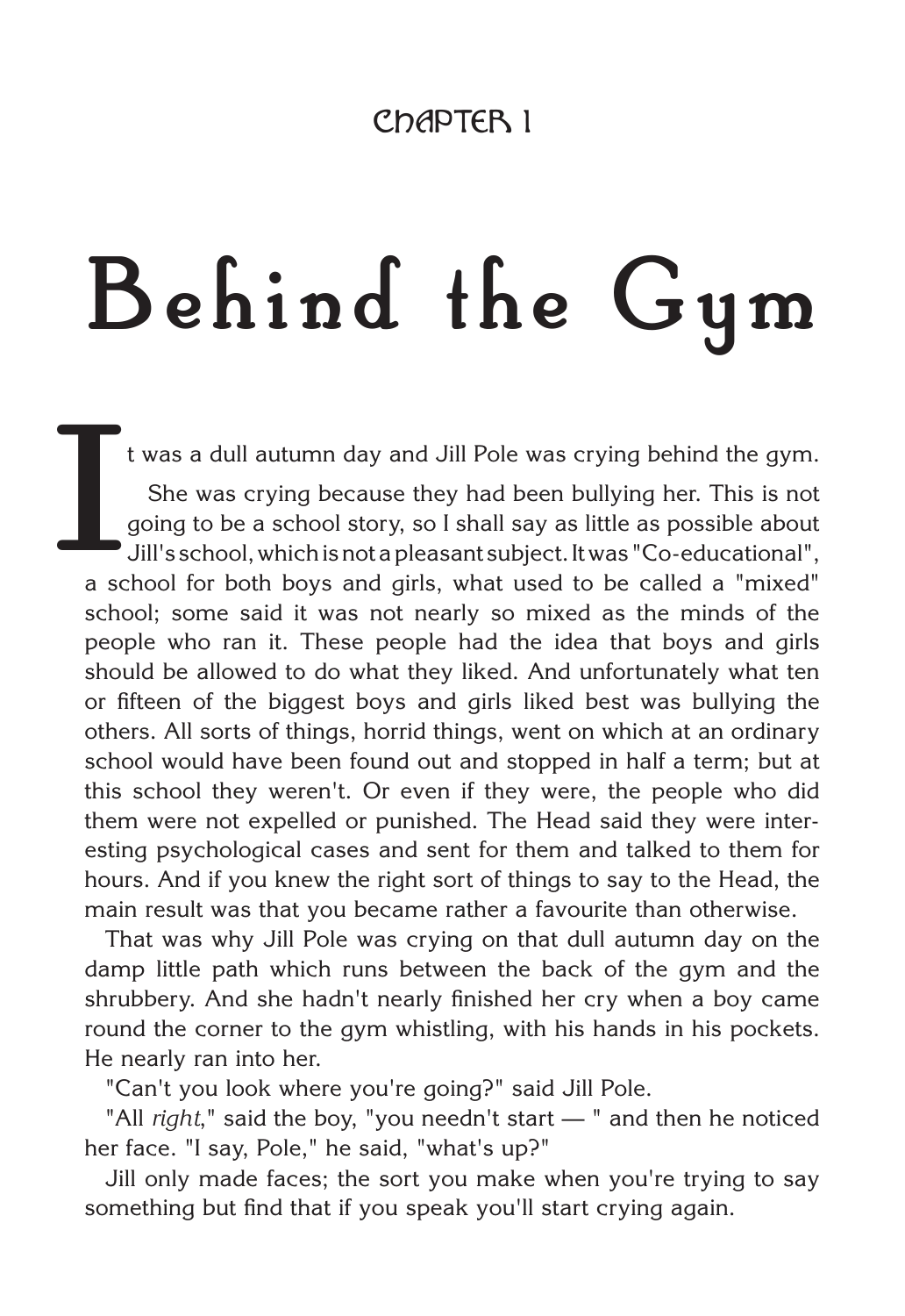"It's *Them*, I suppose — as usual," said the boy grimly, digging his hands further into his pockets.

Jill nodded. There was no need for her to say anything, even if she could have said it. They both knew.

"Now, look here," said the boy, "there's no good us all — "

He meant well, but he *did* talk rather like someone beginning a lecture. Jill suddenly flew into a temper (which is quite a likely thing to happen if you have been interrupted in a cry).

"Oh, go away and mind your own business," she said. "Nobody asked you to come barging in, did they? And you're a nice person to start telling us what we all ought to do, aren't you? I suppose you mean we ought to spend all our time sucking up to Them, and currying favour, and dancing attendance on *Them* like you do."

"Oh, Lor!" said the boy, sitting down on the grassy bank at the edge of the shrubbery and very quickly getting up again because the grass was soaking wet. His name unfortunately was Eustace Scrubb, but he wasn't a bad sort.

"Pole!" he said, "Is that fair? Have I been doing anything of the sort this term? Didn't I stand up to Carter about the rabbit? And didn't I keep the secret about Spivvins — under torture too? And didn't I — "

"I d-don't know and I don't care," sobbed Jill.

Scrubb saw that she wasn't quite herself yet and very sensibly offered her a peppermint. He had one too. Presently Jill began to see things in a clearer light.

"I'm sorry, Scrubb," she said presently. "I wasn't fair. You have done all that — this term."

"Then wash out last term if you can," said Eustace. "I was a different chap then. I was — gosh! what a little tick I was."

"Well, honestly, you were," said Jill.

"You think there has been a change, then?" said Eustace.

"It's not only me," said Jill. "Everyone's been saying so. *They've* noticed it. Eleanor Blakiston heard Adela Pennyfather talking about it in our changing room yesterday. She said, 'Someone's got hold of that Scrubb kid. He's quite unmanageable this term. We shall have to attend to him next.'"

Eustace gave a shudder. Everyone at Experiment House knew what it was like being "attended to" by *Them*.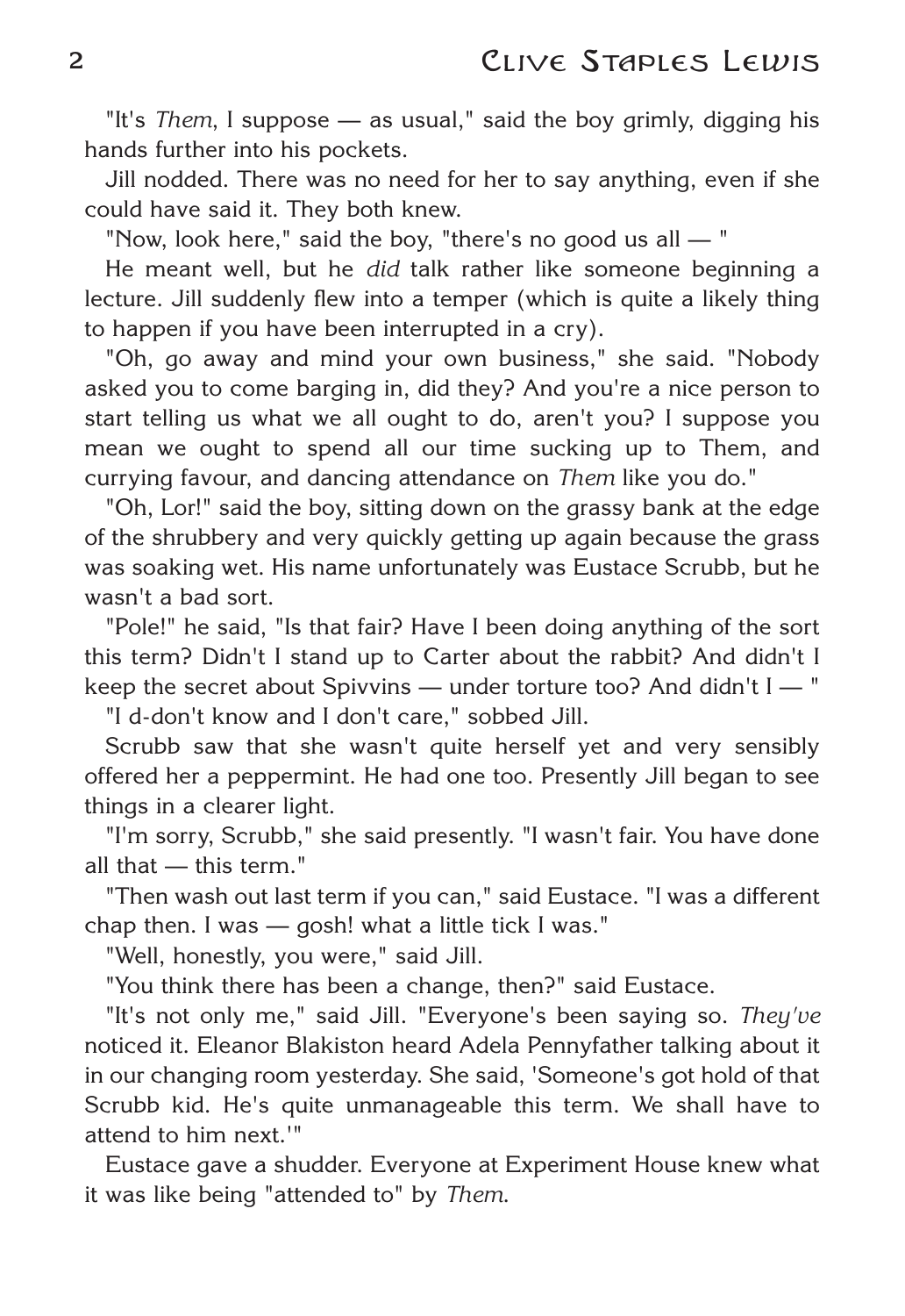#### The SILVER Chair and sales a state of the state of the state of the state of the state of the state of the state of the state of the state of the state of the state of the state of the state of the state of the state of th

Both children were quiet for a moment. The drops dripped off the laurel leaves.

"Why were you so different last term?" said Jill Presently.

"A lot of queer things happened to me in the hols," said Eustace mysteriously.

"What sort of things?" asked Jill.

Eustace didn't say anything for quite a long time. Then he said:

"Look here, Pole, you and I hate this place about as much as anybody can hate anything, don't we?"

"I know I do," said Jill.

"Then I really think I can trust you."

"Dam' good of you," said Jill.

"Yes, but this is a really terrific secret. Pole, I say, are you good at believing things? I mean things that everyone here would laugh at?"

"I've never had the chance," said Jill, "but I think I would be."

"Could you believe me if I said I'd been right out of the world outside this world — last hols?"

"I wouldn't know what you meant."

"Well, don't let's bother about worlds then. Supposing I told you I'd been in a place where animals can talk and where there are — er enchantments and dragons — and — well, all the sorts of things you have in fairy tales." Scrubb felt terribly awkward as he said this and got red in the face.

"How did you get there?" said Jill. She also felt curiously shy.

"The only way you can  $-$  by Magic," said Eustace almost in a whisper. "I was with two cousins of mine. We were just — whisked away. They'd been there before."

Now that they were talking in whispers Jill somehow felt it easier to believe. Then suddenly a horrible suspicion came over her and she said (so fiercely that for the moment she looked like a tigress):

"If I find you've been pulling my leg I'll never speak to you again; never, never, never."

"I'm not," said Eustace. "I swear I'm not. I swear by — by everything."

(When I was at school one would have said, "I swear by the Bible." But Bibles were not encouraged at Experiment House.)

"All right," said Jill, "I'll believe you."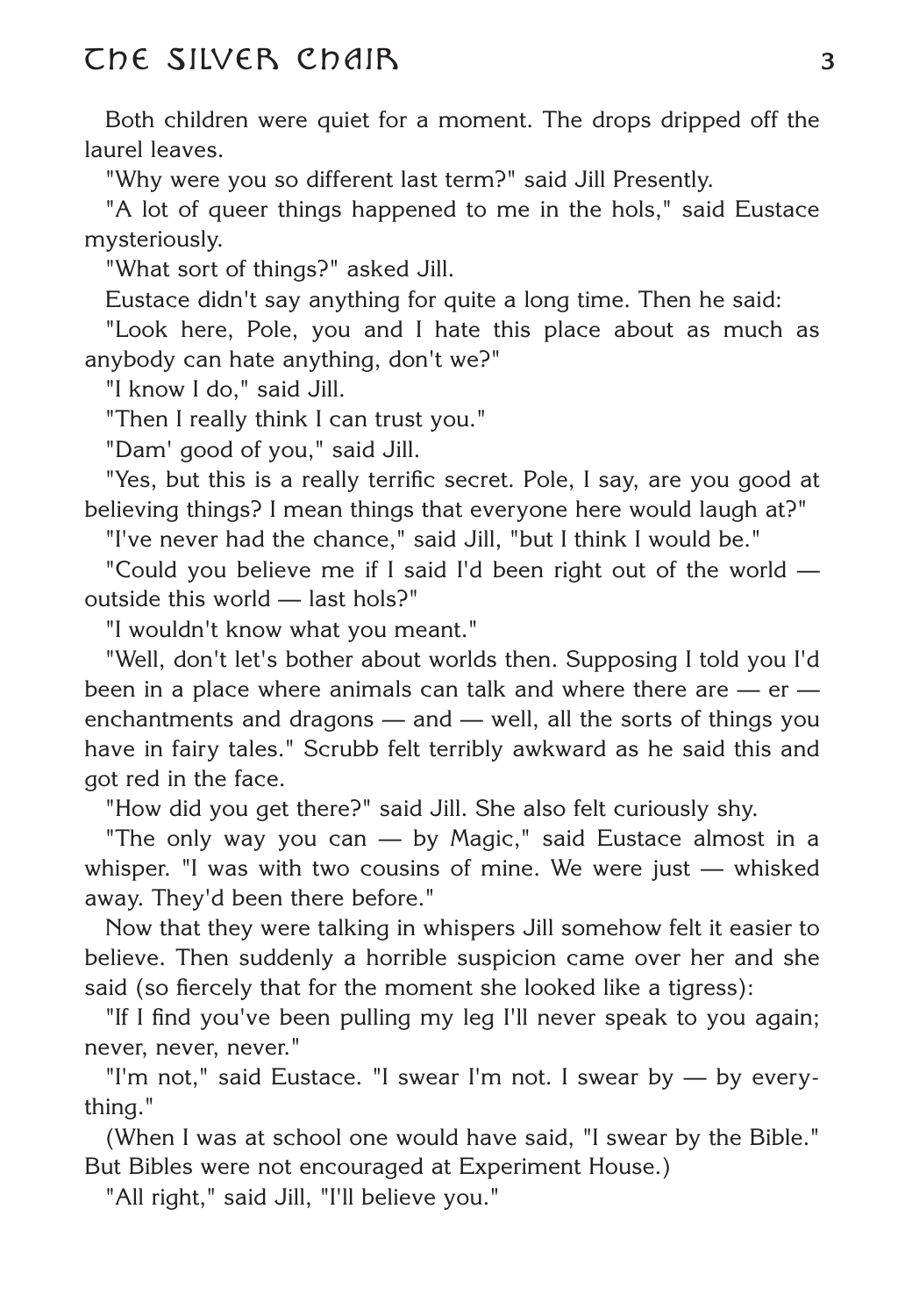"And tell nobody?"

"What do you take me for?"

They were very excited as they said this. But when they had said it and Jill looked round and saw the dull autumn sky and heard the drip off the leaves and thought of all the hopelessness of Experiment House (it was a thirteen-week term and there were still eleven weeks to come) she said:

"But after all, what's the good? We're not there: we're here. And we jolly well can't get *there*. Or can we?"

"That's what I've been wondering," said Eustace. "When we came back from That Place, Someone said that the two Pevensie kids (that's my two cousins) could never go there again. It was their third time, you see. I suppose they've had their share. But he never said I couldn't. Surely he would have said so, unless he meant that I was to get back? And I can't help wondering, can we — could we? — "

"Do you mean, do something to make it happen?"

Eustace nodded.

"You mean we might draw a circle on the ground — and write things in queer letters in it — and stand inside — and recite charms and spells?"

"Well," said Eustace after he had thought hard for a bit. "I believe that was the sort of thing I was thinking of, though I never did it. But now that it comes to the point, I've an idea that all those circles and things are rather rot. I don't think he'd like them. It would look as if we thought we could make him do things. But really, we can only ask him."

"Who is this person you keep on talking about?"

"They call him Aslan in that place," said Eustace.

"What a curious name!"

"Not half so curious as himself," said Eustace solemnly. "But let's get on. It can't do any harm, just asking. Let's stand side by side, like this. And we'll hold out our a arms in front of us with the palms down: like they did in Ramandu's island — "

"Whose island?"

"I'll tell you about that another time. And he might like us to face the east. Let's see, where is the east?"

"I don't know," said Jill.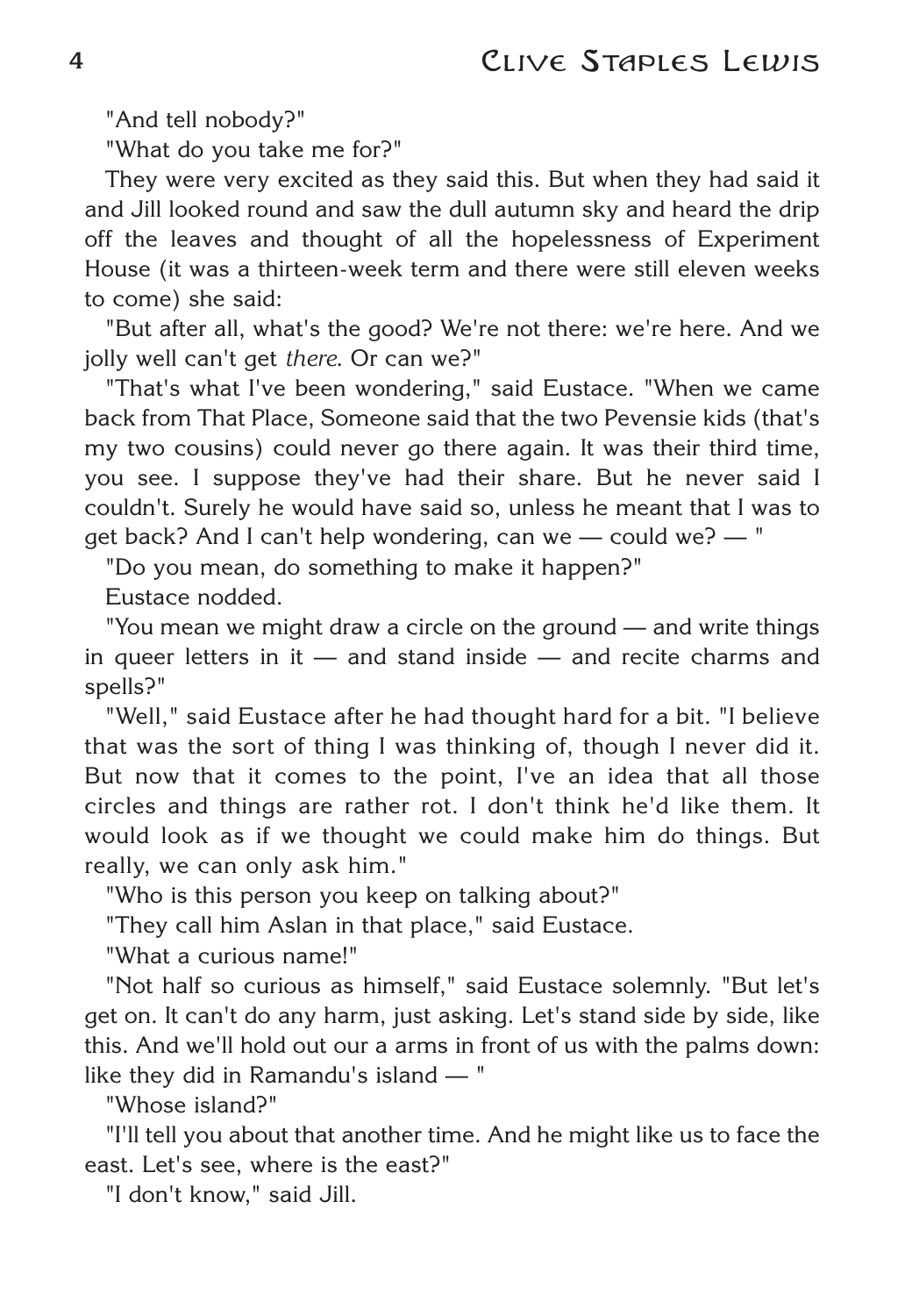#### The SILVER Chair company of the SILVER Chair

"It's an extraordinary thing about girls that they never know the points of the compass," said Eustace.

"You don't know either," said Jill indignantly.

"Yes I do, if only you didn't keep on interrupting. I've got it now. That's the east, facing up into the laurels. Now, will you say the words after me?"

"What words?" asked Jill.

"The words I'm going to say, of course," answered Eustace. "Now — "

And he began, "Aslan, Aslan, Aslan!"

"Aslan, Aslan, Aslan," repeated Jill.

"Please let us two go into — "

At that moment a voice from the other side of the gym was heard shouting out, "Pole? Yes. I know where she is. She's blubbing behind the gym. Shall I fetch her out?"

Jill and Eustace gave one glance at each other, dived under the laurels, and began scrambling up the steep, earthy slope of the shrubbery at a speed which did them great credit. (Owing to the curious methods of teaching at Experiment House, one did not learn much French or Maths or Latin or things of that sort; but one did learn a lot about getting away quickly and quietly when They were looking for one.)

After about a minute's scramble they stopped to listen, and knew by the noises they heard that they were being followed.

"If only the door was open again!" said Scrubb as they went on, and Jill nodded. For at the top of the shrubbery was a high stone wall and in that wall a door by which you could get out onto open moor. This door was nearly always locked. But there had been times when people had found it open; or perhaps there had been only one time. But you may imagine how the memory of even one time kept people hoping, and trying the door; for if it should happen to be unlocked it would be a splendid way of getting outside the school grounds without being seen.

Jill and Eustace, now both very hot and very grubby from going along bent almost double under the laurels, panted up to the wall. And there was the door, shut as usual.

"It's sure to be no good," said Eustace with his hand on the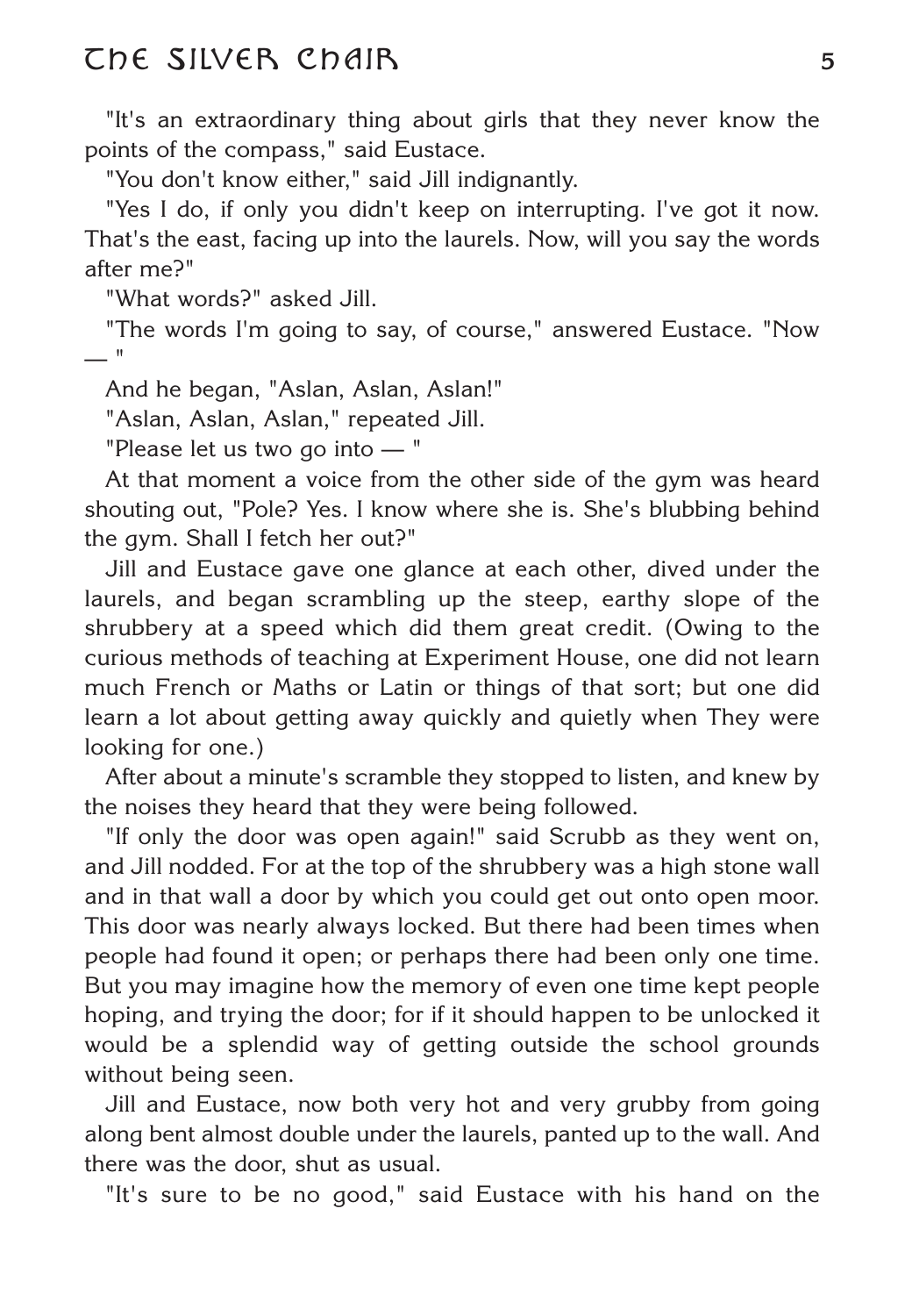handle; and then, "O-o-oh. By Gum!!" For the handle turned and the door opened.

A moment before, both of them had meant to get through that doorway in double quick time, if by any chance the door was not locked. But when the door actually opened, they both stood stock still. For what they saw was quite different from what they had expected.

They had expected to see the grey, heathery slope of the moor going up and up to join the dull autumn sky. Instead, a blaze of sunshine met them. It poured through the doorway as the light of a June day pours into a garage when you open the door. It made the drops of water on the grass glitter like beads and showed up the dirtiness of Jill's tear-stained face. And the sunlight was coming from what certainly did look like a different world — what they could see of it. They saw smooth turf, smoother and brighter than Jill had ever seen before, and blue sky, and, darting to and fro, things so bright that they might have been jewels or huge butterflies.

Although she had been longing for something like this, Jill felt frightened. She looked at Scrubb's face and saw that he was frightened too.

"Come on, Pole," he said in a breathless voice.

"Can we get back? Is it safe?" asked Jill.

At that moment a voice shouted from behind, a mean, spiteful little voice. "Now then, Pole," it squeaked. "Everyone knows you're there. Down you come." It was the voice of Edith Jackie, not one of Them herself but one of their hangers-on and tale-bearers.

"Quick!" said Scrubb. "Here. Hold hands. We mustn't get separated." And before she quite knew what was happening, he had grabbed her hand and pulled her through the door, out of the school grounds, out of England, out of our whole world into That Place.

The sound of Edith Jackie's voice stopped as suddenly as the voice on the radio when it is switched off. Instantly there was a quite different sound all about them. It came from those bright things overhead, which now turned out to be birds. They were making a riotous noise, but it was much more like music — rather advanced music which you don't quite take in at the first hearing — than birds' songs ever are in our world. Yet, in spite of the singing, there was a sort of background of immense silence. That silence, combined with the freshness of the air, made Jill think they must be on the top of a very high mountain.

Scrubb still had her by the hand and they were walking forward,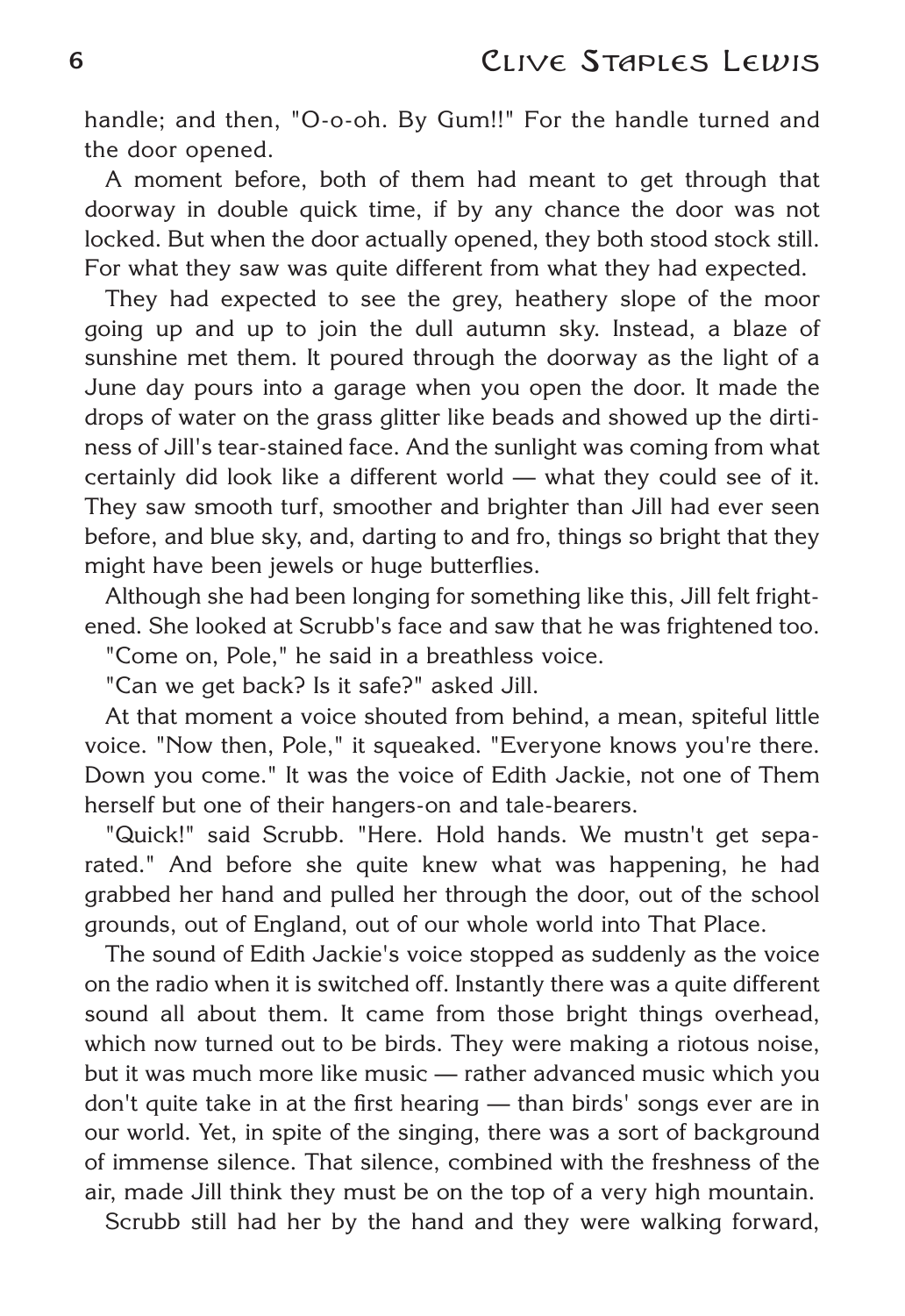#### The SILVER Chair compared to the T

staring about them on every side. Jill saw that huge trees, rather like cedars but bigger, grew in every direction. But as they did not grow close together, and as there was no undergrowth, this did not prevent one from seeing a long way into the forest to left and right. And as far as Jill's eye could reach, it was all the same — level turf, darting birds with yellow, or dragonfly blue, or rainbow plumage, blue shadows, and emptiness. There was not a breath of wind in that cool, bright air. It was a very lonely forest.

Right ahead there were no trees: only blue sky. They went straight on without speaking till suddenly Jill heard Scrubb say, "Look out!" and felt herself jerked back. They were at the very edge of a cliff.

Jill was one of those lucky people who have a good head for heights. She didn't mind in the least standing on the edge of a precipice. She was rather annoyed with Scrubb for pulling her back — "just as if I was a kid," she said — and she wrenched her hand out of his. When she saw how very white he had turned, she despised him.

"What's the matter?" she said. And to show that she was not afraid, she stood very near the edge indeed; in fact, a good deal nearer than even she liked. Then she looked down.

She now realised that Scrubb had some excuse for looking white, for no cliff in our world is to be compared with this. Imagine yourself at the top of the very highest cliff you know. And imagine yourself looking down to the very bottom. And then imagine that the precipice goes on below that, as far again, ten times as far, twenty times as far. And when you've looked down all that distance imagine little white things that might, at first glance, be mistaken for sheep, but presently you realise that they are clouds — not little wreaths of mist but the enormous white, puffy clouds which are themselves as big as most mountains. And at last, in between those clouds, you get your first glimpse of the real bottom, so far away that you can't make out whether it's field or wood, or land or water: further below those clouds than you are above them.

Jill stared at it. Then she thought that perhaps, after all, she would step back a foot or so from the edge; but she didn't like to for fear of what Scrubb would think. Then she suddenly decided that she didn't care what he thought, and that she would jolly well get away from that horrible edge and never laugh at anyone for not liking heights again. But when she tried to move, she found she couldn't. Her legs seemed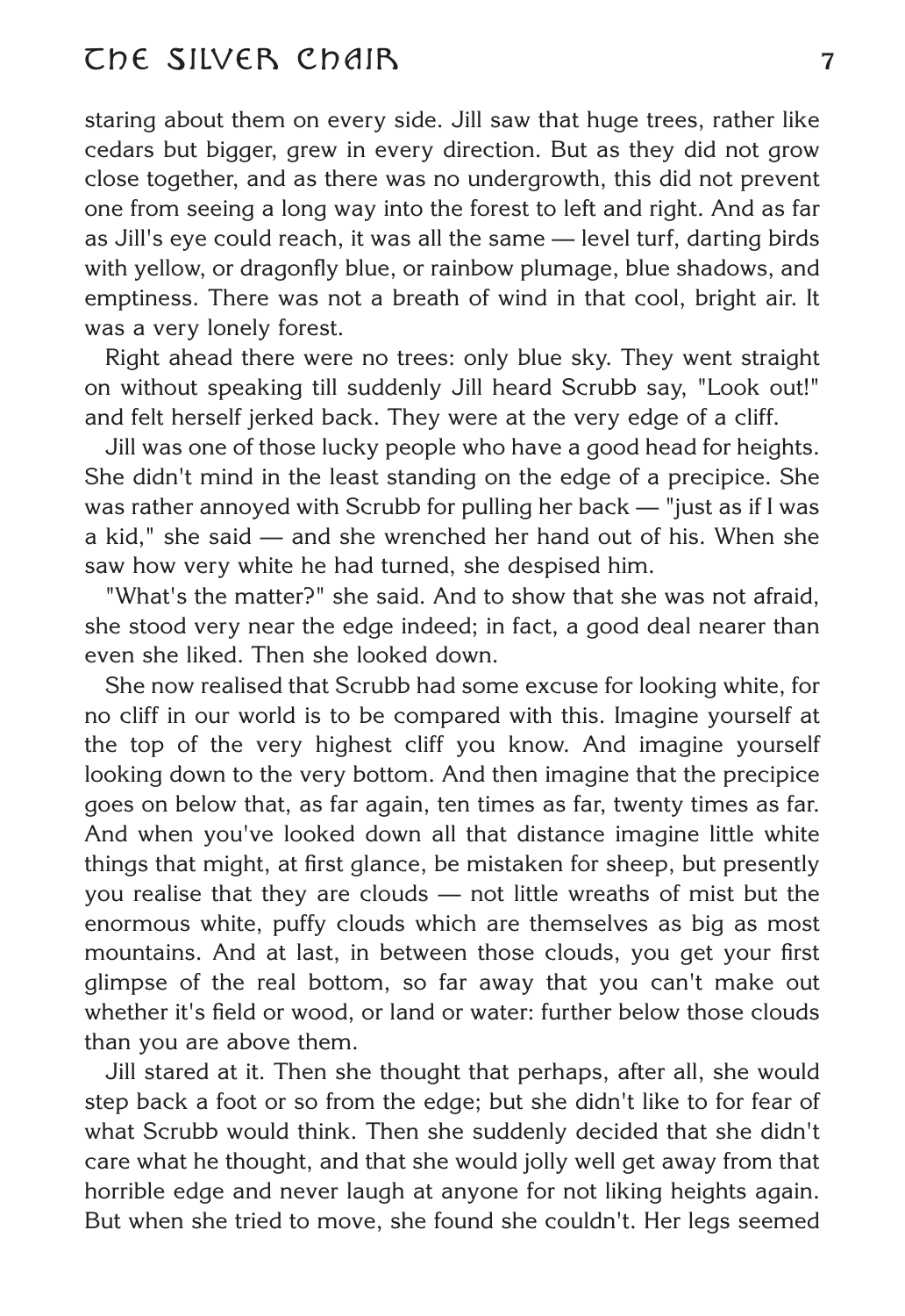to have turned into putty. Everything was swimming before her eyes.

"What are you doing, Pole? Come back — blithering little idiot!" shouted Scrubb. But his voice seemed to be coming from a long way off. She felt him grabbing at her. But by now she had no control over her own arms and legs. There was a moment's struggling on the cliff edge. Jill was too frightened and dizzy to know quite what she was doing, but two things she remembered as long as she lived (they often came back to her in dreams). One was that she had wrenched herself free of Scrubb's clutches; the other was that, at the same moment, Scrubb himself, with a terrified scream, had lost his balance and gone hurtling to the depths.

Fortunately she was given no time to think over what she had done. Some huge, brightly coloured animal had rushed to the edge of the cliff. It was lying down, leaning over, and (this was the odd thing) blowing. Not roaring or snorting but just blowing from its wide-opened mouth; blowing out as steadily as a vacuum cleaner sucks in. Jill was lying so close to the creature that she could feel the breath vibrating steadily through its body. She was lying still because she couldn't get up. She was nearly fainting: indeed, she wished she could really faint, but faints don't come for the asking. At last she saw, far away below her, a tiny black speck floating away from the cliff and slightly upwards. As it rose, it also got further away. By the time it was nearly on a level with the cliff top it was so far off that she lost sight of it. It was obviously moving away from them at a great speed. Jill couldn't help thinking that the creature at her side was blowing it away.

So she turned and looked at the creature. It was a lion.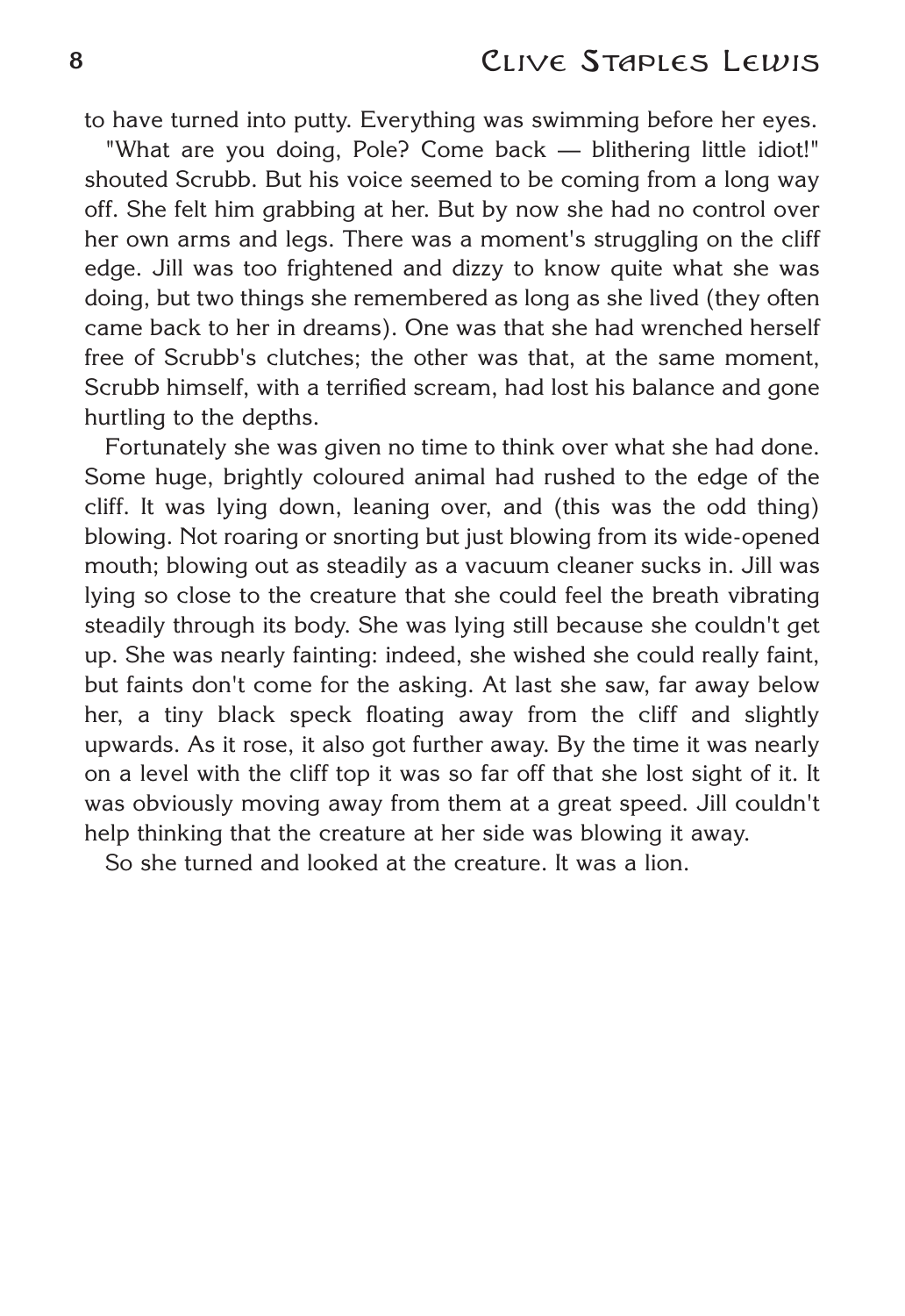#### Chapter II

### <span id="page-14-0"></span>Jill is Given a Task



It must be a dream, it must, it must," said Jill to herself. "I'll wake with its a dream, it must, it must," said Jill to herself. "I'll wake gave one last blow. Then, as if satisfied with its work, it turned and stalked slowly away, back into the forest.

up in a moment." But it wasn't, and she didn't.

"I do wish we'd never come to this dreadful place," said Jill. "I don't believe Scrubb knew any more about it than I do. Or if he did, he had no business to bring me here without warning me what it was like. It's not my fault he fell over that cliff. If he'd left me alone we should both be all right." Then she remembered again the scream that Scrubb had given when he fell, and burst into tears.

Crying is all right in its way while it lasts. But you have to stop sooner or later and then you still have to decide what to do. When Jill stopped, she found she was dreadfully thirsty. She had been lying face downward, and now she sat up. The birds had ceased singing and there was perfect silence except for one small persistent sound which seemed to come a good distance away. She listened carefully and felt almost sure it was the sound of running water.

Jill got up and looked round her very carefully. There was no sign of the lion; but there were so many trees about that it might easily be quite close without her seeing it. For all she knew, there might be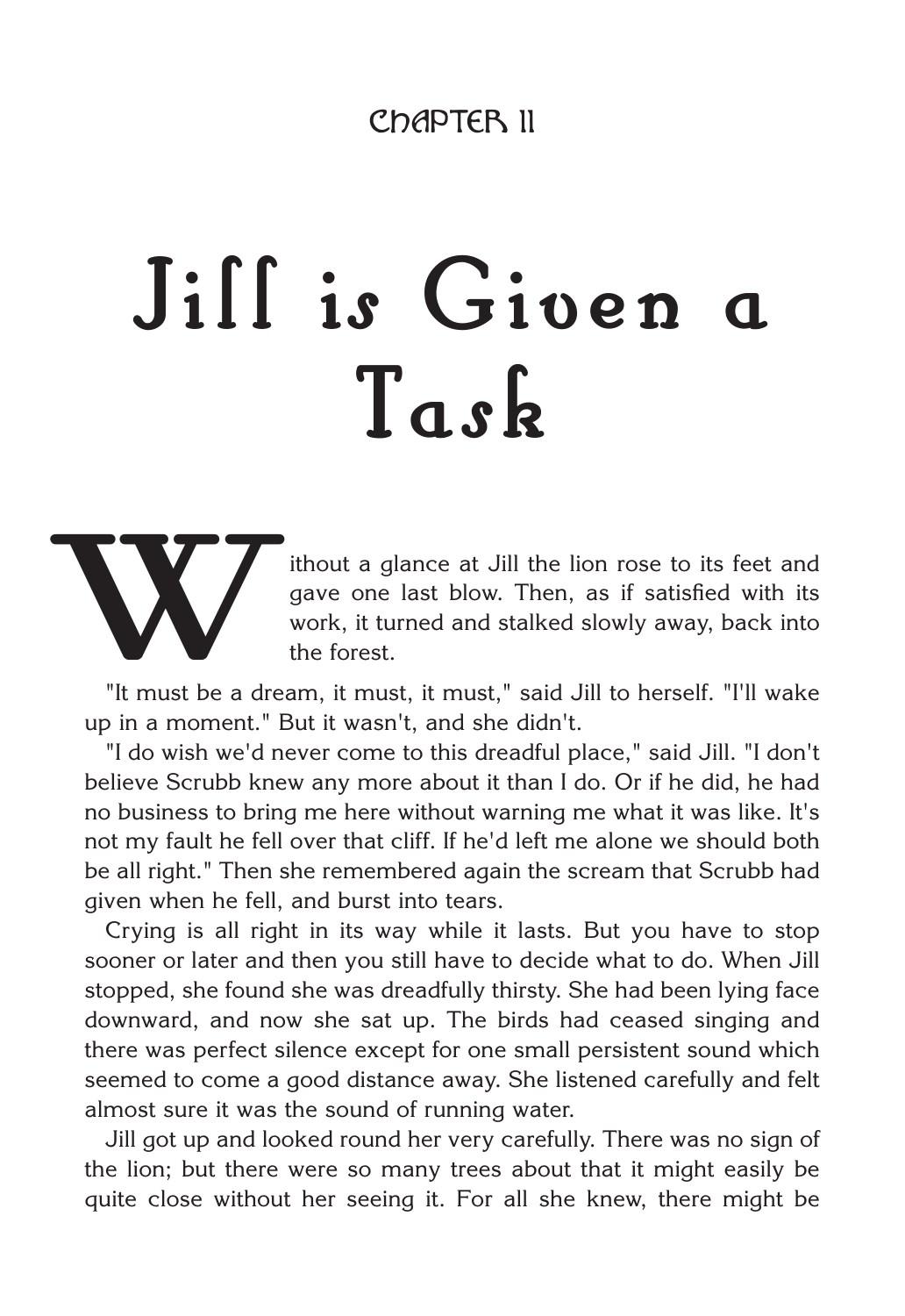several lions. But her thirst was very bad now, and she plucked up her courage to go and look for that running water. She went on tip-toes, stealing cautiously from tree to tree, and stopping to peer round her at every step.

The wood was so still that it was not difficult to decide where the sound was coming from. It grew clearer every moment and, sooner than she expected, she came to an open glade and saw the stream, bright as glass, running across the turf a stone's throw away from her. But although the sight of the water made her feel ten times thirstier than before, she didn't rush forward and drink. She stood as still as if she had been turned into stone, with her mouth wide open. And she had a very good reason; just on this side of the stream lay the lion.

It lay with its head raised and its two fore-paws out in front of it, like the lions in Trafalgar Square. She knew at once that it had seen her, for its eyes looked straight into hers for a moment and then turned away — as if it knew her quite well and didn't think much of her.

"If I run away, it'll be after me in a moment," thought Jill. "And if I go on, I shall run straight into its mouth." Anyway, she couldn't have moved if she had tried, and she couldn't take her eyes off it. How long this lasted, she could not be sure; it seemed like hours. And the thirst became so bad that she almost felt she would not mind being eaten by the lion if only she could be sure of getting a mouthful of water first.

"If you're thirsty, you may drink."

They were the first words she had heard since Scrubb had spoken to her on the edge of the cliff. For a second she stared here and there, wondering who had spoken. Then the voice said again, "If you are thirsty, come and drink," and of course she remembered what Scrubb had said about animals talking in that other world, and realised that it was the lion speaking. Anyway, she had seen its lips move this time, and the voice was not like a man's. It was deeper, wilder, and stronger; a sort of heavy, golden voice. It did not make her any less frightened than she had been before, but it made her frightened in rather a different way.

"Are you not thirsty?" said the Lion.

"I'm *dying* of thirst," said Jill.

"Then drink," said the Lion.

"May I — could I — would you mind going away while I do?" said Jill.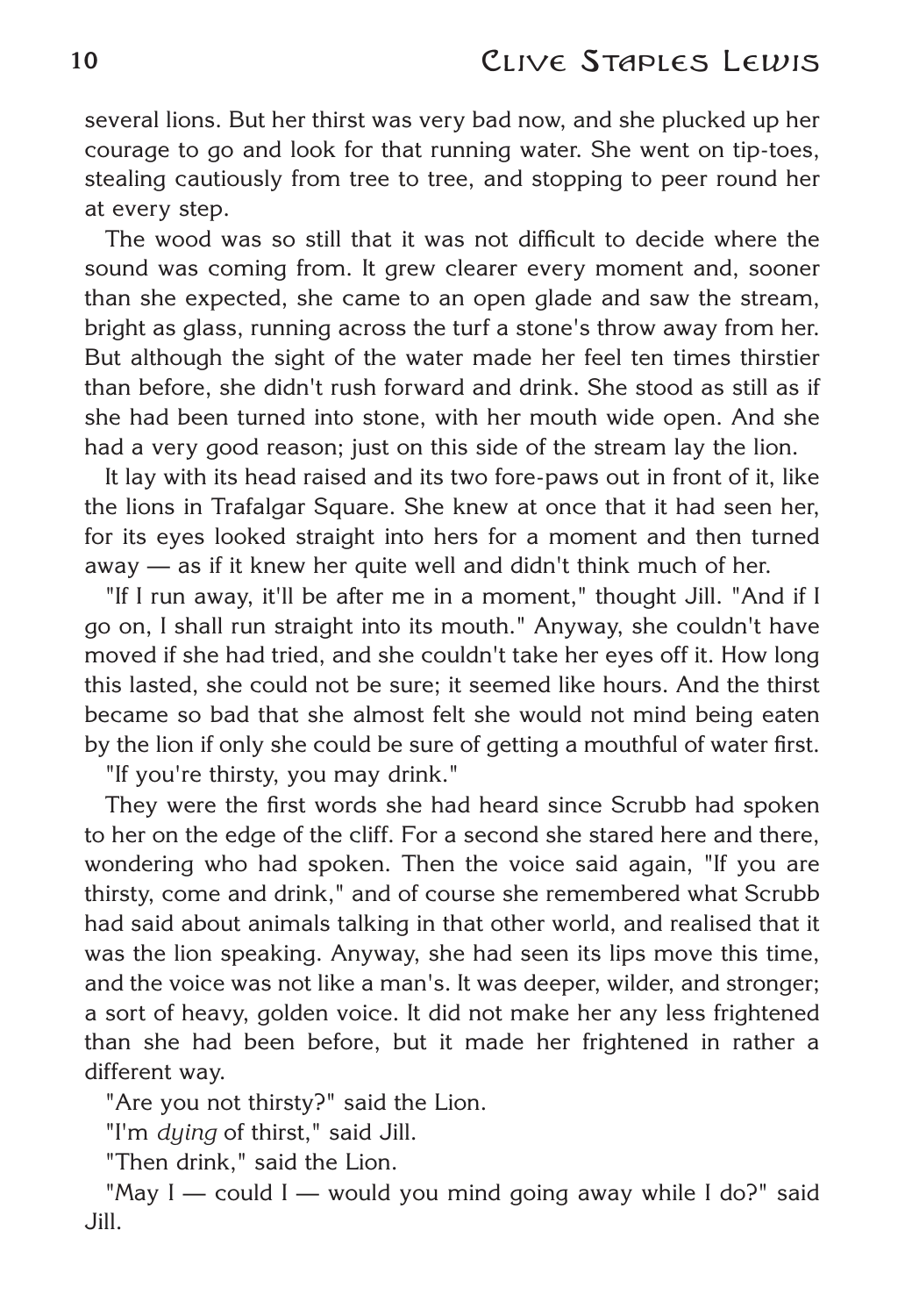#### The SILVER Chair company of the SILVER Chair

The Lion answered this only by a look and a very low growl. And as Jill gazed at its motionless bulk, she realised that she might as well have asked the whole mountain to move aside for her convenience.

The delicious rippling noise of the stream was driving her nearly frantic.

"Will you promise not to — do anything to me, if I do come?" said Jill.

"I make no promise," said the Lion.

Jill was so thirsty now that, without noticing it, she had come a step nearer.

"Do you eat girls?" she said.

"I have swallowed up girls and boys, women and men, kings and emperors, cities and realms," said the Lion. It didn't say this as if it were boasting, nor as if it were sorry, nor as if it were angry. It just said it.

"I daren't come and drink," said Jill.

"Then you will die of thirst," said the Lion.

"Oh dear!" said Jill, coming another step nearer. "I suppose I must go and look for another stream then."

"There is no other stream," said the Lion.

It never occurred to Jill to disbelieve the Lion — no one who had seen his stern face could do that — and her mind suddenly made itself up. It was the worst thing she had ever had to do, but she went forward to the stream, knelt down, and began scooping up water in her hand. It was the coldest, most refreshing water she had ever tasted. You didn't need to drink much of it, for it quenched your thirst at once. Before she tasted it she had been intending to make a dash away from the Lion the moment she had finished. Now, she realised that this would be on the whole the most dangerous thing of all. She got up and stood there with her lips still wet from drinking.

"Come here," said the Lion. And she had to. She was almost between its front paws now, looking straight into its face. But she couldn't stand that for long; she dropped her eyes.

"Human Child," said the Lion, "Where is the Boy?"

"He fell over the cliff," said Jill, and added, "Sir." She didn't know what else to call him, and it sounded cheek to call him nothing.

"How did he come to do that, Human Child?"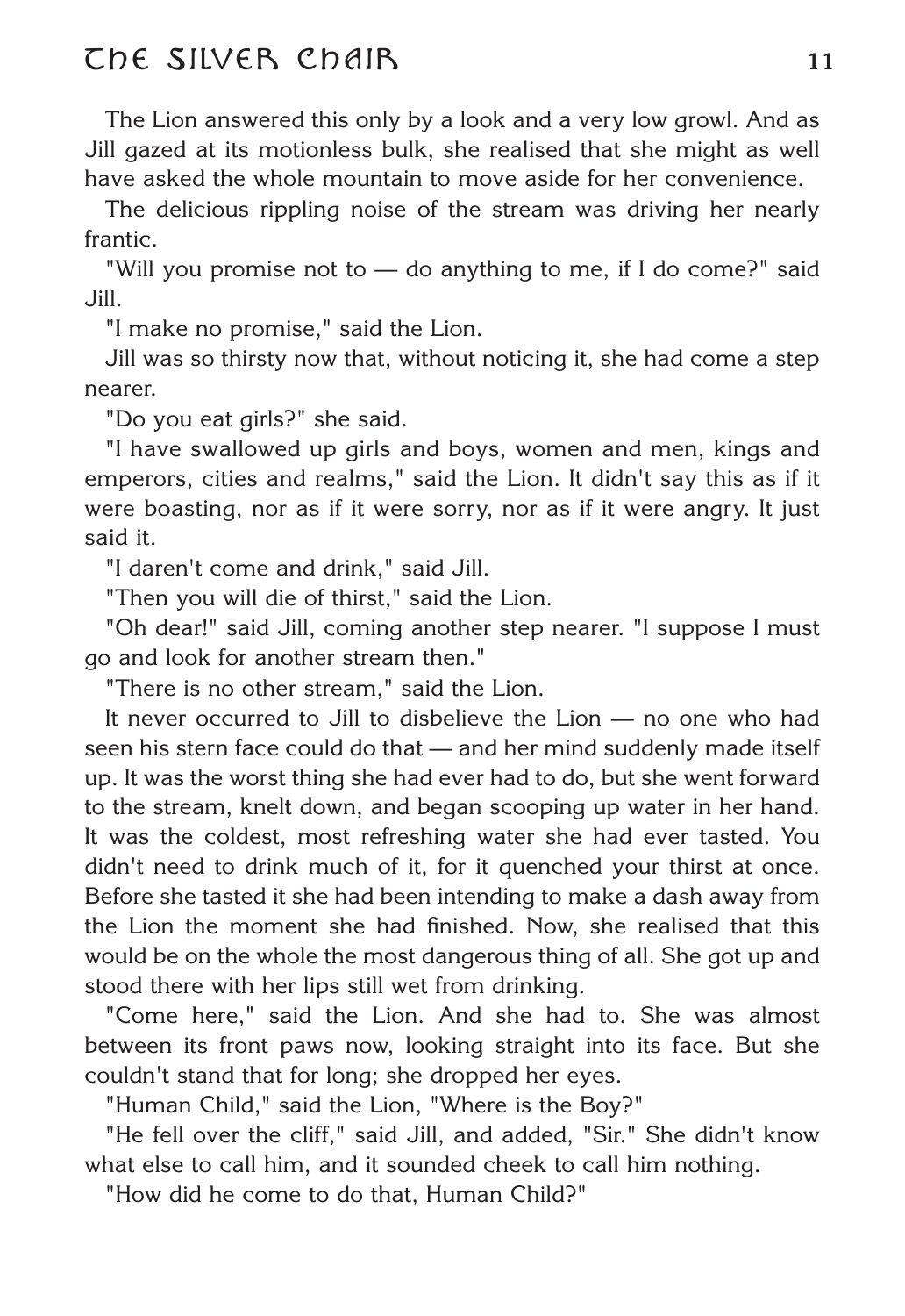"He was trying to stop me from falling, Sir."

"Why were you so near the edge, Human Child?"

"I was showing off, Sir."

"That is a very good answer, Human Child. Do so no more. And now" (here for the first time the Lion's face became a little less stern) "the Boy is safe. I have blown him to Narnia. But your task will be the harder because of what you have done."

"Please, what task, Sir?" said Jill.

"The task for which I called you and him here out of your own world."

This puzzled Jill very much. "It's mistaking me for someone else," she thought. She didn't dare to tell the Lion this, though she felt things would get into a dreadful muddle unless she did.

"Speak your thought, Human Child," said the Lion.

"I was wondering — I mean — could there be some mistake? Because nobody called me and Scrubb, you know. It was we who asked to come here. Scrubb said we were to call to — to Somebody — it was a name I wouldn't know — and perhaps the Somebody would let us in. And we did, and then we found the door open."

"You would not have called to me unless I had been calling to you," said the Lion.

"Then you are Somebody, Sir?" said Jill.

"I am. And now hear your task. Far from here in the land of Narnia there lives an aged king who is sad because he has no prince of his blood to be king after him. He has no heir because his only son was stolen from him many years ago and no one in Narnia knows where that prince went or whether he is still alive. But he is. I lay on you this command, that you seek this lost prince until either you have found him and brought him to his father's house, or else died in the attempt, or else gone back into your own world."

"How, please?" said Jill.

"I will tell you, Child," said the Lion. "These are the signs by which I will guide you in your quest. First; as soon as the Boy Eustace sets foot in Narnia, he will meet an old and dear friend. He must greet that friend at once; if he does, you will both have good help. Second; you must journey out of Narnia to the north till you come to the ruined city of the ancient giants. Third; you shall find a writing on a stone in that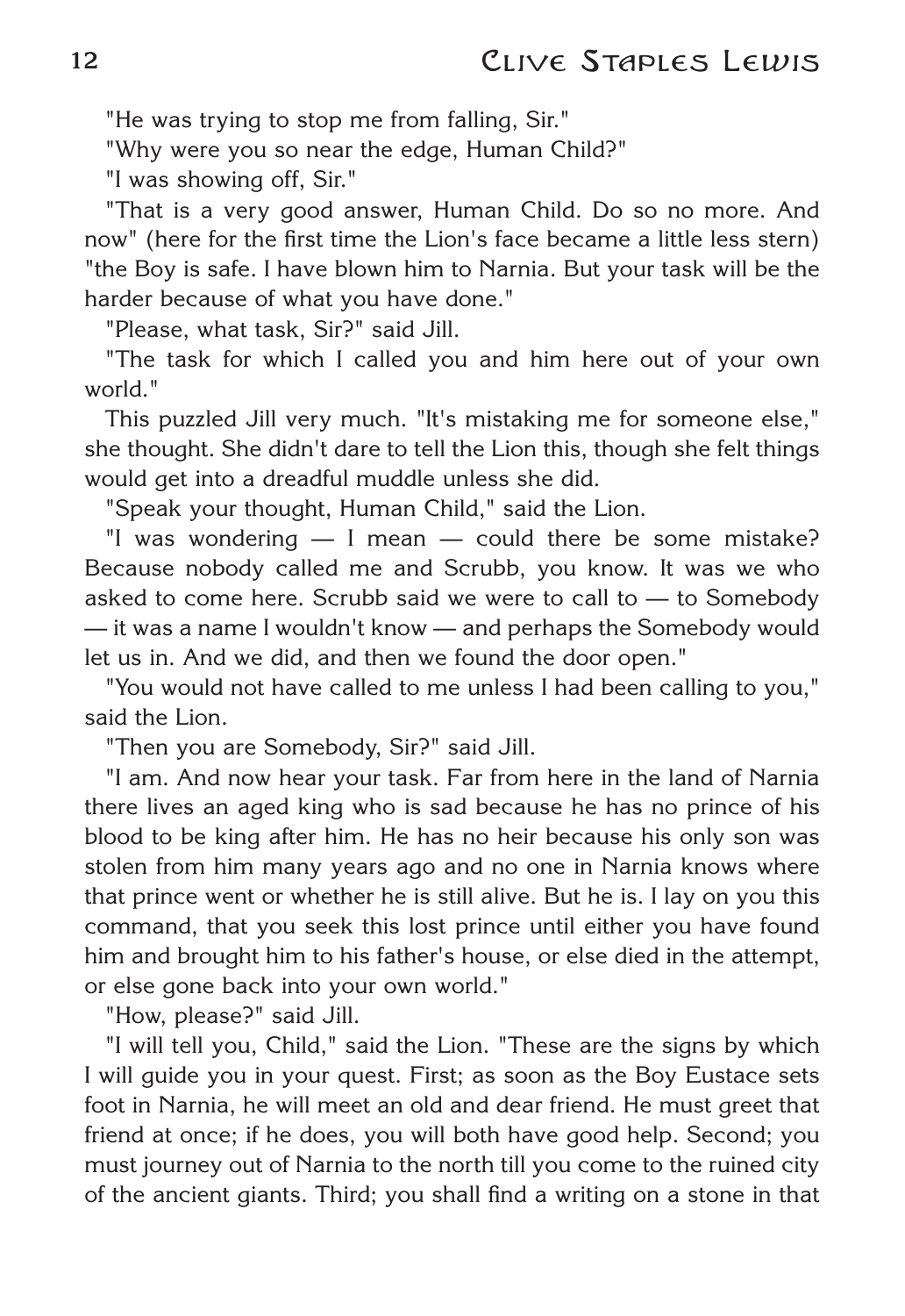#### The SILVER Chair company of the SILVER Chairs and the state of the state of the state of the state of the state of the state of the state of the state of the state of the state of the state of the state of the state of the

ruined city, and you must do what the writing tells you. Fourth; you will know the lost prince (if you find him) by this, that he will be the first person you have met in your travels who will ask you to do something in my name, in the name of Aslan."

As the Lion seemed to have finished, Jill thought she should say something. So she said "Thank you very much. I see."

"Child," said Aslan, in a gentler voice than he had yet used, "perhaps you do not see quite as well as you think. But the first step is to remember. Repeat to me, in order, the four signs."

Jill tried, and didn't get them quite right. So the Lion corrected her and made her repeat them again and again till she could say them perfectly. He was very patient over this, so that, when it was done, Jill plucked up courage to ask:

"Please, how am I to get to Narnia?"

"On my breath," said the Lion. "I will blow you into the west of the world as I blew Eustace."

"Shall I catch him in time to tell him the first sign? But I suppose it won't matter. If he sees an old friend, he's sure to go and speak to him, isn't he?"

"You will have no time to spare," said the Lion. "That is why I must send you at once. Come. Walk before me to the edge of the cliff."

Jill remembered very well that if there was no time to spare, that was her own fault. "If I hadn't made such a fool of myself, Scrubb and I would have been going together. And he'd have heard all the instructions as well as me," she thought. So she did as she was told. It was very alarming walking back to the edge of the cliff, especially as the Lion did not walk with her but behind her — making no noise on his soft paws.

But long before she had got anywhere near the edge, the voice behind her said, "Stand still. In a moment I will blow. But, first, remember, remember, remember the signs. Say them to yourself when you wake in the morning and when you lie down at night, and when you wake in the middle of the night. And whatever strange things may happen to you, let nothing turn your mind from following the signs. And secondly, I give you a warning. Here on the mountain I have spoken to you clearly: I will not often do so down in Narnia. Here on the mountain, the air is clear and your mind is clear; as you drop down into Narnia, the air will thicken. Take great care that it does not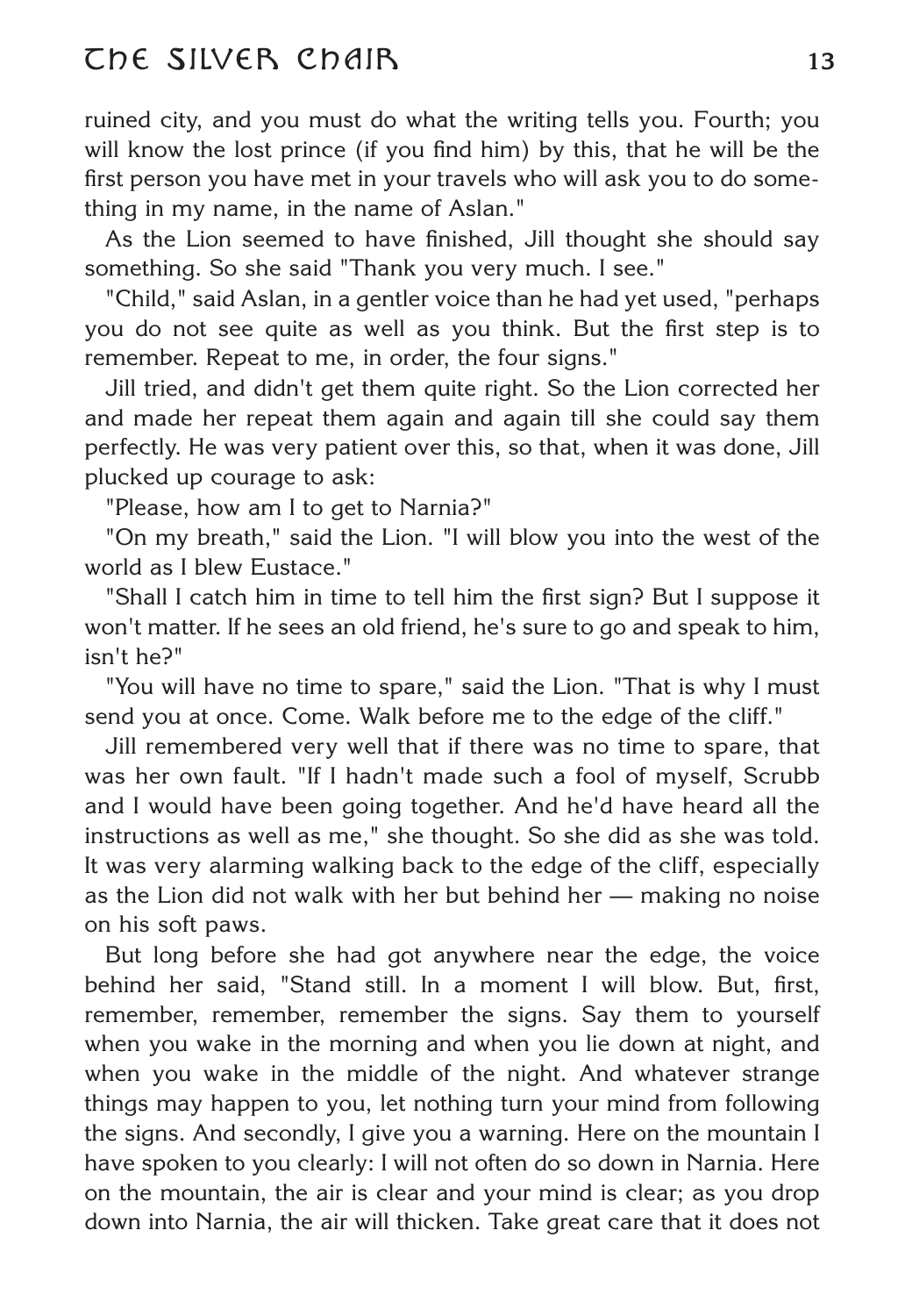confuse your mind. And the signs which you have learned here will not look at all as you expect them to look, when you meet them there. That is why it is so important to know them by heart and pay no attention to appearances. Remember the signs and believe the signs. Nothing else matters. And now, daughter of Eve, farewell — "

The voice had been growing softer towards the end of this speech and now it faded away altogether. Jill looked behind her. To her astonishment she saw the cliff already more than a hundred yards behind her, and the Lion himself a speck of bright gold on the edge of it. She had been setting her teeth and clenching her fists for a terrible blast of lion's breath; but the breath had really been so gentle that she had not even noticed the moment at which she left the earth. And now, there was nothing but air for thousands upon thousands of feet below her.

She felt frightened only for a second. For one thing, the world beneath her was so very far away that it seemed to have nothing to do with her. For another, floating on the breath of the Lion was so extremely comfortable. She found she could lie on her back or on her face and twist any way she pleased, just as you can in water (if you've learned to float really well). And because she was moving at the same pace as the breath, there was no wind, and the air seemed beautifully warm. It was not in the least like being in an aeroplane, because there was no noise and no vibration. If Jill had ever been in a balloon she might have thought it more like that; only better.

When she looked back now she could take in for the first time the real size of the mountain she was leaving. She wondered why a mountain so huge as that was not covered with snow and ice — "but I suppose all that sort of thing is different in this world," thought Jill. Then she looked below her; but she was so high that she couldn't make out whether she was floating over land or sea, nor what speed she was going at.

"By Jove! The signs!" said Jill suddenly. "I'd better repeat them." She was in a panic for a second or two, but she found she could still say them all correctly. "So that's all right," she said, and lay back on the air as if it was a sofa, with a sigh of contentment.

"Well, I do declare," said Jill to herself some hours later, "I've been asleep. Fancy sleeping on air. I wonder if anyone's done it before. I don't suppose they have. Oh bother — Scrubb probably has! On this same journey, a little bit before me. Let's see what it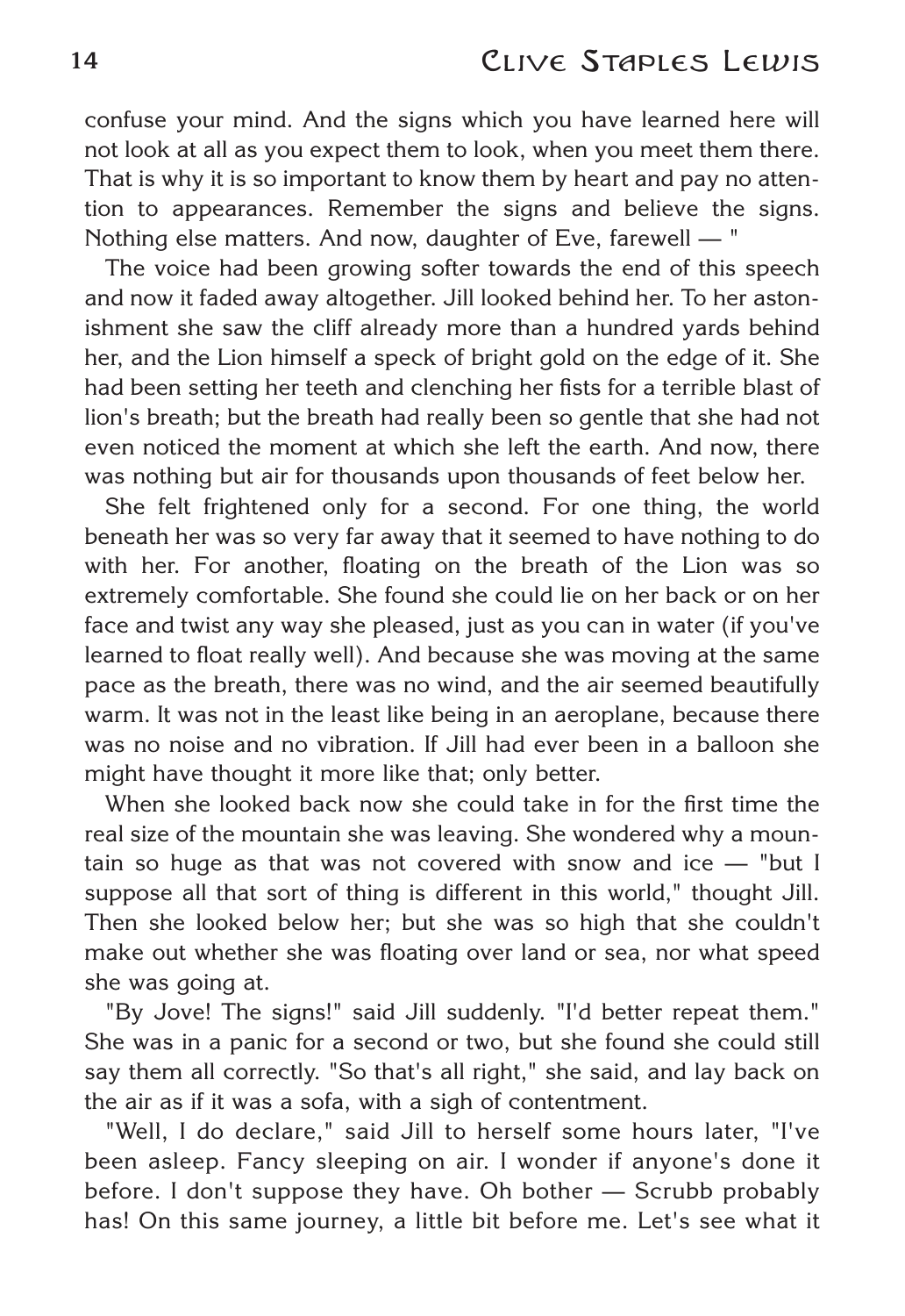#### The SILVER Chair company of the SILVER Chairs of the state of the state of the state of the state of the state o

looks like down below."

What it looked like was an enormous, very dark blue plain. There were no hills to be seen, but there were biggish white things moving slowly across it. "Those must be clouds," she thought. "But far bigger than the ones we saw from the cliff. I suppose they're bigger because they're nearer. I must be getting lower. Bother this sun."

The sun which had been high overhead when she began her journey was now getting in her eyes. This meant that it was getting lower, ahead of her. Scrubb was quite right in saying that Jill (I don't know about girls in general) didn't think much about points of the compass. Otherwise she would have known, when the sun began getting in her eyes, that she was travelling pretty nearly due west.

Staring at the blue plain below her, she presently noticed that there were little dots of brighter, paler colour in it here and there. "It's the sea!" thought Jill. "I do believe those are islands." And so they were. She might have felt rather jealous if she had known that some of them were islands which Scrubb had seen from a ship's deck and even landed on; but she didn't know this. Then, later on, she began to see that there were little wrinkles on the blue flatness: little wrinkles which must be quite big ocean waves if you were down among them. And now, all along the horizon there was a thick dark line which grew thicker and darker so quickly that you could see it growing. That was the first sign she had had of the great speed at which she was travelling. And she knew that the thickening line must be land.

Suddenly from her left (for the wind was in the south) a great white cloud came rushing towards her, this time on the same level as herself. And before she knew where she was, she had shot right into the middle of its cold, wet fogginess. That took her breath away, but she was in it only for a moment. She came out blinking in the sunlight and found her clothes wet. (She had on a blazer and sweater and shorts and stockings and pretty thick shoes; it had been a muddy sort of day in England.) She came out lower than she had gone in; and as soon as she did so she noticed something which, I suppose, she ought to have been expecting, but which came as a surprise and a shock. It was Noises. Up till then she had travelled in total silence. Now, for the first time, she heard the noise of waves and the crying of seagulls. And now too she smelled the smell of the sea. There was no mistake about her speed now. She saw two waves meet with a smack and a spout of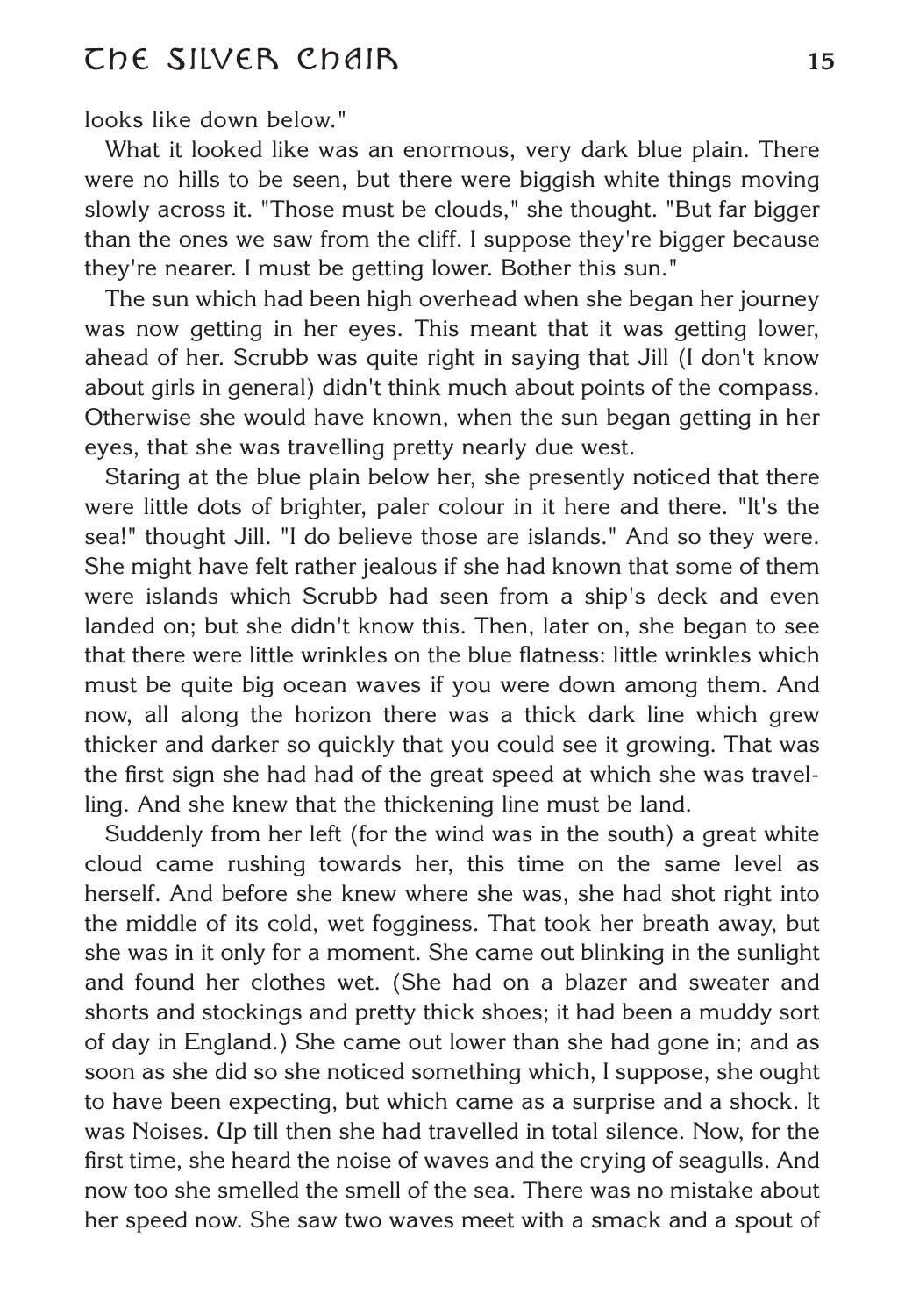foam go up between them; but she had hardly seen it before it was a hundred yards behind her. The land was getting nearer at a great pace. She could see mountains far inland, and other nearer mountains on her left. She could see bays and headlands, woods and fields, stretches of sandy beach. The sound of waves breaking on the shore was growing louder every second and drowning the other sea noises.

Suddenly the land opened right ahead of her. She was coming to the mouth of a river. She was very low now, only a few feet above the water. A wave-top came against her toe and a great splash of foam spurted up, drenching her nearly to the waist. Now she was losing speed. Instead of being carried up the river she was gliding in to the river bank on her left. There were so many things to notice that she could hardly take them all in; a smooth, green lawn, a ship so brightly coloured that it looked like an enormous piece of jewellery, towers and battlements, banners fluttering in the air, a crowd, gay clothes, armour, gold, swords, a sound of music. But this was all jumbled. The first thing that she knew clearly was that she had alighted and was standing under a thicket of trees close by the river side, and there, only a few feet away from her, was Scrubb.

The first thing she thought was how very grubby and untidy and generally unimpressive he looked. And the second was "How wet I am!"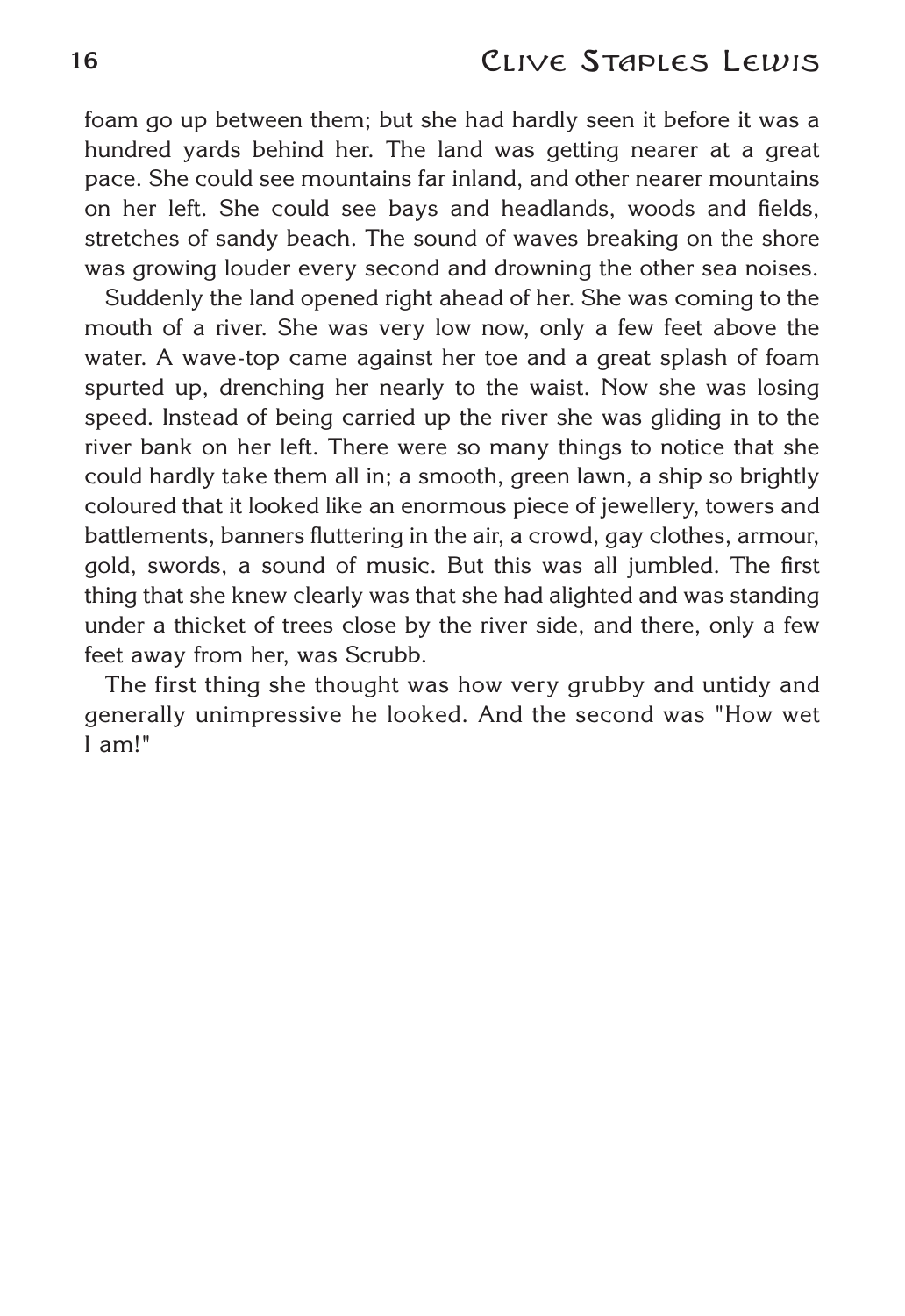#### Chapter III

### <span id="page-22-0"></span>The Sailing of the King

hat made Scrubb look so dingy (and Jill too, if she could only have seen herself) was the splendour of their surroundings. I had better describe them at once. Through a cleft in those mountains which Jill had seen far inla could only have seen herself) was the splendour of their surroundings. I had better describe them at once. Through a cleft in those mountains which Jill

pouring over a level lawn. On the far side of the lawn, its weathervanes glittering in the light, rose a many-towered and many-turreted castle; the most beautiful castle Jill had ever seen. On the near side was a quay of white marble and, moored to this, the ship: a tall ship with high forecastle and high poop, gilded and crimson, with a great flag at the mast-head, and many banners waving from the decks, and a row of shields, bright as silver, along the bulwarks. The gangplank was laid to her, and at the foot of it, just ready to go on board, stood an old, old man. He wore a rich mantle of scarlet which opened in front to show his silver mail shirt. There was a thin circlet of gold on his head. His beard, white as wool, fell nearly to his waist. He stood straight enough, leaning one hand on the shoulder of a richly dressed lord who seemed younger than himself: but you could see he was very old and frail. He looked as if a puff of wind could blow him away, and his eyes were watery.

Immediately in front of the King — who had turned round to speak to his people before going on board the ship — there was a little chair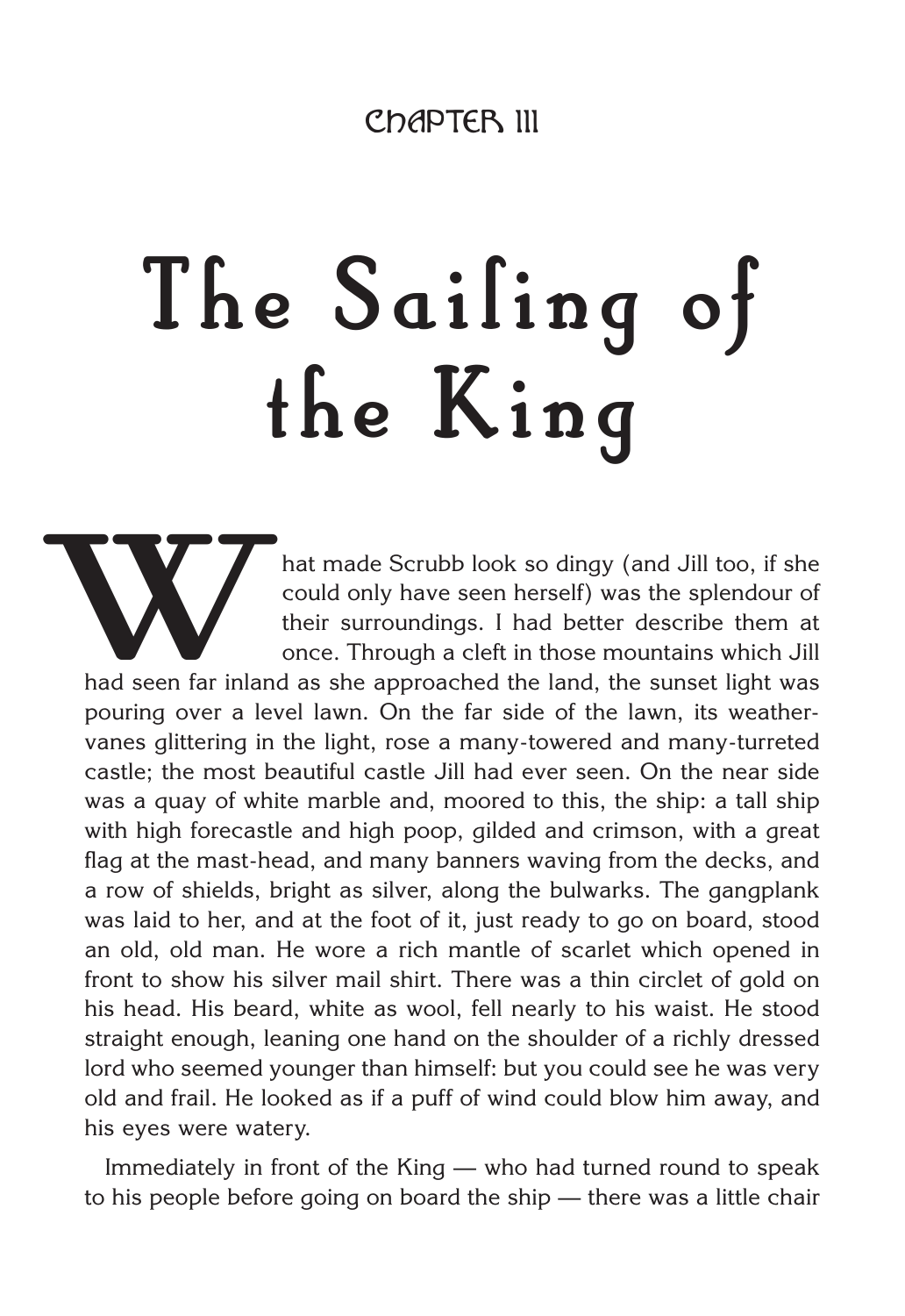on wheels, and, harnessed to it, a little donkey: not much bigger than a big retriever. In this chair sat a fat little dwarf. He was as richly dressed as the King, but because of his fatness and because he was sitting hunched up among cushions, the effect was quite different: it made him look like a shapeless little bundle of fur and silk and velvet. He was as old as the King, but more hale and hearty, with very keen eyes. His bare head, which was bald and extremely large, shone like a gigantic billiard ball in the sunset light.

Farther back, in a half-circle, stood what Jill at once knew to be the courtiers. They were well worth looking at for their clothes and armour alone. As far as that went, they looked more like a flower bed than a crowd. But what really made Jill open her eyes and mouth as wide as they would go, was the people themselves. If "people" was the right word. For only about one in every five was human. The rest were things you never see in our world. Fauns, satyrs, centaurs: Jill could give a name to these, for she had seen pictures of them. Dwarfs too. And there were a lot of animals she knew as well; bears, badgers, moles, leopards, mice, and various birds. But then they were so very different from the animals which one called by the same names in England. Some of them were much bigger — the mice, for instance, stood on their hind legs and were over two feet high. But quite apart from that, they all looked different. You could see by the expression in their faces that they could talk and think just as well as you could.

"Golly!" thought Jill. "So it's true after all." But next moment she added, "I wonder are they friendly?" For she had just noticed, on the outskirts of the crowd, one or two giants and some people whom she couldn't give a name to at all.

At that moment Aslan and the signs rushed back into her mind. She had forgotten all about them for the last half-hour.

"Scrubb!" she whispered, grabbing his arm. "Scrubb, quick! Do you see anyone you know?"

"So *you've* turned up again, have you?" said Scrubb disagreeably (for which he had some reason). "Well, keep quiet, can't you? I want to listen."

"Don't be a fool," said Jill. "There isn't a moment to lose. Don't you see some old friend here? Because you've got to go and speak to him at once."

"What are you talking about?" said Scrubb.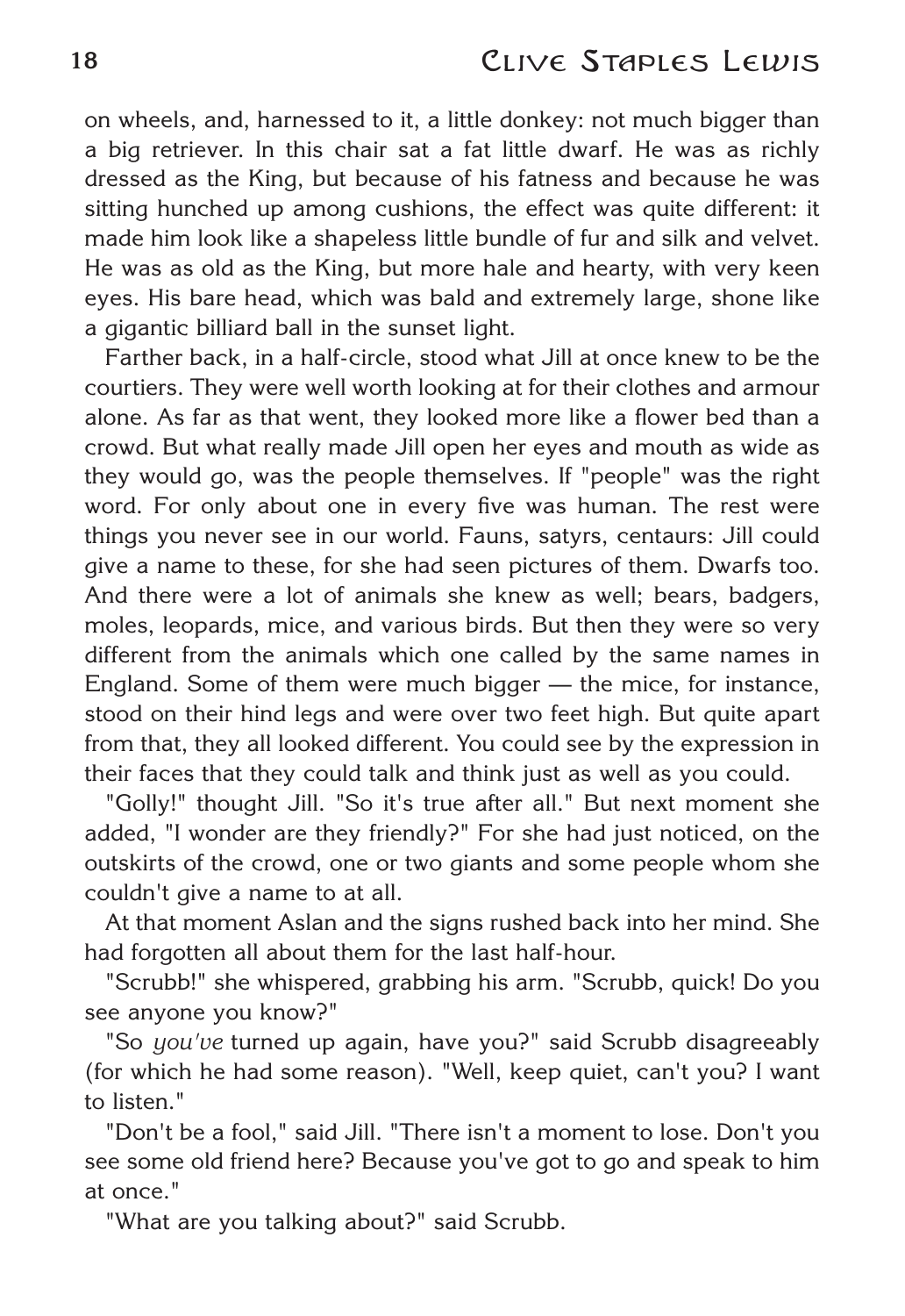#### The SILVER Chair company of the SILVER Chair

"It's Aslan — the Lion — says you've got to," said Jill despairingly. "I've seen him."

"Oh, you have, have you? What did he say?"

"He said the very first person you saw in Narnia would be an old friend, and you'd got to speak to him at once."

"Well, there's nobody here I've ever seen in my life before; and anyway, I don't know whether this is Narnia."

"Thought you said you'd been here before," said Jill.

"Well, you thought wrong then."

"Well, I like that! You told me — "

"For heaven's sake dry up and let's hear what they're saying."

The King was speaking to the Dwarf, but Jill couldn't hear what he said. And, as far as she could make out, the Dwarf made no answer, though he nodded and wagged his head a great deal. Then the King raised his voice and addressed the whole court: but his voice was so old and cracked that she could understand very little of his speech — especially since it was all about people and places she had never heard of. When the speech was over, the King stooped down and kissed the Dwarf on both cheeks, straightened himself, raised his right hand as if in blessing, and went, slowly and with feeble steps, up the gangway and on board the ship. The courtiers appeared to be greatly moved by his departure. Handkerchiefs were got out, sounds of sobbing were heard in every direction. The gangway was cast off, trumpets sounded from the poop, and the ship moved away from the quay. (It was being towed by a rowing-boat, but Jill didn't see that.)

"Now — " said Scrubb, but he didn't get any further because at that moment a large white object — Jill thought for a second that it was a kite — came gliding through the air and alighted at his feet. It was a white owl, but so big that it stood as high as a good-sized dwarf.

It blinked and peered as if it were short-sighted, and put its head a little on one side, and said in a soft, hooting kind of voice.

"Tu-whoo, tu-whoo! Who are you two?"

"My name's Scrubb, and this is Pole," said Eustace. "Would you mind telling us where we are?"

"In the land of Narnia, at the King's castle of Cair Paravel."

"Is that the King who's just taken ship?"

"Too true, too true," said the Owl sadly, shaking its big head. "But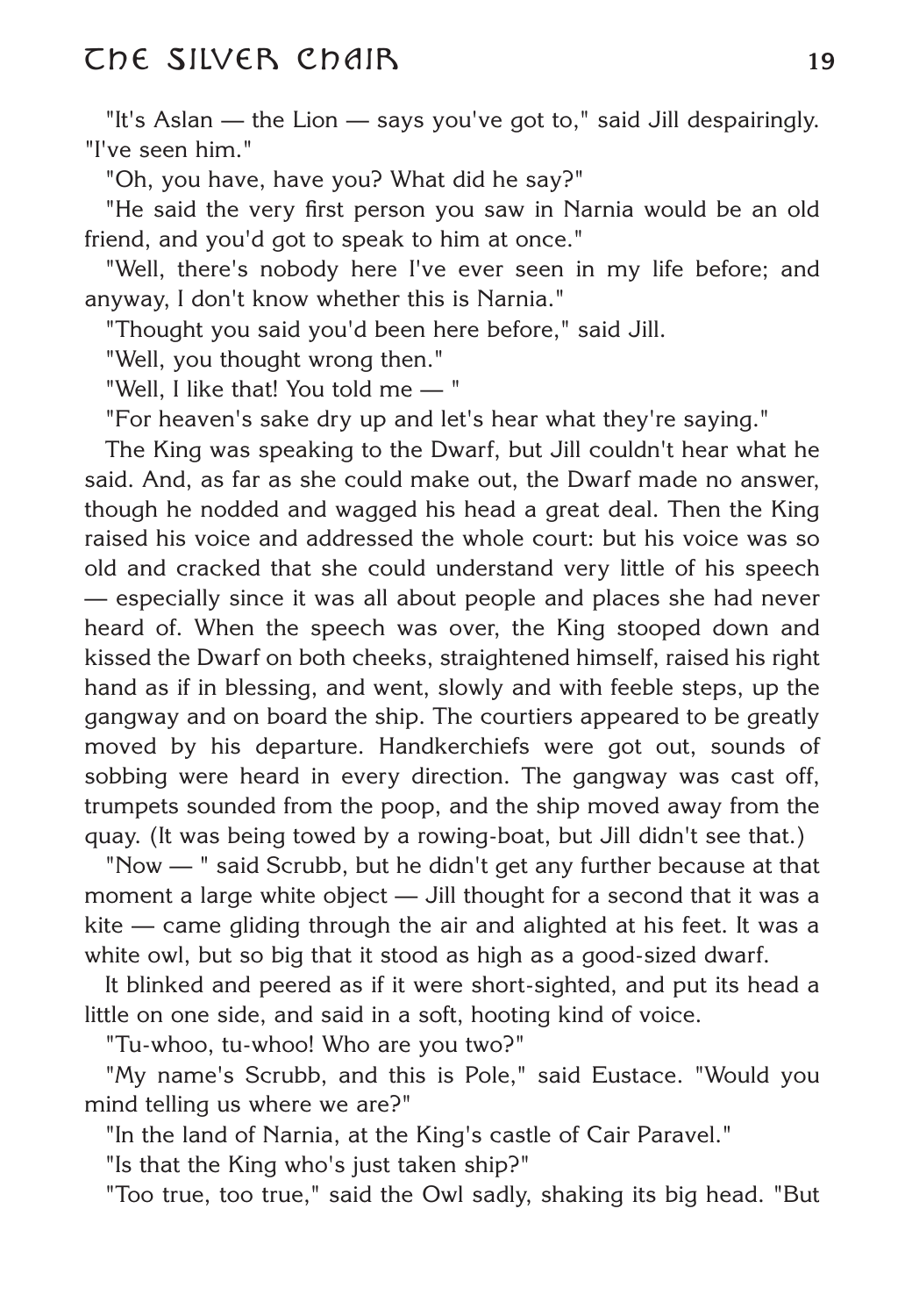who are you? There's something magic about you two. I saw you arrive: you flew. Everyone else was so busy seeing the King off that nobody knew. Except me. I happened to notice you, you *flew*."

"We were sent here by Aslan," said Eustace in a low voice.

"Tu-whoo, tu-whoo!" said the Owl, ruffling out its feathers. "This is almost too much for me, so early in the evening. I'm not quite myself till the sun's down."

"And we've been sent to find the lost Prince," said Jill, who had been anxiously waiting to get into the conversation.

"It's the first I've heard about it," said Eustace. "What prince?"

"You had better come and speak to the Lord Regent at once," it said. "That's him, over there in the donkey carriage; Trumpkin the Dwarf." The bird turned and began leading the way, muttering to itself, "Whoo! Tu-whoo! What a to-do! I can't think clearly yet. It's too early."

"What is the King's name?" asked Eustace.

"Caspian the Tenth," said the Owl. And Jill wondered why Scrubb had suddenly pulled up short in his walk and turned an extraordinary colour. She thought she had never seen him look so sick about anything. But before she had time to ask any questions they had reached the Dwarf, who was just gathering up the reins of his donkey and preparing to drive back to the castle. The crowd of courtiers had broken up and were going in the same direction, by ones and twos and little knots, like people coming away from watching a game or a race.

"Tu-whoo! Ahem! Lord Regent," said the Owl, stooping down a little and holding its beak near the Dwarf's ear.

"Heh? What's that?" said the Dwarf.

"Two strangers, my lord," said the Owl.

"Rangers! What d'ye mean?" said the Dwarf. "I see two uncommonly grubby man-cubs. What do they want?"

"My name's Jill," said Jill, pressing forward. She was very eager to explain the important business on which they had come.

"The girl's called Jill," said the Owl, as loud as it could.

"What's that?" said the Dwarf. "The girls are all killed! I don't believe a word of it. What girls? Who killed 'em?"

"Only one girl, my lord," said the Owl. "Her name is Jill."

"Speak up, speak up," said the Dwarf. "Don't stand there buzzing and twittering in my ear. Who's been killed?"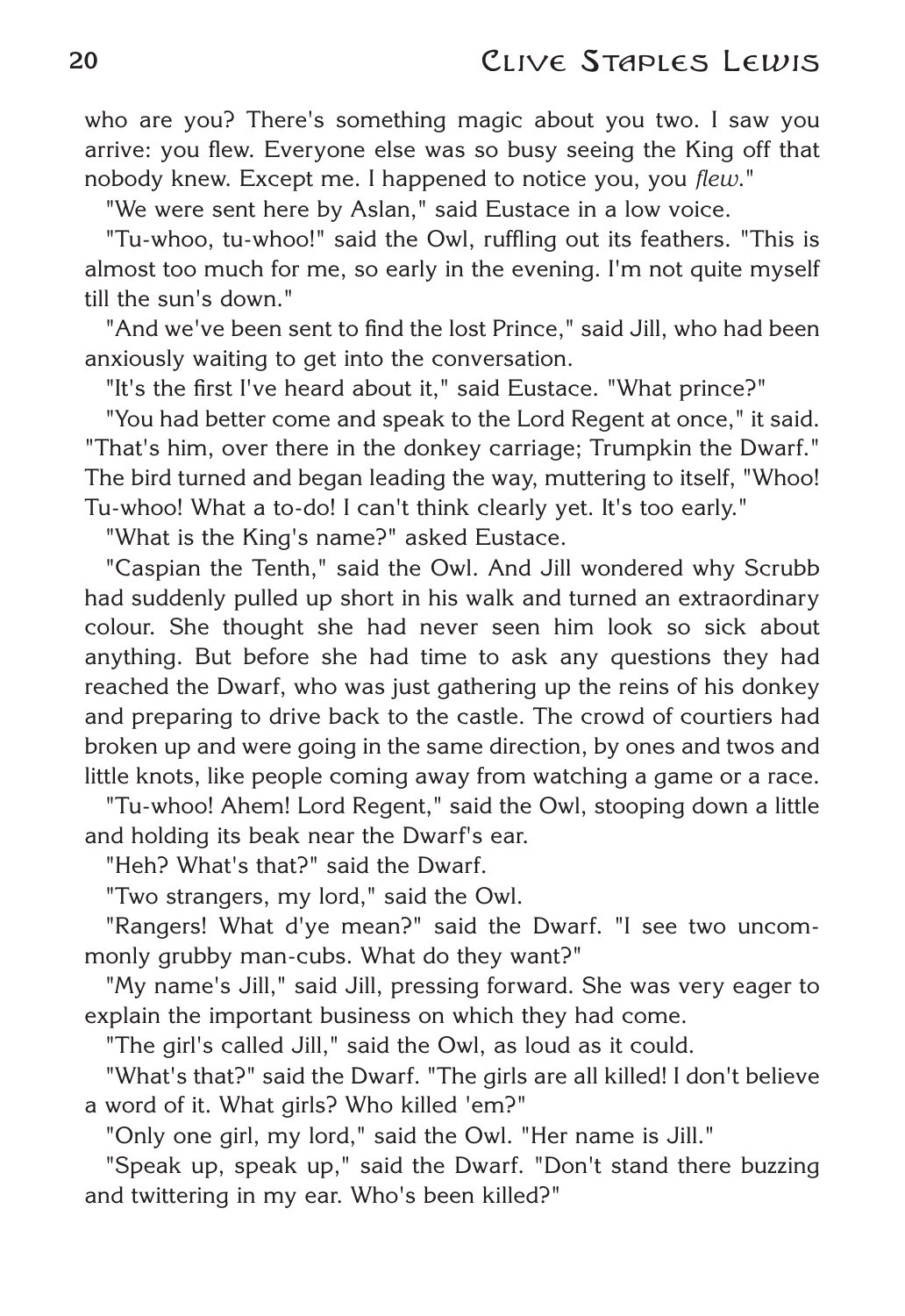#### The SILVER Chair company of the SILVER Chair company of the same of the same of the same of the same of the same of the same of the same of the same of the same of the same of the same of the same of the same of the same o

"Nobody's been killed," hooted the Owl.

"Who?"

"NOBODY."

"All right, all right. You needn't shout. I'm not so deaf as all that. What do you mean by coming here to tell me that nobody's been killed? Why should anyone have been killed?"

"Better tell him I'm Eustace," said Scrubb.

"The boy's Eustace, my lord," hooted the Owl as loud as it could.

"Useless?" said the Dwarf irritably. "I dare say he is. Is that any reason for bringing him to court? Hey?"

"Not useless," said the Owl. "EUSTACE."

"Used to it, is he? I don't know what you're talking about, I'm sure. I tell you what it is, Master Glimfeather; when I was a young Dwarf there used to be *talking* beasts and birds in this country who really could talk. There wasn't all this mumbling and muttering and whispering. It wouldn't have been tolerated for a moment. Not for a moment, Sir. Urnus, my trumpet please — "

A little Faun who had been standing quietly beside the Dwarf's elbow all this time now handed him a silver ear-trumpet. It was made like the musical instrument called a serpent, so that the tube curled right round the Dwarf's neck. While he was getting it settled the Owl, Glimfeather, suddenly said to the children in a whisper:

"My brain's a bit clearer now. Don't say anything about the lost Prince. I'll explain later. It wouldn't do, wouldn't do, Tu-Whoo! Oh *what* a to-do!"

"Now," said the Dwarf, "if you have anything sensible to say, Master Glimfeather, try and say it. Take a deep breath and don't attempt to speak too quickly."

With help from the children, and in spite of a fit of coughing on the part of the Dwarf, Glimfeather explained that the strangers had been sent by Aslan to visit the court of Narnia. The Dwarf glanced quickly up at them with a new expression in his eyes.

"Sent by the Lion Himself, hey?" he said. "And from — m'm — from that other Place — beyond the world's end, hey?"

"Yes, my lord," bawled Eustace into the trumpet.

"Son of Adam and daughter of Eve, hey?" said the Dwarf. But people at Experiment House haven't heard of Adam and Eve, so Jill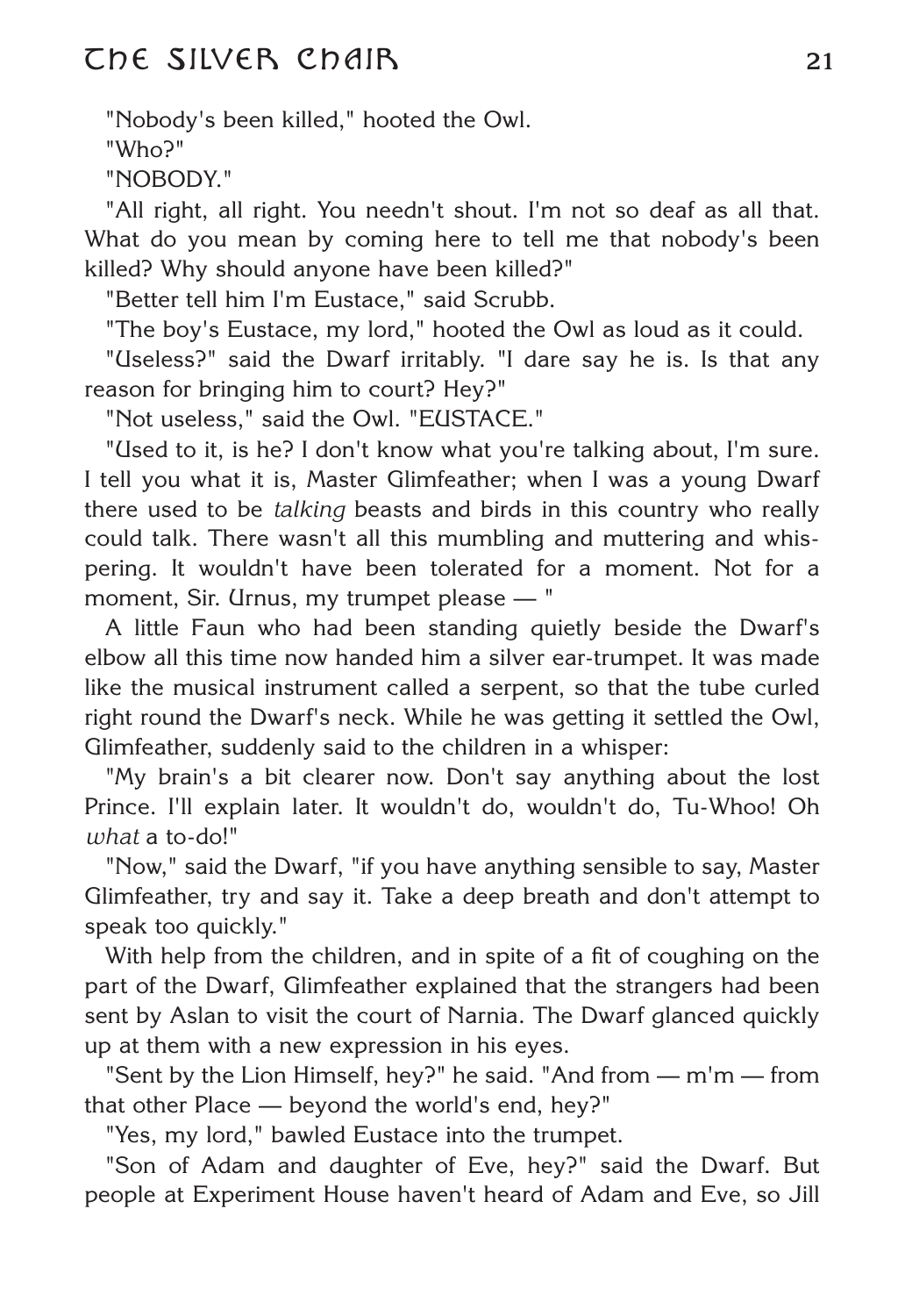and Eustace couldn't answer this. But the Dwarf didn't seem to notice.

"Well, my dears," he said, taking first one and then the other by the hand and bowing his head a little. "You are very heartily welcome. If the good King, my poor Master, had not this very hour set sail for Seven Isles, he would have been glad of your coming. It would have brought back his youth to him for a moment — for a moment. And now, it is high time for supper. You shall tell me your business in full council to-morrow morning. Master Glimfeather, see that bedchambers and suitable clothes and all else are provided for these guests in the most honourable fashion. And — Glimfeather — in your ear — "

Here the Dwarf put his mouth close to the Owl's head and, no doubt, intended to whisper: but, like other deaf people, he wasn't a very good judge of his own voice, and both children heard him say, "See that they're properly washed."

After that, the Dwarf touched up his donkey and it set off towards the castle at something between a trot and a waddle (it was a very fat little beast) while the Faun, the Owl, and the children followed at a rather slower pace. The sun had set and the air was growing cool.

They went across the lawn and then through an orchard and so to the North Gate of Cair Paravel, which stood wide open. Inside, they found a grassy courtyard. Lights were already showing from the windows of the great hall on their right and from a more complicated mass of buildings straight ahead. Into these the Owl led them, and there a most delightful person was called to look after Jill. She was not much taller than Jill herself, and a good deal slenderer, but obviously full grown, graceful as a willow, and her hair was willowy too, and there seemed to be moss in it. She brought Jill to a round room in one of the turrets, where there was a little bath sunk in the floor and a fire of sweet-smelling woods burning on the flat hearth and a lamp hanging by a silver chain from the vaulted roof. The window looked west into the strange land of Narnia, and Jill saw the red remains of the sunset still glowing behind distant mountains. It made her long for more adventures and feel sure that this was only the beginning.

When she had had her bath, and brushed her hair, and put on the clothes that had been laid out for her — they were the kind that not only felt nice, but looked nice and smelled nice and made nice sounds when you moved as well — she would have gone back to gaze out of that exciting window, but she was interrupted by a bang on the door.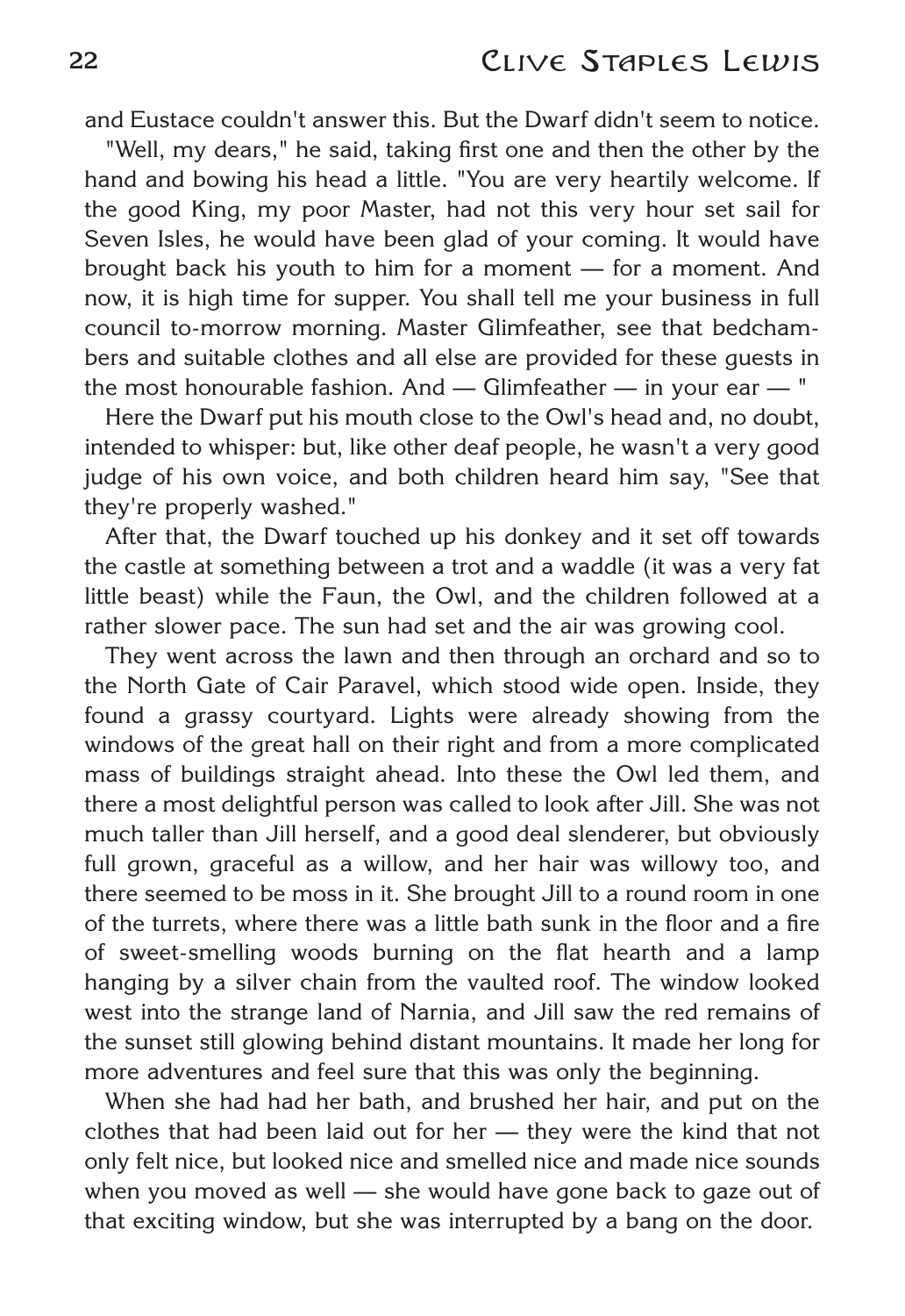#### The SILVER Chair company of the SILVER Chair company of the case of the case of the case of the case of the case of the case of the case of the case of the case of the case of the case of the case of the case of the case o

"Come in," said Jill. And in came Scrubb, also bathed and splendidly dressed in Narnian clothes. But his face didn't look as if he were enjoying it.

"Oh, here you are at last," he said crossly, flinging himself into a chair. "I've been trying to find you for ever so long."

"Well, now you have," said Jill. "I say, Scrubb, isn't it all simply too exciting and scrumptious for words." She had forgotten all about the signs and the lost Prince for the moment.

"Oh! That's what you think, is it?" said Scrubb: and then, after a pause, "I wish to goodness we'd never come."

"Why on earth?"

"I can't bear it," said Scrubb. "Seeing the King — Caspian — a doddering old man like that. It's — it's frightful."

"Why, what harm does it do you?"

"Oh, you don't understand. Now that I come to think of it, you couldn't. I didn't tell you that this world has a different time from ours."

"How do you mean?"

"The time you spend here doesn't take up any of our time. Do you see? I mean, however long we spend here, we shall still get back to Experiment House at the moment we left it  $-$  "

"That won't be much fun — "

"Oh, dry up! Don't keep interrupting. And when you're back in England  $-$  in our world  $-$  you can't tell how time is going here. It might be any number of years in Narnia while we're having one year at home. The Pevensies explained it all to me, but, like a fool, I forgot about it. And now apparently it's been about seventy years — Narnian years — since I was here last. Do you see now? And I come back and find Caspian an old, old man."

"Then the King *was* an old friend of yours!" said Jill. A horrid thought had struck her.

"I should jolly well think he was," said Scrubb miserably. "About as good a friend as a chap could have. And last time he was only a few years older than me. And to see that old man with a white beard, and to remember Caspian as he was the morning we captured the Lone Islands, or in the fight with the Sea Serpent — oh, it's frightful. It's worse than coming back and finding him dead."

"Oh, shut up," said Jill impatiently. "It's far worse than you think.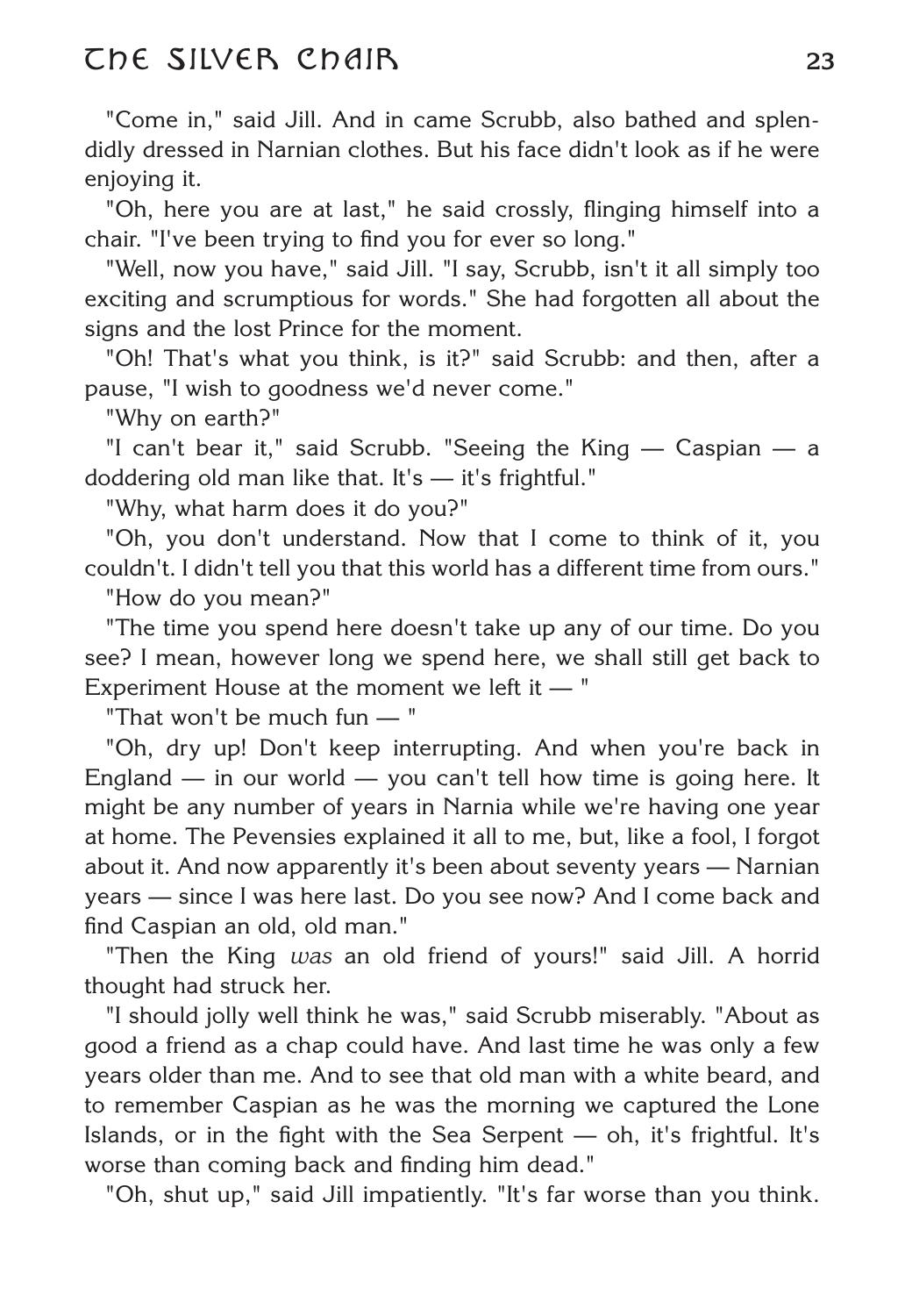We've muffed the first Sign." Of course Scrubb did not understand this. Then Jill told him about her conversation with Aslan and the four signs and the task of finding the lost prince which had been laid upon them.

"So you see," she wound up, "you did see an old friend, just as Aslan said, and you ought to have gone and spoken to him at once. And now you haven't, and everything is going wrong from the very beginning."

"But how was I to know?" said Scrubb.

"If you'd only listened to me when I tried to tell you, we'd be all right," said Jill.

"Yes, and if you hadn't played the fool on the edge of that cliff and jolly nearly murdered me — all right, I said *murder*, and I'll say it again as often as I like, so keep your hair on — we'd have come together and both known what to do."

"I suppose he *was* the very first person you saw?" said Jill. "You must have been here hours before me. Are you sure you didn't see anyone else first?"

"I was only here about a minute before you," said Scrubb. "He must have blown you quicker than me. Making up for lost time: the time *you* lost."

"Don't be a perfect beast, Scrubb," said Jill. "Hallo! What's that?"

It was the castle bell ringing for supper, and thus what looked like turning into a first-rate quarrel was happily cut short. Both had a good appetite by this time.

Supper in the great hall of the castle was the most splendid thing either of them had ever seen; for though Eustace had been in that world before, he had spent his whole visit at sea and knew nothing of the glory and courtesy of the Narnians at home in their own land. The banners hung from the roof, and each course came in with trumpeters and kettledrums. There were soups that would make your mouth water to think of, and the lovely fishes called pavenders, and venison and peacock and pies, and ices and jellies and fruit and nuts, and all manner of wines and fruit drinks. Even Eustace cheered up and admitted that it was "something like". And when all the serious eating and drinking was over, a blind poet came forward and struck up the grand old tale of Prince Cor and Aravis and the horse Bree, which is called *The Horse and his Boy* and tells of an adventure that happened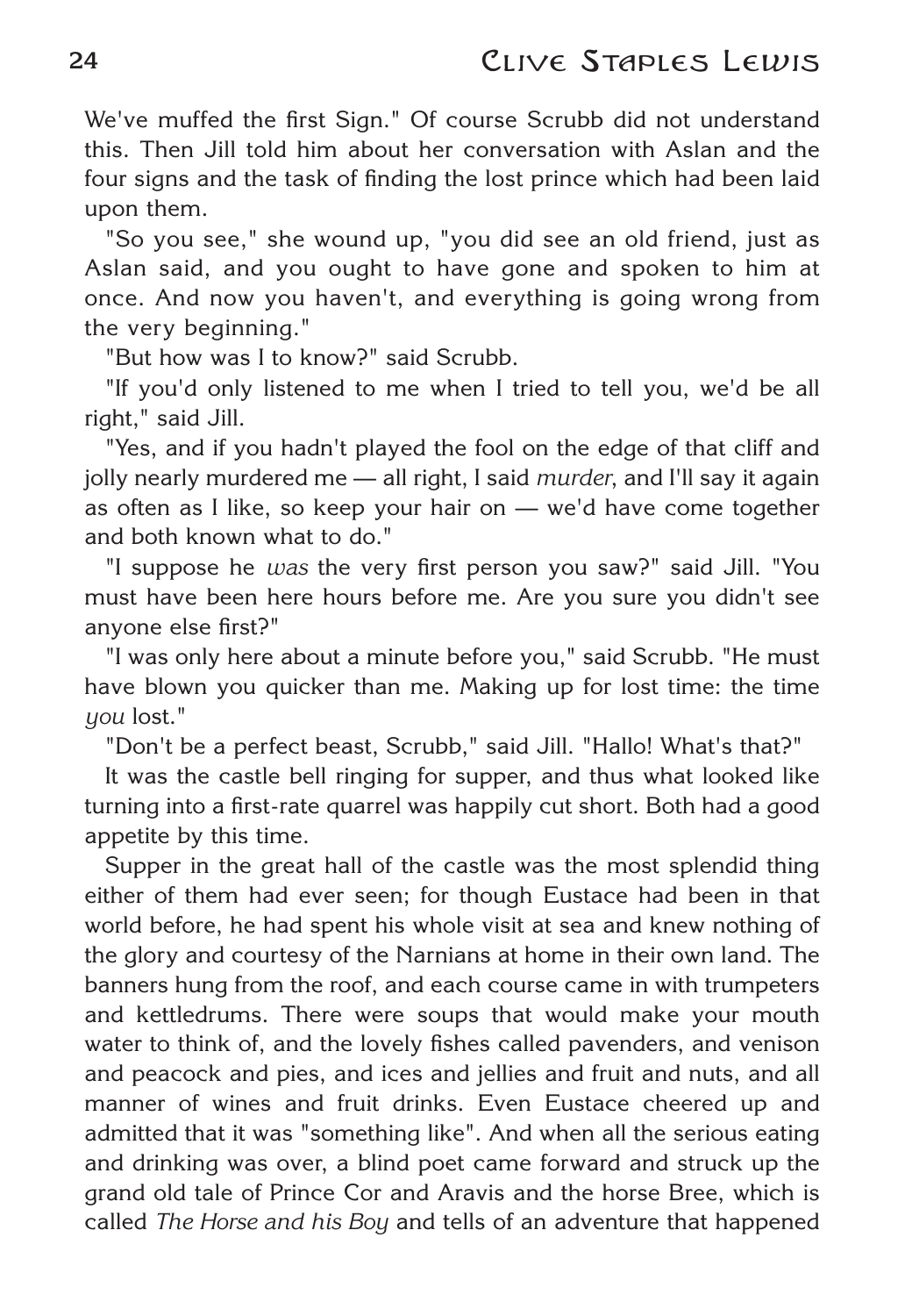in Narnia and Calormen and the lands between, in the Golden Age when Peter was High King in Cair Paravel. (I haven't time to tell it now, though it is well worth hearing.)

When they were dragging themselves upstairs to bed, yawning their heads off, Jill said, "I bet we sleep well, to-night"; for it had been a full day. Which just shows how little anyone knows what is going to happen to them next.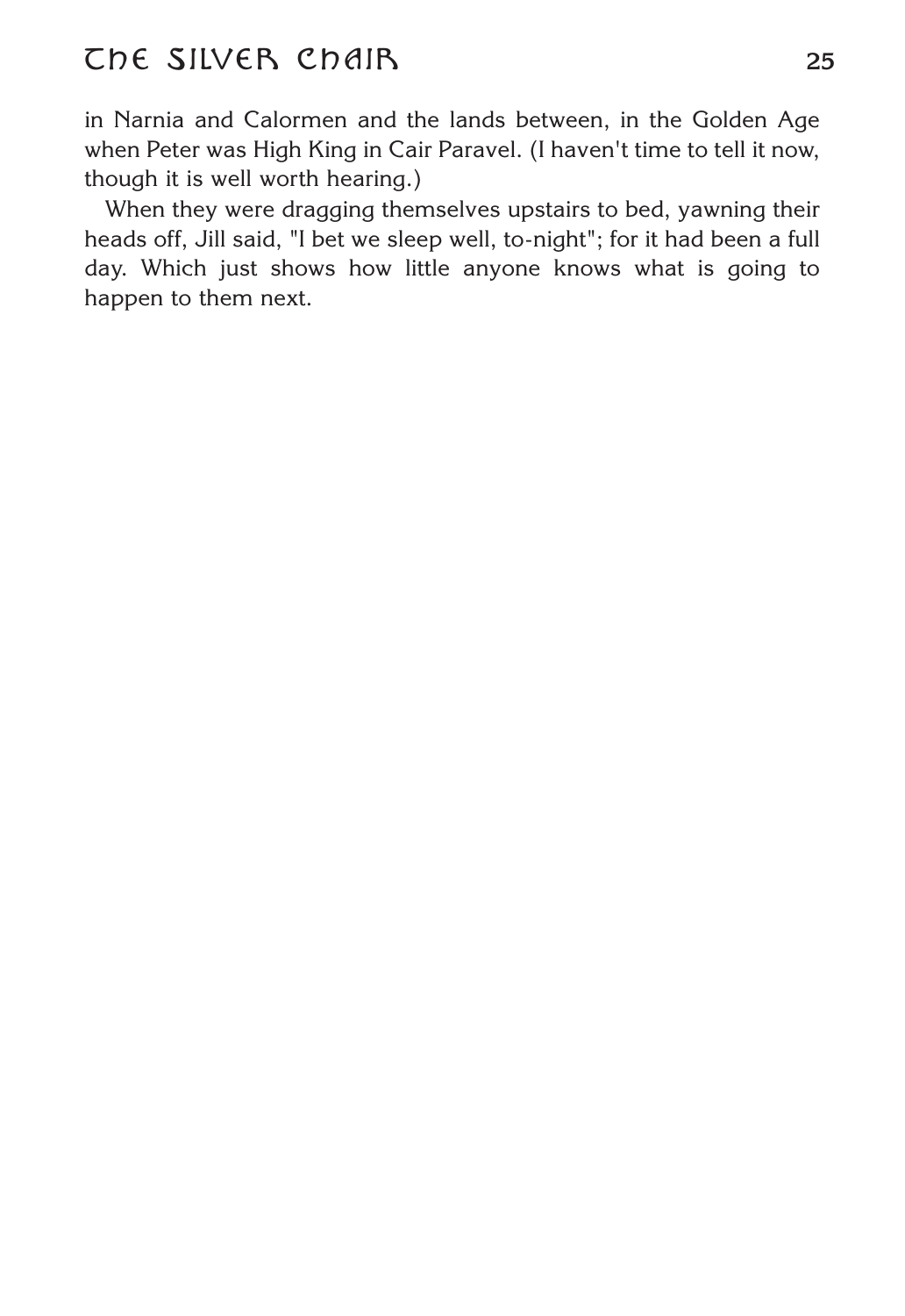#### Chapter II)

### <span id="page-31-0"></span>A Parliament of Owls

I t is a very funny thing that the sleepier you are, the longer you take about getting to bed; especially if you are lucky enough to have a fire in your room. Jill felt she couldn't even start undressing unless she sat down in front of the fire for a bit first. And once she had sat down, she didn't want to get up again. She had already said to herself about five times, "I must go to bed", when she was startled by a tap on the window.

She got up, pulled the curtain, and at first saw nothing but darkness. Then she jumped and started backwards, for something very large had dashed itself against the window, giving a sharp tap on the glass as it did so. A very unpleasant idea came into her head — "Suppose they have giant moths in this country! Ugh!" But then the thing came back, and this time she was almost sure she saw a beak, and that the beak had made the tapping noise. "It's some huge bird," thought Jill. "Could it be an eagle?" She didn't very much want a visit even from an eagle, but she opened the window and looked out. Instantly, with a great whirring noise, the creature alighted on the window-sill and stood there filling up the whole window, so that Jill had to step back to make room for it. It was the Owl.

"Hush, hush! Tu-whoo, tu-whoo," said the Owl. "Don't make a noise. Now, are you two really in earnest about what you've got to do?"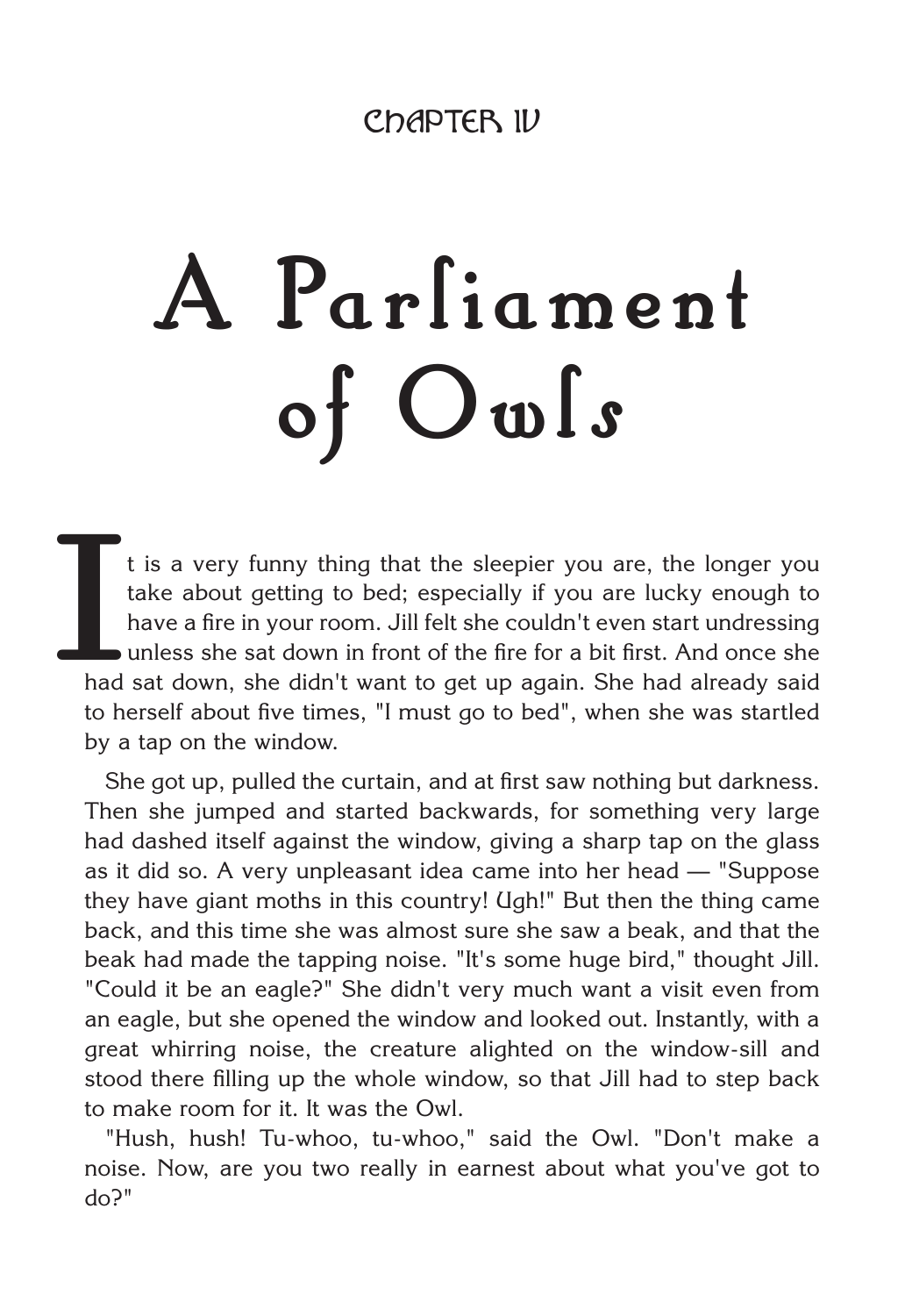#### The SILVER Chair compared to the 27

"About the lost Prince, you mean?" said Jill. "Yes, we've got to be." For now she remembered the Lion's voice and face, which she had nearly forgotten during the feasting and story-telling in the hall.

"Good!" said the Owl. "Then there's no time to waste. You must get away from here at once. I'll go and wake the other human. Then I'll come back for you. You'd better change those court clothes and put on something you can travel in. I'll be back in two twos. Tu-whoo!" And without waiting for an answer, he was gone.

If Jill had been more used to adventures, she might have doubted the Owl's word, but this never occurred to her: and in the exciting idea of a midnight escape she forgot her sleepiness. She changed back into sweater and shorts — there was a guide's knife on the belt of the shorts which might come in useful — and added a few of the things that had been left in the room for her by the girl with the willowy hair. She chose a short cloak that came down to her knees and had a hood ("just the thing, if it rains," she thought), a few handkerchiefs and a comb. Then she sat down and waited.

She was getting sleepy again when the Owl returned.

"Now we're ready," it said.

"You'd better lead the way," said Jill. "I don't know all these passages yet."

"Tu-whoo!" said the Owl. "We're not going through the castle. That would never do. You must ride on me. We shall fly."

"Oh!" said Jill, and stood with her mouth open, not much liking the idea. "Shan't I be far too heavy for you?"

"Tu-whoo, tu-whoo! Don't you be a fool. I've already carried the other one. Now. But we'll put out that lamp first."

As soon as the lamp was out, the bit of the night which you saw through the window looked less dark — no longer black, but grey. The Owl stood on the window-sill with his back to the room and raised his wings. Jill had to climb onto his short fat body and get her knees under the wings and grip tight. The feathers felt beautifully warm and soft but there was nothing to hold on by. "I wonder how Scrubb liked *his* ride!" thought Jill. And just as she was thinking this, with a horrid plunge they had left the window-sill, and the wings were making a flurry round her ears, and the night air, rather cool and damp, was flying in her face.

It was much lighter than she expected, and though the sky was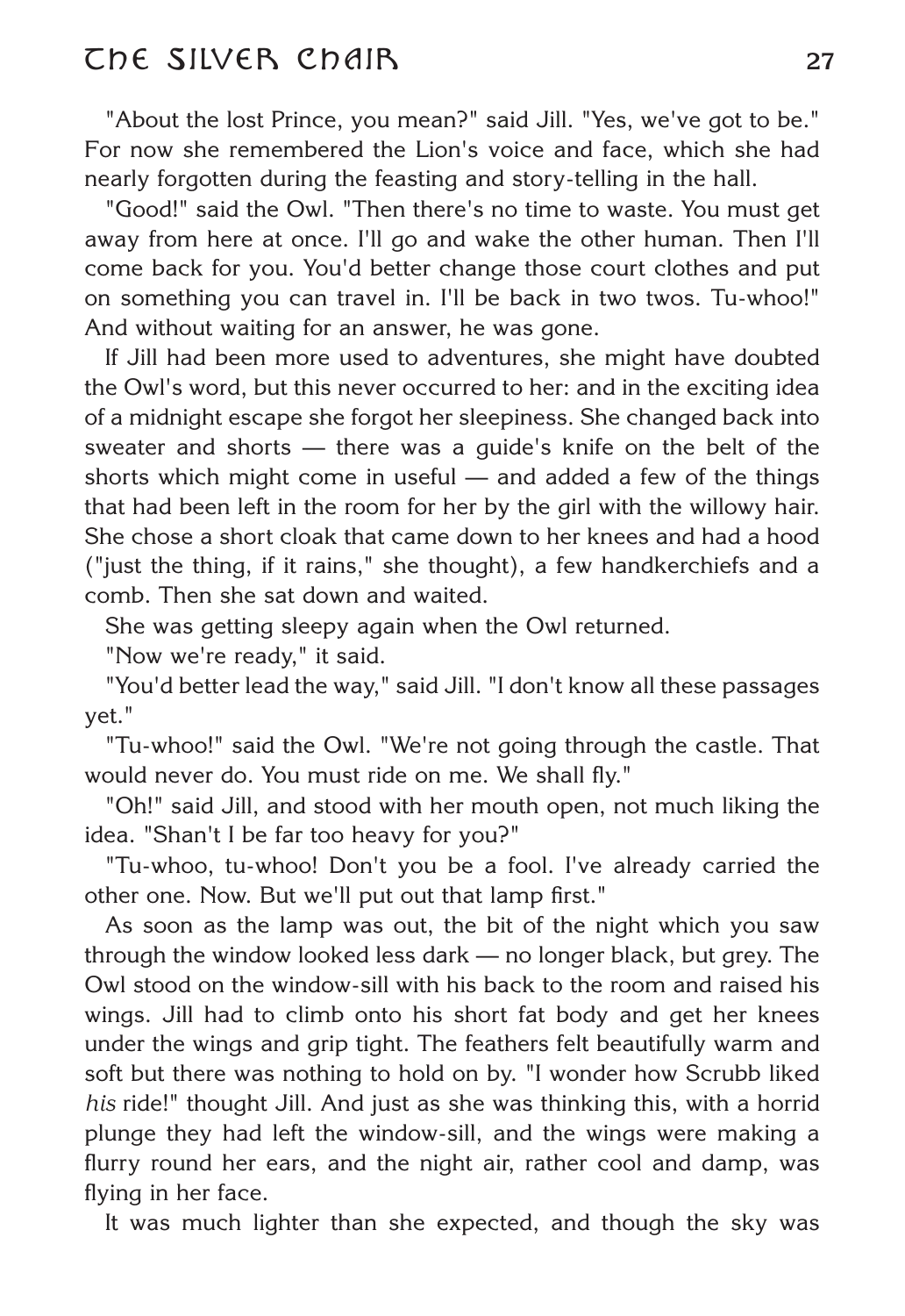overcast, one patch of watery silver showed where the moon was hiding above the clouds. The fields beneath her looked grey, and the trees black. There was a certain amount of wind — a hushing, ruffling sort of wind which meant that rain was coming soon.

The Owl wheeled round so that the castle was now ahead of them. Very few of the windows showed lights. They flew right over it, northwards, crossing the river: the air grew colder, and Jill thought she could see the white reflection of the Owl in the water beneath her. But soon they were on the north bank of the river, flying above wooded country.

The Owl snapped at something which Jill couldn't see.

"Oh, don't, please!" said Jill. "Don't jerk like that. You nearly threw me off."

"I beg your pardon," said the Owl. "I was just nabbing a bat. There's nothing so sustaining, in a small way, as a nice plump little bat. Shall I catch you one?"

"No, thanks," said Jill with a shudder.

He was flying a little lower now and a large, black-looking object was looming up towards them. Jill had just time to see that it was a tower — a partly ruinous tower, with a lot of ivy on it, she thought when she found herself ducking to avoid the archway of a window, as the Owl squeezed with her through the ivied and cobwebby opening, out of the fresh, grey night into a dark place inside the top of the tower. It was rather fusty inside and, the moment she slipped off the Owl's back, she knew (as one usually does somehow) that it was quite crowded. And when voices began saying out of the darkness from every direction "Tu-whoo! Tu-whoo!" she knew it was crowded with owls. She was rather relieved when a very different voice said:

"Is that you, Pole?"

"Is that you, Scrubb?" said Jill.

"Now," said Glimfeather, "I think we're all here. Let us hold a parliament of owls."

"Tu-whoo, tu-whoo. True for you. That's the right thing to do," said several voices.

"Half a moment," said Scrubb's voice. "There's something I want to say first."

"Do, do, do," said the owls; and Jill said, "Fire ahead."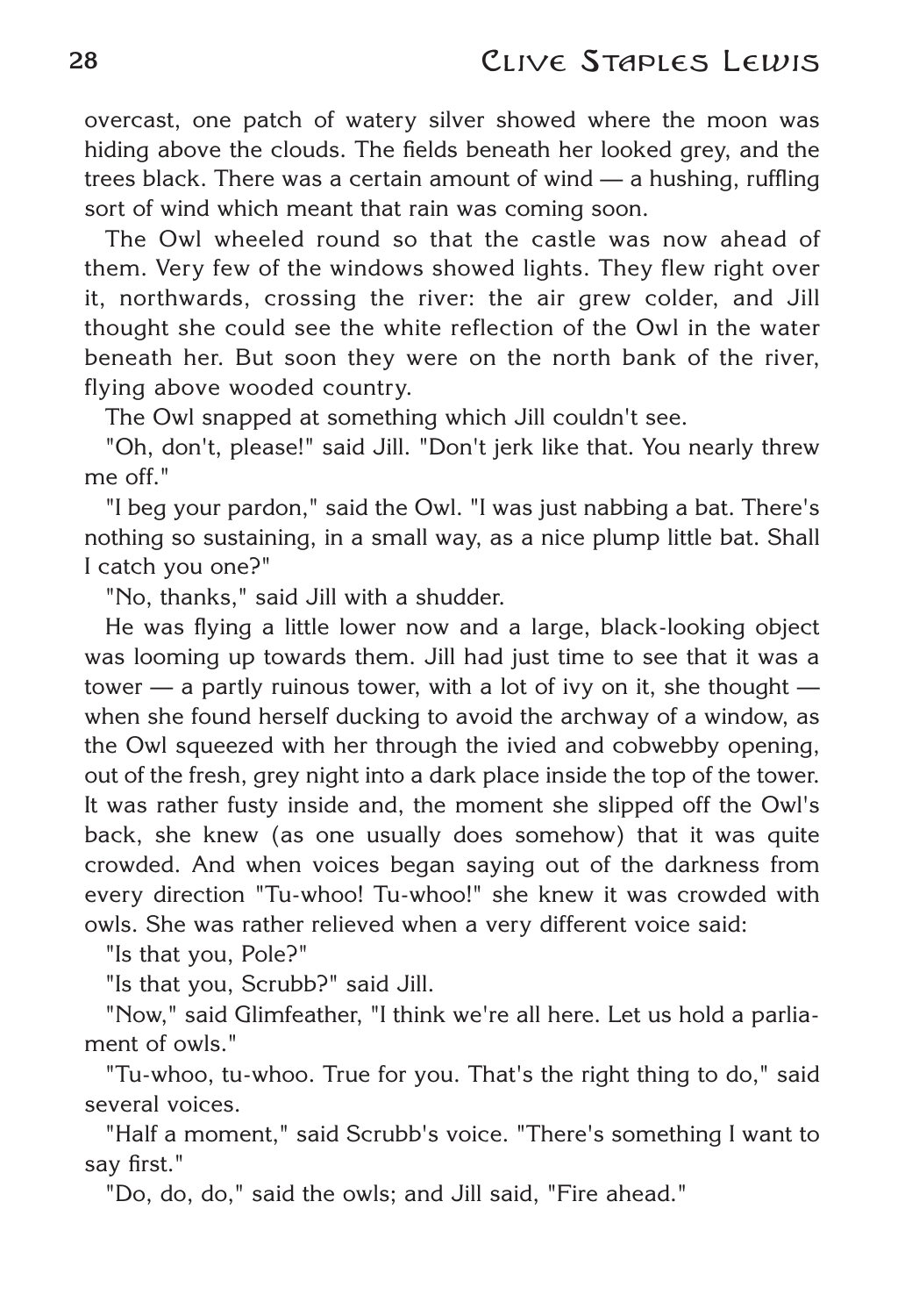"I suppose all you chaps — owls, I mean," said Scrubb, "I suppose you all know that King Caspian the Tenth, in his young days, sailed to the eastern end of the world. Well, I was with him on that journey: with him and Reepicheep the Mouse, and the Lord Drinian and all of them. I know it sounds hard to believe, but people don't grow older in our world at the same speed as they do in yours. And what I want to say is this, that I'm the King's man; and if this parliament of owls is any sort of plot against the King, I'm having nothing to do with it."

"Tu-whoo, tu-whoo, we're all the King's owls too," said the owls. "What's it all about then?" said Scrubb.

"It's only this," said Glimfeather. "That if the Lord Regent, the Dwarf Trumpkin, hears you are going to look for the lost Prince, he won't let you start. He'd keep you under lock and key sooner."

"Great Scott!" said Scrubb. "You don't mean that Trumpkin is a traitor? I used to hear a lot about him in the old days, at sea. Caspian — the King, I mean — trusted him absolutely."

"Oh no," said a voice. "Trumpkin's no traitor. But more than thirty champions (knights, centaurs, good giants, and all sorts) have at one time or another set out to look for the lost Prince, and none of them have ever come back. And at last the King said he was not going to have all the bravest Narnians destroyed in the search for his son. And now nobody is allowed to go."

"But surely he'd let *us* go," said Scrubb. "When he knew who I was and who had sent me."

("Sent both of us," put in Jill.)

"Yes," said Glimfeather, "I think, very likely, he would. But the King's away. And Trumpkin will stick to the rules. He's as true as steel, but he's deaf as a post and very peppery. You could never make him see that this might be the time for making an exception to the rule."

"You might think he'd take some notice of *us*, because we're owls and everyone knows how wise owls are," said someone else. "But he's so old now he'd only say, 'You're a mere chick. I remember you when you were an egg. Don't come trying to teach me, Sir. Crabs and crumpets!'"

This owl imitated Trumpkin's voice rather well, and there were sounds of owlish laughter all round. The children began to see that the Narnians all felt about Trumpkin as people feel at school about some crusty teacher, whom everyone is a little afraid of and everyone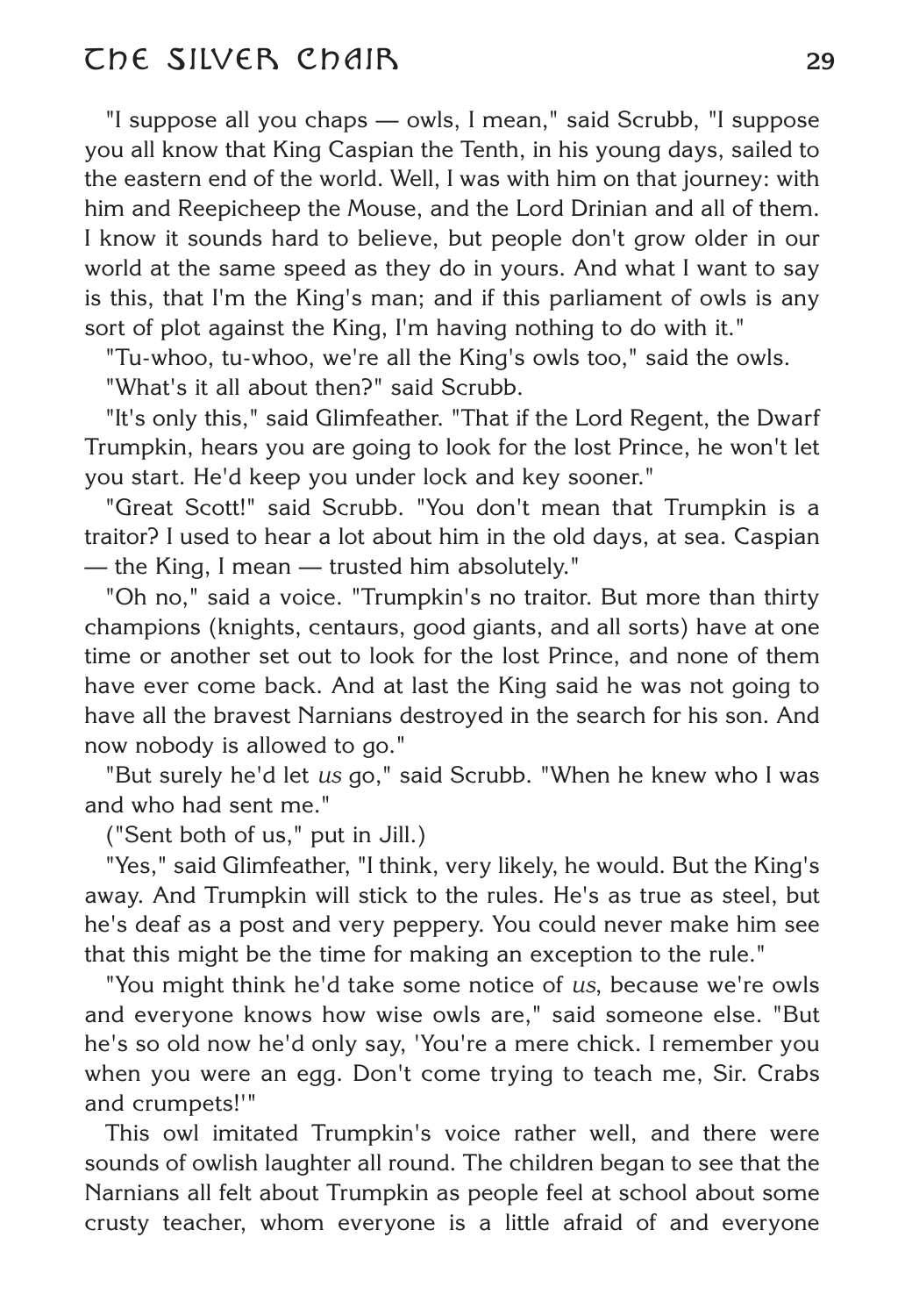makes fun of and nobody really dislikes.

"How long is the King going to be away?" asked Scrubb.

"If only we knew!" said Glimfeather. "You see, there has been a rumour lately that Aslan himself has been seen in the islands — in Terebinthia, I think it was. And the King said he would make one more attempt before he died to see Aslan face to face again, and ask his advice about who is to be King after him. But we're all afraid that, if he doesn't meet Aslan in Terebinthia, he'll go on east, to Seven Isles and Lone Islands — and on and on. He never talks about it, but we all know he has never forgotten that voyage to the world's end. I'm sure in his heart of hearts he wants to go there again."

"Then there's no good waiting for him to come back?" said Jill.

"No, no good," said the Owl. "Oh, what a to-do! If only you two had known and spoken to him at once! He'd have arranged everything probably given you an army to go with you in search of the Prince."

Jill kept quiet at this and hoped Scrubb would be sporting enough not to tell all the owls why this hadn't happened. He was, or very nearly. That is, he only muttered under his breath, "Well, it wasn't *my* fault," before saying out loud:

"Very well. We'll have to manage without it. But there's just one thing more I want to know. If this owls' parliament, as you call it, is all fair and above board and means no mischief, why does it have to be so jolly secret — meeting in a ruin in dead of night, and all that?"

"Tu-whoo! Tu-whoo!" hooted several owls. "Where should we meet? When would anyone meet except at night?"

"You see," explained Glimfeather, "most of the creatures in Narnia have such unnatural habits. They do things by day, in broad blazing sunlight (ugh!) when everyone ought to be asleep. And, as a result, at night they're so blind and stupid that you can't get a word out of them. So we owls have got into the habit of meeting at sensible hours, on our own, when we want to talk about things."

"I see," said Scrubb. "Well now, let's get on. Tell us all about the lost Prince." Then an old owl, not Glimfeather, related the story.

About ten years ago, it appeared, when Rilian, the son of Caspian, was a very young knight, he rode with the Queen his mother on a May morning in the north parts of Narnia. They had many squires and ladies with them and all wore garlands of fresh leaves on their heads, and horns at their sides; but they had no hounds with them, for they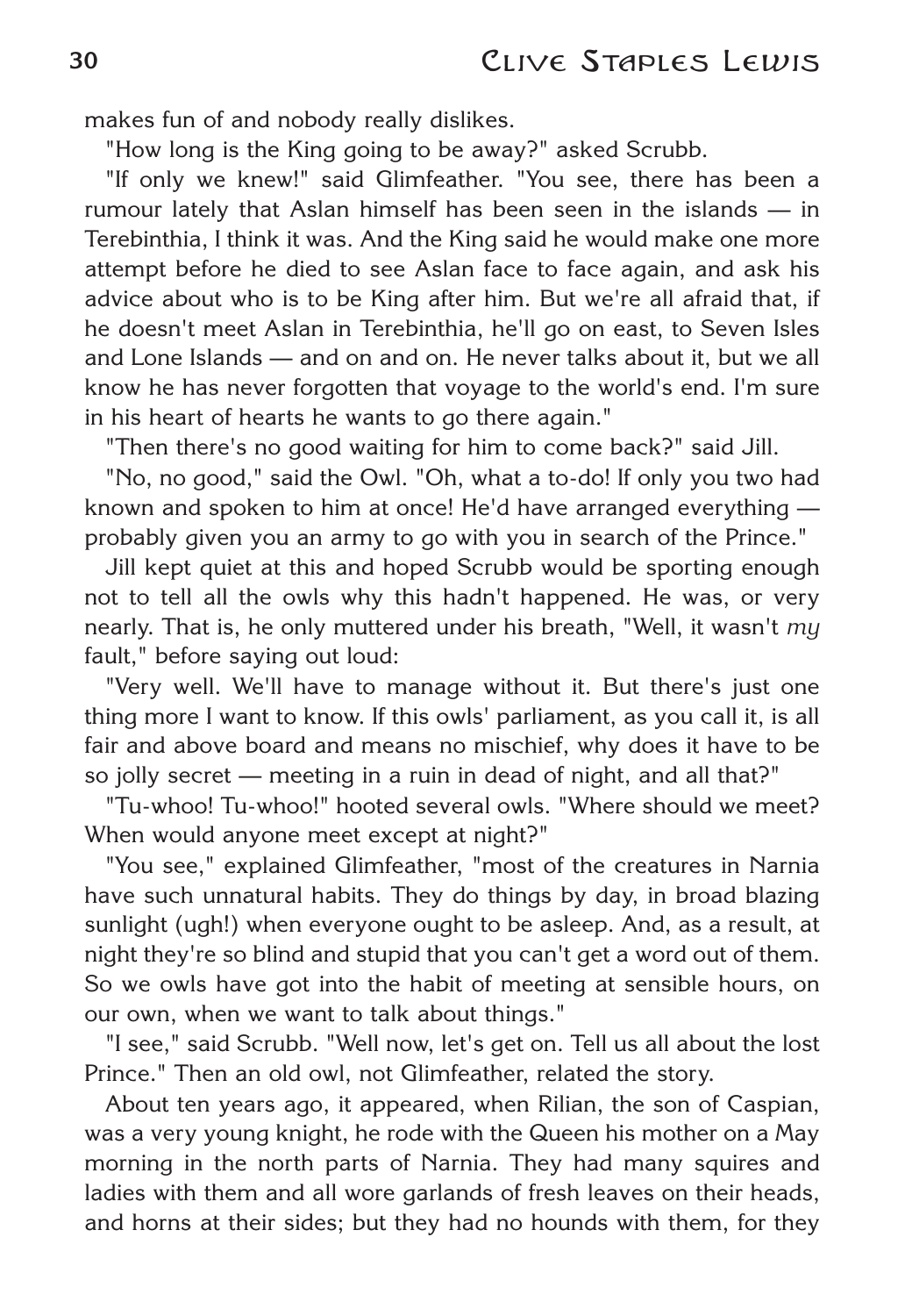#### The SILVER Chair 31

were maying, not hunting. In the warm part of the day they came to a pleasant glade where a fountain flowed freshly out of the earth, and there they dismounted and ate and drank and were merry. After a time the Queen felt sleepy, and they spread cloaks for her on the grassy bank, and Prince Rilian with the rest of the party went a little way from her, that their tales and laughter might not wake her. And so, presently, a great serpent came out of the thick wood and stung the Queen in her hand. All heard her cry out and rushed towards her, and Rilian was first at her side. He saw the worm gliding away from her and made after it with his sword drawn. It was great, shining, and as green as poison, so that he could see it well: but it glided away into thick bushes and he could not come at it. So he returned to his mother, and found them all busy about her. But they were busy in vain, for at the first glance of her face Rilian knew that no physic in the world would do her good. As long as the life was in her she seemed to be trying hard to tell him something. But she could not speak clearly and, whatever her message was, she died without delivering it. It was then hardly ten minutes since they had first heard her cry.

They carried the dead Queen back to Cair Paravel, and she was bitterly mourned by Rilian and by the King, and by all Narnia. She had been a great lady, wise and gracious and happy, King Caspian's bride whom he had brought home from the eastern end of the world. And men said that the blood of the stars flowed in her veins. The Prince took his mother's death very hardly, as well he might. After that, he was always riding on the northern marches of Narnia, hunting for that venomous worm, to kill it and be avenged. No one remarked much on this, though the Prince came home from these wanderings looking tired and distraught. But about a month after the Queen's death, some said they could see a change in him. There was a look in his eyes as of a man who has seen visions, and though he would be out all day, his horse did not bear the signs of hard riding. His chief friend among the older courtiers was the Lord Drinian, he who had been his father's captain on that great voyage to the east parts of earth.

One evening Drinian said to the Prince, "Your Highness must soon give over seeking the worm. There is no true vengeance on a witless brute as there might be on a man. You weary yourself in vain." The Prince answered him, "My lord, I have almost forgotten the worm this seven days." Drinian asked him why, if that were so, he rode so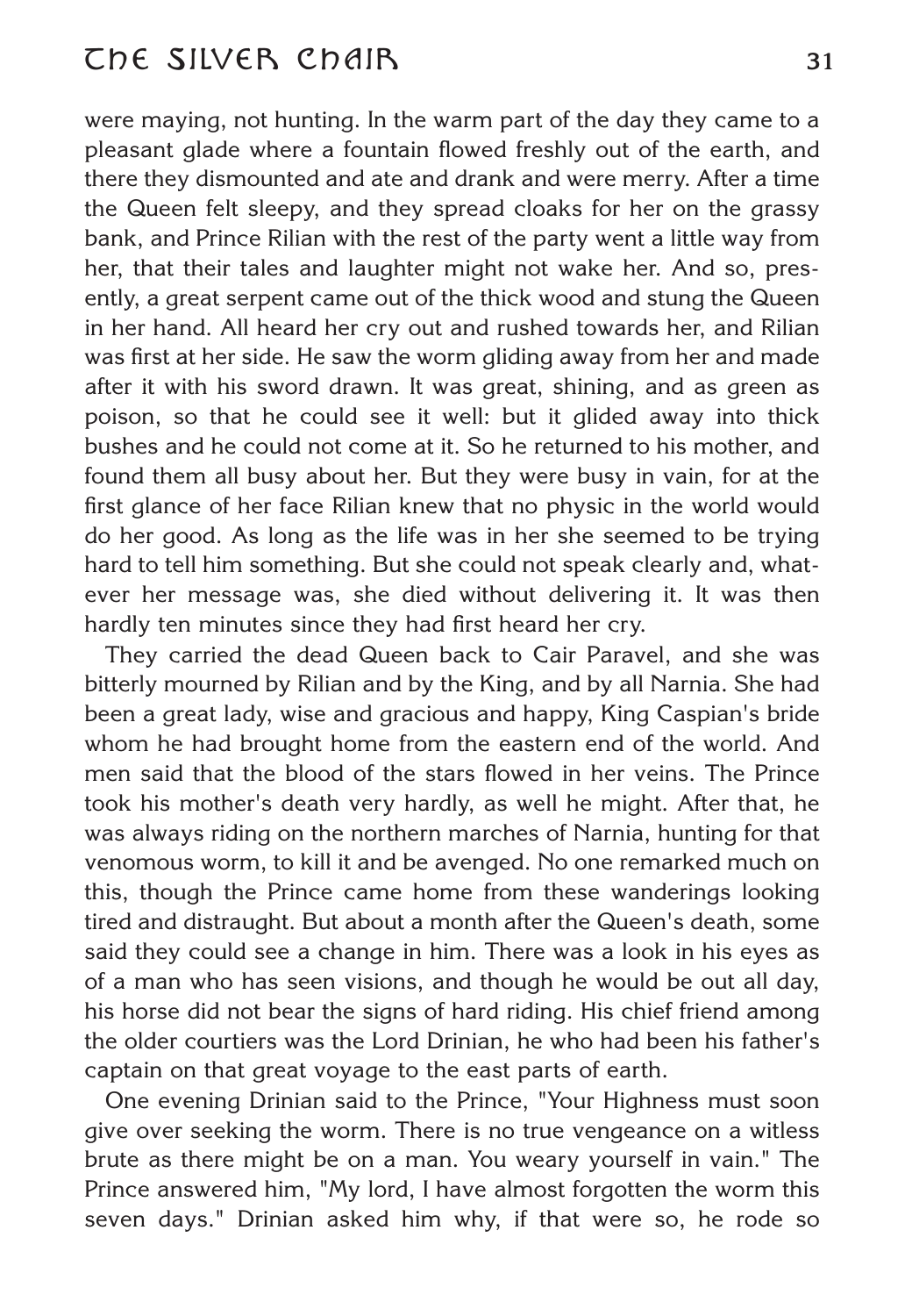continually in the northern woods. "My lord," said the Prince, "I have seen there the most beautiful thing that was ever made." "Fair Prince," said Drinian, "of your courtesy let me ride with you to-morrow, that I also may see this fair thing." "With a good will," said Rilian.

Then in good time on the next day they saddled their horses and rode a great gallop into the northern woods and alighted at that same fountain where the Queen got her death. Drinian thought it strange that the Prince should choose that place of all places, to linger in. And there they rested till it came to high noon: and at noon Drinian looked up and saw the most beautiful lady he had ever seen; and she stood at the north side of the fountain and said no word but beckoned to the Prince with her hand as if she bade him come to her. And she was tall and great, shining, and wrapped in a thin garment as green as poison. And the Prince stared at her like a man out of his wits. But suddenly the lady was gone, Drinian knew not where; and they two returned to Cair Paravel. It stuck in Drinian's mind that this shining green woman was evil.

Drinian doubted very much whether he ought not to tell this adventure to the King, but he had little wish to be a blab and a tale-bearer and so he held his tongue. But afterwards he wished he had spoken. For next day Prince Rilian rode out alone. That night he came not back, and from that hour no trace of him was ever found in Narnia nor any neighbouring land, and neither his horse nor his hat nor his cloak nor anything else was ever found. Then Drinian in the bitterness of his heart went to Caspian and said, "Lord King, slay me speedily as a great traitor: for by my silence I have destroyed your son." And he told him the story. Then Caspian caught up a battle-axe and rushed upon the Lord Drinian to kill him, and Drinian stood still as a stock for the death blow. But when the axe was raised, Caspian suddenly threw it away and cried out, "I have lost my queen and my son: shall I lose my friend also?" And he fell upon the Lord Drinian's neck and embraced him and both wept, and their friendship was not broken.

Such was the story of Rilian. And when it was over, Jill said, "I bet that serpent and that woman were the same person."

"True, true, we think the same as you," hooted the owls.

"But we don't think she killed the Prince," said Glimfeather, "because no bones — "

"We know she didn't," said Scrubb. "Aslan told Pole he was still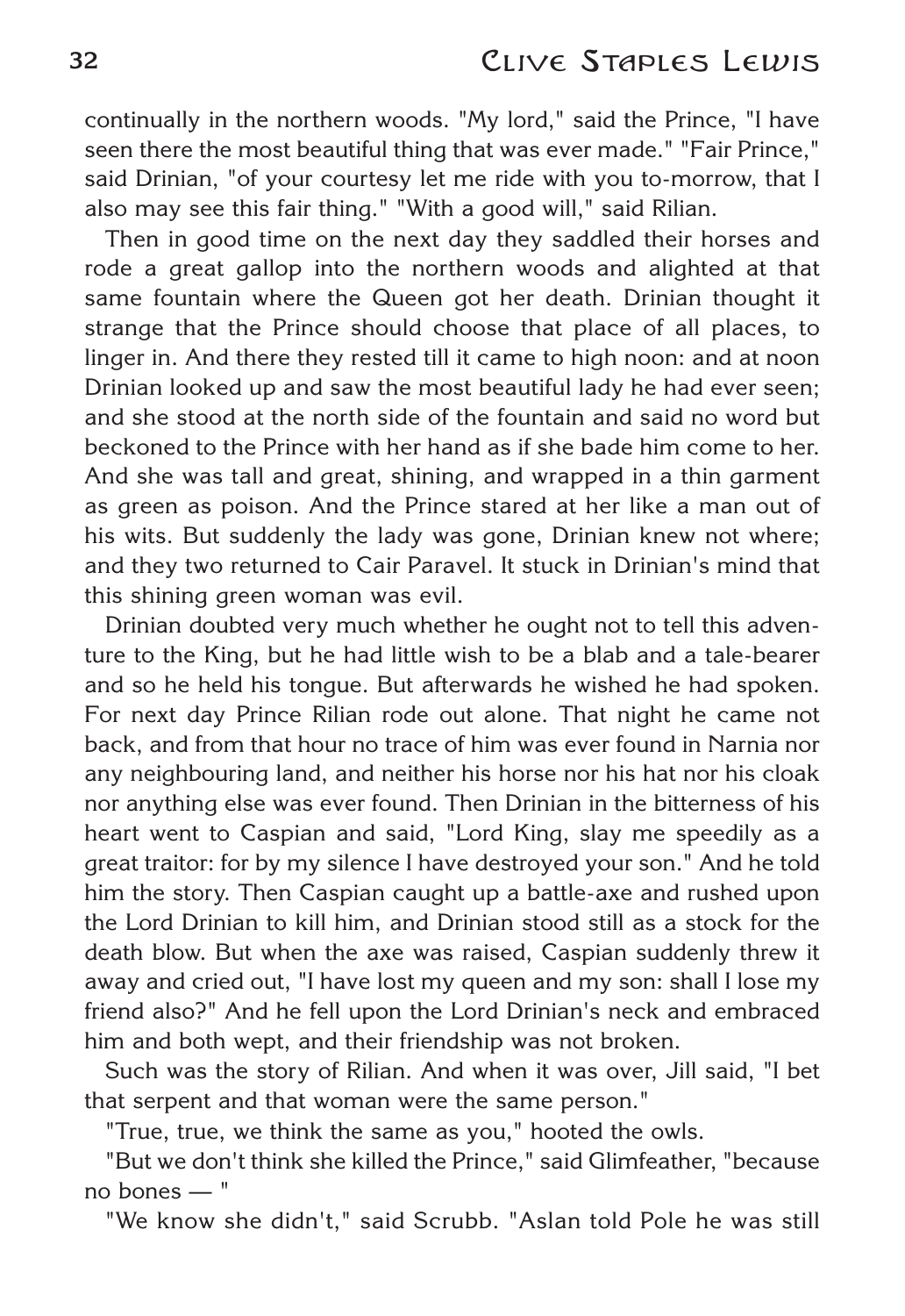#### The SILVER Chair 33

alive somewhere."

"That almost makes it worse," said the oldest owl. "It means she has some use for him, and some deep scheme against Narnia. Long, long ago, at the very beginning, a White Witch came out of the North and bound our land in snow and ice for a hundred years. And we think this may be one of the same crew."

"Very well, then," said Scrubb. "Pole and I have got to find this Prince. Can you help us?"

"Have you any clue, you two?" asked Glimfeather.

"Yes," said Scrubb. "We know we've got to go north. And we know we've got to reach the ruins of a giant city."

At this there was a greater tu-whooing than ever, and noises of birds shifting their feet and ruffling their feathers, and then all the owls started speaking at once. They all explained how very sorry they were that they themselves could not go with the children on their search for the lost Prince. "You'd want to travel by day, and we'd want to travel by night," they said. "It wouldn't do, wouldn't do." One or two owls added that even here in the ruined tower it wasn't nearly so dark as it had been when they began, and that the parliament had been going on quite long enough. In fact, the mere mention of a journey to the ruined city of giants seemed to have damped the spirits of those birds. But Glimfeather said:

"If they want to go that way — into Ettinsmoor — we must take them to one of the Marsh-wiggles. They're the only people who can help them much."

"True, true. Do," said the owls.

"Come on, then," said Glimfeather. "I'll take one. Who'll take the other? It must be done to-night."

"I will: as far as the Marsh-wiggles," said another owl.

"Are you ready?" said Glimfeather to Jill.

"I think Pole's asleep," said Scrubb.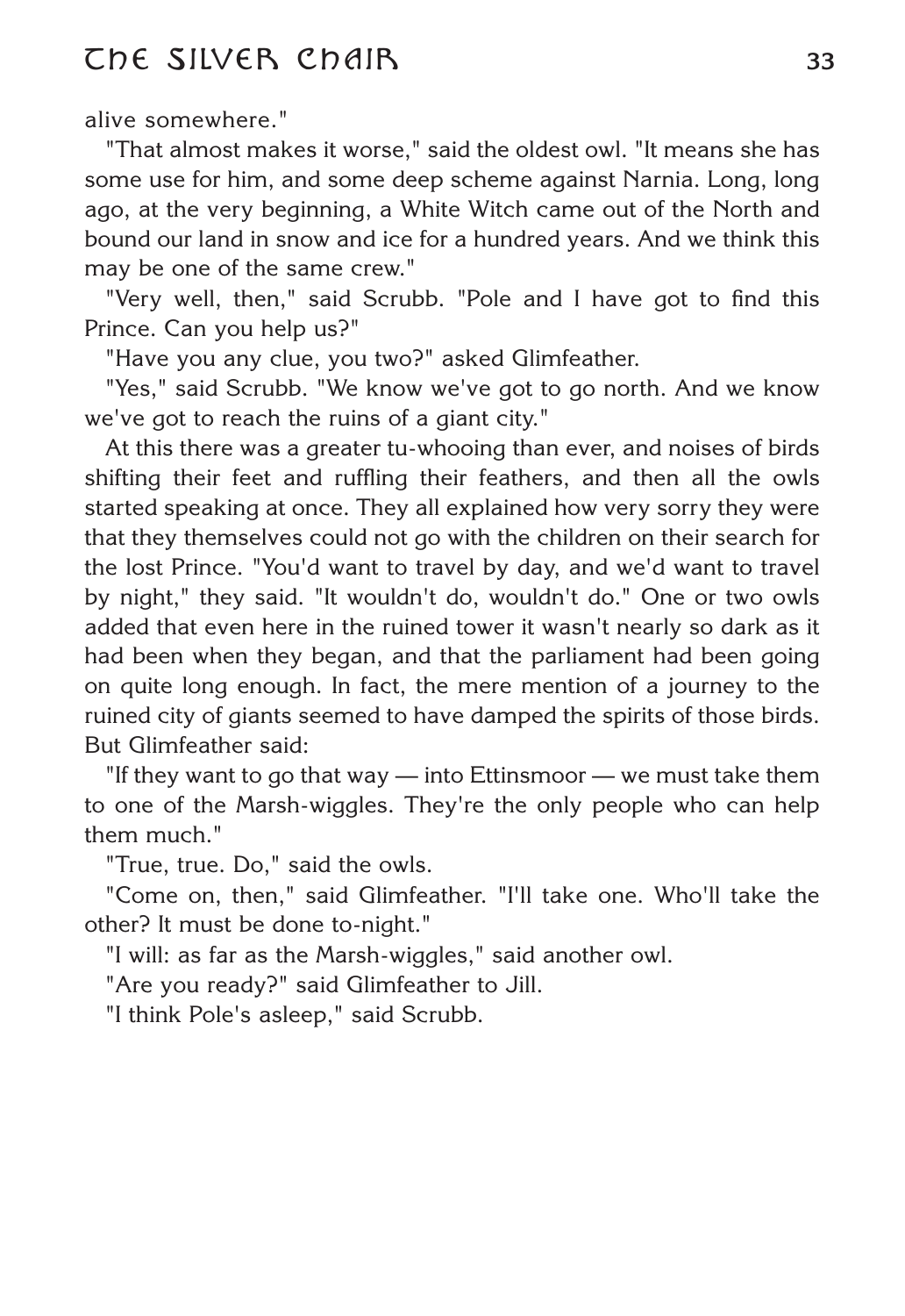### Chapter V

## Puddleglum

ill was asleep. Ever since the owls' parliament began she had been yawning terribly and now she had dropped off. She was not at all pleased at being waked again, and at finding herself lying on bare boards in a dusty belfry sort of place, completely dark, and almost completely full of owls. She was even less pleased when she heard that they had to set off for somewhere else — and not, apparently, for bed — on the Owl's back.

"Oh, come on, Pole, buck up," said Scrubb's voice. "After all, it is an adventure."

"I'm sick of adventures," said Jill crossly.

She did, however, consent to climb onto Glimfeather's back, and was thoroughly waked up (for a while) by the unexpected coldness of the air when he flew out with her into the night. The moon had disappeared and there were no stars. Far behind her she could see a single lighted window well above the ground; doubtless, in one of the towers of Cair Paravel. It made her long to be back in that delightful bedroom, snug in bed, watching the firelight on the walls. She put her hands under her cloak and wrapped it tightly round her. It was uncanny to hear two voices in the dark air a little distance away; Scrubb and his owl were talking to one another. "*He* doesn't sound tired," thought Jill. She did not realise that he had been on great adventures in that world before and that the Narnian air was bringing back to him a strength he had won when he sailed the Eastern Seas with King Caspian.

Jill had to pinch herself to keep awake, for she knew that if she dozed on Glimfeather's back she would probably fall off. When at last the two owls ended their flight, she climbed stiffly off Glimfeather and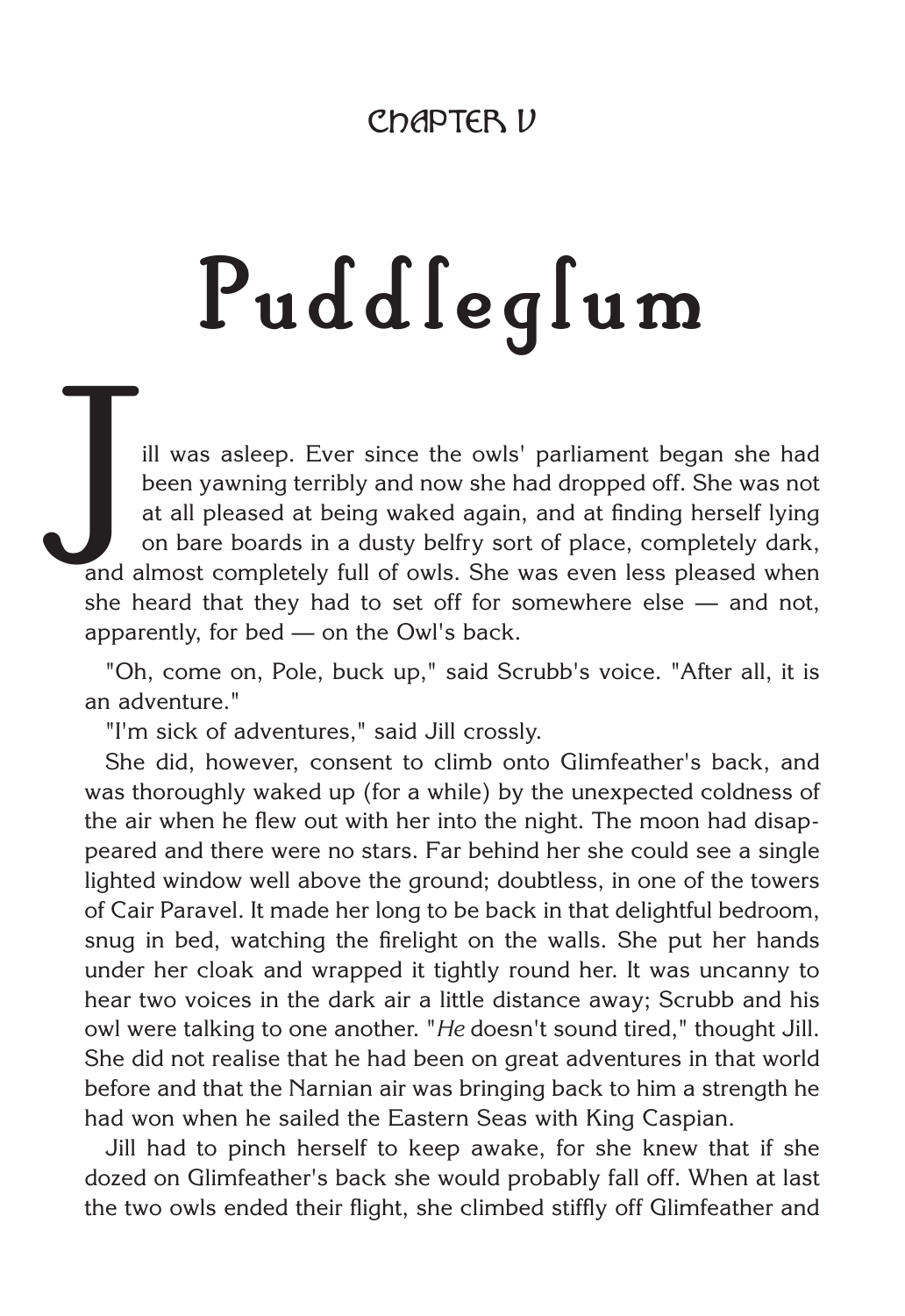#### The SILVER Chair 35

found herself on flat ground. A chilly wind was blowing and they appeared to be in a place without trees. "Tu-whoo, tu-whoo!" Glimfeather was calling. "Wake up, Puddleglum. Wake up. It is on the Lion's business."

For a long time there was no reply. Then, a long way off, a dim light appeared and began to come nearer. With it came a voice.

"Owls ahoy!" it said. "What is it? Is the King dead? Has an enemy landed in Narnia? Is it a flood? Or dragons?"

When the light reached them, it turned out to be that of a large lantern. She could see very little of the person who held it. He seemed to be all legs and arms. The owls were talking to him, explaining everything, but she was too tired to listen. She tried to wake herself up a bit when she realised that they were saying good-bye to her. But she could never afterwards remember much except that, sooner or later, she and Scrubb were stooping to enter a low doorway and then (oh, thank heavens) were lying down on something soft and warm, and a voice was saying,

"There you are. Best we can do. You'll lie cold and hard. Damp too, I shouldn't wonder. Won't sleep a wink, most likely; even if there isn't a thunderstorm or a flood or the wigwam doesn't fall down on top of us all, as I've known them do. Must make the best of it  $-$  " But she was fast asleep before the voice had ended.

When the children woke late next morning they found that they were lying, very dry and warm, on beds of straw in a dark place. A triangular opening let in the daylight.

"Where on earth are we?" asked Jill.

"In the wigwam of a Marsh-wiggle," said Eustace.

"A what?"

"A Marsh-wiggle. Don't ask me what it is. I couldn't see it last night. I'm getting up. Let's go and look for it."

"How beastly one feels after sleeping in one's clothes," said Jill, sitting up.

"I was just thinking how nice it was not to have to dress," said Eustace.

"Or wash either, I suppose," said Jill scornfully. But Scrubb had already got up, yawned, shaken himself, and crawled out of the wigwam. Jill did the same.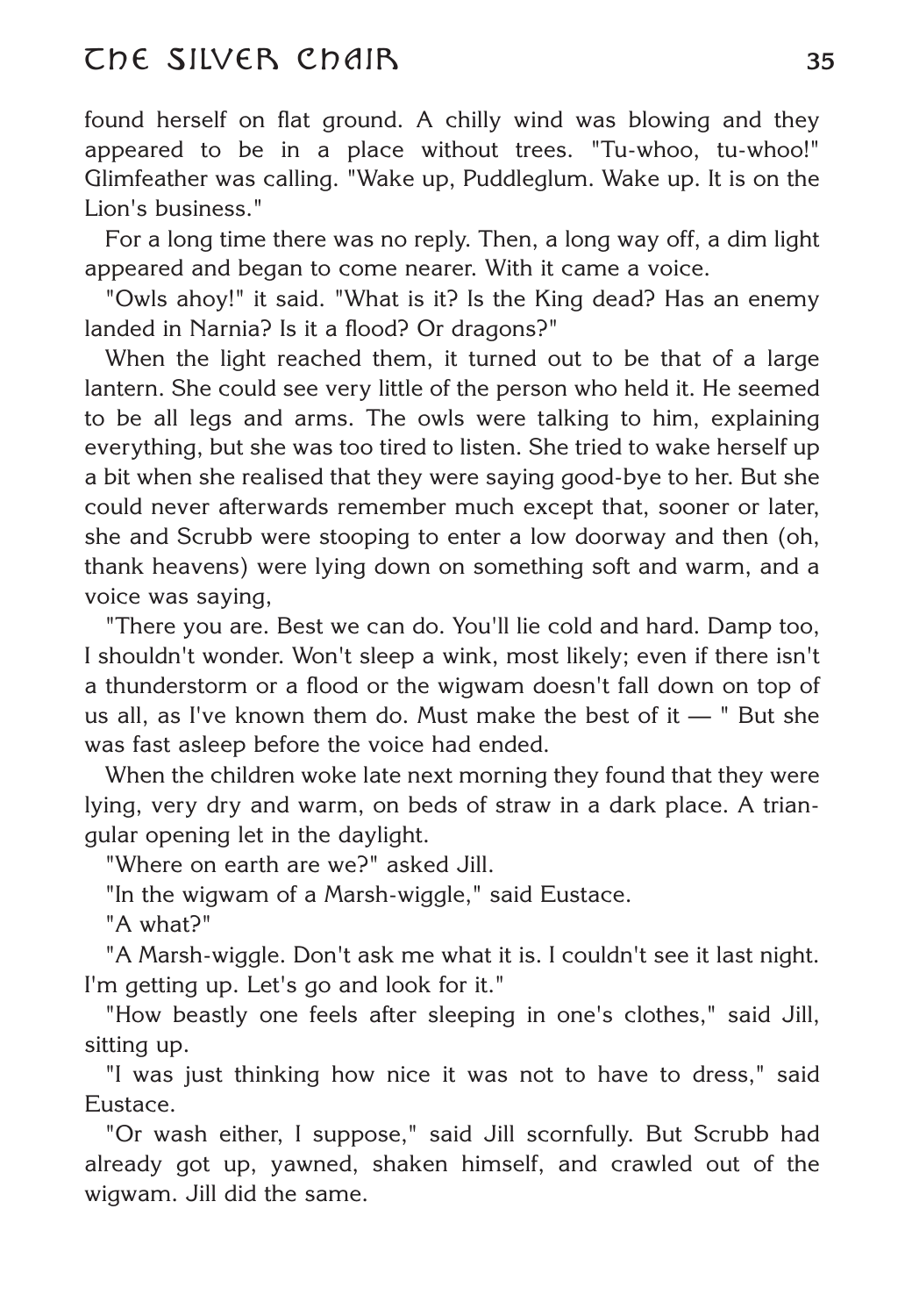What they found outside was quite unlike the bit of Narnia they had seen on the day before. They were on a great flat plain which was cut into countless little islands by countless channels of water. The islands were covered with coarse grass and bordered with reeds and rushes. Sometimes there were beds of rushes about an acre in extent. Clouds of birds were constantly alighting in them and rising from them again — duck, snipe, bitterns, herons. Many wigwams like that in which they had passed the night could be seen dotted about, but all at a good distance from one another; for Marsh-wiggles are people who like privacy. Except for the fringe of the forest several miles to the south and west of them, there was not a tree in sight. Eastward the flat marsh stretched to low sand-hills on the horizon, and you could tell by the salt tang in the wind which blew from that direction that the sea lay over there. To the North there were low pale-coloured hills, in places bastioned with rock. The rest was all flat marsh. It would have been a depressing place on a wet evening. Seen under a morning sun, with a fresh wind blowing, and the air filled with the crying of birds, there was something fine and fresh and clean about its loneliness. The children felt their spirits rise.

"Where has the thingummy got to, I wonder?" said Jill.

"The Marsh-wiggle," said Scrubb, as if he were rather proud of knowing the word. "I expect — hullo, that must be him." And then they both saw him, sitting with his back to them, fishing, about fifty yards away. He had been hard to see at first because he was nearly the same colour as the marsh and because he sat so still.

"I suppose we'd better go and speak to him," said Jill. Scrubb nodded. They both felt a little nervous.

As they drew nearer, the figure turned its head and showed them a long thin face with rather sunken cheeks, a tightly shut mouth, a sharp nose, and no beard. He was wearing a high, pointed hat like a steeple, with an enormously wide flat brim. The hair, if it could be called hair which hung over his large ears was greeny-grey, and each lock was flat rather than round, so that they were like tiny reeds. His expression was solemn, his complexion muddy, and you could see at once that he took a serious view of life.

"Good morning, Guests," he said. "Though when I say good I don't mean it won't probably turn to rain or it might be snow, or fog, or thunder. You didn't get any sleep, I dare say."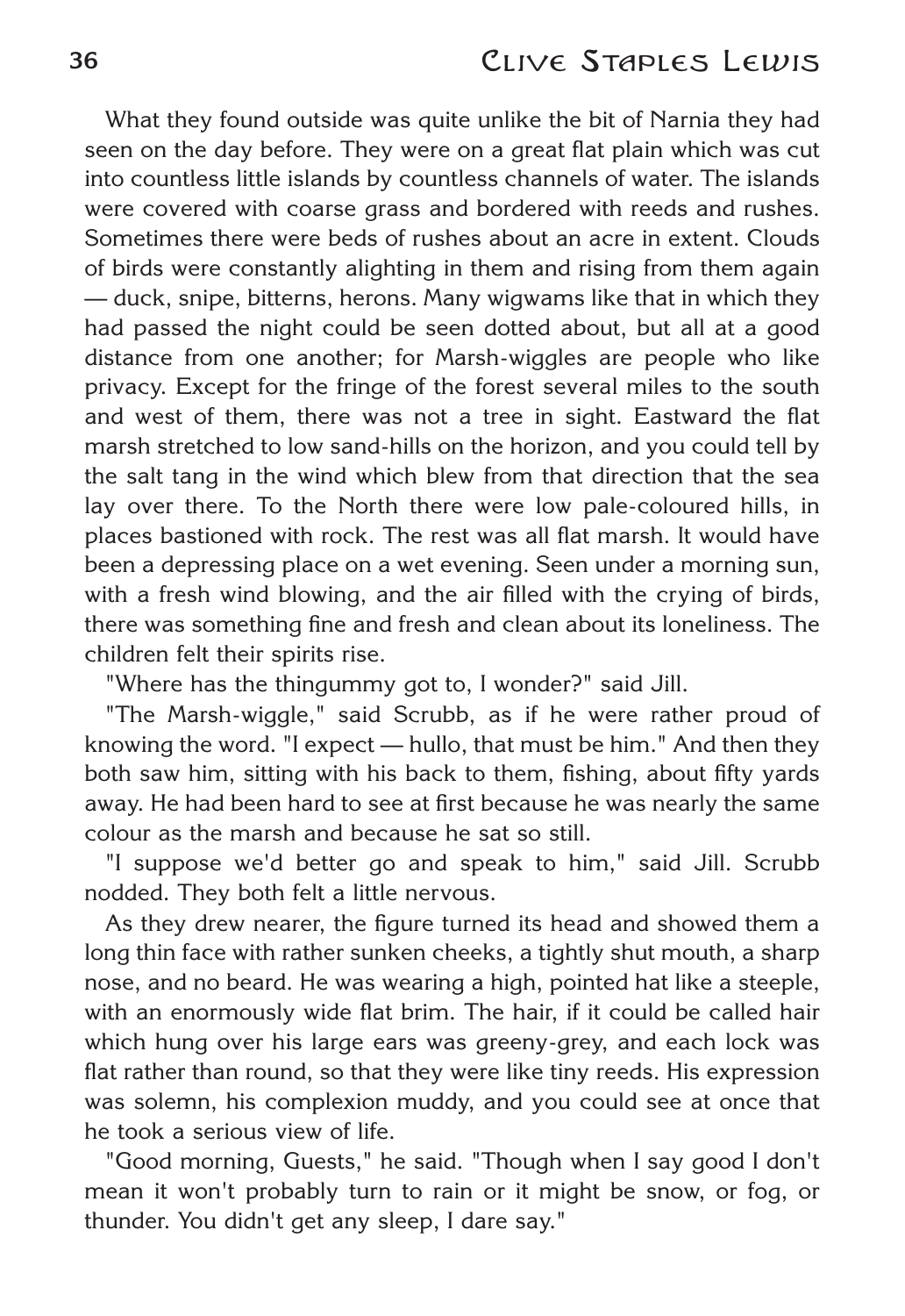#### The SILVER Chair 37

"Yes we did, though," said Jill. "We had a lovely night."

"Ah," said the Marsh-wiggle, shaking his head. "I see you're making the best of a bad job. That's right. You've been well brought up, you have. You've learned to put a good face on things."

"Please, we don't know your name," said Scrubb.

"Puddleglum's my name. But it doesn't matter if you forget it. I can always tell you again."

The children sat down on each side of him. They now saw that he had very long legs and arms, so that although his body was not much bigger than a dwarf's, he would be taller than most men when he stood up. The fingers of his hands were webbed like a frog's, and so were his bare feet which dangled in the muddy water. He was dressed in earth-coloured clothes that hung loose about him.

"I'm trying to catch a few eels to make an eel stew for our dinner," said Puddleglum. "Though I shouldn't wonder if I didn't get any. And you won't like them much if I do."

"Why not?" asked Scrubb.

"Why, it's not in reason that you should like our sort of victuals, though I've no doubt you'll put a bold face on it. All the same, while I am a catching of them, if you two could try to light the fire — no harm trying — ! The wood's behind the wigwam. It may be wet. You could light it inside the wigwam, and then we'd get all the smoke in our eyes. Or you could light it outside, and then the rain would come and put it out. Here's my tinder-box. You won't know how to use it, I expect."

But Scrubb had learned that sort of thing on his last adventure. The children ran back together to the wigwam, found the wood (which was perfectly dry) and succeeded in lighting a fire with rather less than the usual difficulty. Then Scrubb sat and took care of it while Jill went and had some sort of wash — not a very nice one — in the nearest channel. After that she saw to the fire and he had a wash. Both felt a good deal fresher, but very hungry.

Presently the Marsh-wiggle joined them. In spite of his expectation of catching no eels, he had a dozen or so, which he had already skinned and cleaned. He put a big pot on, mended the fire, and lit his pipe. Marsh-wiggles smoke a very strange, heavy sort of tobacco (some people say they mix it with mud) and the children noticed the smoke from Puddleglum's pipe hardly rose in the air at all. It trickled out of the bowl and downwards and drifted along the ground like a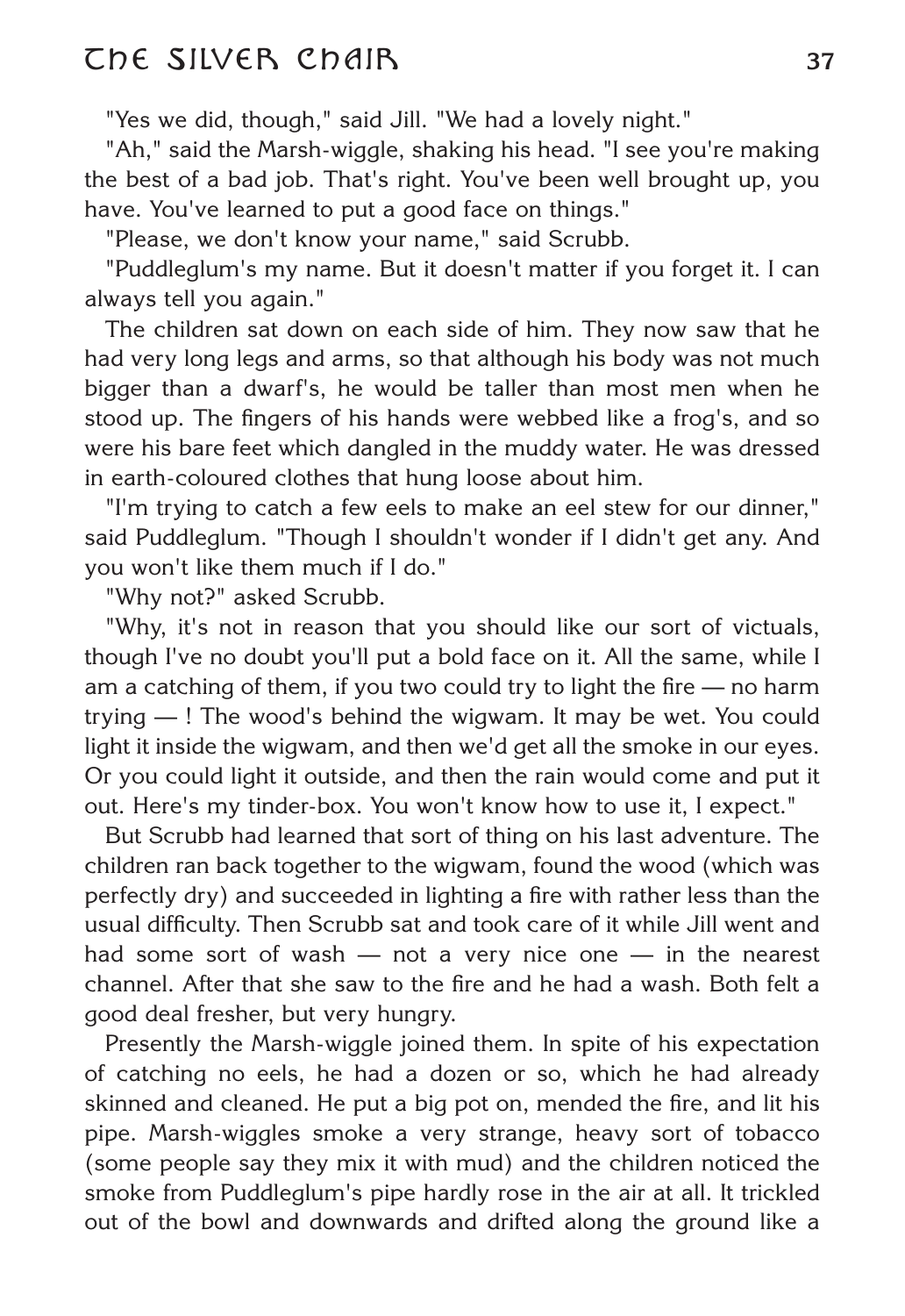mist. It was very black and set Scrubb coughing.

"Now," said Puddleglum. "Those eels will take a mortal long time to cook, and either of you might faint with hunger before they're done. I knew a little girl — but I'd better not tell you that story. It might lower your spirits, and that's a thing I never do. So, to keep your minds off your hunger, we may as well talk about our plans."

"Yes, do let's," said Jill. "Can you help us to find Prince Rilian?"

The Marsh-wiggle sucked in his cheeks till they were hollower than you would have thought possible. "Well, I don't know that you'd call it *help*," he said. "I don't know that anyone can exactly *help*. It stands to reason we're not likely to get very far on a journey to the North, not at this time of the year, with the winter coming on soon and all. And an early winter too, by the look of things. But you mustn't let that make you down-hearted. Very likely, what with enemies, and mountains, and rivers to cross, and losing our way, and next to nothing to eat, and sore feet, we'll hardly notice the weather. And if we don't get far enough to do any good, we may get far enough not to get back in a hurry."

Both children noticed that he said "we", not "you", and both exclaimed at the same moment. "Are you coming with us?"

"Oh yes, I'm coming of course. Might as well, you see. I don't suppose we shall ever see the King back in Narnia, now that he's once set off for foreign parts; and he had a nasty cough when he left. Then there's Trumpkin. He's failing fast. And you'll find there'll have been a bad harvest after this terrible dry summer. And I shouldn't wonder if some enemy attacked us. Mark my words."

"And how shall we start?' said Scrubb.

"Well," said the Marsh-wiggle very slowly, "all the others who ever went looking for Prince Rilian started from that same fountain where the Lord Drinian saw the lady. They went north, mostly. And as none of them ever came back, we can't exactly say how they got on."

"We've got to start by finding a ruined city of giants," said Jill. "Aslan said so."

"Got to start by *finding* it, have we?" answered Puddleglum. "Not allowed to start by looking for it, I suppose?"

"That's what I meant, of course," said Jill. "And then, when we've found it  $"$ 

"Yes, when!" said Puddleglum very drily.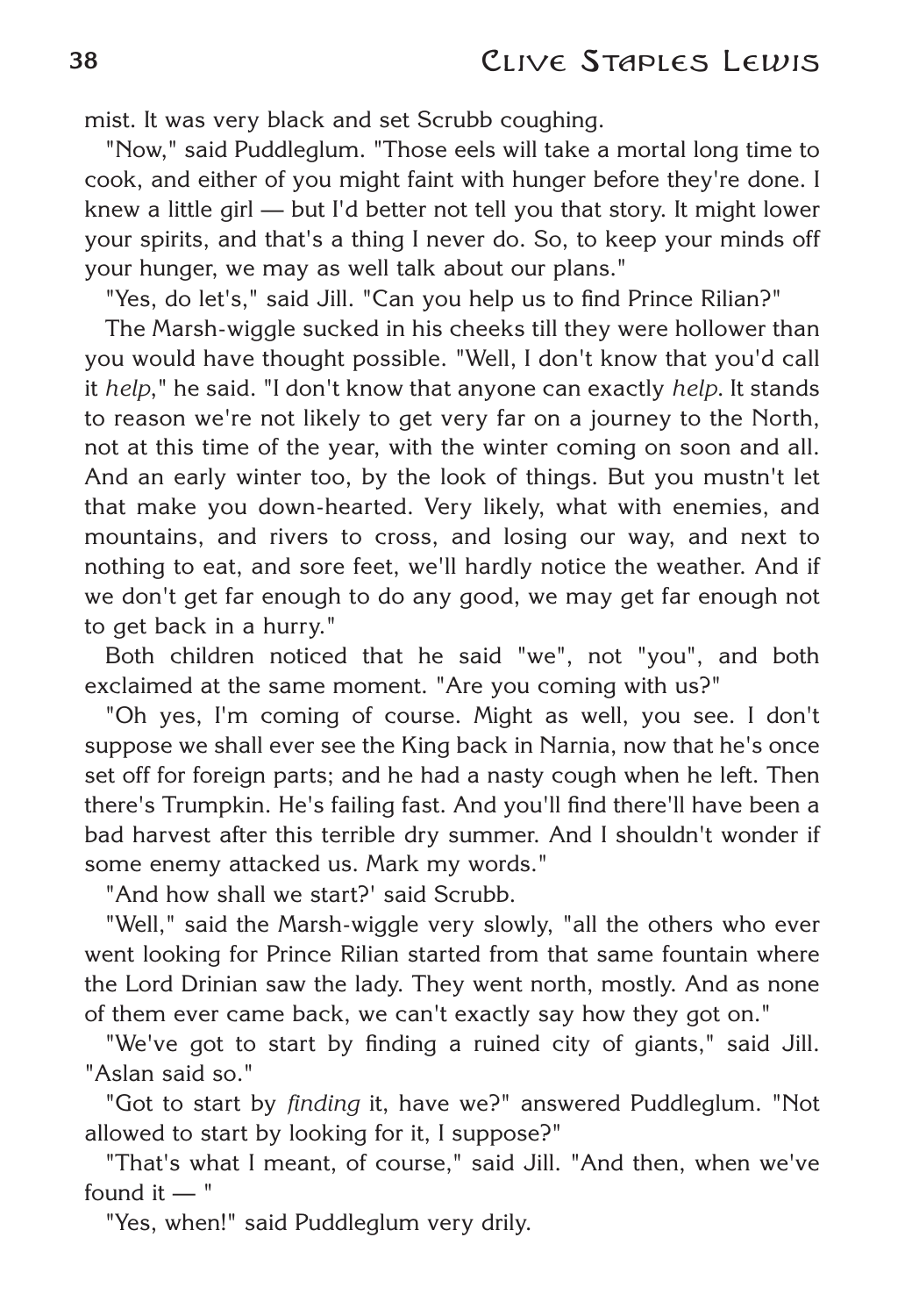#### The SILVER Chair 39

"Doesn't anyone know where it is?" asked Scrubb.

"I don't know about Anyone," said Puddleglum. "And I won't say I haven't heard of that Ruined City. You wouldn't start from the fountain, though. You'd have to go across Ettinsmoor. That's where the Ruined City is, if it's anywhere. But I've been as far in that direction as most people and I never got to any ruins, so I won't deceive you."

"Where's Ettinsmoor?" said Scrubb.

"Look over there northward," said Puddleglum, pointing with his pipe. "See those hills and bits of cliff? That's the beginning of Ettinsmoor. But there's a river between it and us; the river Shribble. No bridges, of course.

"I suppose we can ford it, though," said Scrubb.

"Well, it *has* been forded," admitted the Marsh-wiggle.

"Perhaps we shall meet people on Ettinsmoor who can tell us the way," said Jill.

"You're right about meeting people," said Puddleglum.

"What sort of people live there?" she asked.

"It's not for me to say they aren't all right in their own way," answered Puddleglum. "If you like their way."

"Yes, but what *are* they?" pressed Jill. "There are so many queer creatures in this country. I mean, are they animals, or birds, or dwarfs, or what?"

The Marsh-wiggle gave a long whistle. "Phew!" he said. "Don't you know? I thought the owls had told you. They're giants."

Jill winced. She had never liked giants even in books, and she had once met one in a nightmare. Then she saw Scrubb's face, which had turned rather green, and thought to herself, "I bet he's in a worse funk than I am." That made her feel braver.

"The King told me long ago," said Scrubb — "that time when I was with him at sea — that he'd jolly well beaten those giants in war and made them pay him tribute."

"That's true enough," said Puddleglum. "They're at peace with us all right. As long as we stay on our own side of the Shribble, they won't do us any harm. Over on their side, on the Moor — Still, there's always a chance. If we don't get near any of them, and if none of them forget themselves, and if we're not seen, it's just possible we might get a long way."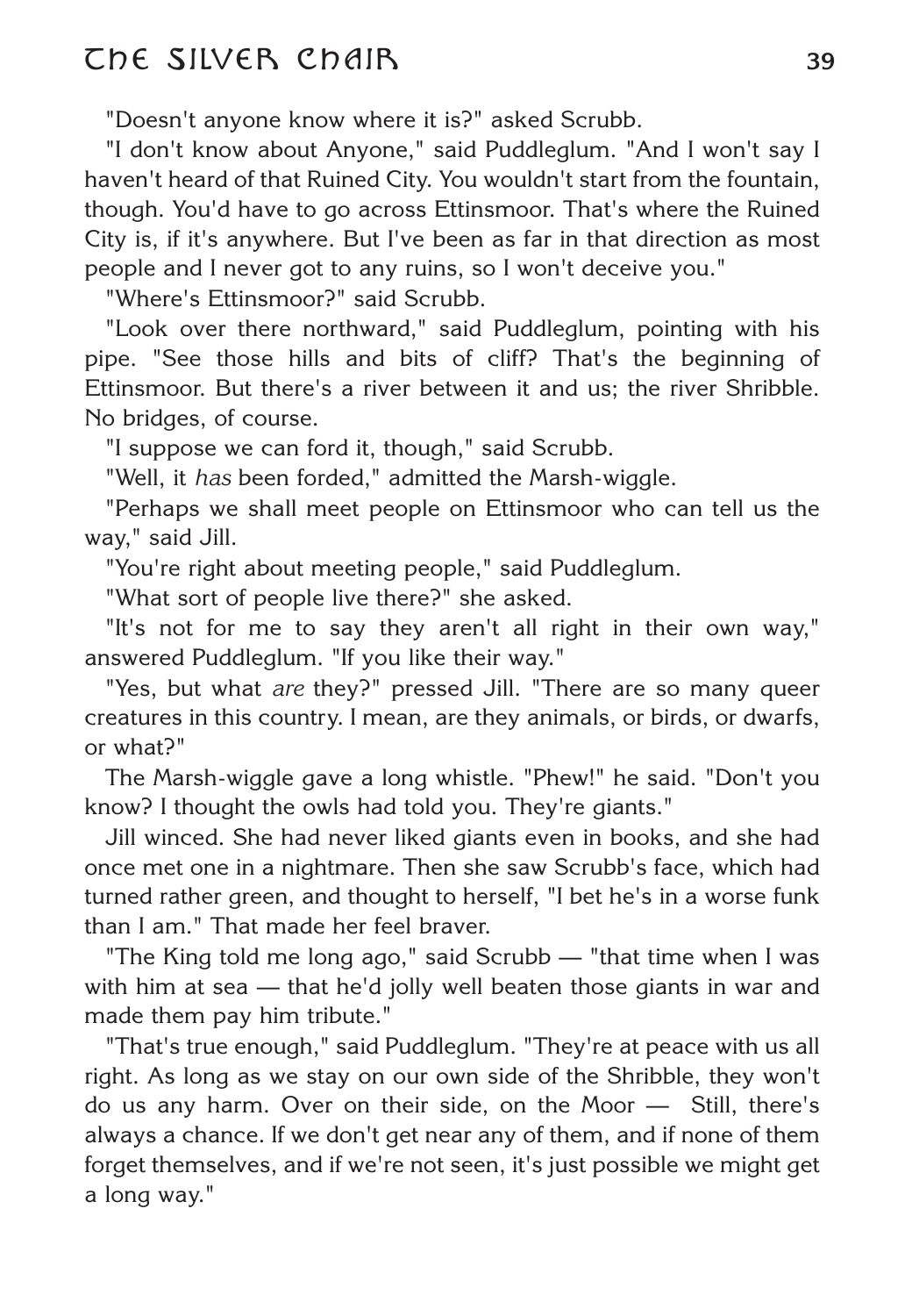"Look here!" said Scrubb, suddenly losing his temper, as people so easily do when they have been frightened. "I don't believe the whole thing can be half as bad as you're making out; any more than the beds in the wigwam were hard or the wood was wet. I don't think Aslan would ever have sent us if there was so little chance as all that."

He quite expected the Marsh-wiggle to give him an angry reply, but he only said, "That's the spirit, Scrubb. That's the way to talk. Put a good face on it. But we all need to be very careful about our tempers, seeing all the hard times we shall have to go through together. Won't do to quarrel, you know. At any rate, don't begin it too soon. I know these expeditions usually end that way: knifing one another, I shouldn't wonder, before all's done. But the longer we can keep off it — "

"Well, if you feel it's so hopeless," interrupted Scrubb, "I think you'd better stay behind. Pole and I can go on alone, can't we, Pole?"

"Shut up and don't be an ass, Scrubb," said Jill hastily, terrified lest the Marsh-wiggle should take him at his word.

"Don't you lose heart, Pole," said Puddleglum. "I'm coming, sure and certain. I'm not going to lose an opportunity like this. It will do me good. They all say — I mean, the other wiggles all say — that I'm too flighty; don't take life seriously enough. If they've said it once, they've said it a thousand times. 'Puddleglum,' they've said, 'you're altogether too full of bobance and bounce and high spirits. You've got to learn that life isn't all fricasseed frogs and eel pie. You want something to sober you down a bit. We're only saying it for your own good, Puddleglum.' That's what they say. Now a job like this — a journey up north just as winter's beginning, looking for a Prince that probably isn't there, by way of a ruined city that no one has ever seen — will be just the thing. If that doesn't steady a chap, I don't know what will." And he rubbed his big frog-like hands together as if he were talking of going to a party or a pantomime. "And now," he added, "let's see how those eels are getting on."

When the meal came it was delicious and the children had two large helpings each. At first the Marsh-wiggle wouldn't believe that they really liked it, and when they had eaten so much that he had to believe them, he fell back on saying that it would probably disagree with them horribly. "What's food for wiggles may be poison for humans, I shouldn't wonder," he said. After the meal they had tea, in tins (as you've seen men having it who are working on the road), and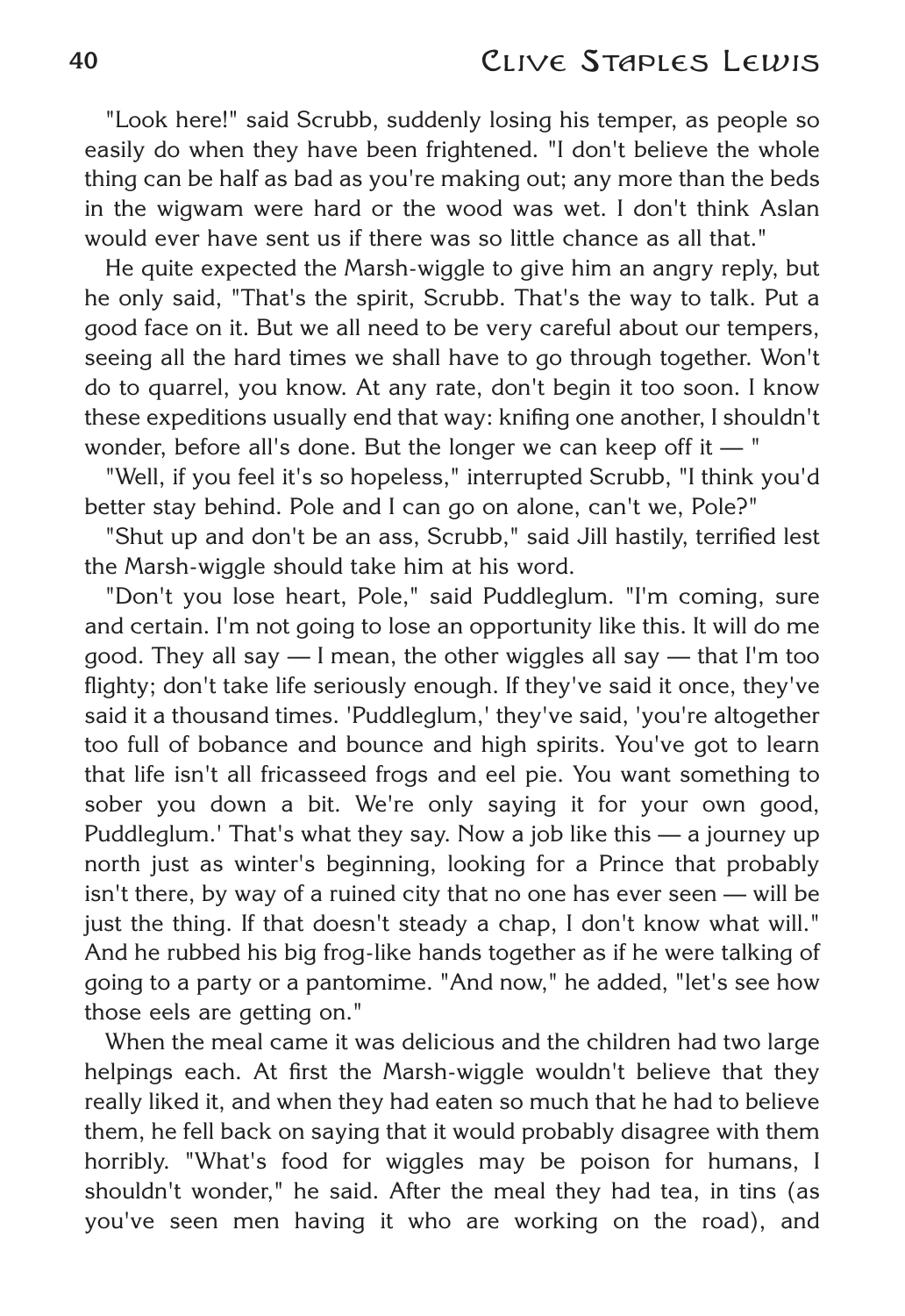#### The SILVER Chair and the state of the state of the state of the state of the state of the state of the state o

Puddleglum had a good many sips out of a square black bottle. He offered the children some of it, but they thought it very nasty.

The rest of the day was spent in preparations for an early start to-morrow morning. Puddleglum, being far the biggest, said he would carry three blankets, with a large bit of bacon rolled up inside them. Jill was to carry the remains of the eels, some biscuit, and the tinderbox. Scrubb was to carry both his own cloak and Jill's when they didn't want to wear them. Scrubb (who had learned some shooting when he sailed to the East under Caspian) had Puddleglum's secondbest bow, and Puddleglum had his best one; though he said that what with winds, and damp bowstrings, and bad light, and cold fingers, it was a hundred to one against either of them hitting anything. He and Scrubb both had swords — Scrubb had brought the one which had been left out for him in his room at Cair Paravel, but Jill had to be content with her knife. There would have been a quarrel about this, but as soon as they started sparring the wiggle rubbed his hands and said, "Ah, there you are. I thought as much. That's what usually happens on adventures." This made them both shut up.

All three went to bed early in the wigwam. This time the children really had a rather bad night. That was because Puddleglum, after saying, "You'd better try for some sleep, you two; not that I suppose any of us will close an eye to-night," instantly went off into such a loud, continuous snore that, when Jill at last got to sleep, she dreamed all night about road-drills and waterfalls and being in express trains in tunnels.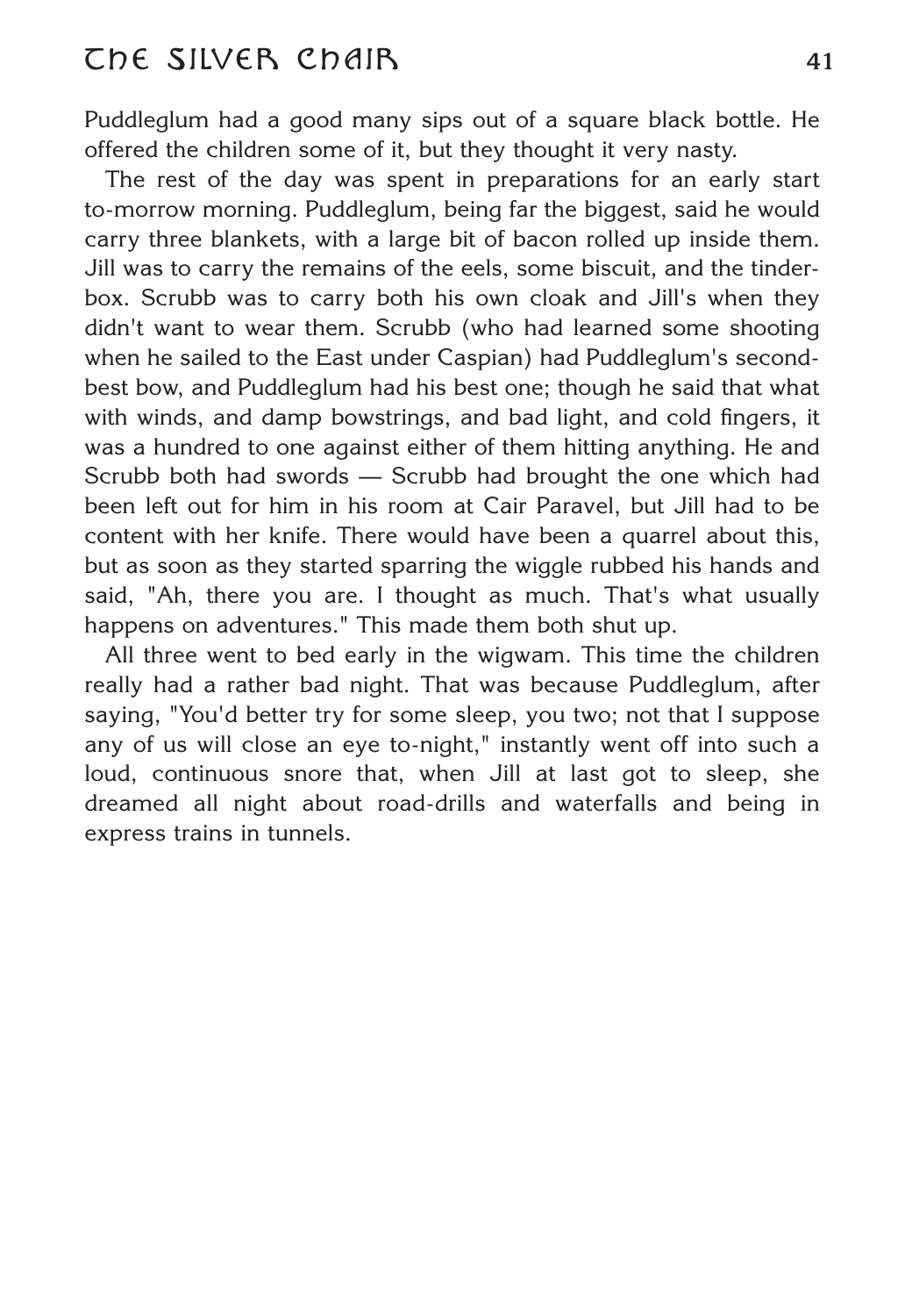### Chapter VI

# The Wild Waste Lands of the North

t about nine o'clock next morning three lonely figures<br>might have been seen picking their way across the<br>Shribble by the shoals and stepping-stones. It was a<br>shallow, noisy stream, and even Jill was not wet above her<br>knees might have been seen picking their way across the Shribble by the shoals and stepping-stones. It was a shallow, noisy stream, and even Jill was not wet above her knees when they reached the northern bank. About fifty yards ahead, the land rose up to the beginning of the moor, everywhere steeply, and often in cliffs.

"I suppose *that's* our way!" said Scrubb, pointing left and west to where a stream flowed down from the moor through a shallow gorge. But the Marsh-wiggle shook his head.

"The giants mainly live along the side of that gorge," he said. "You might say the gorge was like a street to them. We'll do better straight ahead, even though it's a bit steep."

They found a place where they could scramble up, and in about ten minutes stood panting at the top. They cast a longing look back at the valley-land of Narnia and then turned their faces to the North. The vast, lonely moor stretched on and up as far as they could see. On their left was rockier ground. Jill thought that must be the edge of the giants' gorge and did not much care about looking in that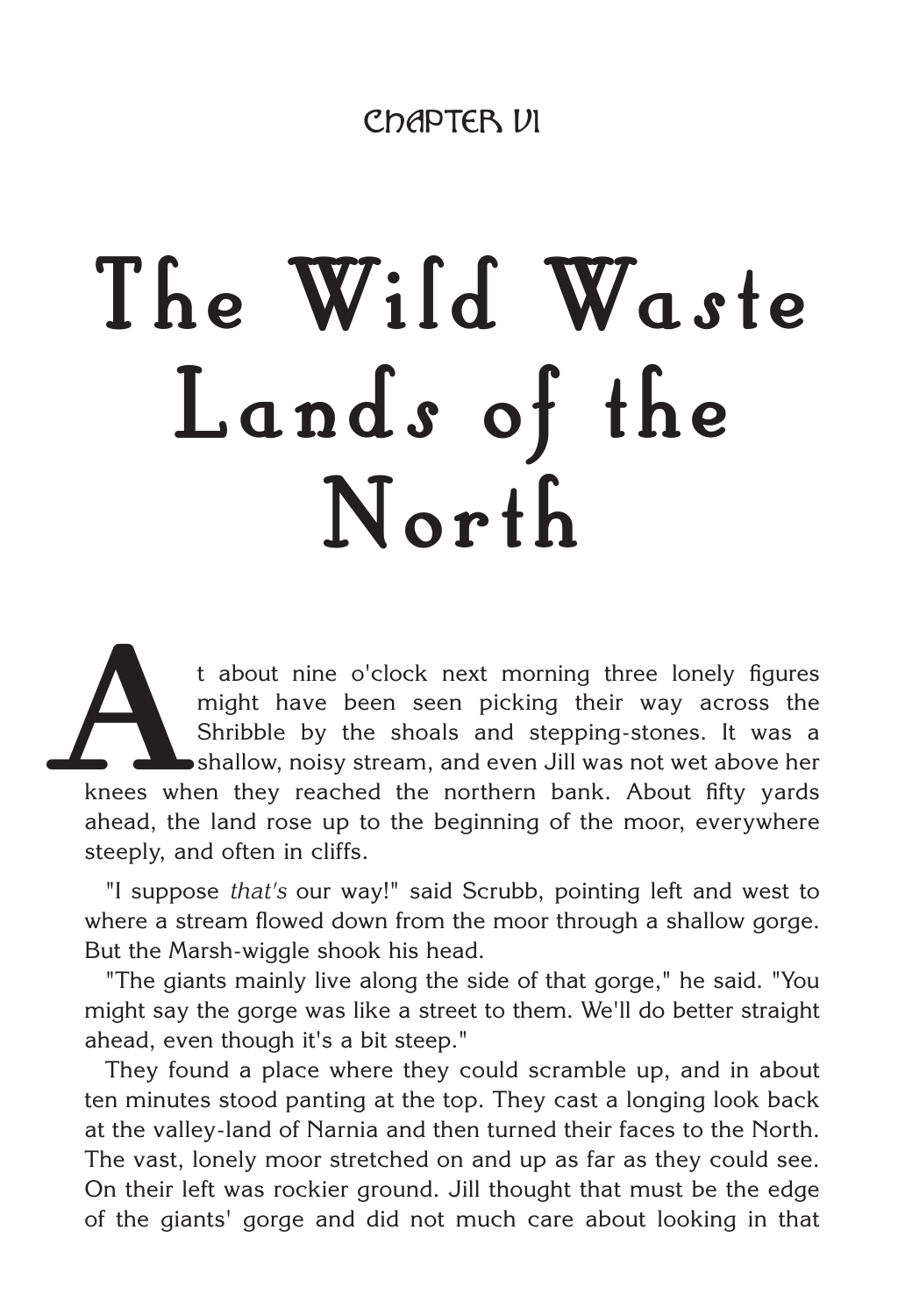#### The SILVER Chair and the state of the state of the state of the state of the state of the state of the state of the state of the state of the state of the state of the state of the state of the state of the state of the st

direction. They set out.

It was good, springy ground for walking, and a day of pale winter sunlight. As they got deeper into the moor, the loneliness increased: one could hear peewits and see an occasional hawk. When they halted in the middle of the morning for a rest and a drink in a little hollow by a stream, Jill was beginning to feel that she might enjoy adventures after all, and said so.

"We haven't had any yet," said the Marsh-wiggle.

Walks after the first halt — like school mornings after break or railway journeys after changing trains — never go on as they were before. When they set out again, Jill noticed that the rocky edge of the gorge had drawn nearer. And the rocks were less flat, more upright, than they had been. In fact they were like little towers of rock. And what funny shapes they were!

"I do believe," thought Jill, "that all the stories about giants might have come from those funny rocks. If you were coming along here when it was half dark, you could easily think those piles of rock were giants. Look at that one, now! You could almost imagine that the lump on top was a head. It would be rather too big for the body, but it would do well enough for an ugly giant. And all that bushy stuff — I suppose it's heather and birds' nests, really — would do quite well for hair and beard. And the things sticking out on each side are quite like ears. They'd be horribly big, but then I daresay giants would have big ears, like elephants. And — o-o-o-h! — "

Her blood froze. The thing moved. It was a real giant. There was no mistaking it; she had seen it turn its head. She had caught a glimpse of the great, stupid, puff-cheeked face. All the things were giants, not rocks. There were forty or fifty of them, all in a row; obviously standing with their feet on the bottom of the gorge and their elbows resting on the edge of the gorge, just as men might stand leaning on a wall lazy men, on a fine morning after breakfast.

"Keep straight on," whispered Puddleglum, who had noticed them too. "Don't look at them. And whatever you do, don't *run*. They'd all be after us in a moment."

So they kept on, pretending not to have seen the giants. It was like walking past the gate of a house where there is a fierce dog, only far worse. There were dozens and dozens of these giants. They didn't look angry  $-$  or kind  $-$  or interested at all. There was no sign that they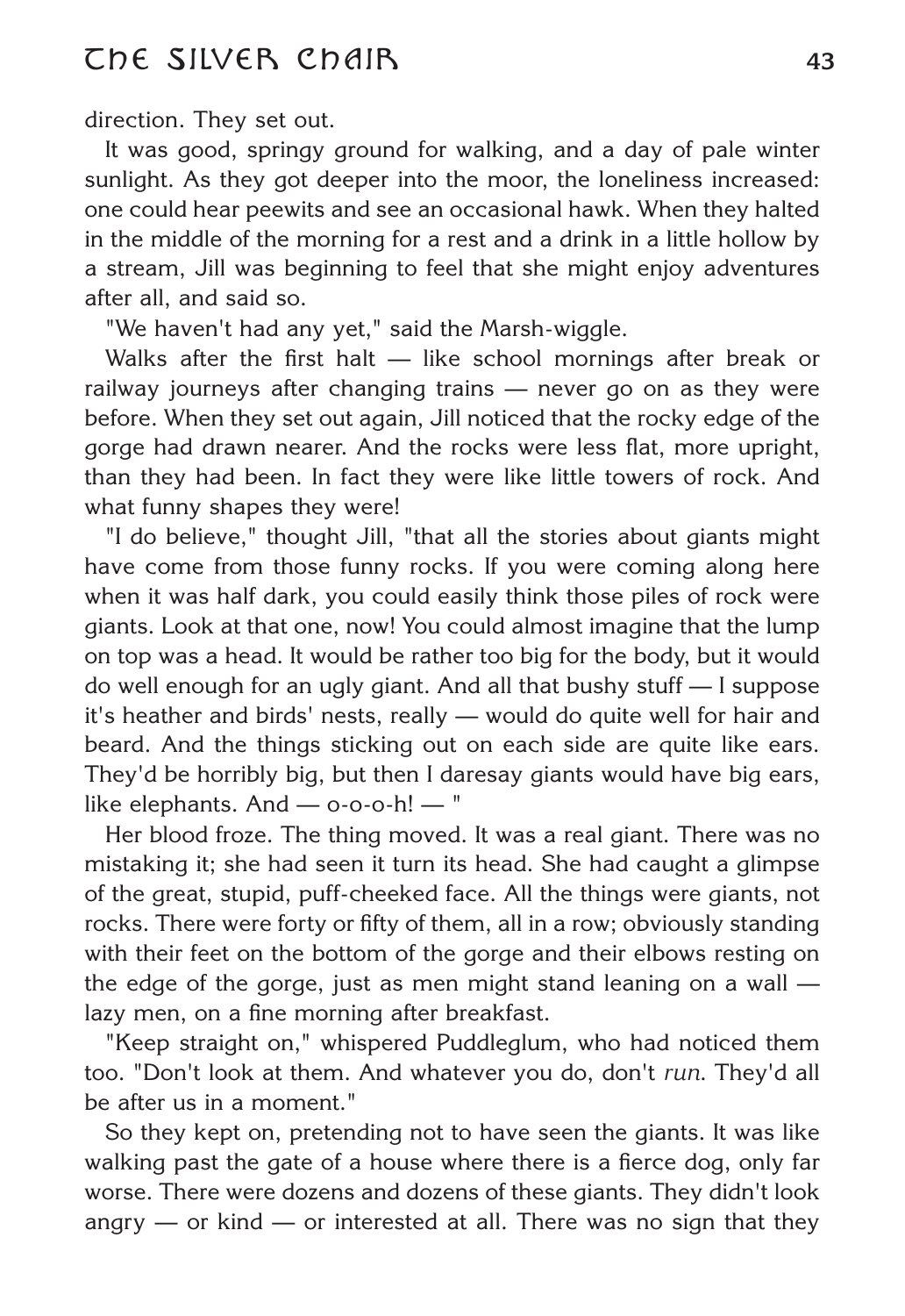had seen the travellers.

Then  $-$  whizz-whizz-whizz  $-$  some heavy object came hurtling through the air, and with a crash a big boulder fell about twenty paces ahead of them. And then — thud! — another fell twenty feet behind.

"Are they aiming at us?" asked Scrubb.

"No," said Puddleglum. "We'd be a good deal safer if they were. They're trying to hit *that* — that cairn over there to the right. They won't hit it, you know. *It's* safe enough; they're such very bad shots. They play cock-shies most fine mornings. About the only game they're clever enough to understand."

It was a horrible time. There seemed no end to the line of giants, and they never ceased hurling stones, some of which fell extremely close. Quite apart from the real danger, the very sight and sound of their faces and voices were enough to scare anyone. Jill tried not to look at them.

After about twenty-five minutes the giants apparently had a quarrel. This put an end to the cock-shies, but it is not pleasant to be within a mile of quarrelling giants. They stormed and jeered at one another in long, meaningless words of about twenty syllables each. They foamed and jibbered and jumped in their rage, and each jump shook the earth like a bomb. They lammed each other on the head with great, clumsy stone hammers; but their skulls were so hard that the hammers bounced off again, and then the monster who had given the blow would drop his hammer and howl with pain because it had stung his fingers. But he was so stupid that he would do exactly the same thing a minute later. This was a good thing in the long run, for by the end of an hour all the giants were so hurt that they sat down and began to cry. When they sat down, their heads were below the edge of the gorge, so that you saw them no more; but Jill could hear them howling and blubbering and boo-hooing like great babies even after the place was a mile behind.

That night they bivouacked on the bare moor, and Puddleglum showed the children how to make the best of their blankets by sleeping back to back. (The backs keep each other warm and you can then have both blankets on top.) But it was chilly even so, and the ground was hard and lumpy. The Marsh-wiggle told them they would feel more comfortable if only they thought how very much colder it would be later on and further north; but this didn't cheer them up at all.

They travelled across Ettinsmoor for many days, saving the bacon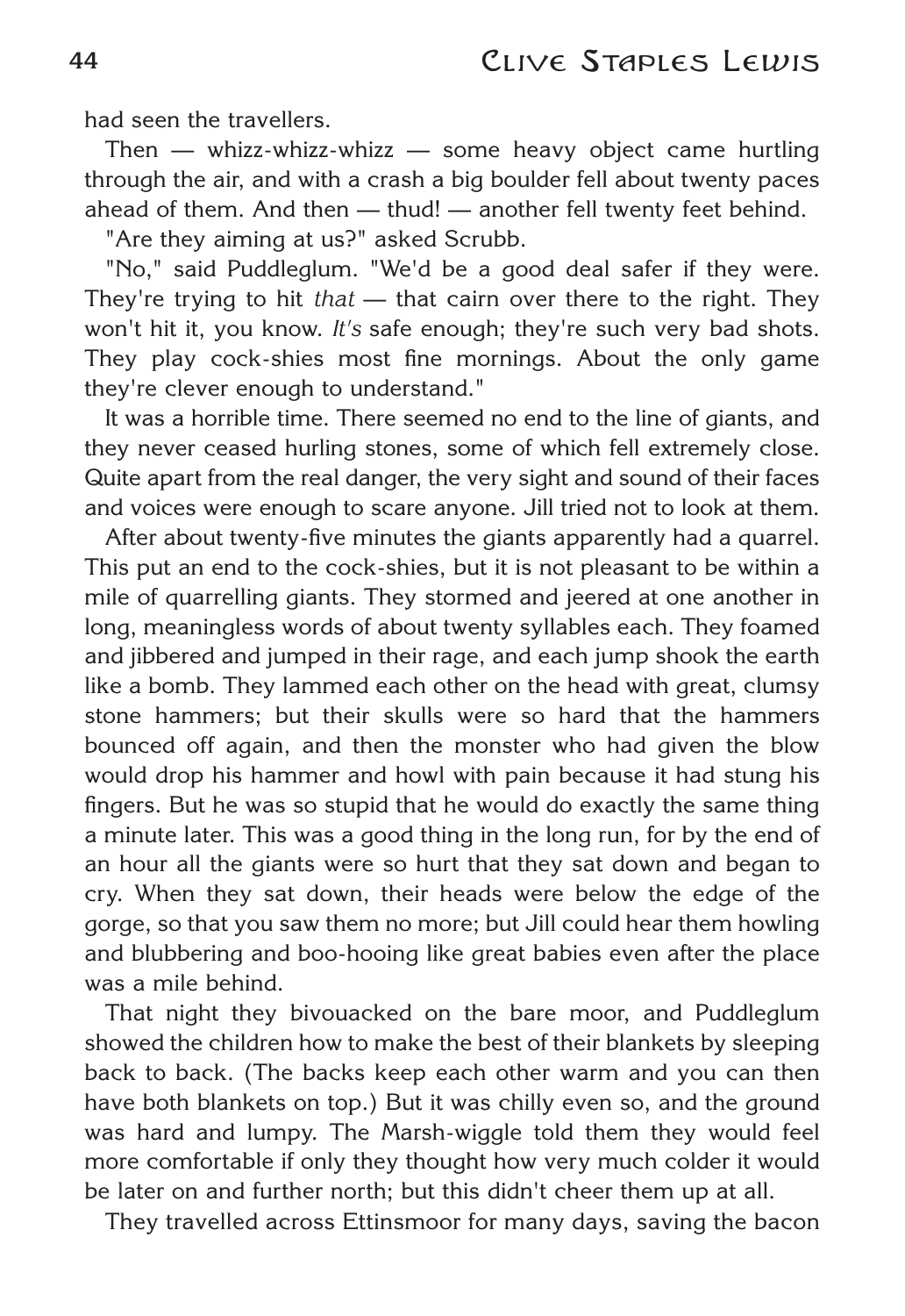#### The SILVER Chair and the state of the state of the state of the state of the state of the state of the state of the state of the state of the state of the state of the state of the state of the state of the state of the st

and living chiefly on the moor-fowl (they were not, of course, talking birds) which Eustace and the wiggle shot. Jill rather envied Eustace for being able to shoot; he had learned it on his voyage with King Caspian. As there were countless streams on the moor, they were never short of water. Jill thought that when, in books, people live on what they shoot, it never tells you what a long, smelly, messy job it is plucking and cleaning dead birds, and how cold it makes your fingers. But the great thing was that they met hardly any giants. One giant saw them, but he only roared with laughter and stumped away about his own business.

About the tenth day, they reached a place where the country changed. They came to the northern edge of the moor and looked down a long, steep slope into a different, and grimmer, land. At the bottom of the slope were cliffs: beyond these, a country of high mountains, dark precipices, stony valleys, ravines so deep and narrow that one could not see far into them, and rivers that poured out of echoing gorges to plunge sullenly into black depths. Needless to say, it was Puddleglum who pointed out a sprinkling of snow on the more distant slopes.

"But there'll be more on the north side of them, I shouldn't wonder," he added.

It took them some time to reach the foot of the slope and, when they did, they looked down from the top of the cliffs at a river running below them from west to east. It was walled in by precipices on the far side as well as on their own, and it was green and sunless, full of rapids and waterfalls. The roar of it shook the earth even where they stood.

"The bright side of it is," said Puddleglum, "that if we break our necks getting down the cliff, then we're safe from being drowned in the river."

"What about *that*?" said Scrubb suddenly, pointing upstream to their left. Then they all looked and saw the last thing they were expecting — a bridge. And what a bridge, too! It was a huge, single arch that spanned the gorge from cliff-top to cliff-top; and the crown of that arch was as high above the cliff-tops as the dome of St. Paul's is above the street.

"Why, it must be a giants' bridge!" said Jill.

"Or a sorcerer's, more likely," said Puddleglum. "We've got to look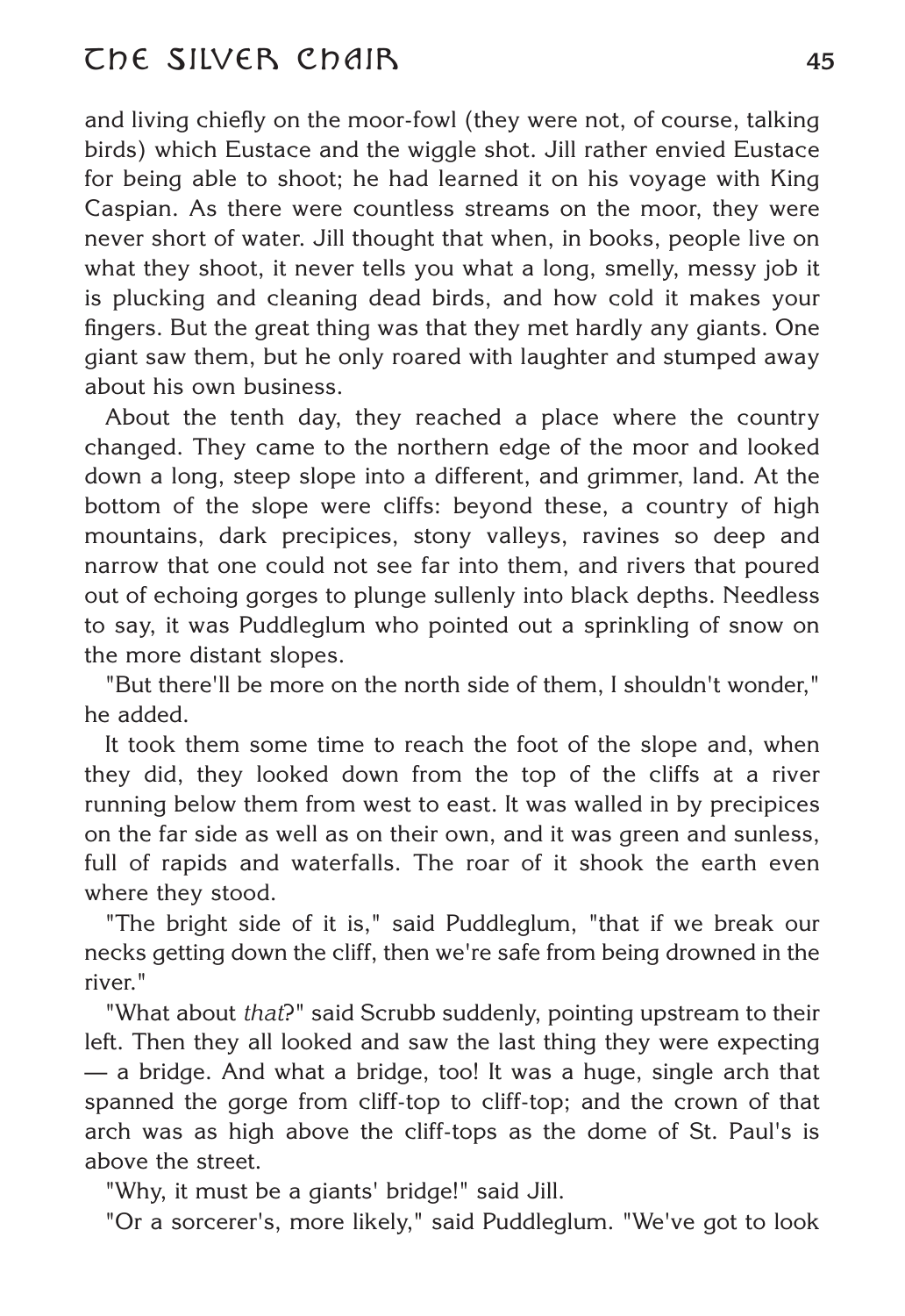out for enchantments in a place like this. I think it's a trap. I think it'll turn into mist and melt away just when we're out on the middle of it."

"Oh, for goodness' sake, don't be such a wet blanket," said Scrubb. "Why on earth shouldn't it be a proper bridge?"

"Do you think any of the giants we've seen would have sense to build a thing like that?" said Puddleglum.

"But mightn't it have been built by other giants?" said Jill. "I mean, by giants who lived hundreds of years ago, and were far cleverer than the modern kind. It might have been built by the same ones who built the giant city we're looking for. And that would mean we were on the right track — the old bridge leading to the old city!"

"That's a real brain-wave, Pole," said Scrubb. "It must be that. Come on."

So they turned and went to the bridge. And when they reached it, it certainly seemed solid enough. The single stones were as big as those at Stonehenge and must have been squared by good masons once, though now they were cracked and crumbled. The balustrade had apparently been covered with rich carvings, of which some traces remained; mouldering faces and forms of giants, minotaurs, squids, centipedes, and dreadful gods. Puddleglum still didn't trust it, but he consented to cross it with the children.

The climb up to the crown of the arch was long and heavy. In many places the great stones had dropped out, leaving horrible gaps through which you looked down on the river foaming thousands of feet below. They saw an eagle fly through under their feet. And the higher they went, the colder it grew, and the wind blew so that they could hardly keep their footing. It seemed to shake the bridge.

When they reached the top and could look down the further slope of the bridge, they saw what looked like the remains of an ancient giant road stretching away before them into the heart of the mountains. Many stones of its pavement were missing and there were wide patches of grass between those that remained. And riding towards them on that ancient road were two people of normal grown-up human size.

"Keep on. Move towards them," said Puddleglum. "Anyone you meet in a place like this is as likely as not to be an enemy, but we mustn't let them think we're afraid."

By the time they had stepped off the end of the bridge on to the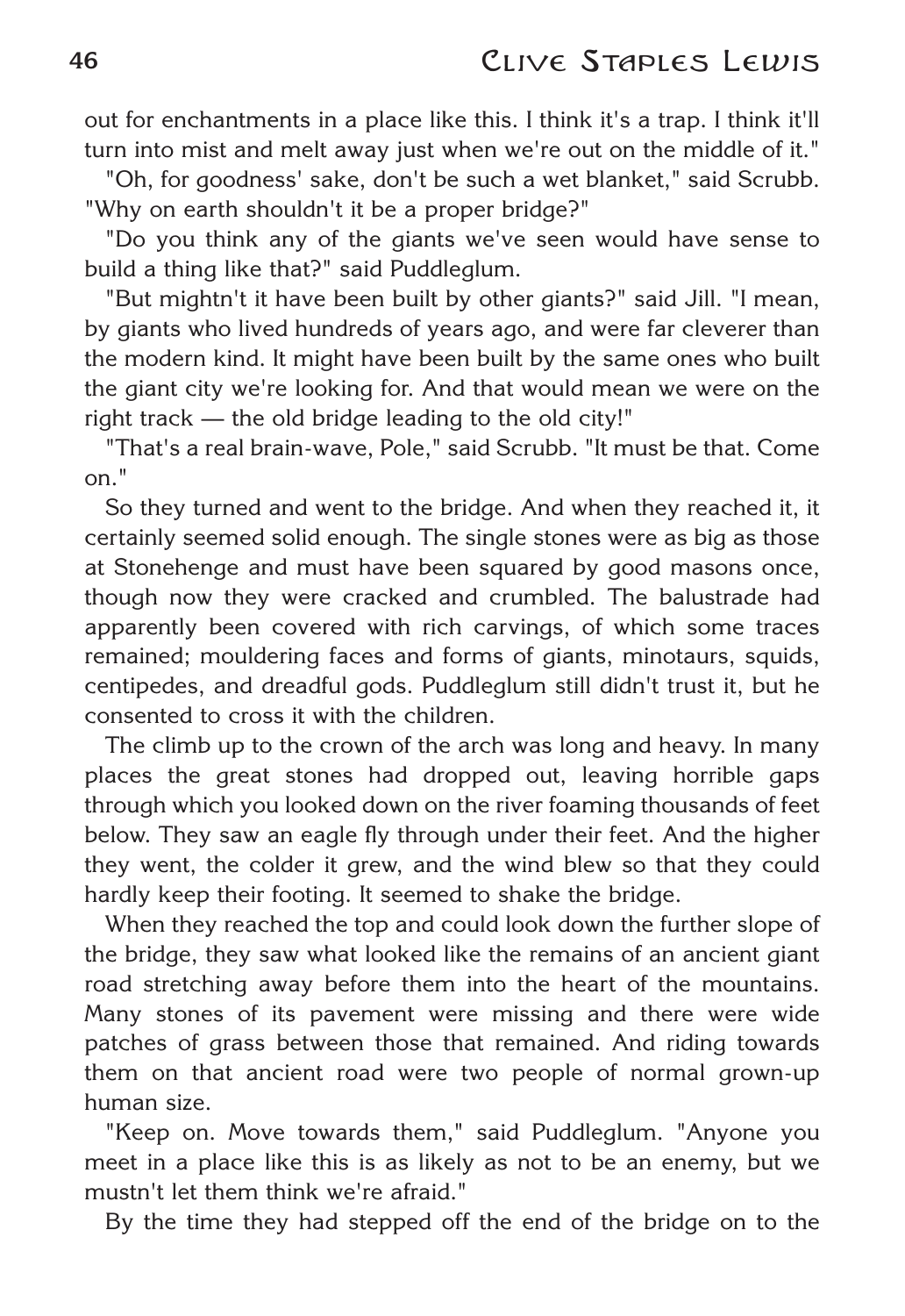#### The SILVER Chair and the state of the state of the state of the state of the state of the state of the state o

grass, the two strangers were quite close. One was a knight in complete armour with his visor down. His armour and his horse were black; there was no device on his shield and no banneret on his spear. The other was a lady on a white horse, a horse so lovely that you wanted to kiss its nose and give it a lump of sugar at once. But the lady, who rode side-saddle and wore a long, fluttering dress of dazzling green, was lovelier still.

"Good day, t-r-r-avellers," she cried out in a voice as sweet as the sweetest bird's song, trilling her R's delightfully. "Some of you are young pilgrims to walk this rough waste."

"That's as may be, Ma'am," said Puddleglum very stiffly and on his guard.

"We're looking for the ruined city of the giants," said Jill.

"The r-r-ruined city?" said the Lady. "That is a strange place to be seeking. What will you do if you find it?"

"We've got to — " began Jill, but Puddleglum interrupted.

"Begging your pardon, Ma'am. But we don't know you or your friend — a silent chap, isn't he? — and you don't know us. And we'd as soon not talk to strangers about our business, if you don't mind. Shall we have a little rain soon, do you think?"

The Lady laughed: the richest, most musical laugh you can imagine. "Well, children," she said, "you have a wise, solemn old guide with you. I think none the worse of him for keeping his own counsel, but I'll be free with mine. I have often heard the name of the giantish City Ruinous, but never met any who would tell me the way thither. This road leads to the burgh and castle of Harfang, where dwell the gentle giants. They are as mild, civil, prudent, and courteous as those of Ettinsmoor are foolish, fierce, savage and given to all beastliness. And in Harfang you may or may not hear tidings of the City Ruinous, but certainly you shall find good lodgings and merry hosts. You would be wise to winter there, or, at the least, to tarry certain days for your ease and refreshment. There you shall have steaming baths, soft beds, and bright hearths; and the roast and the baked and the sweet and the strong will be on the table four times in a day."

"I say!" exclaimed Scrubb. "That's something like! Think of sleeping in a bed again."

"Yes, and having a hot bath," said Jill. "Do you think they'll ask us to stay? We don't know them, you see."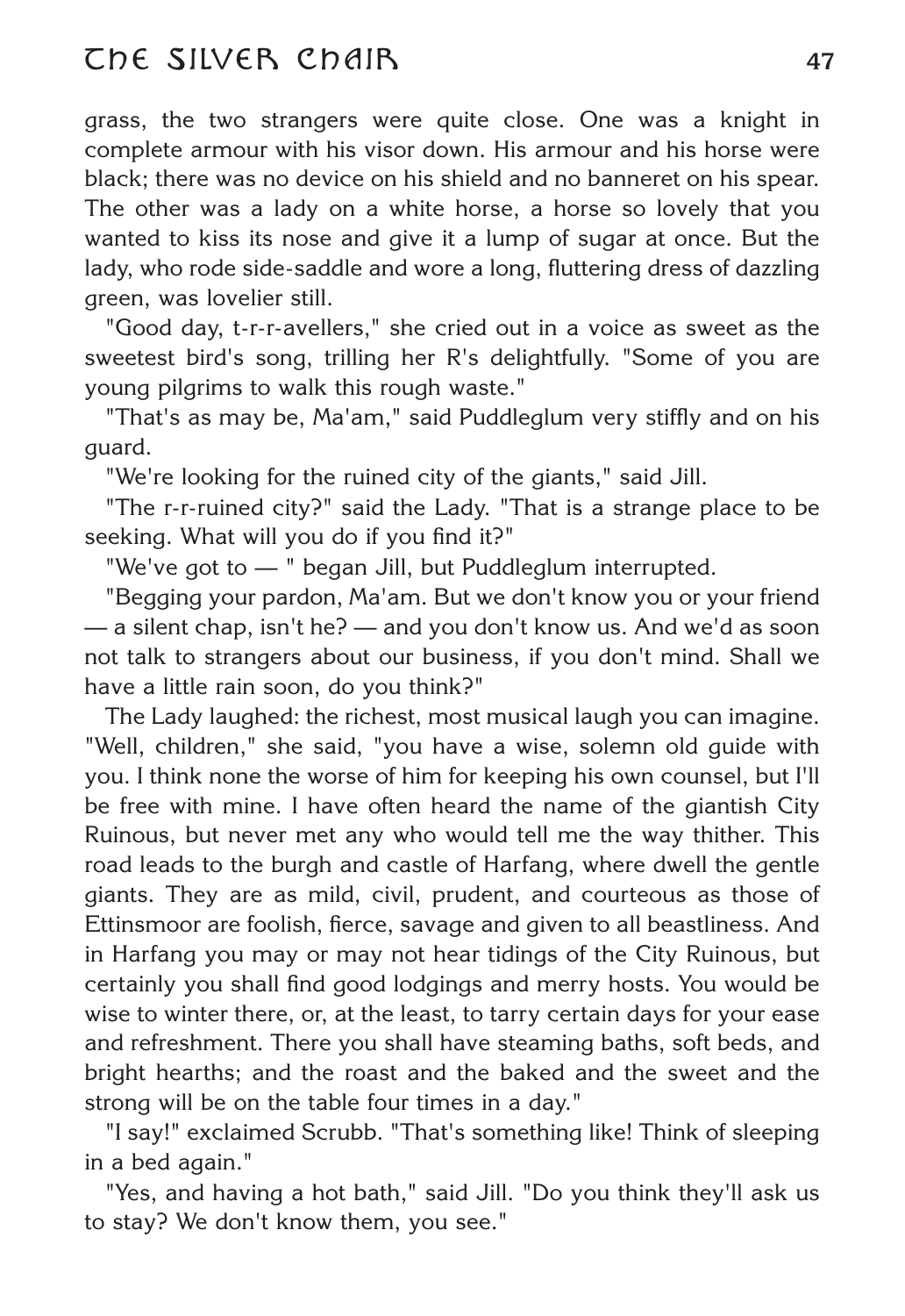"Only tell them," answered the Lady, "that She of the Green Kirtle salutes them by you, and has sent them two fair Southern children for the Autumn Feast."

"Oh, thank you, thank you ever so much," said Jill and Scrubb.

"But have a care," said the Lady. "On whatever day you reach Harfang, that you come not to the door too late. For they shut their gates a few hours after noon, and it is the custom of the castle that they open to none when once they have drawn bolt, how hard so ever he knock."

The children thanked her again, with shining eyes, and the Lady waved to them. The Marsh-wiggle took off his steeple-hat and bowed very stiffly. Then the silent Knight and the Lady started walking their horses up the slope of the bridge with a great clatter of hoofs.

"Well!" said Puddleglum. "I'd give a good deal to know where *she's* coming from and where she's going. Not the sort you expect to meet in the wilds of Giantland, is she? Up to no good, I'll be bound."

"Oh rot!" said Scrubb. "I thought she was simply super. And think of hot meals and warm rooms. I do hope Harfang isn't a long way off."

"Same here," said Jill. "And hadn't she a scrumptious dress. And the horse!"

"All the same," said Puddleglum, "I wish we knew a bit more about her."

"I was going to ask her all about herself," said Jill. "But how could I when you wouldn't tell her anything about us?"

"Yes," said Scrubb. "And why were you so stiff and unpleasant. Didn't you like them?"

"Them?" said the wiggle. "Who's *them*? I only saw one."

"Didn't you see the Knight?" asked Jill.

"I saw a suit of armour," said Puddleglum. "Why didn't he speak?"

"I expect he was shy," said Jill. "Or perhaps he just wants to look at her and listen to her lovely voice. I'm sure I would if I was him."

"I was wondering," remarked Puddleglum, "what you'd really see if you lifted up the visor of that helmet and looked inside."

"Hang it all," said Scrubb. "Think of the shape of the armour! What could be inside it except a man?"

"How about a skeleton?" asked the Marsh-wiggle with ghastly cheerfulness. "Or perhaps," he added as an afterthought, "nothing at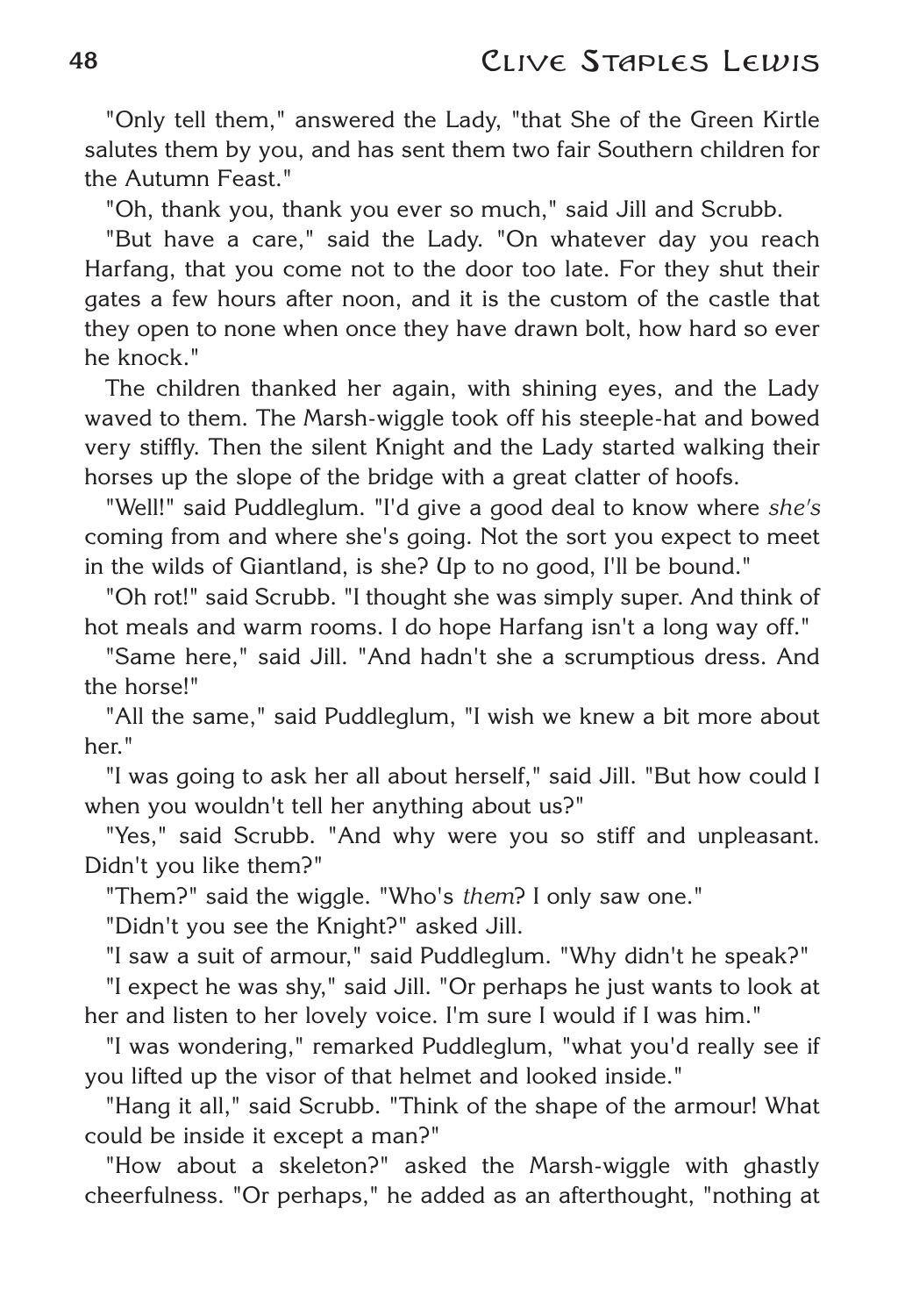#### The SILVER Chair 49

all. I mean, nothing you could see. Someone invisible."

"Really, Puddleglum," said Jill with a shudder, "you do have the most horrible ideas? How do you think of them all?"

"Oh, bother his ideas!" said Scrubb. "He's always expecting the worst, and he's always wrong. Let's think about those Gentle Giants and get on to Harfang as quickly as we can. I wish I knew how far it is."

And now they nearly had the first of those quarrels which Puddleglum had foretold: not that Jill and Scrubb hadn't been sparring and snapping at each other a good deal before, but this was the first really serious disagreement. Puddleglum didn't want them to go to Harfang at all. He said that he didn't know what a giant's idea of being "gentle" might be, and that, anyway, Aslan's signs had said nothing about staying with giants, gentle or otherwise. The children, on the other hand, who were sick of wind and rain, and skinny fowl roasted over campfires, and hard, cold earth to sleep on, were absolutely dead set to visit the Gentle Giants. In the end, Puddleglum agreed to do so, but only on one condition. The others must give an absolute promise that, unless he gave them leave, they would not tell the Gentle Giants that they came from Narnia or that they were looking for Prince Rilian. And they gave him this promise, and went on.

After that talk with the Lady things got worse in two different ways. In the first place the country was much harder. The road led through endless, narrow valleys down which a cruel north wind was always blowing in their faces. There was nothing that could be used for firewood, and there were no nice little hollows to camp in, as there had been on the moor. And the ground was all stony, and made your feet sore by day and every bit of you sore by night.

In the second place, whatever the Lady had intended by telling them about Harfang, the actual effect on the children was a bad one. They could think about nothing but beds and baths and hot meals and how lovely it would be to get indoors. They never talked about Aslan, or even about the lost prince, now. And Jill gave up her habit of repeating the signs over to herself every night and morning. She said to herself, at first, that she was too tired, but she soon forgot all about it. And though you might have expected that the idea of having a good time at Harfang would have made them more cheerful, it really made them more sorry for themselves and more grumpy and snappy with each other and with Puddleglum.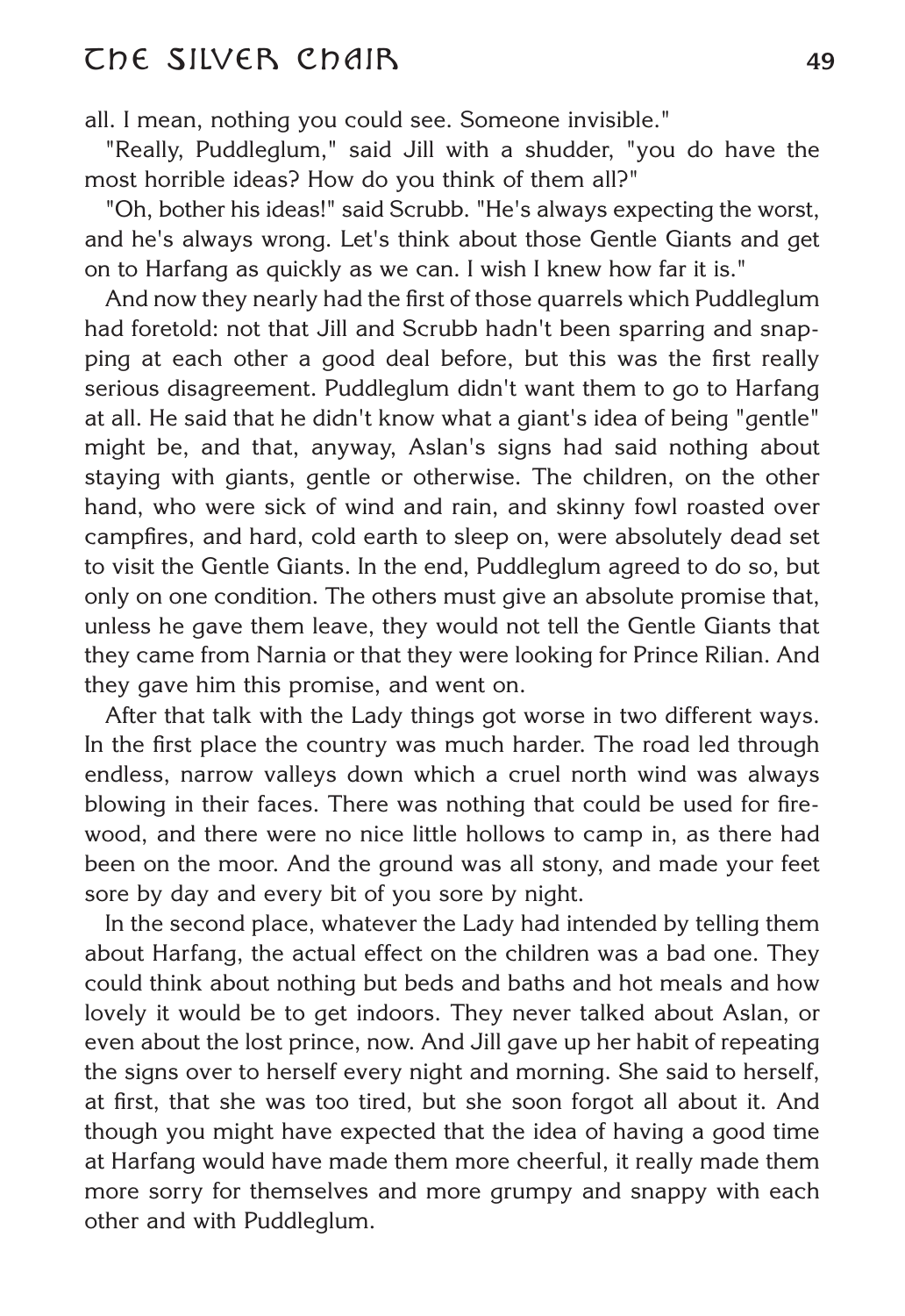At last they came one afternoon to a place where the gorge in which they were travelling widened out and dark fir woods rose on either side. They looked ahead and saw that they had come through the mountains. Before them lay a desolate, rocky plain: beyond it, further mountains capped with snow. But between them and those further mountains rose a low hill with an irregular, flattish top.

"Look! Look!" cried Jill, and pointed across the plain; and there, through the gathering dusk, from beyond the flat hill, everyone saw lights. Lights! Not moonlight, nor fires, but a homely cheering row of lighted windows. If you have never been in the wild wilderness, day and night, for weeks, you will hardly understand how they felt.

"Harfang!" cried Scrubb and Jill in glad, excited voices; and "Harfang," repeated Puddleglum in a dull, gloomy voice. But he added, "Hullo! Wild geese!" and had the bow off his shoulder in a second. He brought down a good fat goose. It was far too late to think of reaching Harfang that day. But they had a hot meal and a fire, and started the night warmer than they had been for over a week. After the fire had gone out, the night grew bitterly cold, and when they woke next morning, their blankets were stiff with frost.

"Never mind!" said Jill, stamping her feet. "Hot baths to-night!"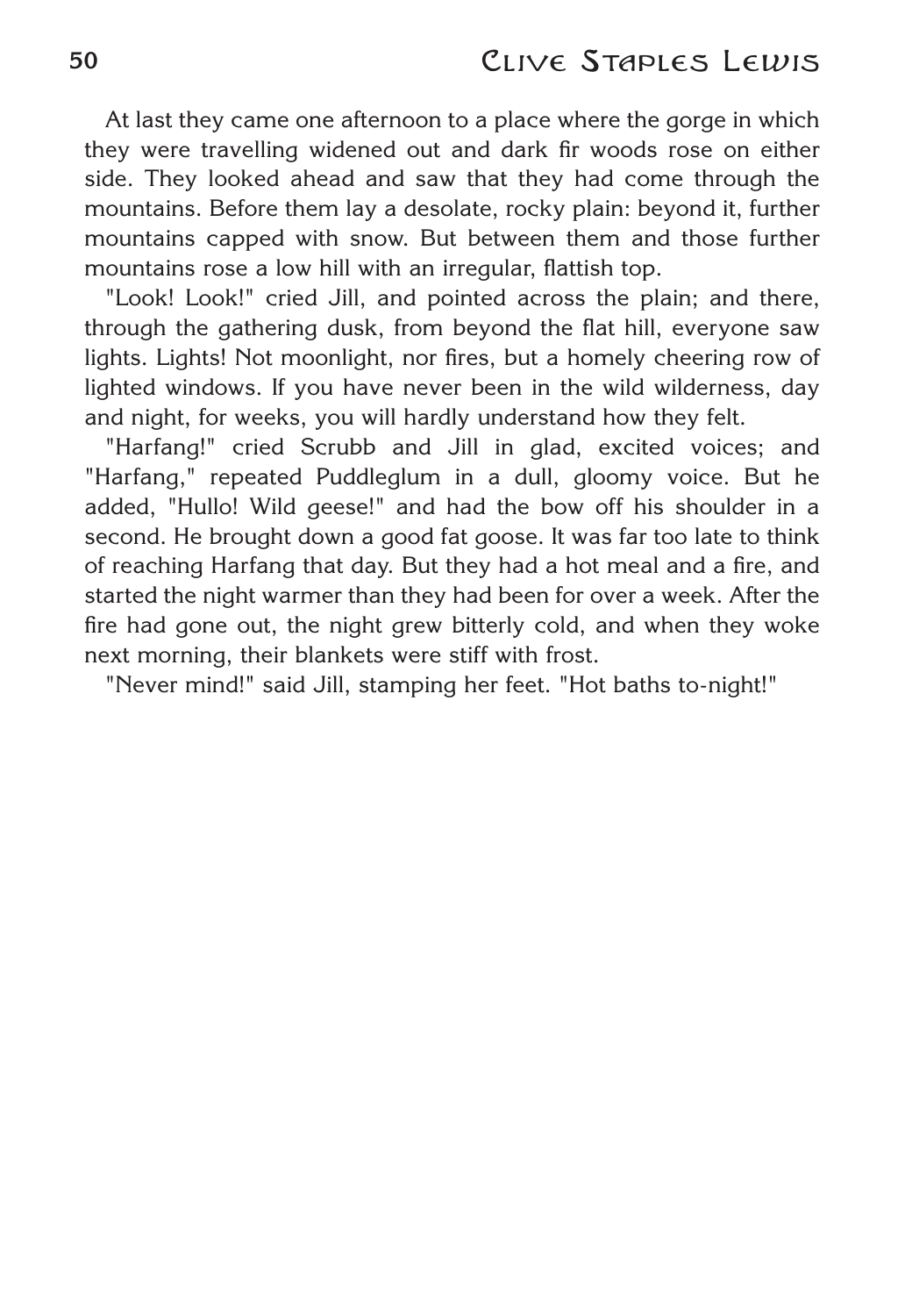#### Chapter VII

# The Hill of the Strange Trenches

here is no denving it was a beast of a day. Overhead was a sunless sky, muffled in clouds that were heavy with snow; underfoot, a black frost; blowing over it, a wind that felt as if it would take your skin off. When they got down into the plain they found that this part of the ancient road was much more ruinous than any they had yet seen. They had to pick their way over great broken stones and between boulders and across rubble: hard going for sore feet. And, however tired they got, it was far too cold for a halt.

At about ten o'clock the first tiny snow flakes came loitering down and settled on Jill's arm. Ten minutes later they were falling quite thickly. In twenty minutes the ground was noticeably white. And by the end of half an hour a good steady snowstorm, which looked as if it meant to last all day, was driving in their faces so that they could hardly see.

In order to understand what followed, you must keep on remembering how little they could see. As they drew near the low hill which separated them from the place where the lighted windows had appeared, they had no general view of it at all. It was a question of seeing the next few paces ahead, and, even for that, you had to screw up your eyes. Needless to say, they were not talking.

When they reached the foot of the hill they caught a glimpse of what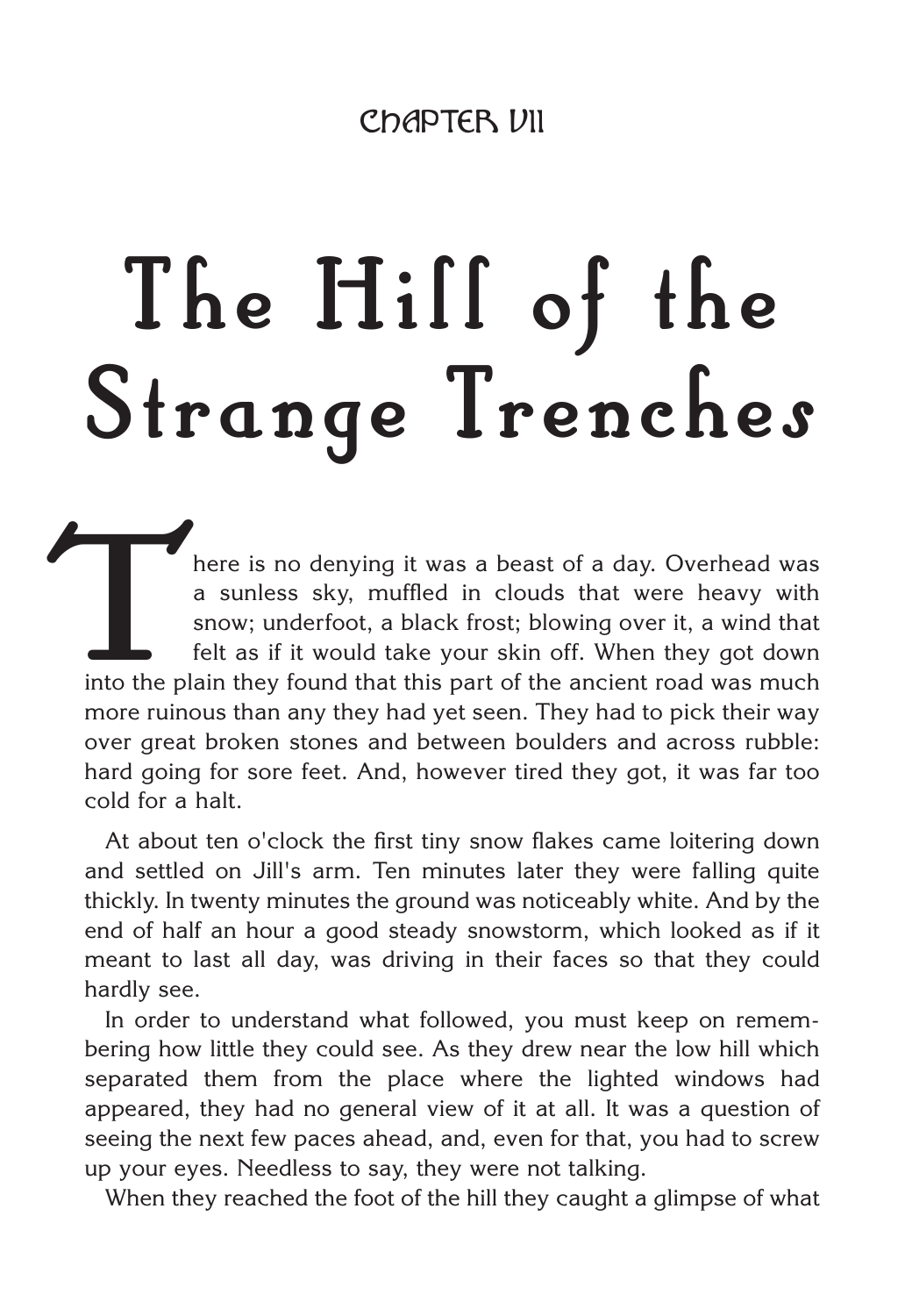might be rocks on each side — squarish rocks, if you looked at them carefully, but no one did. All were more concerned with the ledge right in front of them which barred their way. It was about four feet high. The Marsh-wiggle, with his long legs, had no difficulty in jumping onto the top of it, and he then helped the others up. It was a nasty wet business for them, though not for him, because the snow now lay quite deep on the ledge. They then had a stiff climb — Jill fell once — up very rough ground for about a hundred yards, and came to a second ledge. There were four of these ledges altogether, at quite irregular intervals.

As they struggled onto the fourth ledge, there was no mistaking the fact that they were now at the top of the flat hill. Up till now the slope had given them some shelter; here, they got the full fury of the wind. For the hill, oddly enough, was quite as flat on top as it had looked from a distance: a great level tableland which the storm tore across without resistance. In most places the snow was still hardly lying at all, for the wind kept catching it up off the ground in sheets and clouds, and hurling it in their faces. And round their feet little eddies of snow ran about as you sometimes see them doing over ice. And, indeed, in many places, the surface was almost as smooth as ice. But to make matters worse it was crossed and criss-crossed with curious banks or dykes, which sometimes divided it up into squares and oblongs. All these of course had to be climbed; they varied from two to five feet in height and were about a couple of yards thick. On the north side of each bank the snow already lay in deep drifts; and after each climb you came down into drift and got wet.

Fighting her way forward with hood up and head down and numb hands inside her cloak, Jill had glimpses of other odd things on that horrible tableland — things on her right that looked vaguely like factory chimneys, and, on her left, a huge cliff, straighter than any cliff ought to be. But she wasn't at all interested and didn't give them a thought. The only things she thought about were her cold hands (and nose and chin and ears) and hot baths and beds at Harfang.

Suddenly she skidded, slid about five feet, and found herself to her horror sliding down into a dark, narrow chasm which seemed that moment to have appeared in front of her. Half a second later she had reached the bottom. She appeared to be in a kind of trench or groove, only about three feet wide. And though she was shaken by the fall, almost the first thing she noticed was the relief of being out of the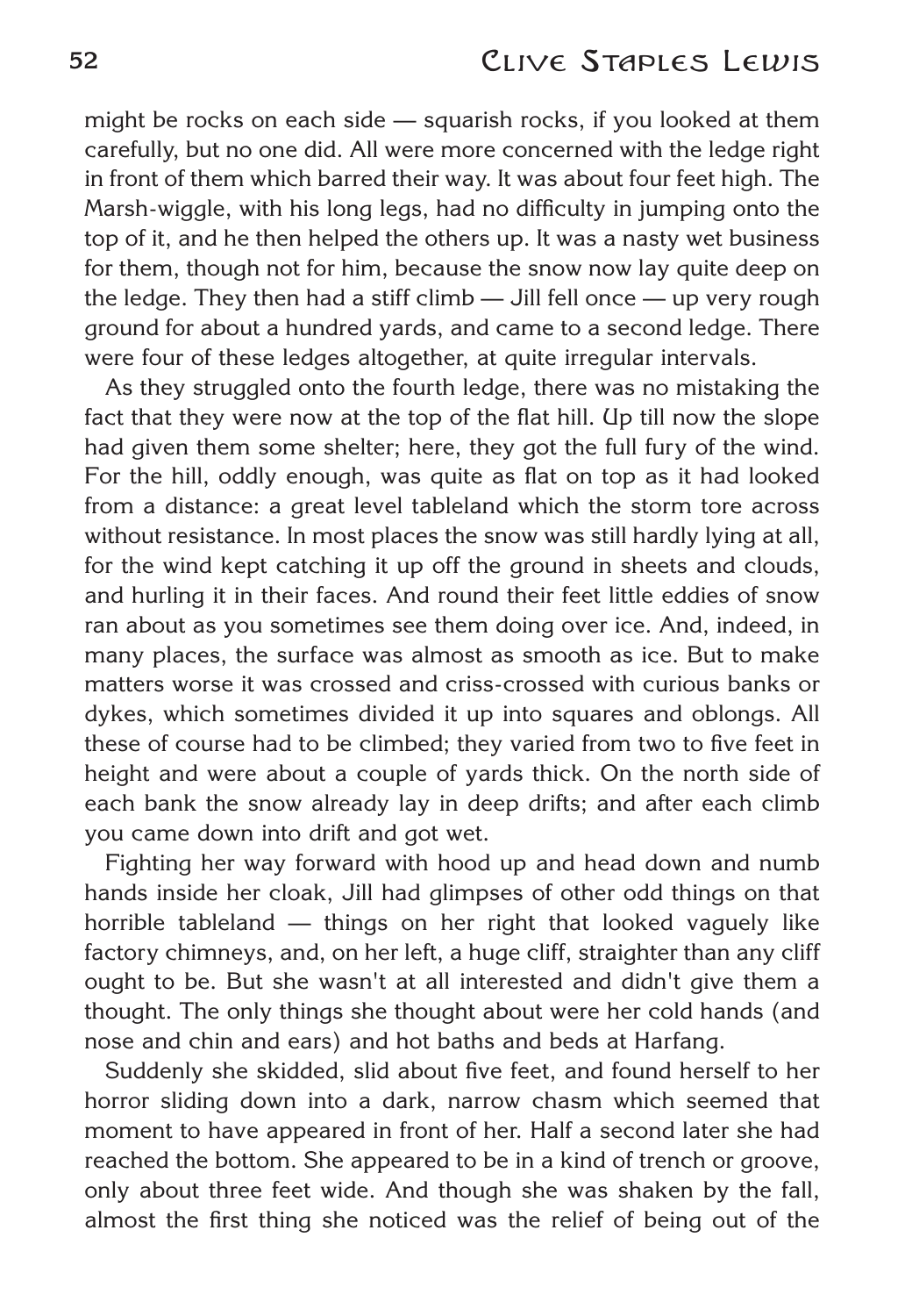#### The SILVER Chair company of the SILVER Chair company of the state of the state of the state of the state of the state of the state of the state of the state of the state of the state of the state of the state of the state

wind; for the walls of the trench rose high above her. The next thing she noticed was, naturally, the anxious faces of Scrubb and Puddleglum looking down at her from the edge.

"Are you hurt, Pole?" shouted Scrubb.

"*Both* legs broken, I shouldn't wonder," shouted Puddleglum.

Jill stood up and explained that she was all right, but they'd have to help her out.

"What is it you've fallen into?" asked Scrubb.

"It's a kind of trench, or it might be a kind of sunken lane or something," said Jill. "It runs quite straight."

"Yes, by Jove," said Scrubb. "And it runs due north! I wonder is it a sort of road? If it was, we'd be out of this infernal wind down there. Is there a lot of snow at the bottom?"

"Hardly any. It all blows over the top, I suppose."

"What happens further on?"

"Half a sec. I'll go and see," said Jill. She got up and walked along the trench; but before she had gone far, it turned sharply to the right. She shouted this information back to the others.

"What's round the corner?" asked Scrubb.

Now it happened that Jill had the same feeling about twisty passages and dark places underground, or even nearly underground, that Scrubb had about the edges of cliffs. She had no intention of going round that corner alone; especially when she heard Puddleglum bawling out from behind her,

"Be careful, Pole. It's just the sort of place that might lead to a dragon's cave. And in a giant country, there might be giant earthworms or giant beetles."

"I don't think it goes anywhere much," said Jill, coming hastily back.

"I'm jolly well going to have a look," said Scrubb. "What do you mean by anywhere much, I should like to know?" So he sat down on the edge of the trench (everyone was too wet by now to bother about being a bit wetter) and then dropped in. He pushed past Jill and, though he didn't say anything, she felt sure that he knew she had funked it. So she followed him close, but took care not to get in front of him.

It proved, however, a disappointing exploration. They went round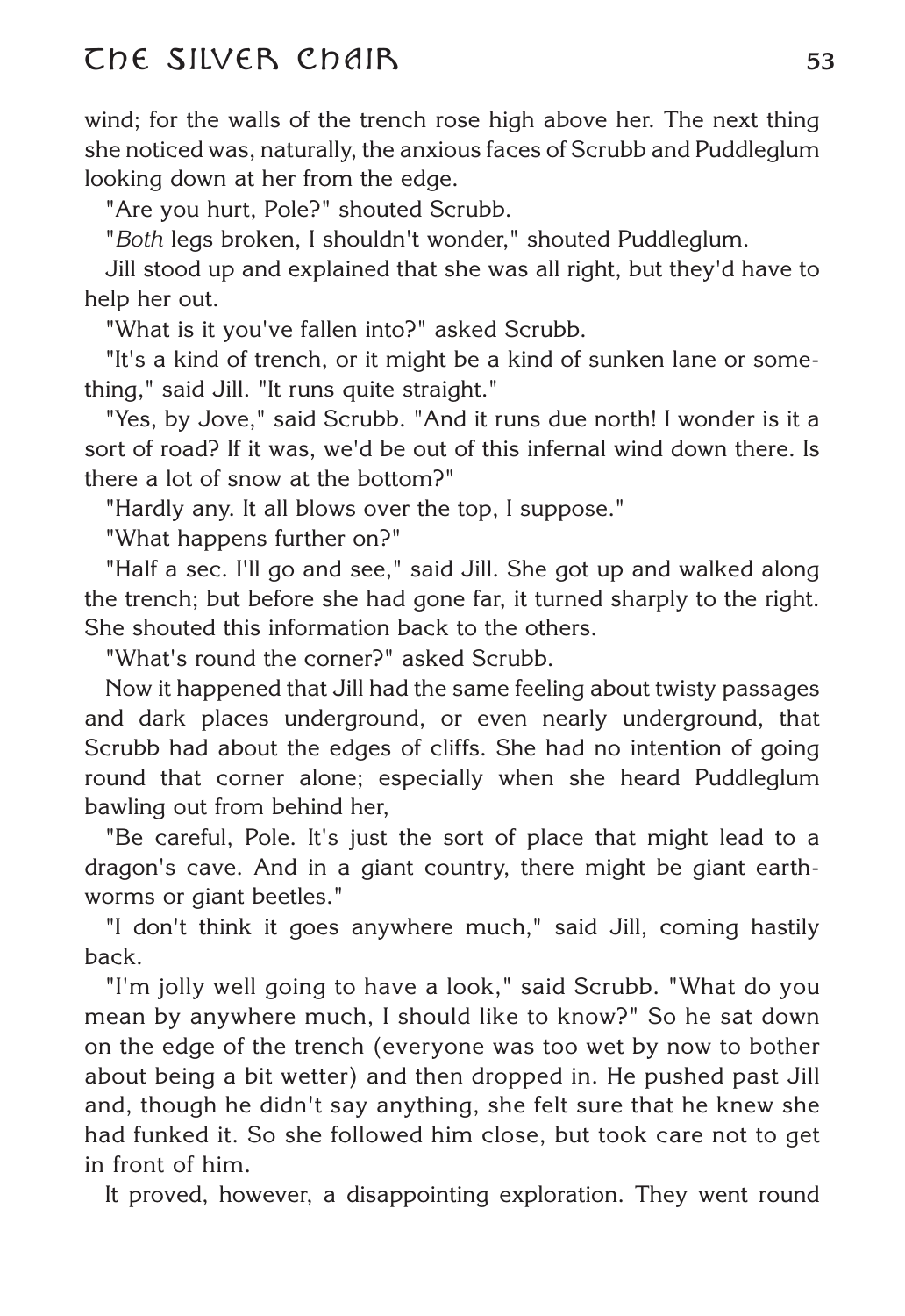the right-hand turn and straight on for a few paces. Here there was a choice of ways: straight on again, or sharp to the right. "That's no good," said Scrubb, glancing down the right-hand turn, "that would be taking us back — south." He went straight on, but once more, in a few steps, they found a second turn to the right. But this time there was no choice of ways, for the trench they had been following here came to a dead end.

"No good," grunted Scrubb. Jill lost no time in turning and leading the way back. When they returned to the place where Jill had first fallen in, the Marsh-wiggle with his long arms had no difficulty in pulling them out.

But it was dreadful to be out on top again. Down in those narrow slits of trenches, their ears had almost begun to thaw. They had been able to see clearly and breathe easily and hear each other speak without shouting. It was absolute misery to come back into the withering coldness. And it did seem hard when Puddleglum chose that moment for saying:

"Are you still sure of those signs, Pole? What's the one we ought to be after, now?"

"Oh, come on! Bother the signs," said Pole. "Something about someone mentioning Aslan's name, I think. But I'm jolly well not going to give a recitation here."

As you see, she had got the order wrong. That was because she had given up saying the signs over every night. She still really knew them, if she troubled to think: but she was no longer so "pat" in her lesson as to be sure of reeling them off in the right order at a moment's notice and without thinking. Puddleglum's question annoyed her because, deep down inside her, she was already annoyed with herself for not knowing the Lion's lesson quite so well as she felt she ought to have known it. This annoyance, added to the misery of being very cold and tired, made her say, "Bother the signs." She didn't perhaps quite mean it.

"Oh, that was next, was it?" said Puddleglum. "Now I wonder, are you right? Got 'em mixed, I shouldn't wonder. It seems to me, this hill, this flat place we're on, is worth stopping to have a look at. Have you noticed — "

"Oh Lor!" said Scrubb, "is this a time for stopping to admire the view? For goodness' sake let's get on."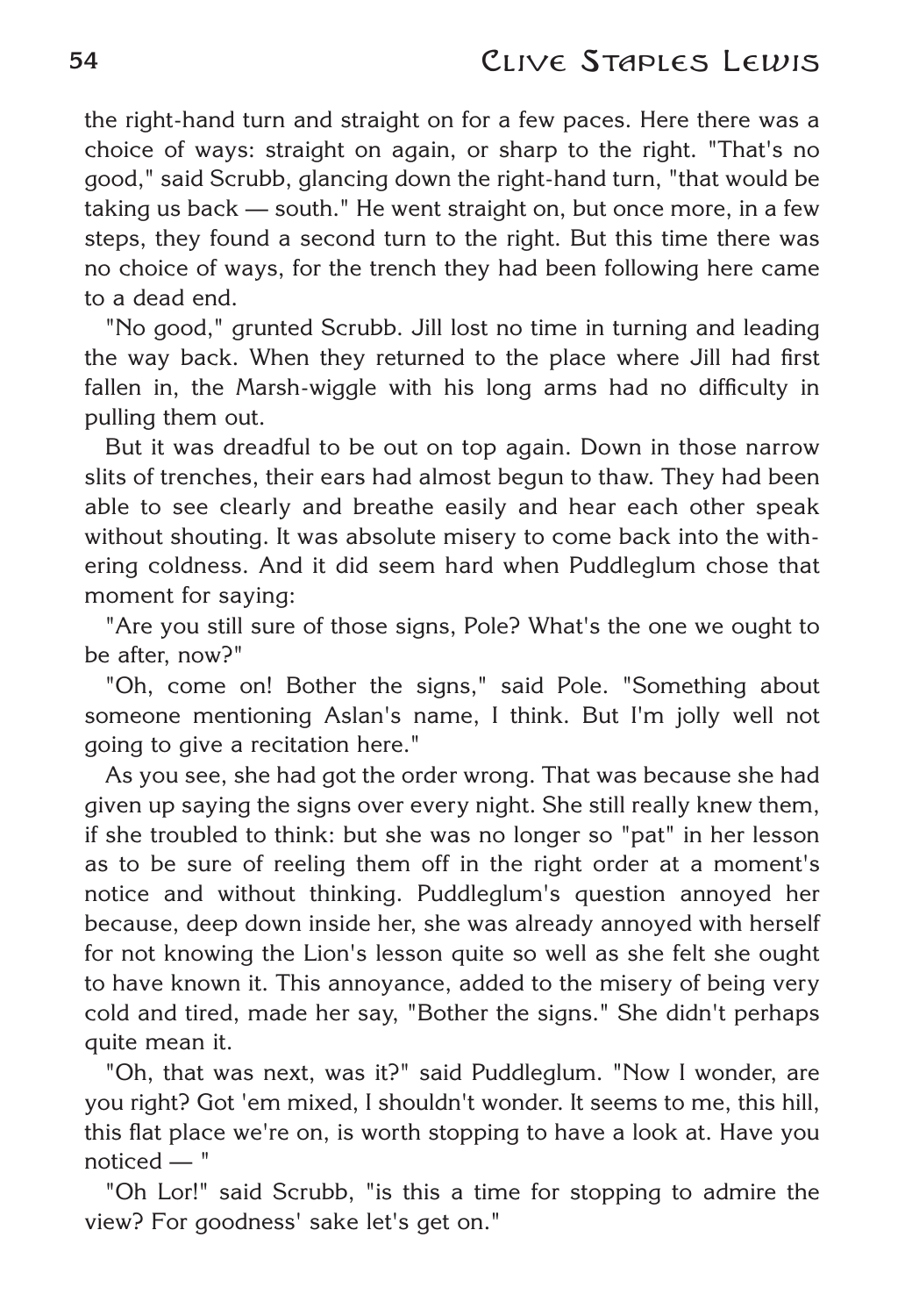#### The SILVER Chair company of the SILVER Chair company of the state of the state of the state of the state of the state of the state of the state of the state of the state of the state of the state of the state of the state

"Oh, look, look, look," cried Jill and pointed. Everyone turned, and everyone saw. Some way off to the north, and a good deal higher up than the tableland on which they stood, a line of lights had appeared. This time, even more obviously than when the travellers had seen them the night before, they were windows: smaller windows that made one think deliciously of bedrooms, and larger windows that made one think of great halls with fires roaring on the hearth and hot soup or juicy sirloins smoking on the table.

"Harfang!" exclaimed Scrubb.

"That's all very well," said Puddleglum. "But what I was saying was — "

"Oh, shut up," said Jill crossly. "We haven't a moment to lose. Don't you remember what the Lady said about their locking up so early? We must get there in time, we must, we must. We'll die if we're shut out on a night like this."

"Well, it isn't exactly a night, not yet," began Puddleglum; but the two children both said, "Come on," and began stumbling forward on the slippery tableland as quickly as their legs would carry them. The Marsh-wiggle followed them: still talking, but now that they were forcing their way into the wind again, they could not have heard him even if they had wanted to. And they didn't want. They were thinking of baths and beds and hot drinks; and the idea of coming to Harfang too late and being shut out was almost unbearable.

In spite of their haste, it took them a long time to cross the flat top of that hill. And even when they had crossed it, there were still several ledges to climb down on the far side. But at last they reached the bottom and could see what Harfang was like.

It stood on a high crag, and in spite of its many towers was more a huge house than a castle. Obviously, the Gentle Giants feared no attack. There were windows in the outside wall quite close to the ground — a thing no one would have in a serious fortress. There were even odd little doors here and there, so that it would be quite easy to get in and out of the castle without going through the courtyard. This raised the spirits of Jill and Scrubb. It made the whole place look more friendly and less forbidding.

At first the height and steepness of the crag frightened them, but presently they noticed that there was an easier way up on the left and that the road wound up towards it. It was a terrible climb, after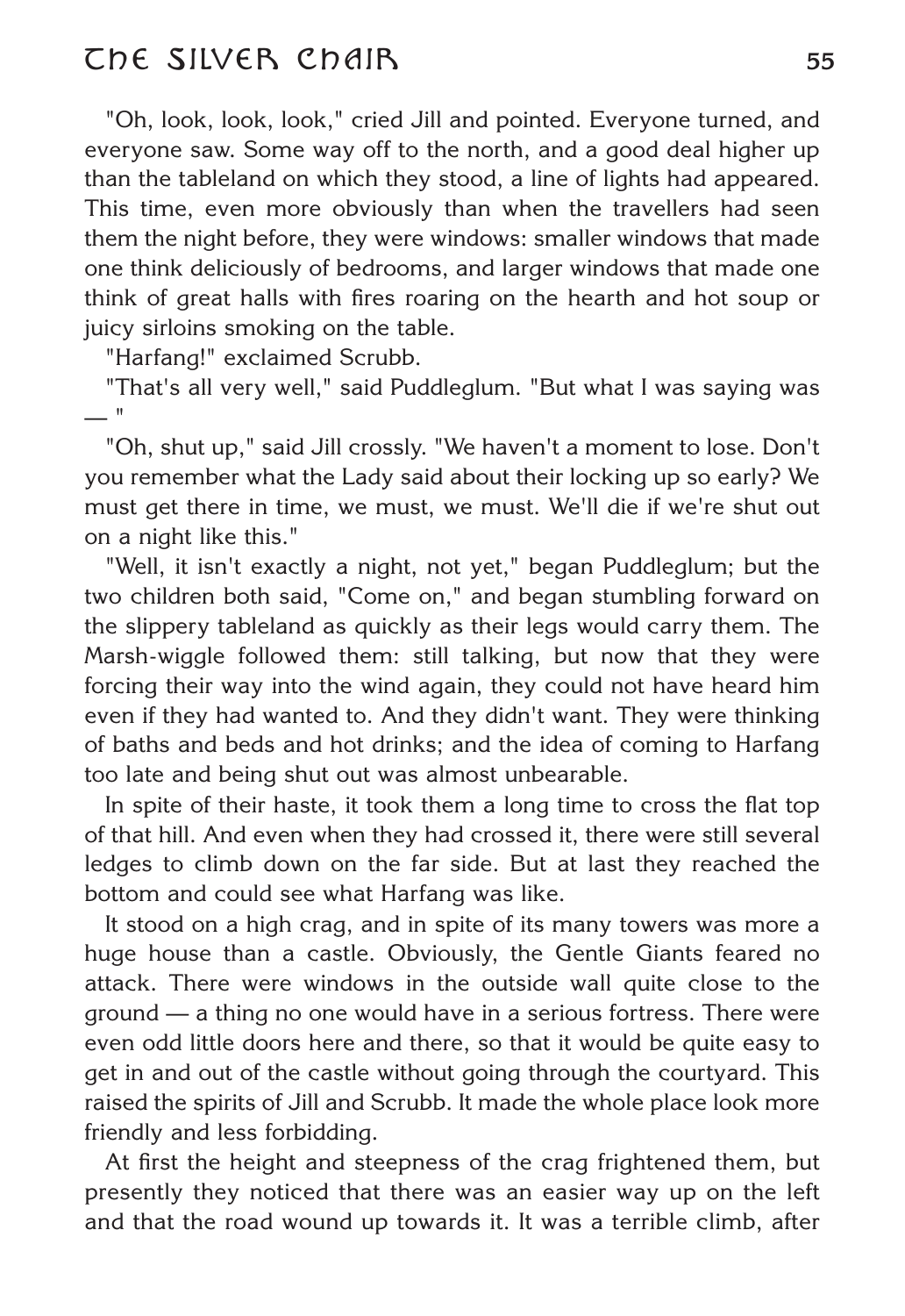the journey they had already had, and Jill nearly gave up. Scrubb and Puddleglum had to help her for the last hundred yards. But in the end they stood before the castle gate. The portcullis was up and the gate open.

However tired you are, it takes some nerve to walk up to a giant's front door. In spite of all his previous warnings against Harfang, it was Puddleglum who showed most courage.

"Steady pace, now," he said. "Don't look frightened, whatever you do. We've done the silliest thing in the world by coming at all: but now that we are here, we'd best put a bold face on it."

With these words he strode forward into the gateway, stood still under the arch where the echo would help his voice, and called out as loud as he could.

"Ho! Porter! Guests who seek lodging."

And while he was waiting for something to happen, he took off his hat and knocked off the heavy mass of snow which had gathered on its wide brim.

"I say," whispered Scrubb to Jill. "He may be a wet blanket, but he has plenty of pluck — and cheek."

A door opened, letting out a delicious glow of firelight, and the Porter appeared. Jill bit her lips for fear she should scream. He was not a perfectly enormous giant; that is to say, he was rather taller than an apple tree but nothing like so tall as a telegraph pole. He had bristly red hair, a leather jerkin with metal plates fastened all over it so as to make a kind of mail shirt, bare knees (very hairy indeed) and things like puttees on his legs. He stooped down and goggled at Puddleglum.

"And what sort of a creature do you call yourself," he said.

Jill took her courage in both hands. "Please," she said, shouting up at the giant. "The Lady of the Green Kirtle salutes the King of the Gentle Giants, and has sent us two Southern children and this Marshwiggle (his name's Puddleglum) to your Autumn Feast. — If it's quite convenient, of course," she added.

"O-ho!" said the Porter. "That's quite a different story. Come in, little people, come in. You'd best come into the lodge while I'm sending word to his Majesty." He looked at the children with curiosity. "Blue faces," he said. "I didn't know they were that colour. Don't care about it myself. But I daresay you look quite nice to one another. Beetles fancy other beetles, they do say."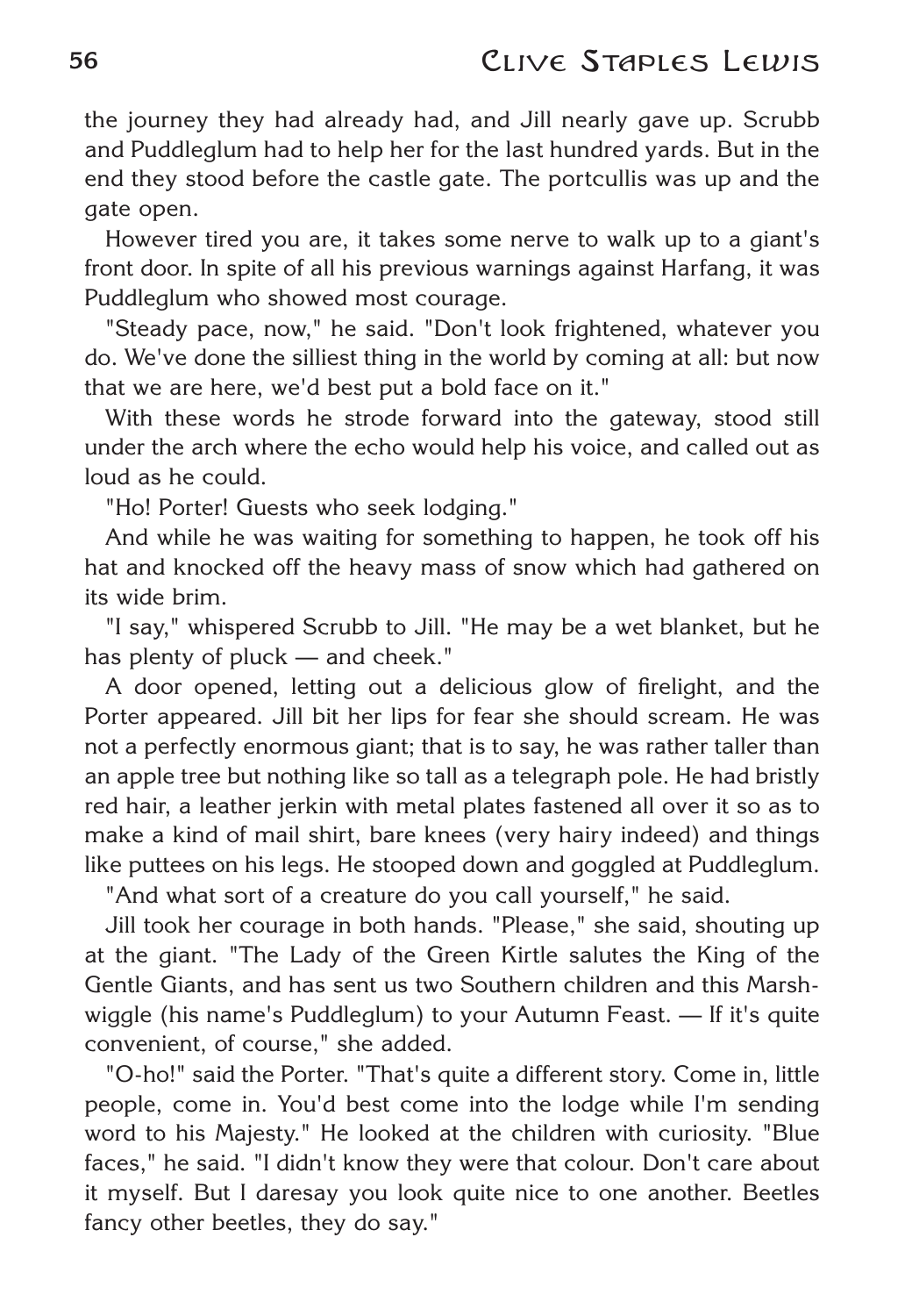"Our faces are only blue with cold," said Jill. "We're not this colour *really*."

"Then come in and get warm. Come in, little shrimps," said the Porter. They followed him into the lodge. And though it was rather terrible to hear such a big door clang shut behind them, they forgot about it as soon as they saw the thing they had been longing for ever since supper time last night — a fire. And such a fire! It looked as if four or five whole trees were blazing on it, and it was so hot they couldn't go within yards of it. But they all flopped down on the brick floor, as near as they could bear the heat, and heaved great sighs of relief.

"Now, youngster," said the Porter to another giant who had been sitting in the back of the room, staring at the visitors till it looked as if his eyes would start out of his head, "run across with this message to the House." And he repeated what Jill had said to him. The younger giant, after a final stare, and a great guffaw, left the room.

"Now, Froggy," said the Porter to Puddleglum, "you look as if you wanted some cheering up." He produced a black bottle very like Puddleglum's own, but about twenty times larger. "Let me see, let me see," said the Porter. "I can't give you a cup or you'll drown yourself. Let me see. This salt-cellar will be just the thing. You needn't mention it over at the House. The silver will keep on getting over here, and it's not my fault."

The salt-cellar was not very like one of ours, being narrower and more upright, and made quite a good cup for Puddleglum, when the giant set it down on the floor beside him. The children expected Puddleglum to refuse it, distrusting the Gentle Giants as he did. But he muttered, "It's rather late to be thinking of precautions now that we're inside and the door shut behind us." Then he sniffed at the liquor. "Smells all right," he said. "But that's nothing to go by. Better make sure," and took a sip. "Tastes all right too," he said. "But it might do that at the first sip. How does it go on?" He took a larger sip. "Ah!" he said. "But is it the same all the way down?" and took another. "There'll be something nasty at the bottom, I shouldn't wonder," he said, and finished the drink. He licked his lips and remarked to the children, "This'll be a test, you see. If I curl up, or burst, or turn into a lizard, or something, then you'll know not to take anything they offer you." But the giant, who was too far up to hear the things Puddleglum had been saying under his breath, roared with laughter and said, "Why, Froggy,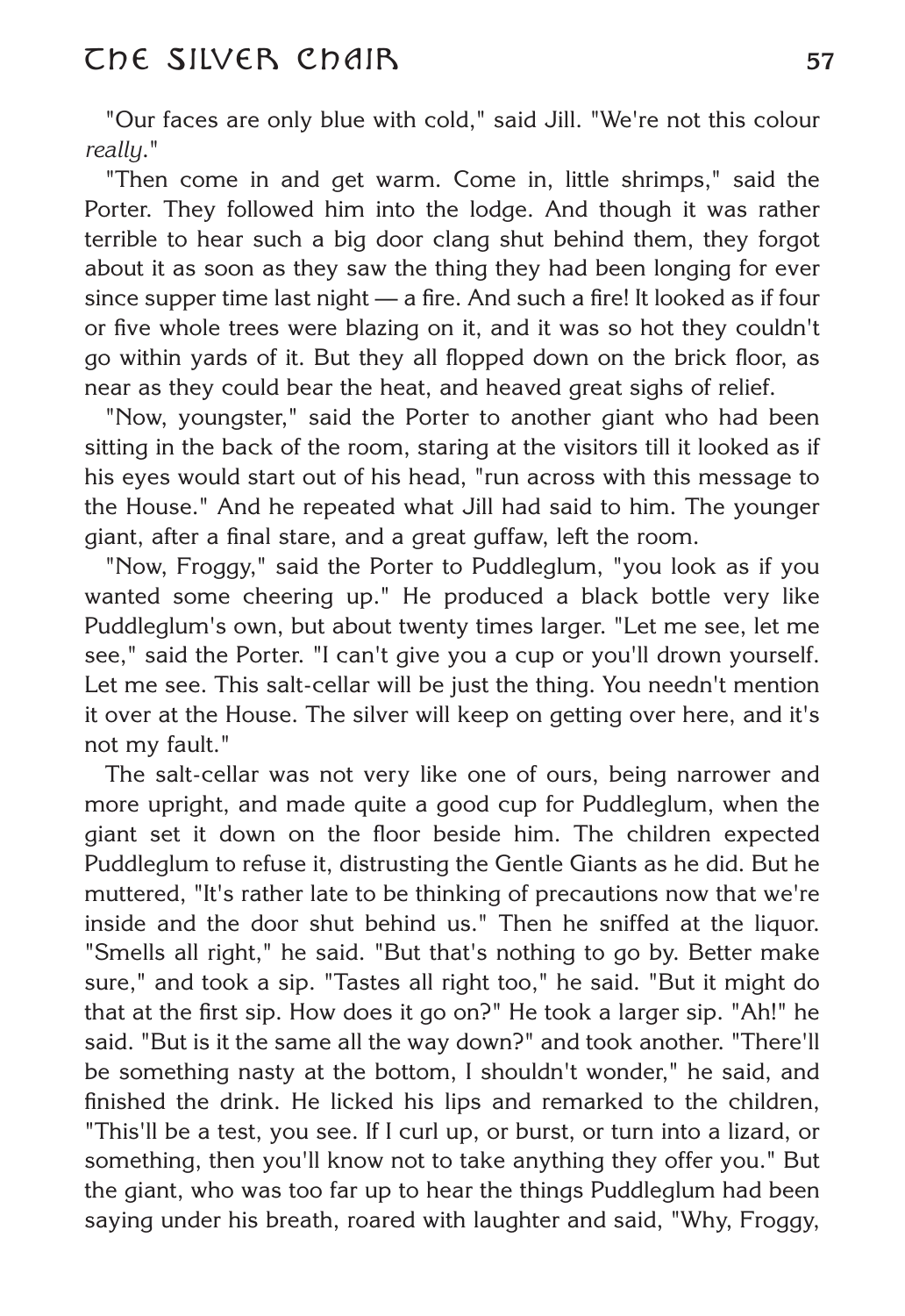you're a man. See him put it away!"

"Not a man... Marsh-wiggle," replied Puddleglum in a somewhat indistinct voice. "Not frog either: Marsh-wiggle."

At that moment the door opened behind them and the younger giant came in saying, "They're to go to the throne-room at once."

The children stood up but Puddleglum remained sitting and said, "Marsh-wiggle. Marsh-wiggle. Very respectable Marsh-wiggle. Respectowiggle."

"Show them the way, young 'un," said the giant Porter. "You'd better carry Froggy. He's had a drop more than's good for him."

"Nothing wrong with me," said Puddleglum. "Not a frog. Nothing frog with me. I'm a respectabiggle."

But the young giant caught him up by the waist and signed to the children to follow. In this undignified way they crossed the courtyard. Puddleglum, held in the giant's fist, and vaguely kicking the air, did certainly look very like a frog. But they had little time to notice this, for they soon entered the great doorway of the main castle — both their hearts were beating faster than usual — and, after pattering along several corridors at a trot to keep up with the giant's paces, found themselves blinking in the light of an enormous room, where lamps glowed and fire roared on the hearth and both were reflected from the gilding of roof and cornice. More giants than they could count stood on their left and right, all in magnificent robes; and on two thrones at the far end, sat two huge shapes that appeared to be the King and Queen.

About twenty feet from the thrones, they stopped. Scrubb and Jill made an awkward attempt at a bow (girls are not taught how to curtsey at Experiment House) and the young giant carefully put Puddleglum down on the floor, where he collapsed into a sort of sitting position. With his long limbs he looked, to tell the truth, uncommonly like a large spider.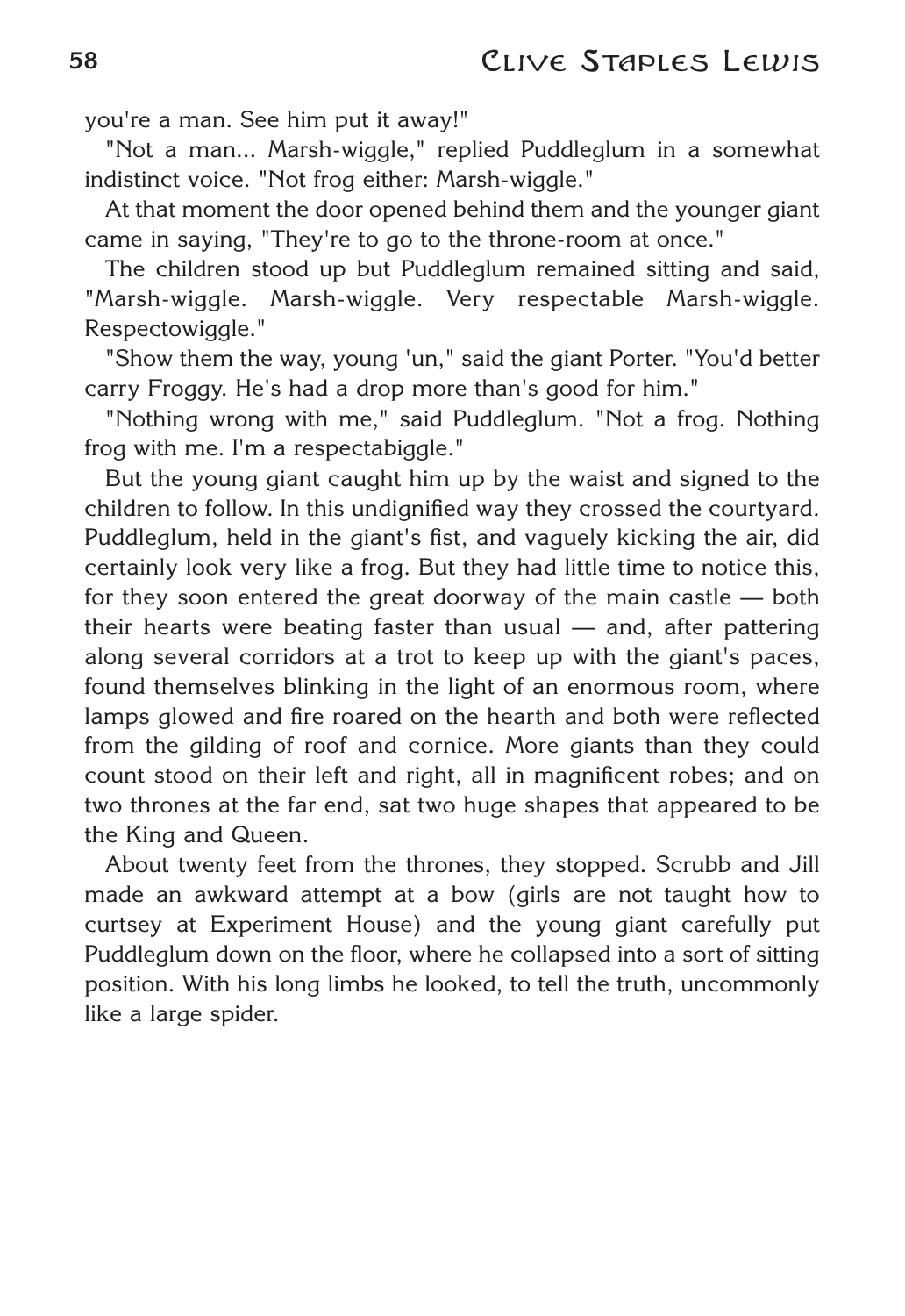### Chapter VIII

# The House of Harfang

o on, Pole, do your stuff," whispered Scrubb. Jill found that her mouth was so dry that she couldn't speak a word. She nodded savagely at Scrubb. Thinking to himself that he would never forgive her (or

Puddleglum either), Scrubb licked his lips and shouted up to the King giant.

"If you please, Sire, the Lady of the Green Kirtle salutes you by us and said you'd like to have us for your Autumn Feast."

The giant King and Queen looked at each other, nodded to each other, and smiled in a way that Jill didn't exactly like. She liked the King better than the Queen. He had a fine, curled beard and a straight eagle-like nose, and was really rather good-looking as giants go. The Queen was dreadfully fat and had a double chin and a fat, powdered face — which isn't a very nice thing at the best of times, and of course looks much worse when it is ten times too big. Then the King put out his tongue and licked his lips. Anyone might do that: but his tongue was so very large and red, and came out so unexpectedly, that it gave Jill quite a shock.

"Oh, what *good* children!" said the Queen. ("Perhaps she's the nice one after all," thought Jill.)

"Yes indeed," said the King. "Quite excellent children. We welcome you to our court. Give me your hands."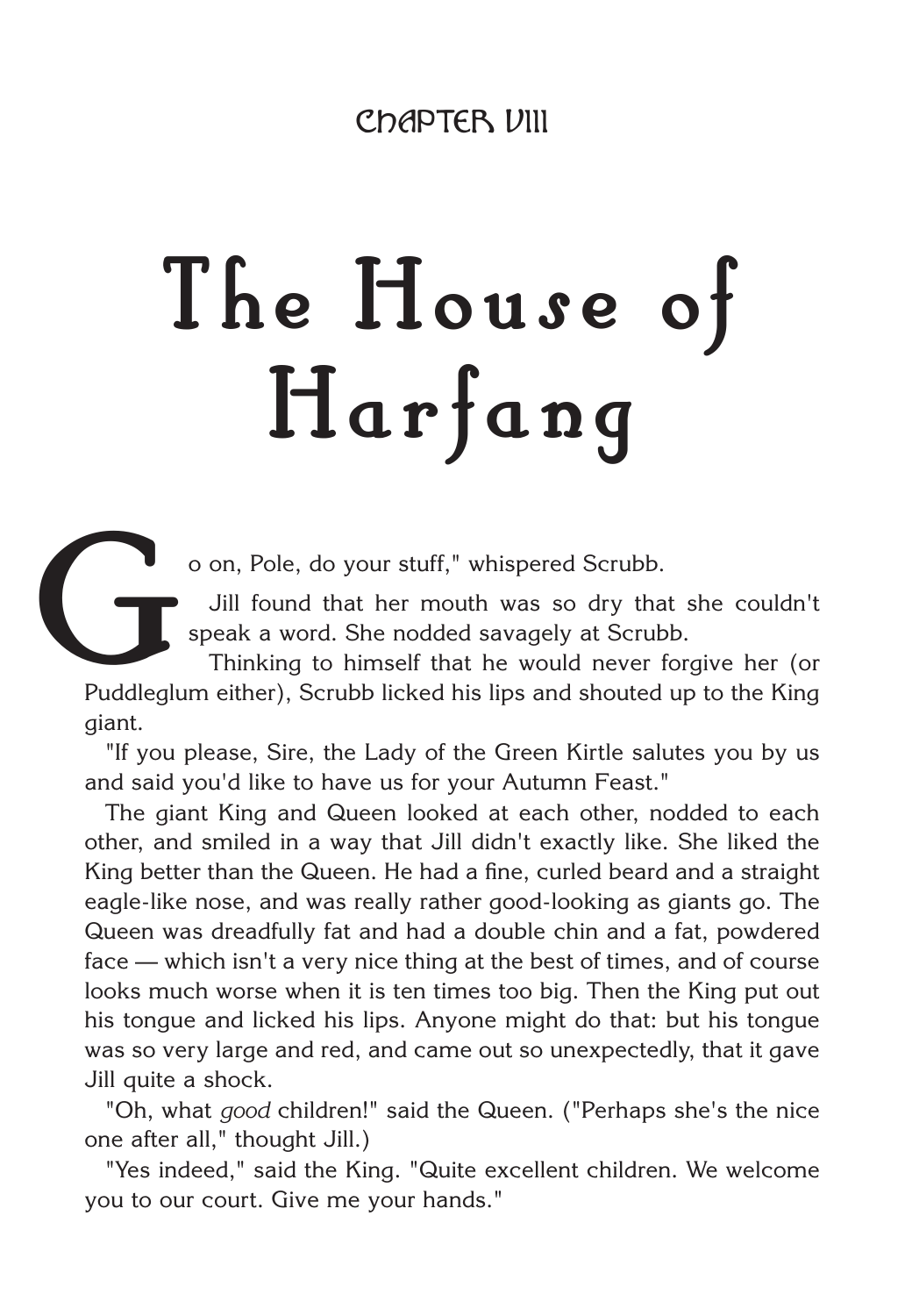He stretched down his great right hand — very clean and with any number of rings on the fingers, but also with terrible pointed nails. He was much too big to shake the hands which the children, in turn, held up to him; but he shook the arms.

"And what's *that*?" asked the King, pointing to Puddleglum.

"Reshpeckobiggle," said Puddleglum.

"Oh!" screamed the Queen, gathering her skirts close about her ankles. "The horrid thing! It's alive."

"He's quite all right, your Majesty, really, he is," said Scrubb hastily. "You'll like him much better when you get to know him. I'm sure you will."

I hope you won't lose all interest in Jill for the rest of the book if I tell you that at this moment she began to cry. There was a good deal of excuse for her. Her feet and hands and ears and nose were still only just beginning to thaw; melted snow was trickling off her clothes; she had had hardly anything to eat or drink that day; and her legs were aching so that she felt she could not go on standing much longer. Anyway, it did more good at the moment than anything else would have done, for the Queen said:

"Ah, the poor child! My lord, we do wrong to keep our guests standing. Quick, some of you! Take them away. Give them food and wine and baths. Comfort the little girl. Give her lollipops, give her dolls, give her physics, give her all you can think of — possets and comfits and caraways and lullabies and toys. Don't cry, little girl, or you won't be good for anything when the feast comes."

Jill was just as indignant as you and I would have been at the mention of toys and dolls; and, though lollipops and comfits might be all very well in their way, she very much hoped that something more solid would be provided. The Queen's foolish speech, however, produced excellent results, for Puddleglum and Scrubb were at once picked up by gigantic gentlemen-in-waiting, and Jill by a gigantic maid of honour, and carried off to their rooms.

Jill's room was about the size of a church, and would have been rather grim if it had not had a roaring fire on the hearth and a very thick crimson carpet on the floor. And here delightful things began to happen to her. She was handed over to the Queen's old Nurse, who was, from the giants' point of view, a little old woman almost bent double with age, and, from the human point of view, a giantess small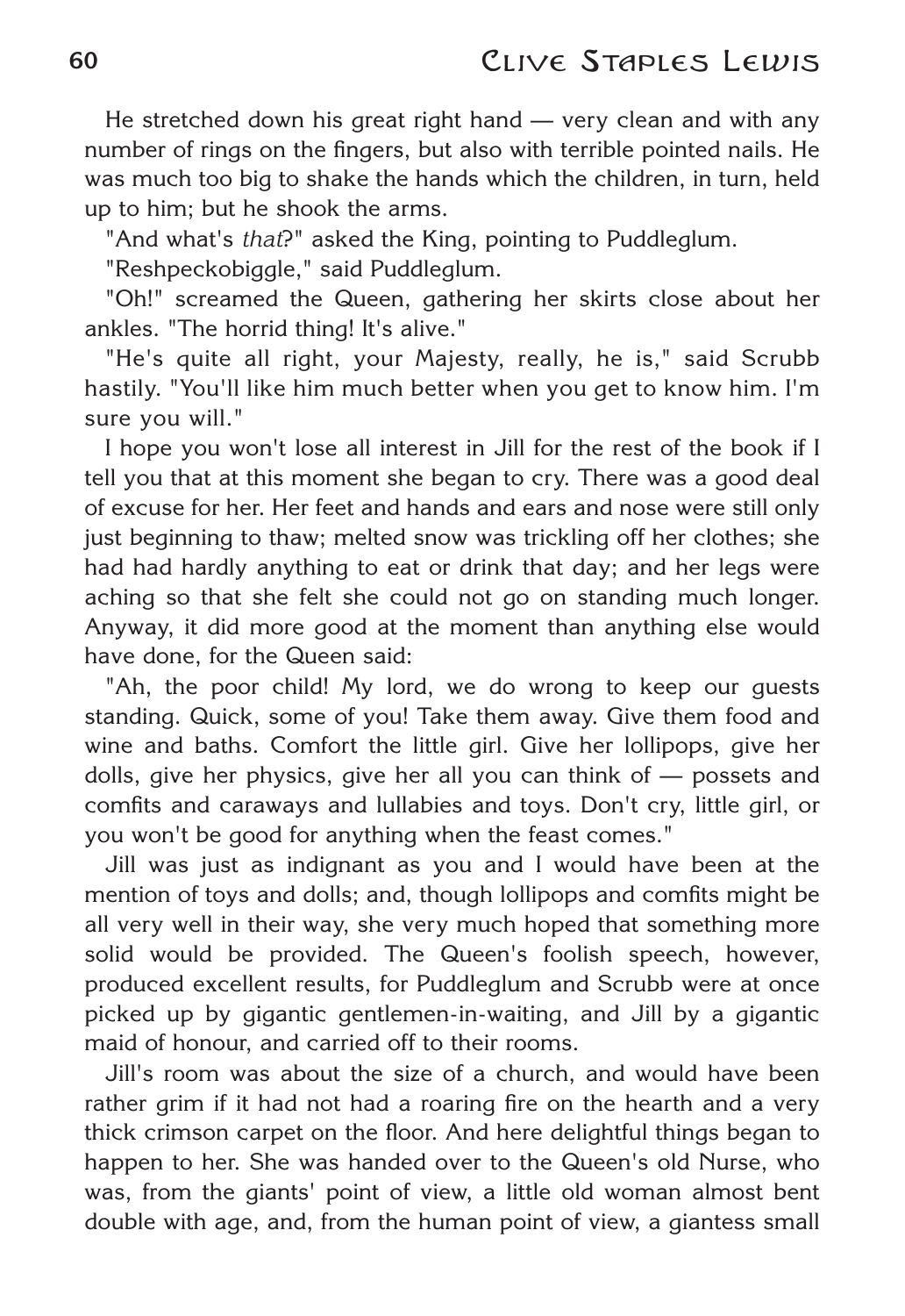#### The SILVER Chair company of the SILVER Chair

enough to go about an ordinary room without knocking her head on the ceiling. She was very capable, though Jill did wish she wouldn't keep on clicking her tongue and saying things like "Oh la, la! Ups-adaisy" and "There's a duck" and "Now we'll be all right, my poppet". She filled a giant foot-bath with hot water and helped Jill into it. If you can swim (as Jill could) a giant bath is a lovely thing. And giant towels, though a bit rough and coarse, are lovely too, because there are acres of them. In fact you don't need to dry at all, you just roll about on them in front of the fire and enjoy yourself. And when that was over, clean, fresh, warmed clothes were put on Jill: very splendid clothes and a little too big for her, but clearly made for humans not giantesses. "I suppose if that woman in the green kirtle comes here, they must be used to guests of our size," thought Jill.

She soon saw that she was right about this, for a table and chair of the right height for an ordinary grown-up human were placed for her, and the knives and forks and spoons were the proper size too. It was delightful to sit down, feeling warm and clean at last. Her feet were still bare and it was lovely to tread on the giant carpet. She sank in it well over her ankles and it was just the thing for sore feet. The meal which I suppose we must call dinner, though it was nearer tea time — was cock-a-leekie soup, and hot roast turkey, and a steamed pudding, and roast chestnuts, and as much fruit as you could eat!

The only annoying thing was that the Nurse kept coming in and out, and every time she came in, she brought a gigantic toy with her — a huge doll, bigger than Jill herself, a wooden horse on wheels, about the size of an elephant, a drum that looked like a young gasometer, and a woolly lamb. They were crude, badly made things, painted in very bright colours, and Jill hated the sight of them. She kept on telling the Nurse she didn't want them, but the Nurse said:

"Tut-tut-tut-tut. You'll want 'em all right when you've had a bit of a rest, I know! Te-he-he! Beddy bye, now. A precious poppet!"

The bed was not a giant bed but only a big four-poster, like what you might see in an old-fashioned hotel; and very small it looked in that enormous room. She was very glad to tumble into it.

"Is it still snowing, Nurse?" she asked sleepily.

"No. Raining now, ducky!" said the giantess. "Rain'll wash away all the nasty snow. Precious poppet will be able to go out and play to-morrow!" And she tucked Jill up and said good-night.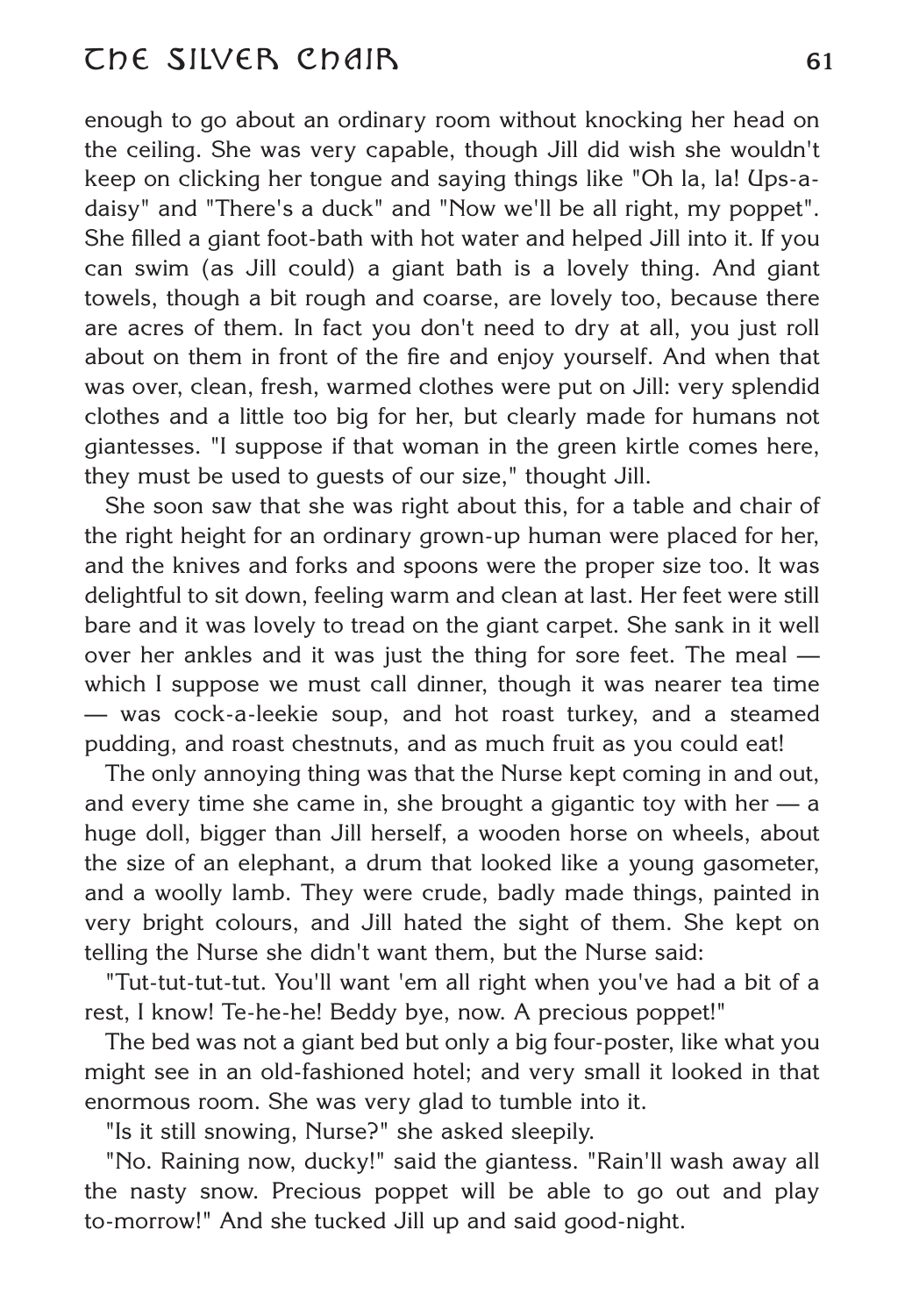I know nothing so disagreeable as being kissed by a giantess. Jill thought the same, but was asleep in five minutes.

The rain fell steadily all that evening and all the night, dashing against the windows of the castle, and Jill never heard it but slept deeply, past supper time and past midnight. And then came the deadest hour of the night and nothing stirred but mice in the house of the giants. At that hour there came to Jill a dream. It seemed to her that she awoke in the same room and saw the fire, sunk low and red, and in the firelight the great wooden horse. And the horse came of its own will, rolling on its wheels across the carpet, and stood at her head. And now it was no longer a horse, but a lion as big as the horse. And then it was not a toy lion, but a real lion, The Real Lion, just as she had seen him on the mountain beyond the world's end. And a smell of all sweet-smelling things there are filled the room. But there was some trouble in Jill's mind, though she could not think what it was, and the tears streamed down her face and wet the pillow. The Lion told her to repeat the signs, and she found that she had forgotten them all. At that, a great horror came over her. And Aslan took her up in his jaws (she could feel his lips and his breath but not his teeth) and carried her to the window and made her look out. The moon shone bright; and written in great letters across the world or the sky (she did not know which) were the words *UNDER ME*. After that, the dream faded away, and when she woke, very late next morning, she did not remember that she had dreamed at all.

She was up and dressed and had finished breakfast in front of the fire when the Nurse opened the door and said:

"Here's pretty poppet's little friends come to play with her."

In came Scrubb and the Marsh-wiggle.

"Hullo! Good-morning," said Jill. "Isn't this fun? I've slept about fifteen hours, I believe. I do feel better, don't you?"

"I do," said Scrubb, "but Puddleglum says he has a headache. Hullo! — your window has a window seat. If we got up on that, we could see out." And at once they all did so: and at the first glance Jill said, "Oh, how perfectly dreadful!"

The sun was shining and, except for a few drifts, the snow had been almost completely washed away by the rain. Down below them, spread out like a map, lay the flat hill-top which they had struggled over yesterday afternoon; seen from the castle, it could not be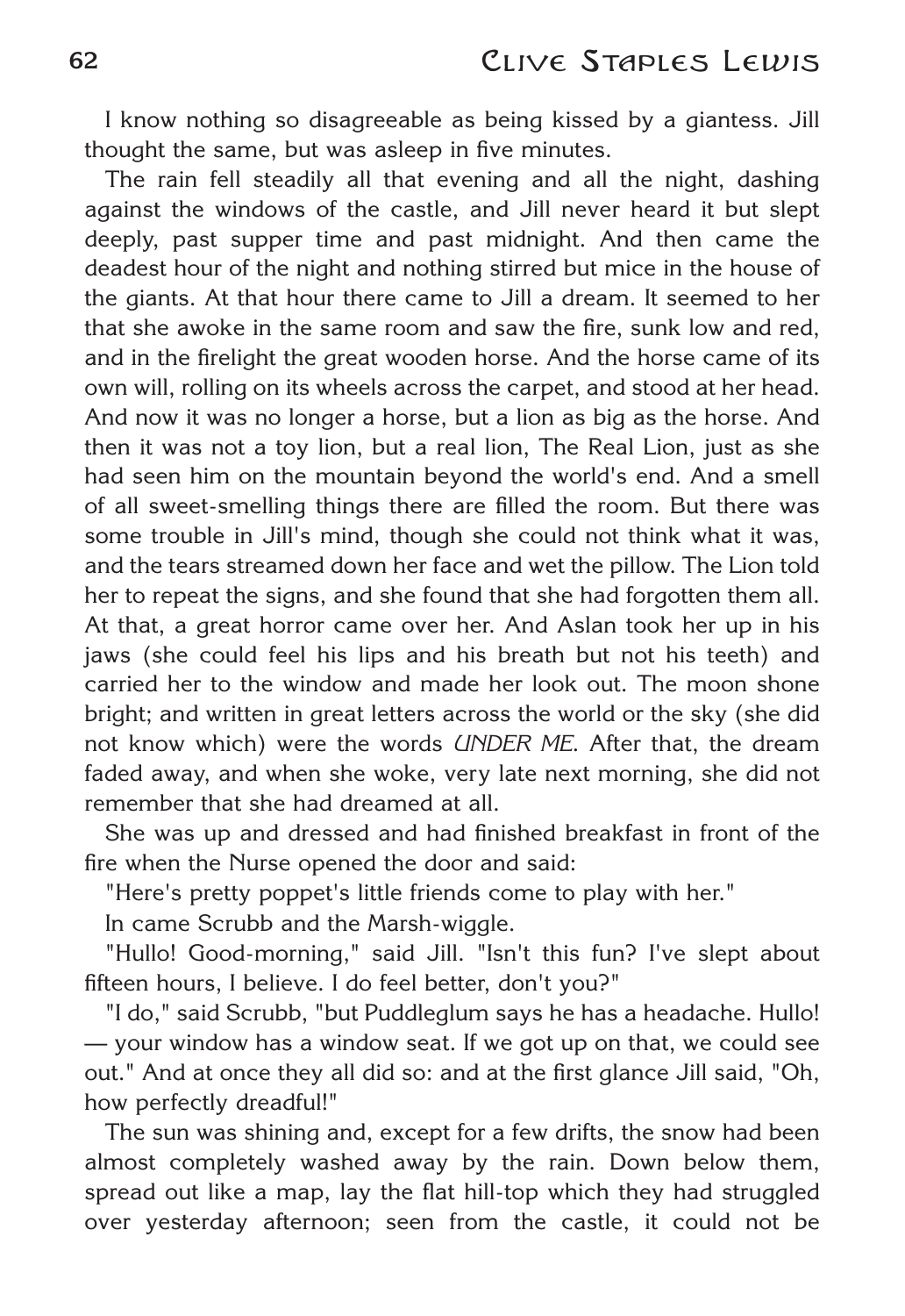#### The SILVER Chair company of the SILVER Chair company of the state of the state of the state of the state of the state of the state of the state of the state of the state of the state of the state of the state of the state

mistaken for anything but the ruins of a gigantic city. It had been flat, as Jill now saw, because it was still, on the whole, paved, though in places the pavement was broken. The criss-cross banks were what was left of the walls of huge buildings which might once have been giants' palaces and temples. One bit of wall, about five hundred feet high, was still standing; it was that which she had thought was a cliff. The things that had looked like factory chimneys were enormous pillars, broken off at unequal heights; their fragments lay at their bases like felled trees of monstrous stone. The ledges which they had climbed down on the north side of the hill — and also, no doubt the other ledges which they had climbed up on the south side — were the remaining steps of giant stairs. To crown all, in large, dark lettering across the centre of the pavement, ran the words *UNDER ME*.

The three travellers looked at each other in dismay, and, after a short whistle, Scrubb said what they were all thinking, "The second and third signs muffed." And at that moment Jill's dream rushed back into her mind.

"It's my fault," she said in despairing tones. "I — I'd given up repeating the signs every night. If I'd been thinking about them I could have seen it was the city, even in all that snow."

"I'm worse," said Puddleglum. "I *did* see, or nearly. I thought it looked uncommonly like a ruined city."

"You're the only one who isn't to blame," said Scrubb. "You *did* try to make us stop."

"Didn't try hard enough, though," said the Marsh-wiggle. "And I'd no call to be trying. I ought to have done it. As if I couldn't have stopped you two with one hand each!"

"The truth is," said Scrubb, "we were so jolly keen on getting to this place that we weren't bothering about anything else. At least I know I was. Ever since we met that woman with the knight who didn't talk, we've been thinking of nothing else. We'd nearly forgotten about Prince Rilian."

"I shouldn't wonder," said Puddleglum, "if that wasn't exactly what she intended."

"What I don't quite understand," said Jill, "is how we didn't see the lettering? Or could it have come there since last night. Could he — Aslan — have put it there in the night? I had such a queer dream." And she told them all about it.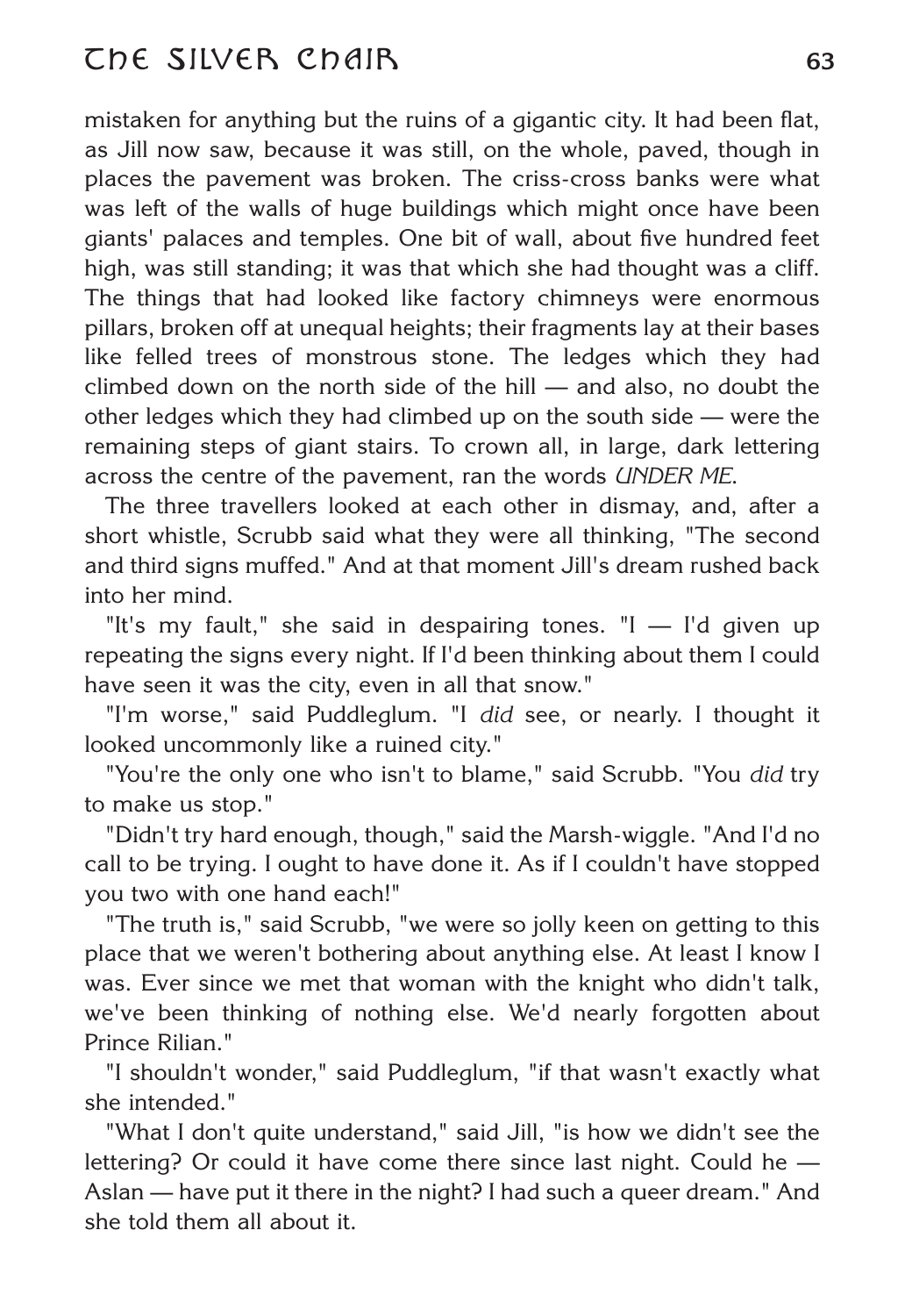"Why, you chump!" said Scrubb. "We did see it. We got into the lettering. Don't you see? We got into the letter E in ME. That was your sunk lane. We walked along the bottom stroke of the E, due north turned to our right along the upright — came to another turn to the right — that's the middle stroke — and then went on to the top lefthand corner, or (if you like) the north-eastern corner of the letter, and came back. Like the bally idiots we are." He kicked the window seat savagely, and went on, "So it's no good, Pole. I know what you were thinking because I was thinking the same. You were thinking how nice it would have been if Aslan hadn't put the instructions on the stones of the ruined city till after we'd passed it. And then it would have been his fault, not ours. So likely, isn't it? No. We must just own up. We've only four signs to go by, and we've muffed the first three."

"You mean I have," said Jill. "It's quite true. I've spoiled everything ever since you brought me here. All the same — I'm frightfully sorry and all that — all the same, what are the instructions? *UNDER ME* doesn't seem to make much sense."

"Yes it does, though," said Puddleglum. "It means we've got to look for the Prince under that city."

"But how can we?" asked Jill.

"That's the question," said Puddleglum, rubbing his big, frog-like hands together. "How can we now? No doubt, if we'd had our minds on our job when we were at the Ruinous City, we'd have been shown how — found a little door, or a cave, or a tunnel, met someone to help us. Might have been (you never know) Aslan himself. We'd have got down under those paving-stones somehow or other. Aslan's instructions always work: there are no exceptions. But how to do it now that's another matter."

"Well, we shall just have to go back, I suppose," said Jill.

"Easy, isn't it?" said Puddleglum. "We might try opening that door to begin with." And they all looked at the door and saw that none of them could reach the handle, and that almost certainly no one could turn it if they did.

"Do you think they won't let us out if we ask?" said Jill. And nobody said, but everyone thought, "Supposing they don't."

It was not a pleasant idea. Puddleglum was dead against any idea of telling the giants their real business and simply asking to be let out; and of course the children couldn't tell without his permission,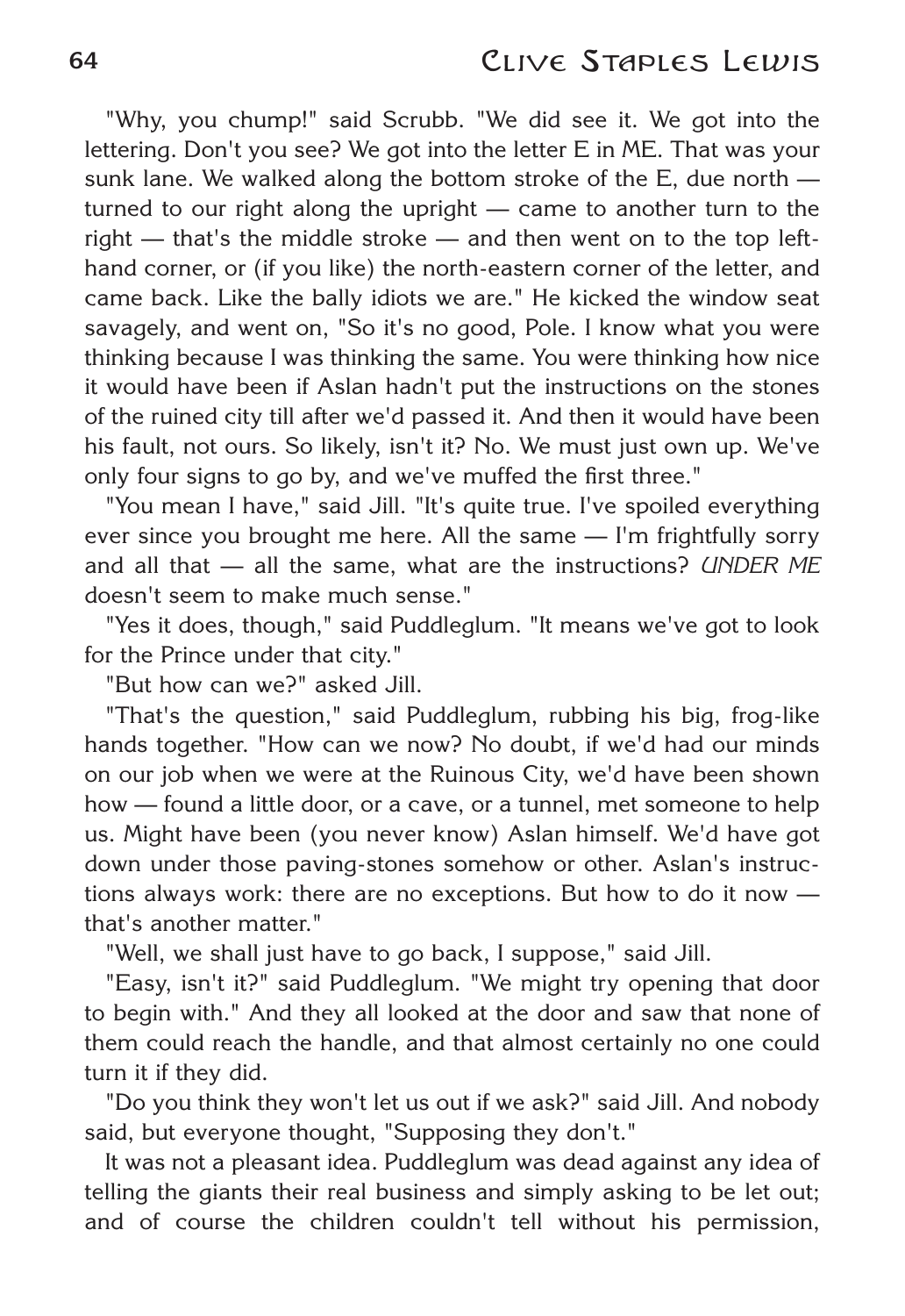#### The SILVER Chair company of the SILVER Chair company of the state of the state of the state of the state of the state of the state of the state of the state of the state of the state of the state of the state of the state

because they had promised. And all three felt pretty sure that there would be no chance of escaping from the castle by night. Once they were in their rooms with the doors shut, they would be prisoners till morning. They might, of course, ask to have their doors left open, but that would rouse suspicions.

"Our only chance," said Scrubb, "is to try to sneak away by daylight. Mightn't there be an hour in the afternoon when most of the giants are asleep? — and if we could steal down into the kitchen, mightn't there be a back door open?"

"It's hardly what I call a Chance," said the Marsh-wiggle. "But it's all the chance we're likely to get." As a matter of fact, Scrubb's plan was not quite so hopeless as you might think. If you want to get out of a house without being seen, the middle of the afternoon is in some ways a better time to try it than the middle of the night. Doors and windows are more likely to be open; and if you are caught, you can always pretend you weren't meaning to go far and had no particular plans. (It is very hard to make either giants or grown-ups believe this if you're found climbing out of a bedroom window at one o'clock in the morning.)

"We must put them off their guard, though," said Scrubb. "We must pretend we love being here and are longing for this Autumn Feast."

"That's to-morrow night," said Puddleglum. "I heard one of them say so."

"I see," said Jill. "We must pretend to be awfully excited about it, and keep on asking questions. They think we're absolute infants anyway, which will make it easier."

"Gay," said Puddleglum with a deep sigh. "That's what we've got to be, Gay. As if we hadn't a care in the world. Frolicsome. You two youngsters haven't always got very high spirits, I've noticed. You must watch me, and do as I do. I'll be gay. Like this" — and he assumed a ghastly grin. "And frolicsome" — here he cut a most mournful caper. "You'll soon get into it, if you keep your eyes on me. They think I'm a funny fellow already, you see. I daresay, you two thought I was a trifle tipsy last night, but I do assure you it was — well, most of it was — put on. I had an idea it would come in useful, somehow."

The children, when they talked over their adventures afterwards, could never feel sure whether this last statement was quite strictly true; but they were sure that Puddleglum thought it was true when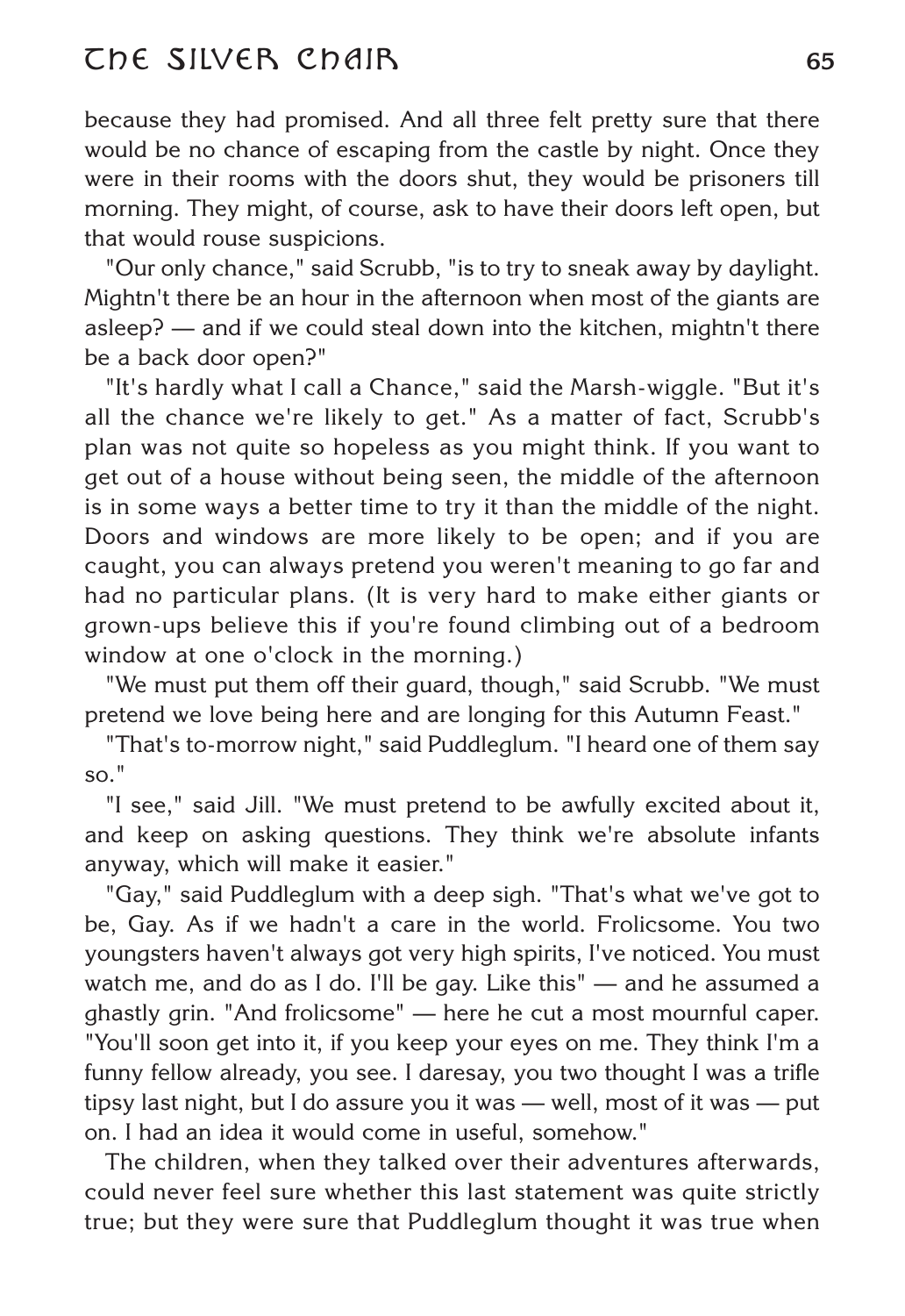he made it.

"All right. Gay's the word," said Scrubb. "Now, if we could only get someone to open this door. While we're fooling about and being gay, we've got to find out all we can about this castle."

Luckily, at that very moment the door opened, and the giant Nurse bustled in saying, "Now, my poppets. Like to come and see the King and all the court setting out on the hunting? Such a pretty sight!"

They lost no time in rushing out past her and climbing down the first staircase they came to. The noise of hounds and horns and giant voices guided them, so that in a few minutes they reached the courtyard. The giants were all on foot, for there are no giant horses in that part of the world, and the giants' hunting is done on foot; like beagling in England. The hounds also were of normal size. When Jill saw that there were no horses she was at first dreadfully disappointed, for she felt sure that the great fat Queen would never go after hounds on foot; and it would never do to have her about the house all day. But then she saw the Queen in a kind of litter supported on the shoulders of six young giants. The silly old creature was all got up in green and had a horn at her side. Twenty or thirty giants, including the King, were assembled, ready for the sport, all talking and laughing fit to deafen you: and down below, nearer Jill's level, there were wagging tails, and barking, and loose, slobbery mouths and noses of dogs thrust into your hand. Puddleglum was just beginning to strike what he thought a gay and gamesome attitude (which might have spoiled everything if it had been noticed) when Jill put on her most attractively childish smile, rushed across to the Queen's litter and shouted up to the Queen.

"Oh, please! You're not going *away*, are you? You will come back?" "Yes, my dear," said the Queen. "I'll be back to-night."

"Oh, good. How lovely!" said Jill. "And we may come to the feast to-morrow night, mayn't we? We're so longing for to-morrow night! And we do love being here. And while you're out, we may run over the whole castle and see everything, mayn't we? Do say yes."

The Queen did say yes, but the laughter of all the courtiers nearly drowned her voice.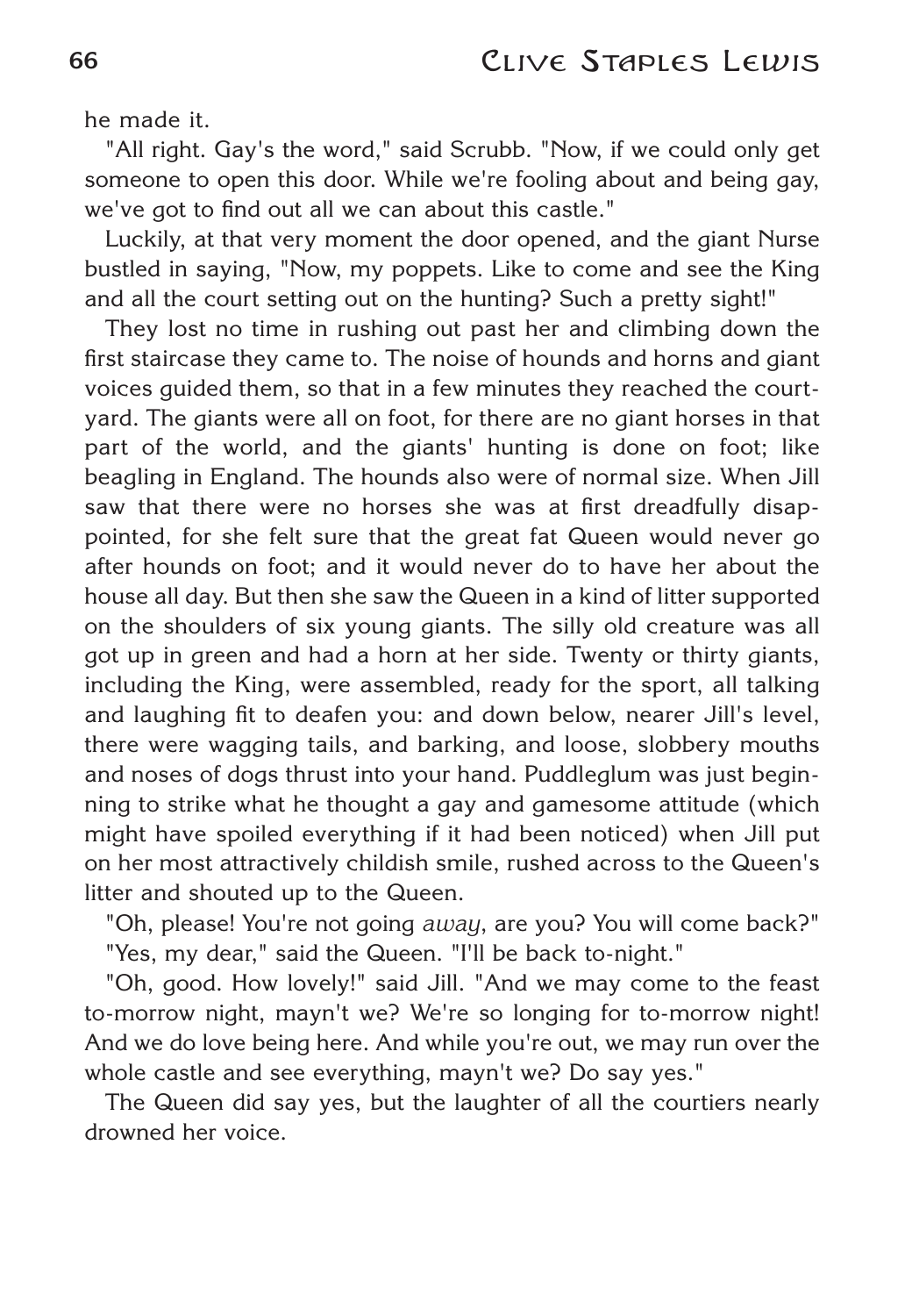Chapter IX

# How They Discovered Something Worth Knowing

The others admitted afterwards that Jill had been wonderful that day. As soon as the King and the rest of the hunting party had set off, she began making a tour of the whole castle and asking questions, but all in such an that day. As soon as the King and the rest of the hunting party had set off, she began making a tour of the whole castle and asking questions, but all in such an innocent, Though her tongue was never still, you could hardly say she talked: she *prattled* and giggled. She made love to everyone — the grooms, the porters, the housemaids, the ladies-in-waiting, and the elderly giant lords whose hunting days were past. She submitted to being kissed and pawed about by any number of giantesses, many of whom seemed sorry for her and called her "a poor little thing" though none of them explained why. She made especial friends with the cook and discovered the all-important fact there was a scullery door which let you out through the outer wall, so that you did not have to cross the courtyard or pass the great gatehouse. In the kitchen she pretended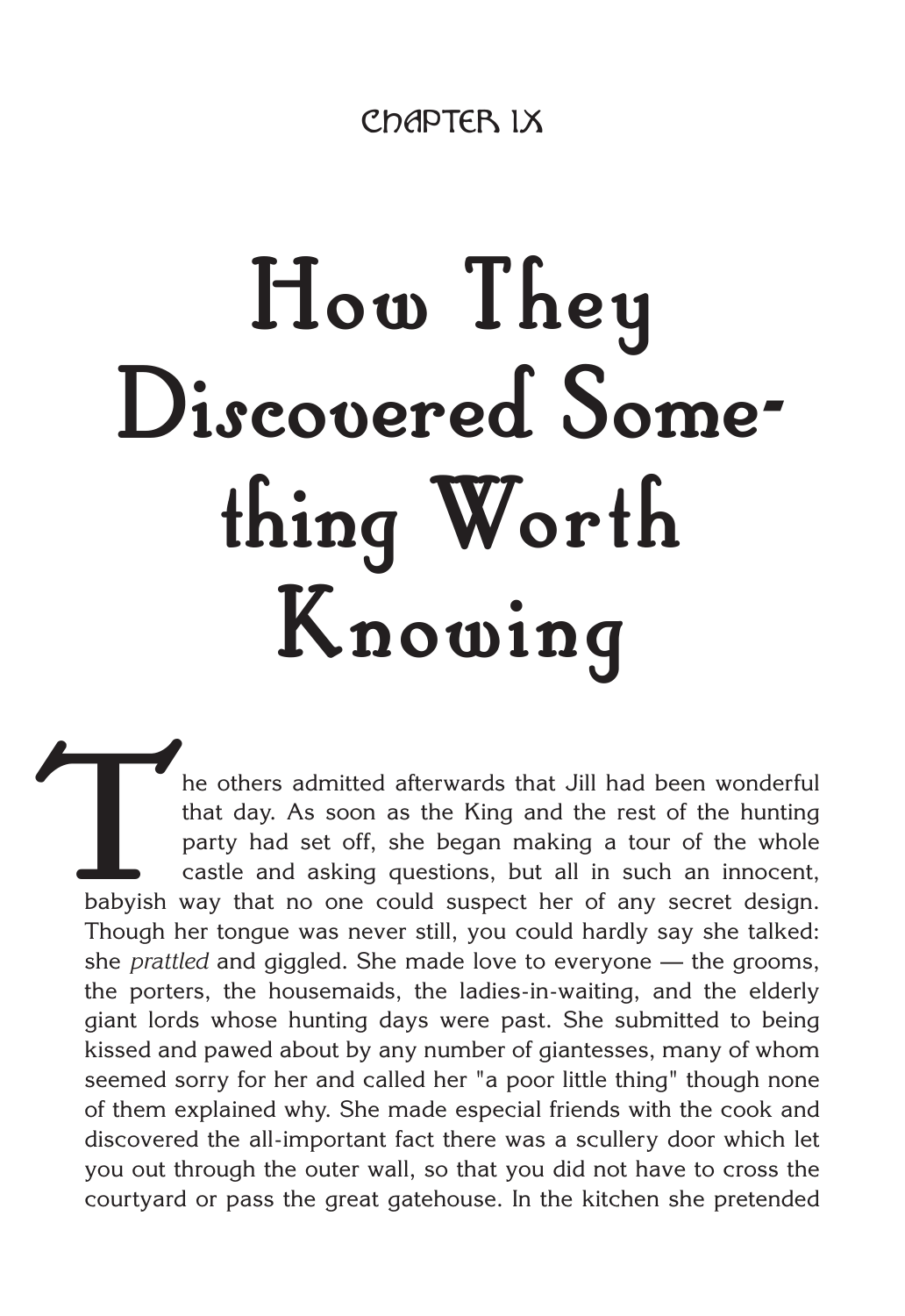to be greedy, and ate all sorts of scraps which the cook and scullions delighted to give her. But upstairs among the ladies she asked questions about how she would be dressed for the great feast, and how long she would be allowed to sit up, and whether she would dance with some very, very small giant. And then (it made her hot all over when she remembered it afterwards) she would put her head on one side in an idiotic fashion which grown-ups, giant and otherwise, thought very fetching, and shake her curls, and fidget, and say, "Oh, I do wish it was to-morrow night, don't you? Do you think the time will go quickly till then?" And all the giantesses said she was a perfect little darling; and some of them dabbed their eyes with enormous handkerchiefs as if they were going to cry.

"They're dear little things at that age," said one giantess to another. "It seems almost a pity..."

Scrubb and Puddleglum both did their best, but girls do that kind of thing better than boys. Even boys do it better than marsh-wiggles.

At lunchtime something happened which made all three of them more anxious than ever to leave the castle of the Gentle Giants. They had lunch in the great hall at a little table of their own, near the fireplace. At a bigger table, about twenty yards away, half a dozen old giants were lunching. Their conversation was so noisy, and so high up in the air, that the children soon took no more notice of it than you would of hooters outside the window or traffic noises in the street. They were eating cold venison, a kind of food which Jill had never tasted before, and she was liking it.

Suddenly Puddleglum turned to them, and his face had gone so pale that you could see the paleness under the natural muddiness of his complexion. He said:

"Don't eat another bite."

"What's wrong?" asked the other two in a whisper.

"Didn't you hear what those giants were saying? 'That's a nice tender haunch of venison,' said one of them. 'Then that stag was a liar,' said another. 'Why?' said the first one. 'Oh,' said the other. 'They say that when he was caught he said, Don't kill me, I'm tough. You won't like me.'"

For a moment Jill did not realise the full meaning of this. But she did when Scrubb's eyes opened wide with horror and he said: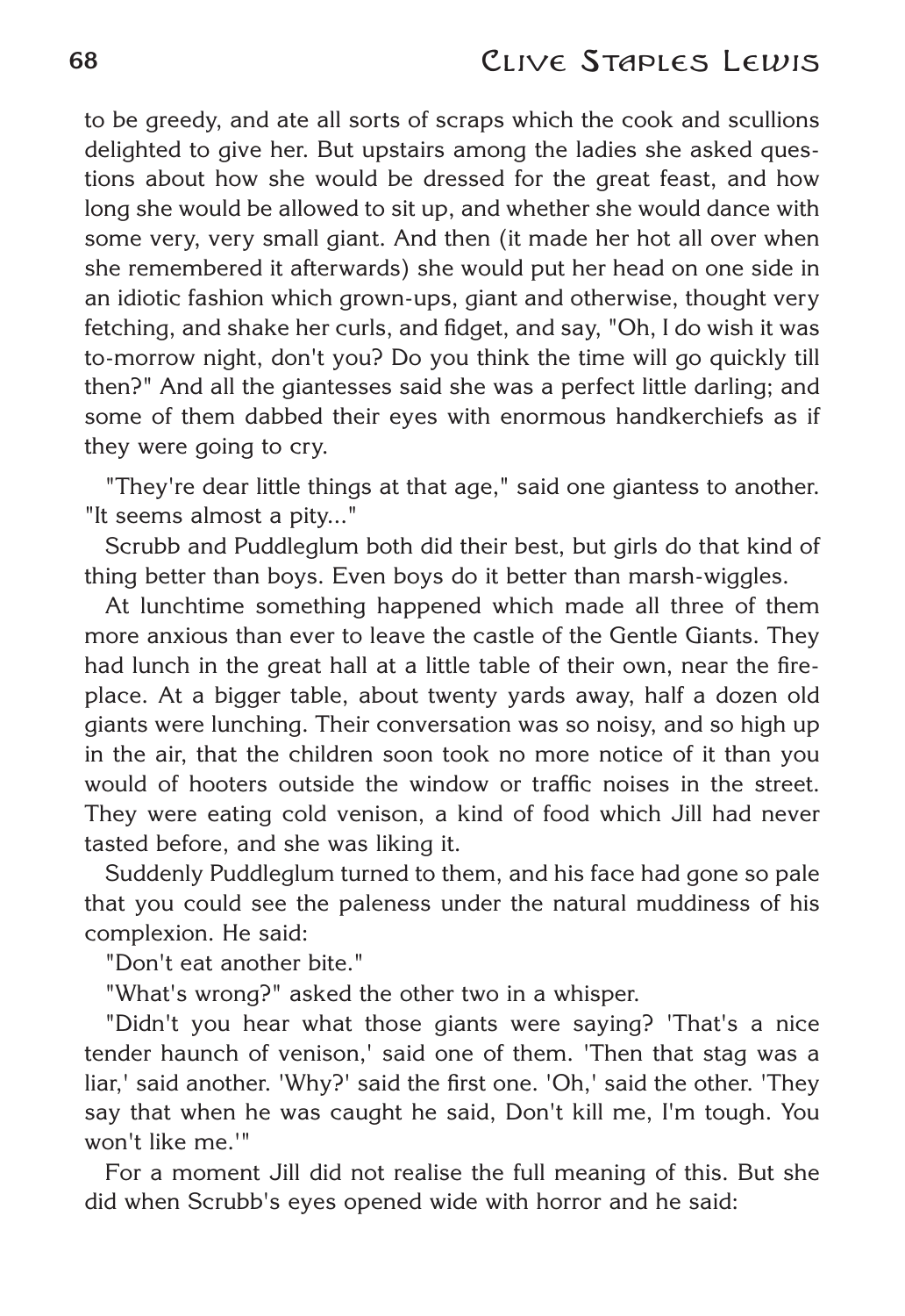"So we've been eating a *Talking Stag*."

This discovery didn't have exactly the same effect on all of them. Jill, who was new to that world, was sorry for the poor stag and thought it rotten of the giants to have killed him. Scrubb, who had been in that world before and had at least one Talking beast as his dear friend, felt horrified; as you might feel about a murder. But Puddleglum, who was Narnian born, was sick and faint, and felt as you would feel if you found you had eaten a baby.

"We've brought the anger of Aslan on us," he said. "That's what comes of not attending to the signs. We're under a curse, I expect. If it was allowed, it would be the best thing we could do, to take these knives and drive them into our own hearts."

And gradually even Jill came to see it from his point of view. At any rate, none of them wanted any more lunch. And as soon as they thought it safe they crept quietly out of the hall.

It was now drawing near to that time of the day on which their hopes of escape depended, and all became nervous. They hung about in passages and waited for things to become quiet. The giants in the hall sat on a dreadfully long time after the meal was over. The bald one was telling a story. When that was over, the three travellers dawdled down to the kitchen. But there were still plenty of giants there, or at least in the scullery, washing up and putting things away. It was agonising, waiting till these finished their jobs and, one by one, wiped their hands and went away. At last only one old giantess was left in the room. She pottered about, and pottered about, and at last the three travellers realised with horror that she did not intend to go away at all.

"Well, dearies," she said to them. "That job's about through. Let's put the kettle there. That'll make a nice cup of tea presently. Now I can have a little bit of a rest. Just look into the scullery, like good poppets, and tell me if the back door is open."

"Yes, it is," said Scrubb.

"That's right. I always leave it open so as Puss can get in and out, the poor thing."

Then she sat down on one chair and put her feet up on another.

"I don't know as I mightn't have forty winks," said the giantess. "If only that blarney hunting party doesn't come back too soon."

All their spirits leaped up when she mentioned forty winks, and flopped down again when she mentioned the return of the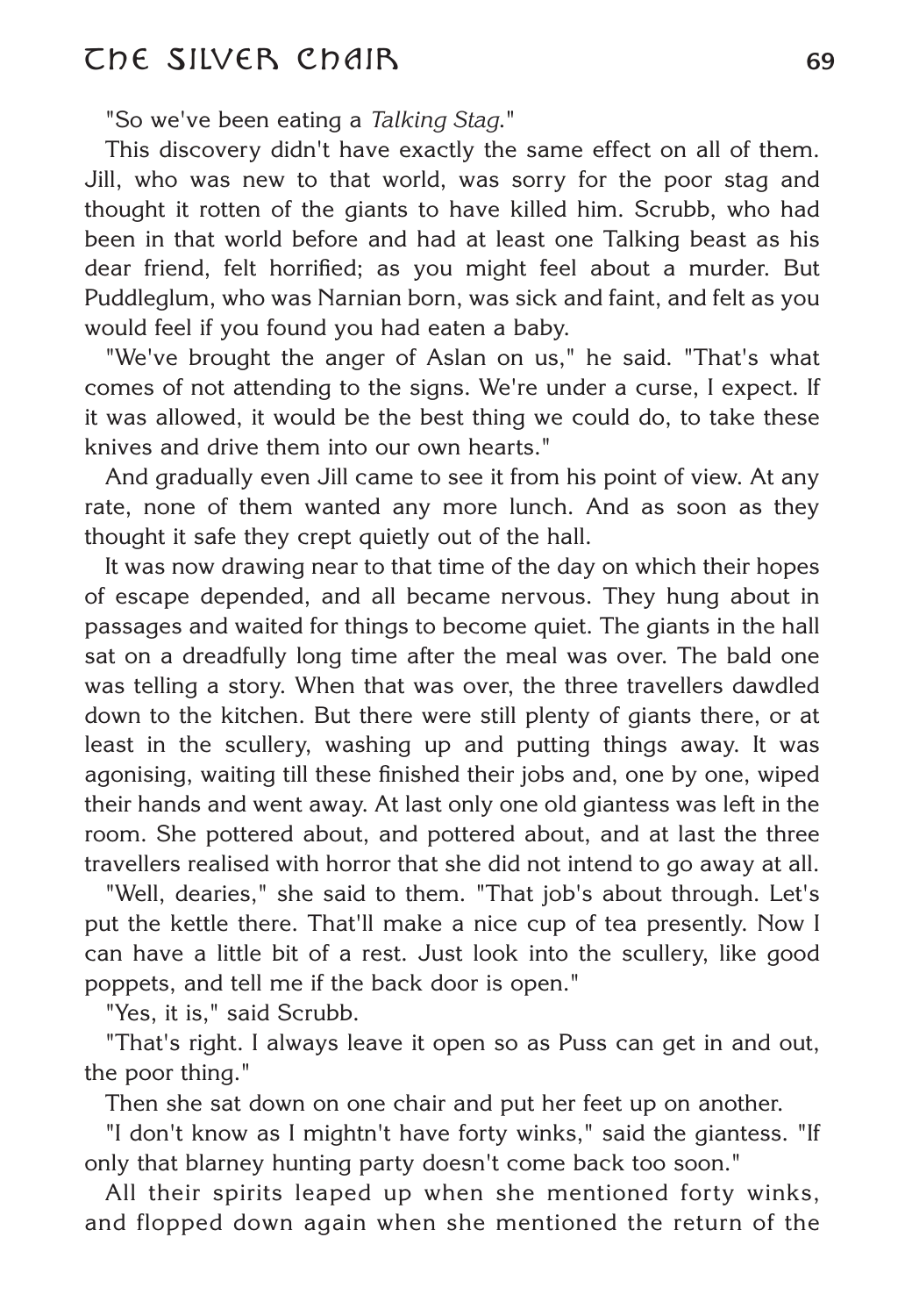hunting party.

"When do they usually come back?" asked Jill.

"You never can tell," said the giantess. "But there; go and be quiet for a bit, my dearies."

They retreated to the far end of the kitchen, and would have slipped out into the scullery there and then if the giantess had not sat up, opened her eyes, and brushed away a fly. "Don't try it till we're sure she's really asleep," whispered Scrubb. "Or it'll spoil everything." So they all huddled at the kitchen end, waiting and watching. The thought that the hunters might come back at any moment was terrible. And the giantess was fidgety. Whenever they thought she had really gone to sleep, she moved.

"I can't bear this," thought Jill. To distract her mind, she began looking about her. Just in front of her was a clean wide table with two clean pie-dishes on it, and an open book. They were giant pie-dishes of course. Jill thought that she could lie down just comfortably in one of them. Then she climbed up on the bench beside the table to look at the book. She read:

*Mallard*. This delicious bird can be cooked in a variety of ways.

"It's a cookery book," thought Jill without much interest, and glanced over her shoulder. The giantess's eyes were shut but she didn't look as if she were properly asleep. Jill glanced back at the book. It was arranged alphabetically: and at the very next entry her heart seemed to stop beating. It ran —

*Man*. This elegant little biped has long been valued as a delicacy. It forms a traditional part of the Autumn Feast, and is served between the fish and the joint. Each Man —

but she could not bear to read any more. She turned round. The giantess had waked up and was having a fit of coughing. Jill nudged the other two and pointed to the book. They also mounted the bench and bent over the huge pages. Scrubb was still reading about how to cook Men when Puddleglum pointed to the next entry below it. It was like this:

*Marsh-Wiggle*. Some authorities reject this animal altogether as unfit for giants' consumption because of its stringy consistency and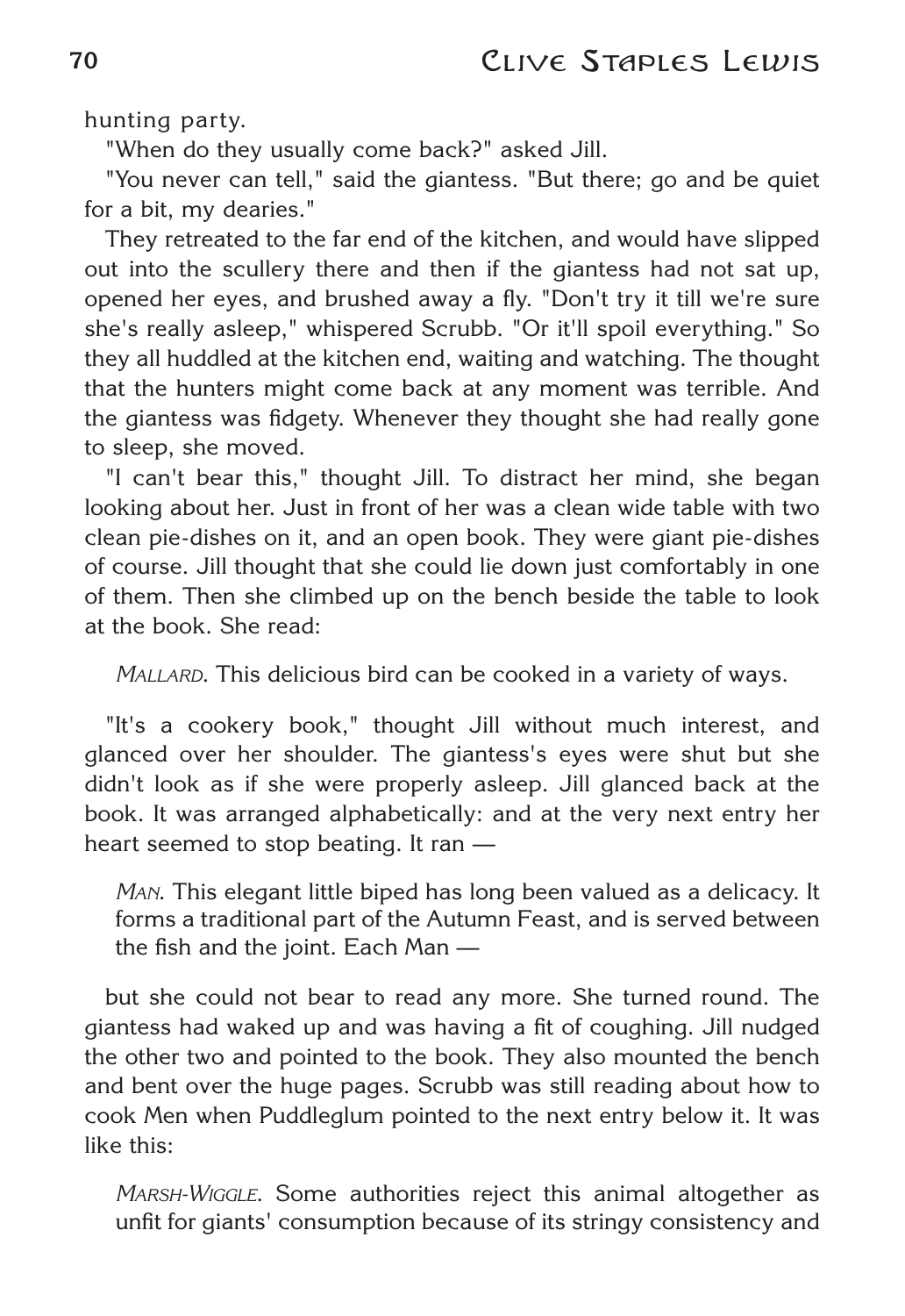#### The SILVER Chair company of the SILVER Chairs of the contract of the contract of the contract of the contract o

muddy flavour. The flavour can, however, be greatly reduced if —

Jill touched his feet, and Scrubb's, gently. All three looked back at the giantess. Her mouth was slightly open and from her nose there came a sound which at that moment was more welcome to them than any music; she snored. And now it was a question of tip-toe work, not daring to go too fast, hardly daring to breathe, out through the scullery (giant sculleries smell horrid), out at last into the pale sunlight of a winter afternoon.

They were at the top of a rough little path which ran steeply down. And, thank heavens, on the right side of the castle; the City Ruinous was in sight. In a few minutes they were back on the broad, steep road which led down from the main gate of the castle. They were also in full view from every single window on that side. If it had been one, or two, or five windows there'd be a reasonable chance that no-one might be looking out. But there were nearer fifty than five. They now realised, too, that the road on which they were, and indeed all the ground between them and the City Ruinous, didn't offer as much cover as would hide a fox; it was all coarse grass and pebbles and flat stones. To make matters worse, they were now in the clothes that the giants had provided for them last night: except Puddleglum, whom nothing would fit. Jill wore a vivid green robe, rather too long for her, and over that a scarlet mantle fringed with white fur. Scrubb had scarlet stockings, blue tunic and cloak, a gold-hiked sword, and a feathered bonnet.

"Nice bits of colour, you two are," muttered Puddleglum. "Show up very prettily on a winter day. The worst archer in the world couldn't miss either of you if you were in range. And talking of archers, we'll be sorry not to have our own bows before long, I shouldn't wonder. Bit thin, too, those clothes of yours, are they?"

"Yes, I'm freezing already," said Jill.

A few minutes ago when they had been in the kitchen, she had thought that if only they could once get out of the castle, their escape would be almost complete. She now realised that the most dangerous part of it was still to come.

"Steady, steady," said Puddleglum. "Don't look back. Don't walk too quickly. Whatever you do, don't run. Look as if we were just taking a stroll, and then, if anyone sees us, he might, just possibly, not bother.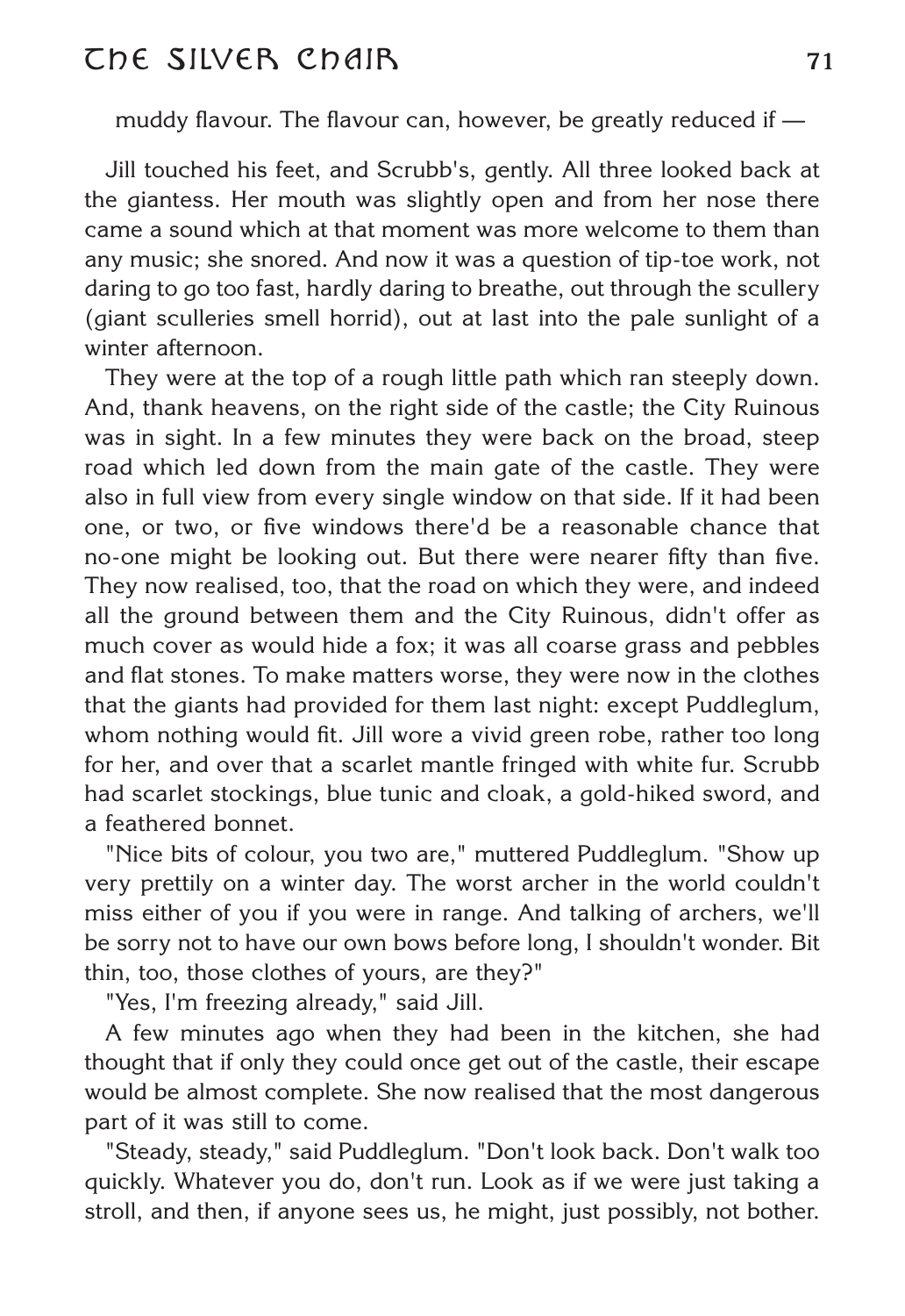The moment we look like people running away, we're done."

The distance to the City Ruinous seemed longer than Jill would have believed possible. But bit by bit they were covering it. Then came a noise. The other two gasped. Jill, who didn't know what it was, said, "What's that?"

"Hunting horn," whispered Scrubb.

"But don't run even now," said Puddleglum. "Not till I give the word."

This time Jill couldn't help glancing over her shoulder. There, about half a mile away, was the hunt returning from behind them on the left.

They walked on. Suddenly a great clamour of giant voices arose: then shouts and hollas.

"They've seen us. Run," said Puddleglum.

Jill gathered up her long skirts — horrible things for running in and ran. There was no mistaking the danger now. She could hear the music of the hounds. She could hear the King's voice roaring out, "After them, after them, or we'll have no man-pies to-morrow."

She was last of the three now, cumbered with her dress, slipping on loose stones, her hair getting in her mouth, running-pains across her chest. The hounds were much nearer. Now she had to run uphill, up the stony slope which led to the lowest step of the giant stairway. She had no idea what they would do when they got there, or how they would be any better off even if they reached the top. But she didn't think about that. She was like a hunted animal now; as long as the pack was after her, she must run till she dropped.

The Marsh-wiggle was ahead. As he came to the lowest step he stopped, looked a little to his right, and all of a sudden darted into a little hole or crevice at the bottom of it. His long legs, disappearing into it, looked very like those of a spider. Scrubb hesitated and then vanished after him. Jill, breathless and reeling, came to the place about a minute later. It was an unattractive hole — a crack between the earth and the stone about three feet long and hardly more than a foot high. You had to fling yourself flat on your face and crawl in. You couldn't do it so very quickly either. She felt sure that a dog's teeth would close on her heel before she had got inside.

"Quick, quick. Stones. Fill up the opening," came Puddleglum's voice in the darkness beside her. It was pitch black in there, except for the grey light in the opening by which they had crawled in. The other two were working hard. She could see Scrubb's small hands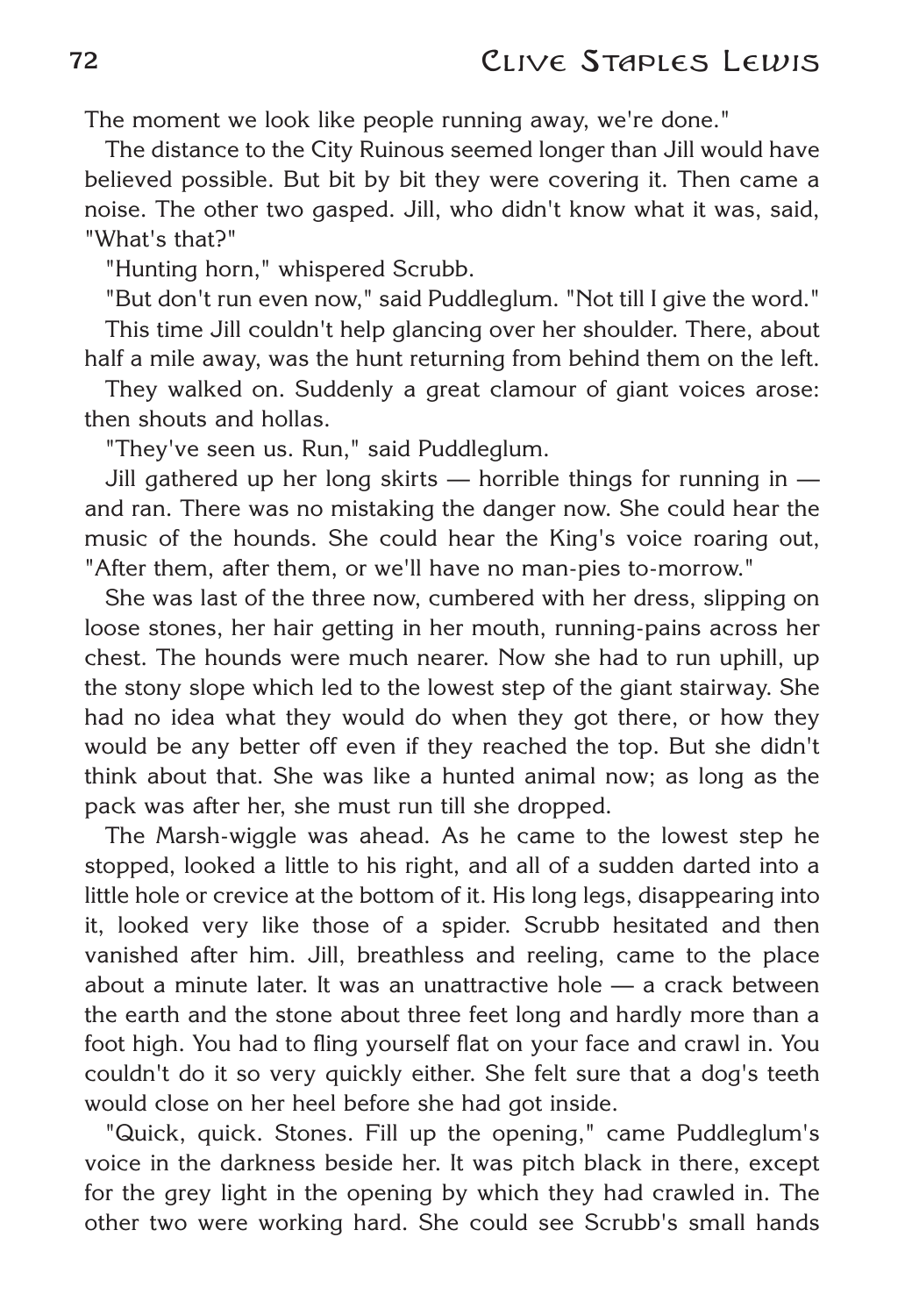#### The SILVER Chair compared to the SILVER Chairs of the Table

and the Marsh-wiggle's big, frog-like hands black against the light, working desperately to pile up stones. Then she realised how important this was and began groping for large stones herself, and handing them to the others. Before the dogs were baying and yelping at the cave mouth, they had it pretty well filled; and now, of course, there was no light at all.

"Further in, quick," said Puddleglum's voice.

"Let's all hold hands," said Jill.

"Good idea," said Scrubb. But it took them quite a long time to find one another's hands in the darkness. The dogs were sniffing at the other side of the barrier now.

"Try if we can stand up," suggested Scrubb. They did and found that they could. Then, Puddleglum holding out a hand behind him to Scrubb, and Scrubb holding a hand out behind him to Jill (who wished very much that she was the middle one of the party and not the last), they began groping with their feet and stumbling forwards into the blackness. It was all loose stones underfoot. Then Puddleglum came up to a wall of rock. They turned a little to their right and went on. There were a good many more twists and turns. Jill had now no sense of direction at all, and no idea where the mouth of the cave lay.

"The question is," came Puddleglum's voice out of the darkness ahead, "whether, taking one thing with another, it wouldn't be better to go back (if we can) and give the giants a treat at that feast of theirs, instead of losing our way in the guts of a hill where, ten to one, there's dragons and deep holes and gases and water and — Ow! Let go! Save yourselves. I'm — "

After that all happened quickly. There was a wild cry, a swishing, dusty, gravelly noise, a rattle of stones, and Jill found herself sliding, sliding, hopelessly sliding, and sliding quicker every moment down a slope that grew steeper every moment. It was not a smooth, firm slope, but a slope of small stones and rubbish. Even if you could have stood up, it would have been no use. Any bit of that slope you had put your foot on would have slid away from under you and carried you down with it. But Jill was more lying than standing. And the further they all slid, the more they disturbed all the stones and earth, so that the general downward rush of everything (including themselves) got faster and louder and dustier and dirtier. From the sharp cries and swearing of the other two, Jill got the idea that many of the stones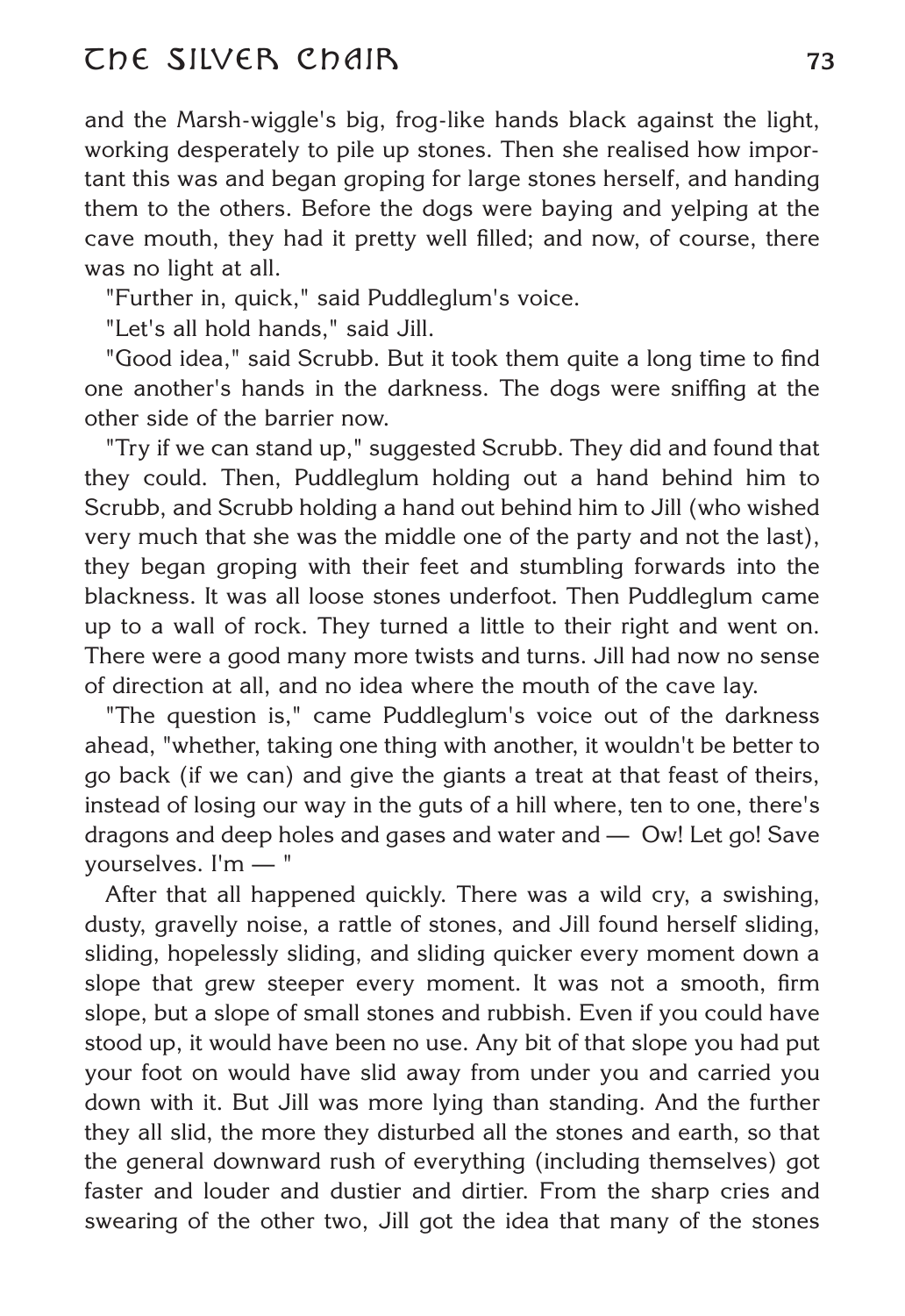which she was dislodging were hitting Scrubb and Puddleglum pretty hard. And now she was going at a furious rate and felt sure she would be broken to bits at the bottom.

Yet somehow they weren't. They were a mass of bruises, and the wet sticky stuff on her face appeared to be blood. And such a mass of loose earth, shingle, and larger stones was piled up round her (and partly over her) that she couldn't get up. The darkness was so complete that it made no difference at all whether you had your eyes open or shut. There was no noise. And that was the very worst moment Jill had ever known in her life. Supposing she was alone: supposing the others... Then she heard movements around her. And presently all three, in shaken voices, were explaining that none of them seemed to have any broken bones.

"We can never get up that again," said Scrubb's voice.

"And have you noticed how warm it is?" said the voice of Puddleglum. "That means we're a long way down. Might be nearly a mile."

No-one said anything. Some time later Puddleglum added:

"My tinder-box has gone."

After another long pause Jill said, "I'm terribly thirsty."

No one suggested doing anything. There was so obviously nothing to be done. For the moment, they did not feel it quite so badly as one might have expected; that was because they were so tired.

Long, long afterwards, without the slightest warning, an utterly strange voice spoke. They knew at once that it was not the one voice in the whole world for which each had secretly been hoping; the voice of Aslan. It was a dark, flat voice — almost, if you know what that means, a pitch-black voice. It said:

"What make you here, creatures of the Overworld?"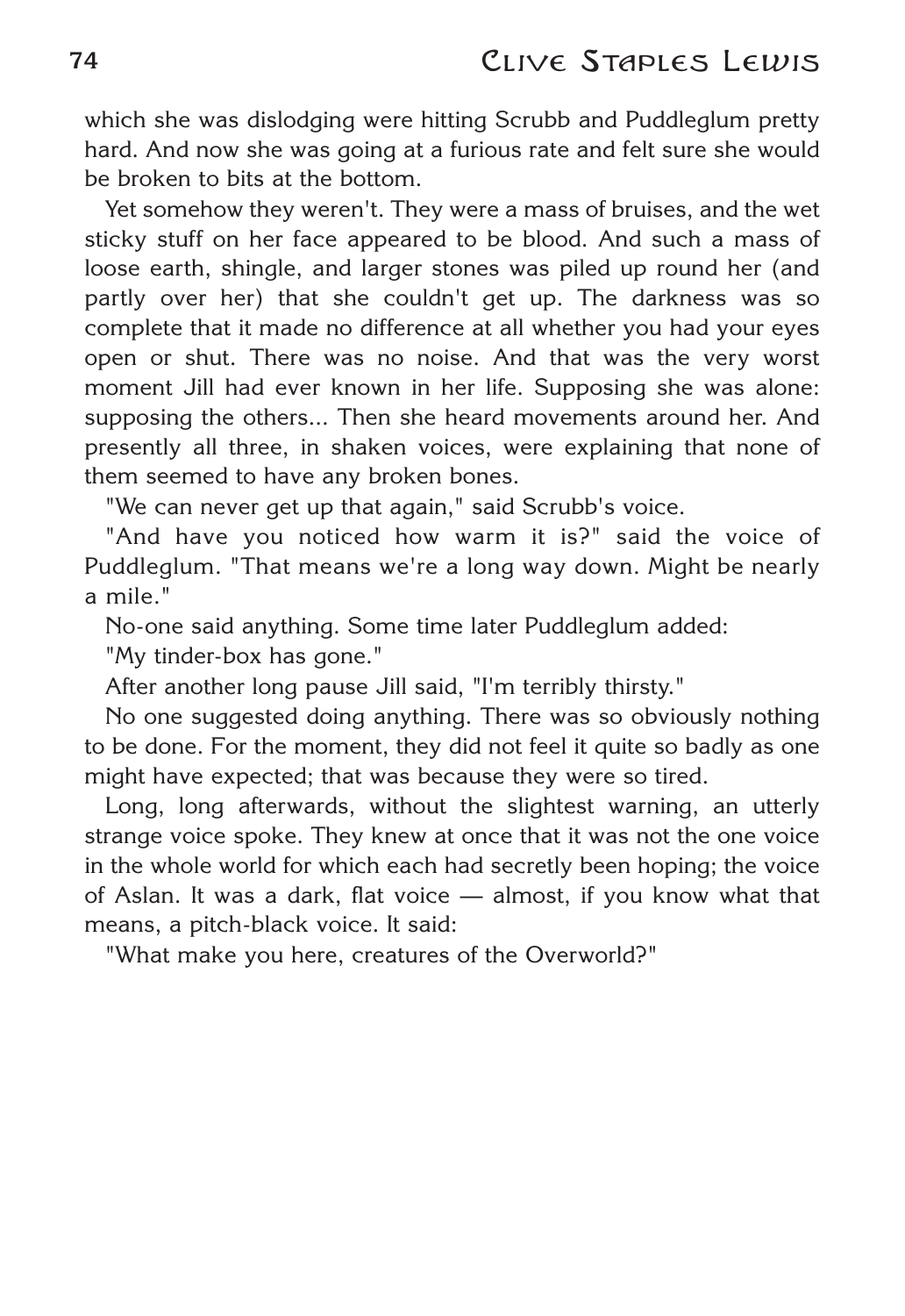## Chapter X

# Travels Without the Sun



ho's there?" shouted the three travellers.<br>"I am the Warden of the Marches of Uncount with me stand a hundred Earthmen in a<br>the reply. "Tell me quickly who you are<br>your errand in the Deep Realm?" "I am the Warden of the Marches of Underland, and with me stand a hundred Earthmen in arms," came the reply. "Tell me quickly who you are and what is

your errand in the Deep Realm?"

"We fell down by accident," said Puddleglum, truthfully enough.

"Many fall down, and few return to the sunlit lands," said the voice. "Make ready now to come with me to the Queen of the Deep Realm."

"What does she want with us?" asked Scrubb cautiously.

"I do not know," said the voice. "Her will is not to be questioned but obeyed."

While he said these words there was a noise like a soft explosion and immediately a cold light, grey with a little blue in it, flooded the cavern. All hope that the speaker had been idly boasting when he spoke of his hundred armed followers died at once. Jill found herself blinking and staring at a dense crowd. They were of all sizes, from little gnomes barely a foot high to stately figures taller than men. All carried three-pronged spears in their hands, and all were dreadfully pale, and all stood as still as statues. Apart from that, they were very different; some had tails and others not, some wore great beards and others had very round, smooth faces, big as pumpkins. There were long, pointed noses, and long, soft noses like small trunks, and great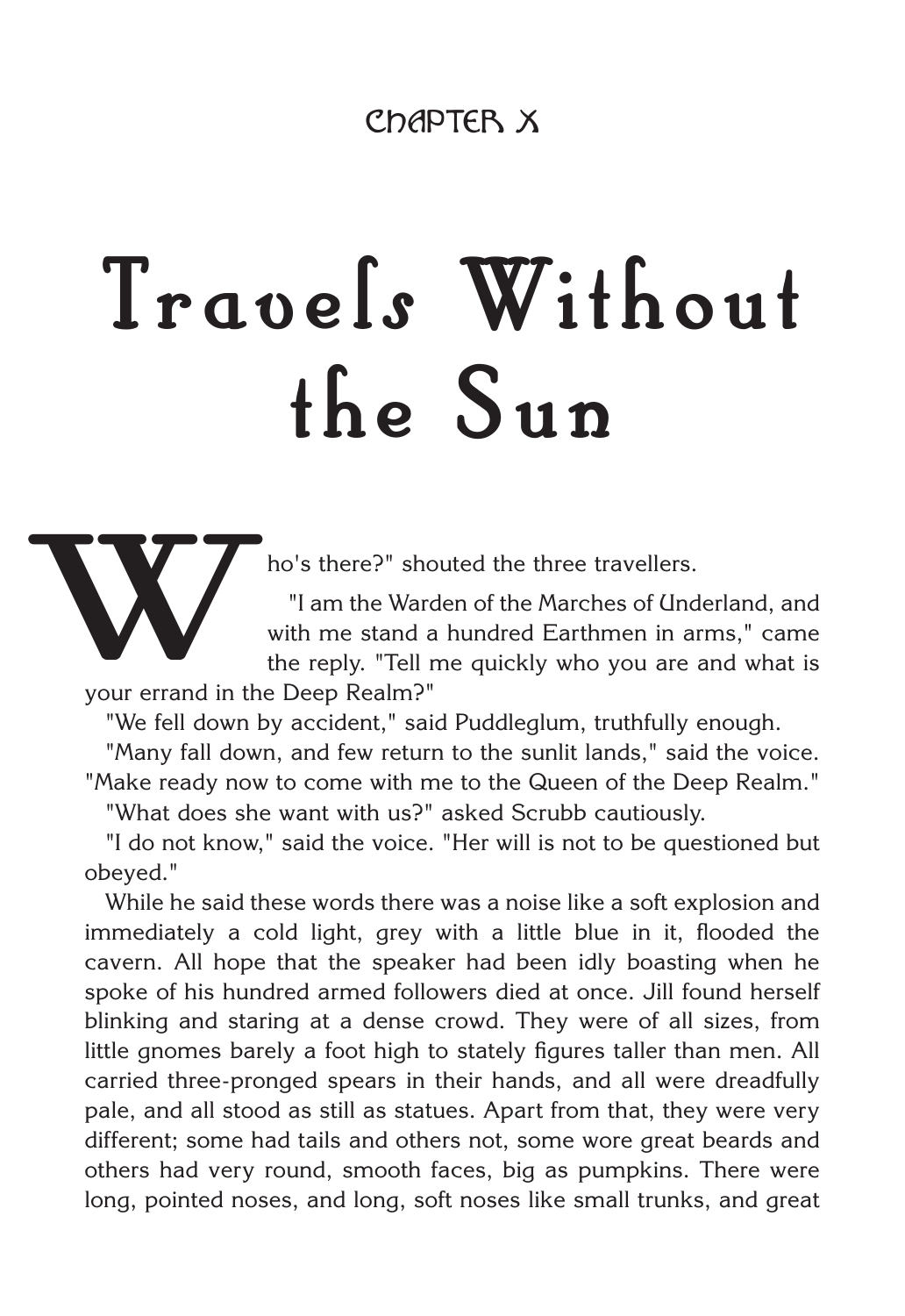blobby noses. Several had single horns in the middle of their foreheads. But in one respect they were all alike: every face in the whole hundred was as sad as a face could be. They were so sad that, after the first glance, Jill almost forgot to be afraid of them. She felt she would like to cheer them up.

"Well!" said Puddleglum, rubbing his hands. "This is just what I needed. If these chaps don't teach me to take a serious view of life, I don't know what will. Look at that fellow with the walrus moustache — or that one with the — "

"Get up," said the leader of the Earthmen.

There was nothing else to be done. The three travellers scrambled to their feet and joined hands. One wanted the touch of a friend's hand at a moment like that. And the Earthmen came all round them, padding on large, soft feet, on which some had ten toes, some twelve, and others none.

"March," said the Warden: and march they did.

The cold light came from a large ball on the top of a long pole, and the tallest of the gnomes carried this at the head of the procession. By its cheerless rays they could see that they were in a natural cavern; the walls and roof were knobbed, twisted, and gashed into a thousand fantastic shapes, and the stony floor sloped downward as they proceeded. It was worse for Jill than for the others, because she hated dark, underground places. And when, as they went on, the cave got lower and narrower, and when, at last, the light-bearer stood aside, and the gnomes, one by one, stooped down (all except the very smallest ones) and stepped into a little dark crack and disappeared, she felt she could bear it no longer.

"I can't go in there, I can't! I can't! I won't," she panted. The Earthmen said nothing but they all lowered their spears and pointed them at her.

"Steady, Pole," said Puddleglum. "Those big fellows wouldn't be crawling in there if it didn't get wider later on. And there's one thing about this underground work, we shan't get any rain."

"Oh, you don't understand. I can't," wailed Jill.

"Think how I felt on that cliff, Pole," said Scrubb. "You go first, Puddleglum, and I'll come after her."

"That's right," said the Marsh-wiggle, getting down on his hands and knees. "You keep a grip of my heels, Pole, and Scrubb will hold on to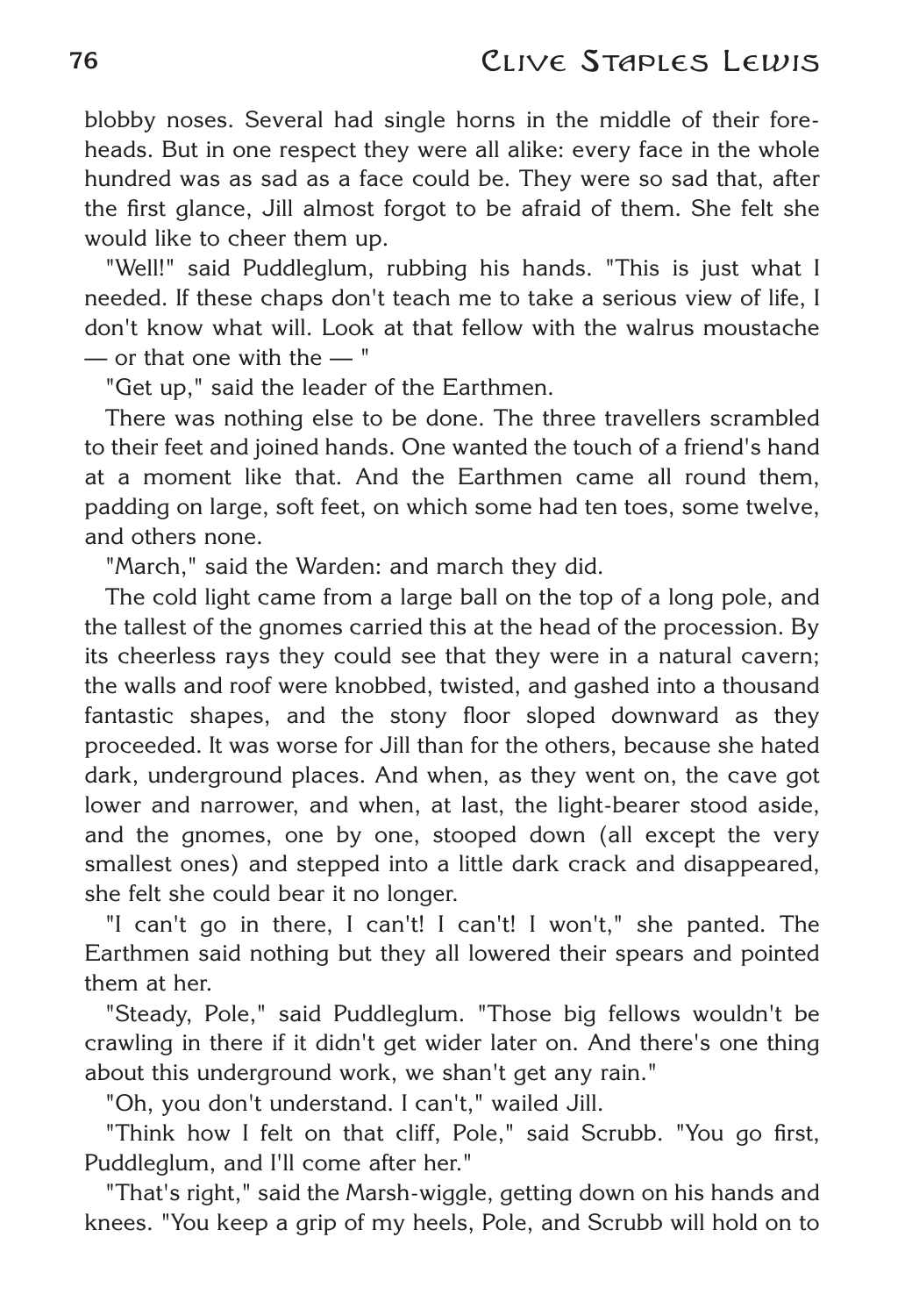#### The SILVER Chair compared to the 17

yours. Then we'll all be comfortable."

"Comfortable!" said Jill. But she got down and they crawled in on their elbows. It was a nasty place. You had to go flat on your face for what seemed like half an hour, though it may really have been only five minutes. It was hot. Jill felt she was being smothered. But at last a dim light showed ahead, the tunnel grew wider and higher, and they came out, hot, dirty, and shaken, into a cave so large that it scarcely seemed like a cave at all.

It was full of a dim, drowsy radiance, so that here they had no need of the Earthmen's strange lantern. The floor was soft with some kind of moss and out of this grew many strange shapes, branched and tall like trees, but flabby like mushrooms. They stood too far apart to make a forest; it was more like a park. The light (a greenish grey) seemed to come both from them and from the moss, and it was not strong enough to reach the roof of the cave, which must have been a long way overhead. Across the mild, soft, sleepy place they were now made to march. It was very sad, but with a quiet sort of sadness like soft music.

Here they passed dozens of strange animals lying on the turf, either dead or asleep, Jill could not tell which. These were mostly of a dragonish or bat-like sort; Puddleglum did not know what any of them were.

"Do they grow here?" Scrubb asked the Warden. He seemed very surprised at being spoken to, but replied, "No. They are all beasts that have found their way down by chasms and caves, out of Overland into the Deep Realm. Many come down, and few return to the sunlit lands. It is said that they will all wake at the end of the world."

His mouth shut like a box when he had said this, and in the great silence of that cave the children felt that they would not dare to speak again. The bare feet of the gnomes, padding on the deep moss, made no sound. There was no wind, there were no birds, there was no sound of water. There was no sound of breathing from the strange beasts.

When they had walked for several miles, they came to a wall of rock, and in it a low archway leading into another cavern. It was not, however, so bad as the last entrance and Jill could go through it without bending her head. It brought them into a smaller cave, long and narrow, about the shape and size of a cathedral. And here, filling almost the whole length of it, lay an enormous man fast asleep. He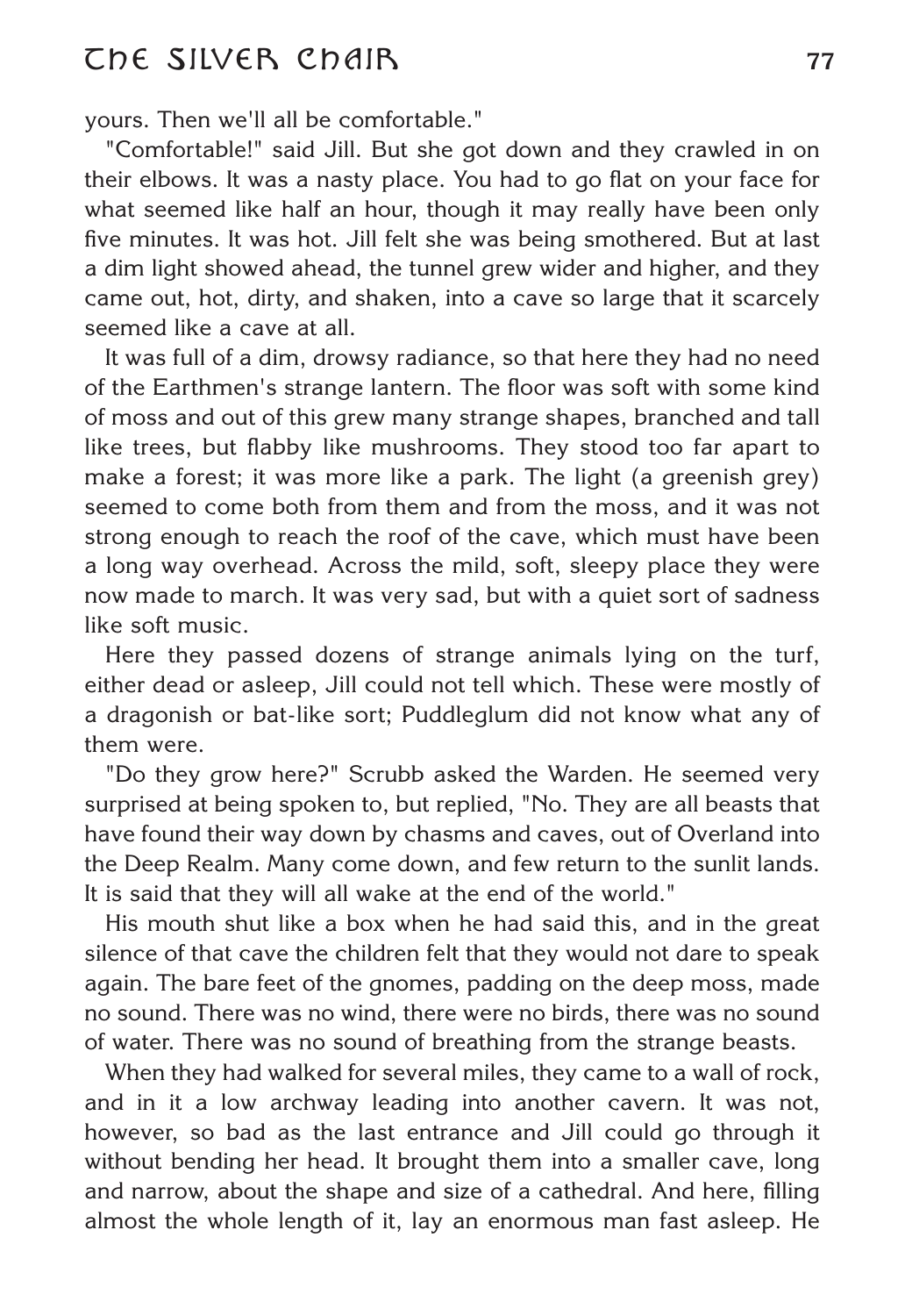was far bigger than any of the giants, and his face was not like a giant's, but noble and beautiful. His breast rose and fell gently under the snowy beard which covered him to the waist. A pure, silver light (no-one saw where it came from) rested upon him.

"Who's that?" asked Puddleglum. And it was so long since anyone had spoken, that Jill wondered how he had the nerve.

"That is old Father Time, who once was a King in Overland," said the Warden. "And now he has sunk down into the Deep Realm and lies dreaming of all the things that are done in the upper world. Many sink down, and few return to the sunlit lands. They say he will wake at the end of the world."

And out of that cave they passed into another, and then into another and another, and so on till Jill lost count, but always they were going downhill and each cave was lower than the last, till the very thought of the weight and depth of earth above you was suffocating. At last they came to a place where the Warden commanded his cheerless lantern to be lit again. Then they passed into a cave so wide and dark that they could see nothing of it except that right in front of them a strip of pale sand ran down into still water. And there, beside a little jetty, lay a ship without mast or sail but with many oars. They were made to go on board her and led forward to the bows where there was a clear space in front of the rowers' benches and a seat running round inside the bulwarks.

"One thing I'd like to know," said Puddleglum, "is whether anyone from our world — from up-a-top, I mean — has ever done this trip before?"

"Many have taken ship at the pale beaches," replied the Warden,  $"and -"$ 

"Yes, I know," interrupted Puddleglum. "*And few return to the sunlit lands*. You needn't say it again. You are a chap of one idea, aren't you?"

The children huddled close together on each side of Puddleglum. They had thought him a wet blanket while they were still above ground, but down here he seemed the only comforting thing they had. Then the pale lantern was hung up amidships, the Earthmen sat to the oars, and the ship began to move. The lantern cast its light only a very short way. Looking ahead, they could see nothing but smooth, dark water, fading into absolute blackness.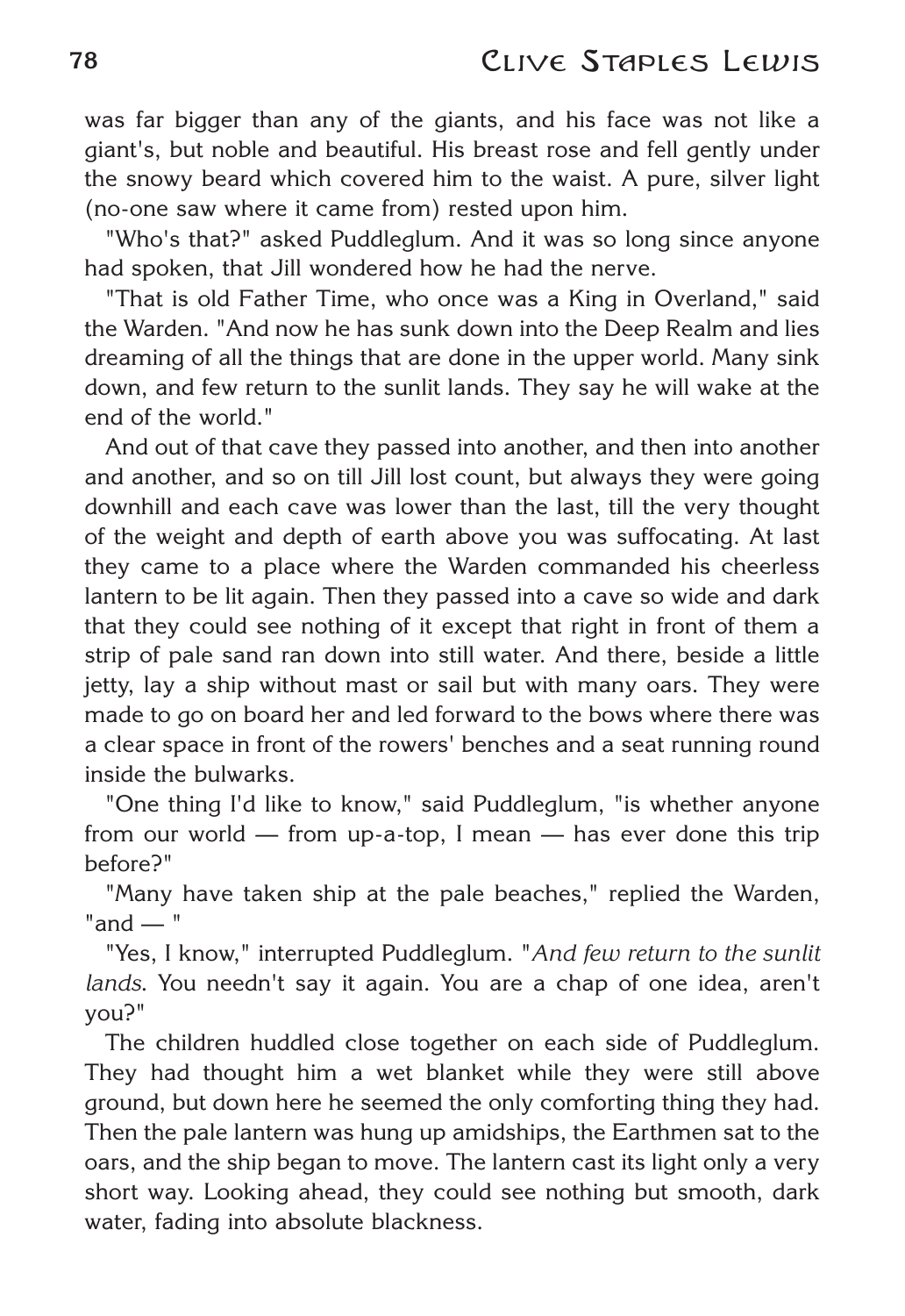"Oh, whatever will become of us?" said Jill despairingly.

"Now don't you let your spirits down, Pole," said the Marsh-wiggle. "There's one thing you've got to remember. We're back on the right lines. We were to go under the Ruined City, and we *are* under it. We're following the instructions again."

Presently they were given food — flat, flabby cakes of some sort which had hardly any taste. And after that, they gradually fell asleep. But when they woke, everything was just the same; the gnomes still rowing, the ship still gliding on, still dead blackness ahead. How often they woke and slept and ate and slept again, none of them could ever remember. And the worst thing about it was that you began to feel as if you had always lived on that ship, in that darkness, and to wonder whether sun and blue skies and wind and birds had not been only a dream.

They had almost given up hoping or being afraid about anything when at last they saw lights ahead: dreary lights, like that of their own lantern. Then, quite suddenly, one of these lights came close and they saw that they were passing another ship. After that they met several ships. Then, staring till their eyes hurt, they saw that some of the lights ahead were shining on what looked like wharfs, walls, towers, and moving crowds. But still there was hardly any noise.

"By Jove," said Scrubb. "A city!" and soon they all saw that he was right.

But it was a queer city. The lights were so few and far apart that they would hardly have done for scattered cottages in our world. But the little bits of the place which you could see by the lights were like glimpses of a great sea-port. You could make out in one place a whole crowd of ships loading or unloading; in another, bales of stuff and warehouses; in a third, walls and pillars that suggested great palaces or temples; and always, wherever the light fell, endless crowds hundreds of Earthmen, jostling one another as they padded softly about their business in narrow streets, broad squares, or up great flights of steps. Their continued movement made a sort of soft, murmuring noise as the ship drew nearer and nearer; but there was not a song or a shout or a bell or the rattle of a wheel anywhere. The City was as quiet, and nearly as dark, as the inside of an ant-hill.

At last their ship was brought alongside a quay and made fast. The three travellers were taken ashore and marched up into the City.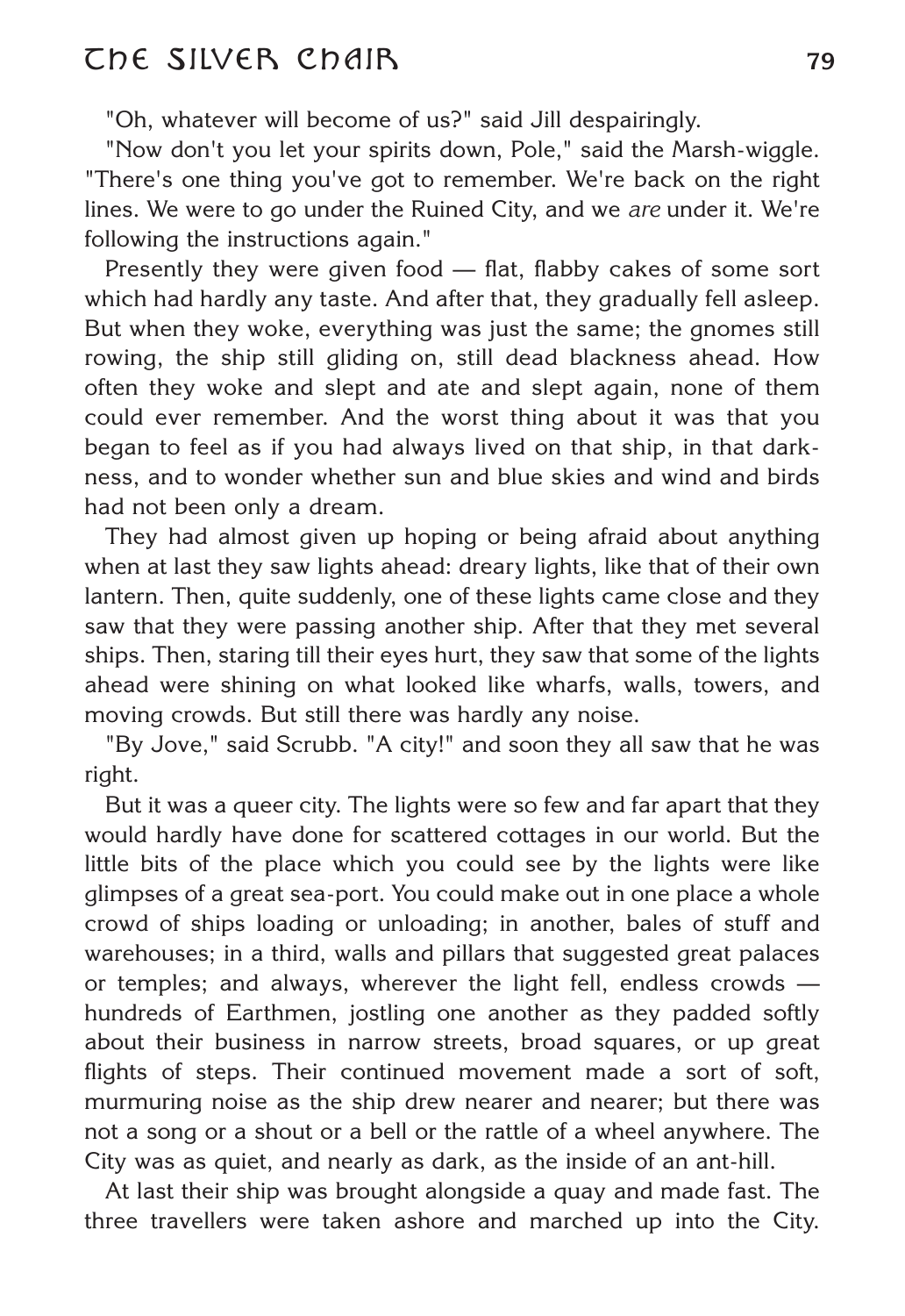Crowds of Earthmen, no two alike, rubbed shoulders with them in the crowded streets, and the sad light fell on many sad and grotesque faces. But no one showed any interest in the strangers. Every gnome seemed to be as busy as it was sad, though Jill never found what they were so busy about. But the endless moving, shoving, hurrying, and the soft pad-pad-pad went on.

At last they came to what appeared to be a great castle, though few of the windows in it were lighted. Here they were taken in and made to cross a courtyard, and to climb many staircases. This brought them in the end to a great murkily lit room. But in one corner of it  $-$  oh joy! — there was an archway filled with a quite different sort of light; the honest, yellowish, warm light of such a lamp as humans use. What showed by this light inside the archway was the foot of a staircase which wound upward between walls of stone. The light seemed to come from the top. Two Earthmen stood one on each side of the arch like sentries, or footmen.

The Warden went up to these two, and said, as if it were a password: "Many sink down to the Underworld."

"And few return to the sunlit lands," they answered, as if it were the countersign. Then all three put their heads together and talked. At last one of the two gnomes-in-waiting said, "I tell you the Queen's grace is gone from hence on her great affair. We had best keep these top dwellers in strait prison till her homecoming. Few return to the sunlit lands."

At that moment the conversation was interrupted by what seemed to Jill the most delightful noise in the world. It came from above, from the top of the staircase; and it was a clear, ringing, perfectly human voice, the voice of a young man.

"What coil are you keeping down there, Mullugutherum?" it shouted. "Overworlders, ha! Bring them up to me, and that presently."

"Please it your Highness to remember," began Mullugutherum, but the voice cut him short.

"It pleases my Highness principally to be obeyed, old mutterer. Bring them up," it called.

Mullugutherum shook his head, motioned to the travellers to follow and began going up the staircase. At every step the light increased. There were rich tapestries hanging on the walls. The lamplight shone golden through thin curtains at the staircase-head. The Earthmen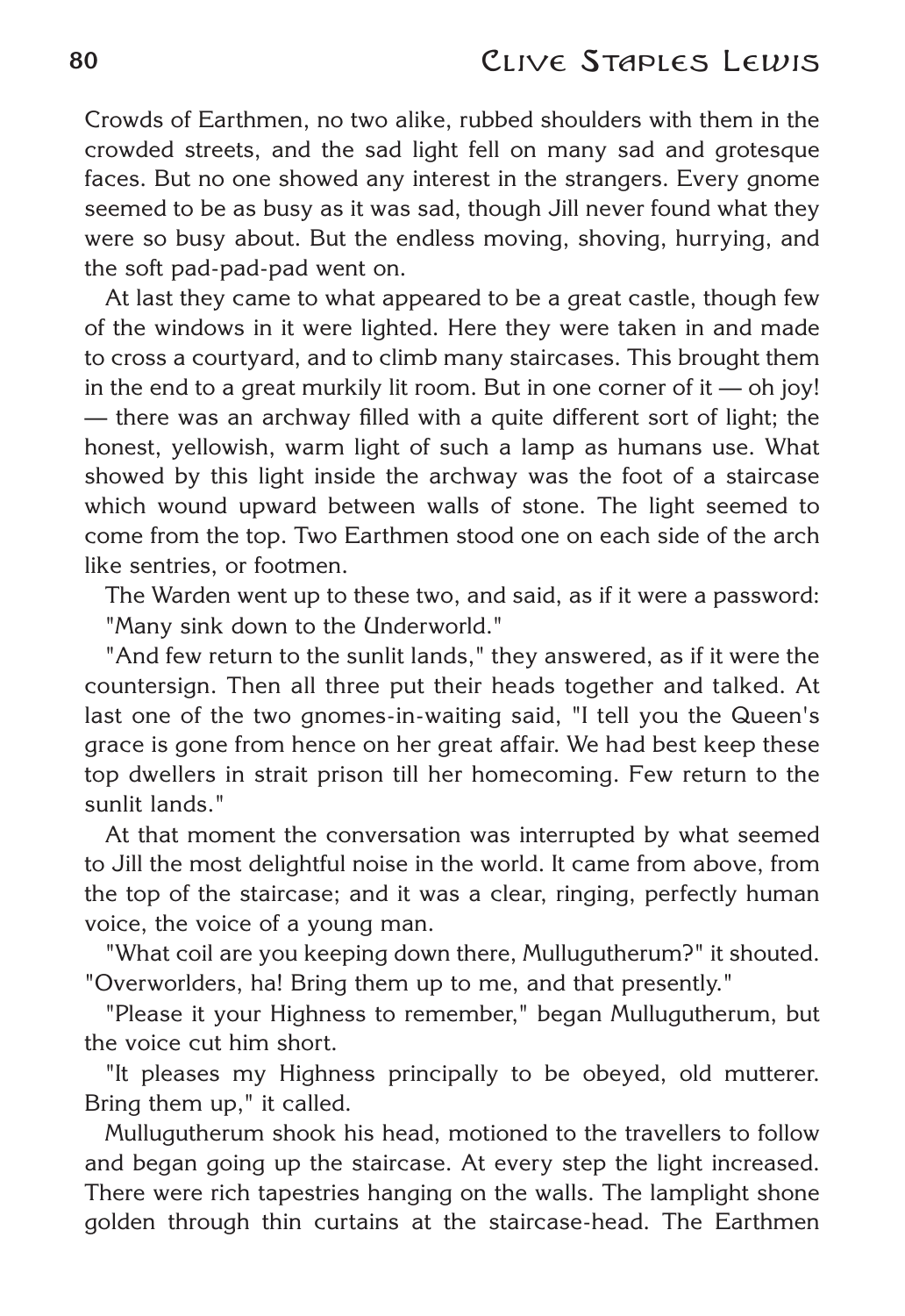#### The SILVER Chair company of the SILVER Chair company of the state of the state of the state of the state of the state of the state of the state of the state of the state of the state of the state of the state of the state

parted the curtains and stood aside. The three passed in. They were in a beautiful room, richly tapestried, with a bright fire on a clean hearth, and red wine and cut glass sparkling on the table. A young man with fair hair rose to greet them. He was handsome and looked both bold and kind, though there was something about his face that didn't seem quite right. He was dressed in black and altogether looked a little bit like Hamlet.

"Welcome, Overworlders," he cried. "But stay a moment! I cry you mercy! I have seen you two fair children, and this, your strange governor, before. Was it not you three that met me by the bridge on the borders of Ettinsmoor when I rode there by my Lady's side?"

"Oh... you were the black knight who never spoke?" exclaimed Jill.

"And was that lady the Queen of Underland?" asked Puddleglum, in no very friendly voice. And Scrubb, who was thinking the same, burst out, "Because if it was, I think she was jolly mean to send us off to a castle of giants who intended to eat us. What harm had we ever done her, I should like to know?"

"How?" said the Black Knight with a frown. "If you were not so young a warrior, Boy, you and I must have fought to the death on this quarrel. I can hear no words against my Lady's honour. But of this you may be assured, that whatever she said to you, she said of a good intent. You do not know her. She is a nosegay of all virtues, as truth, mercy, constancy, gentleness, courage and the rest. I say what I know. Her kindness to me alone, who can in no way reward her, would make an admirable history. But you shall know and love her hereafter. Meanwhile, what is your errand in the Deep Lands?"

And before Puddleglum could stop her, Jill blurted out, "Please we are trying to find Prince Rilian of Narnia."

And then she realised what a frightful risk she had taken; these people might be enemies. But the Knight showed no interest.

"Rilian? Narnia?" he said carelessly. "Narnia? What land is that? I have never heard the name. It must be a thousand leagues from those parts of the Overworld that I know. But it was a strange fantasy that brought you seeking this — how do you call him? — Billian? Trillian? in my Lady's realm. Indeed, to my certain knowledge, there is no such man here." He laughed very loudly at this, and Jill thought to herself, "I wonder is that what's wrong with his face? Is he a bit silly?"

"We had been told to look for a message on the stones of the City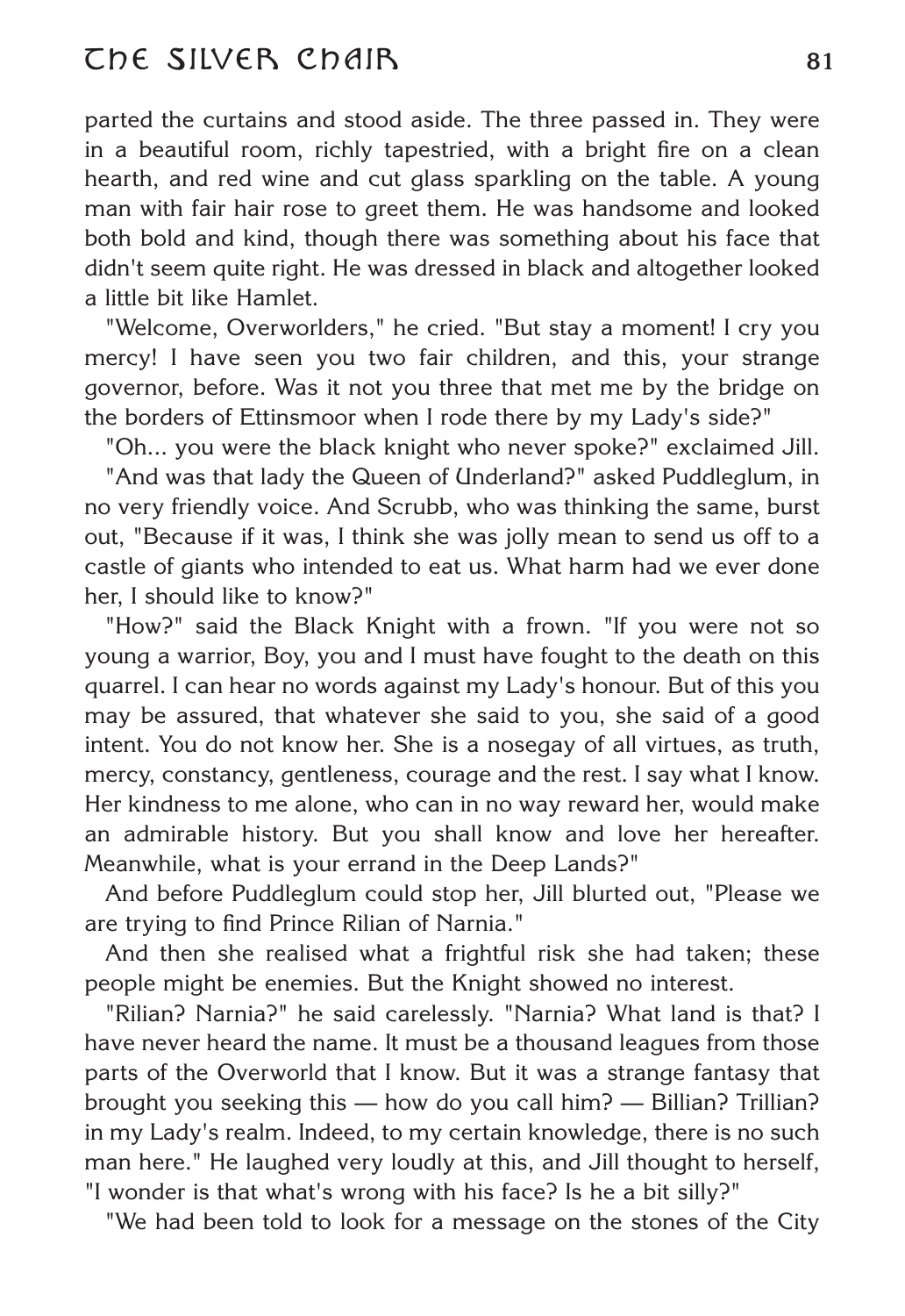Ruinous," said Scrubb. "And we saw the words *UNDER ME*."

The Knight laughed even more heartily than before. "You were the more deceived," he said. "Those words meant nothing to your purpose. Had you but asked my Lady, she could have given you better counsel. For those words are all that is left of a longer script, which in ancient times, as she well remembers, expressed this verse:

*Though under Earth and throneless now I be, Yet, while I lived, all Earth was under me.*

From which it is plain that some great king of the ancient giants, who lies buried there, caused this boast to be cut in the stone over his sepulchre; though the breaking up of some stones, and the carrying away of others for new buildings, and the filling up of the cuts with rubble, has left only two words that can still be read. Is it not the merriest jest in the world that you should have thought they were written to you?"

This was like cold water down the back to Scrubb and Jill; for it seemed to them very likely that the words had nothing to do with their quest at all, and that they had been taken in by a mere accident.

"Don't you mind him," said Puddleglum. "There are no accidents. Our guide is Aslan; and he was there when the giant King caused the letters to be cut, and he knew already all things that would come of them; including *this*."

"This guide of yours must be a long liver, friend," said the Knight with another of his laughs.

Jill began to find them a little irritating.

"And it seems to me, Sir," answered Puddleglum. "That this Lady of yours must be a long liver too, if she remembers the verse as it was when they first cut it."

"Very shrewd, Frog-face," said the Knight, clapping Puddleglum on the shoulder and laughing again. "And you have hit the truth. She is of divine race, and knows neither age nor death. I am the more thankful to her for all her infinite bounty to such a poor mortal wretch as I. For you must know, Sirs, I am a man under most strange afflictions, and none but the Queen's grace would have had patience with me. Patience, said I? But it goes far beyond that. She has promised me a great kingdom in Overland, and, when I am king, her own most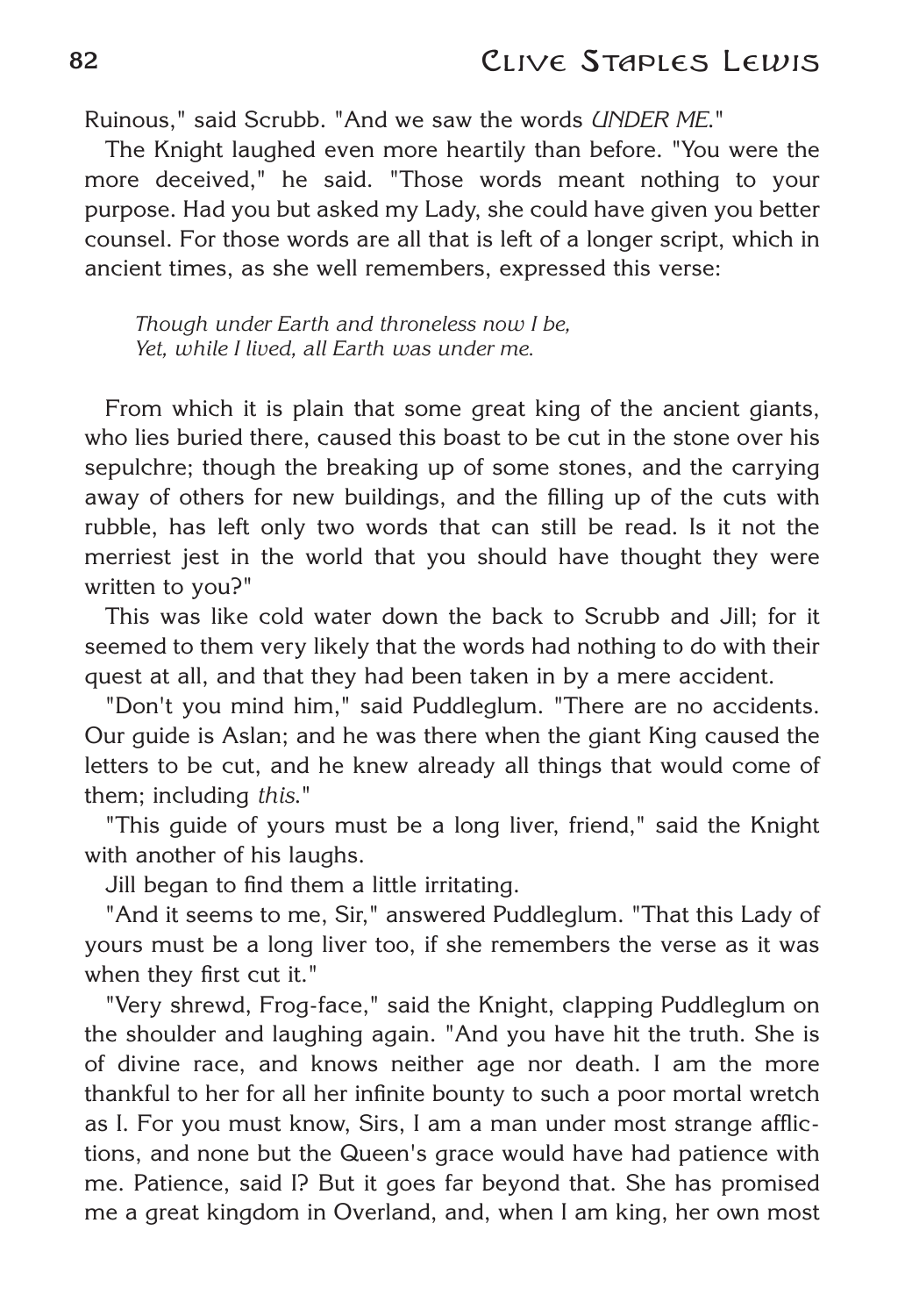gracious hand in marriage. But the tale is too long for you to hear fasting and standing. Hi there, some of you! Bring wine and Updwellers' food for my guests. Please you, be seated, gentlemen. Little maiden, sit in this chair. You shall hear it all."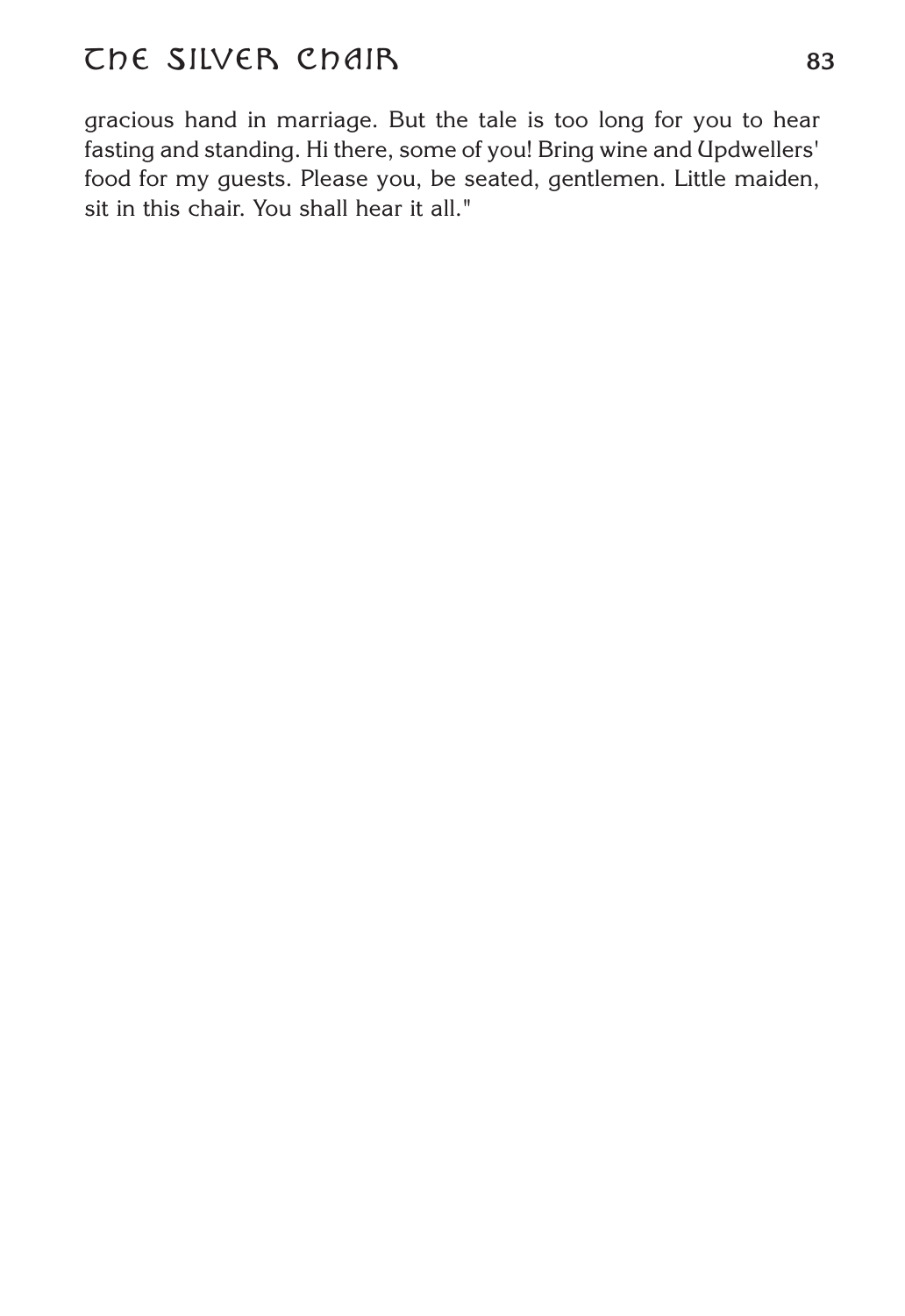## Chapter XI

# In the Dark Castle



Manustand, and cakes) had been brought, and all had drawn their chairs up to the table and begun, the Knight continued:<br>"You must understand, friends, that I know nothing of who I was and salad, and cakes) had been brought, and all had drawn their chairs up to the table and begun, the Knight continued:

whence I came into this Dark World. I remember no time when I was not dwelling, as now, at the court of this all but heavenly Queen; but my thought is that she saved me from some evil enchantment and brought me hither of her exceeding bounty. (Honest Frog-foot, your cup is empty. Suffer me to refill it.) And this seems to me the likelier because even now I am bound by a spell, from which my Lady alone can free me. Every night there comes an hour when my mind is most horribly changed, and, after my mind, my body. For first I become furious and wild and would rush upon my dearest friends to kill them, if I were not bound. And soon after that, I turn into the likeness of a great serpent, hungry, fierce, and deadly. (Sir, be pleased to take another breast of pigeon, I entreat you.) So they tell me, and they certainly speak truth, for my Lady says the same. I myself know nothing of it, for when my hour is past I awake forgetful of all that vile fit and in my proper shape and sound mind — saving that I am somewhat wearied. (Little lady, eat one of these honey cakes, which are brought for me from some barbarous land in the far south of the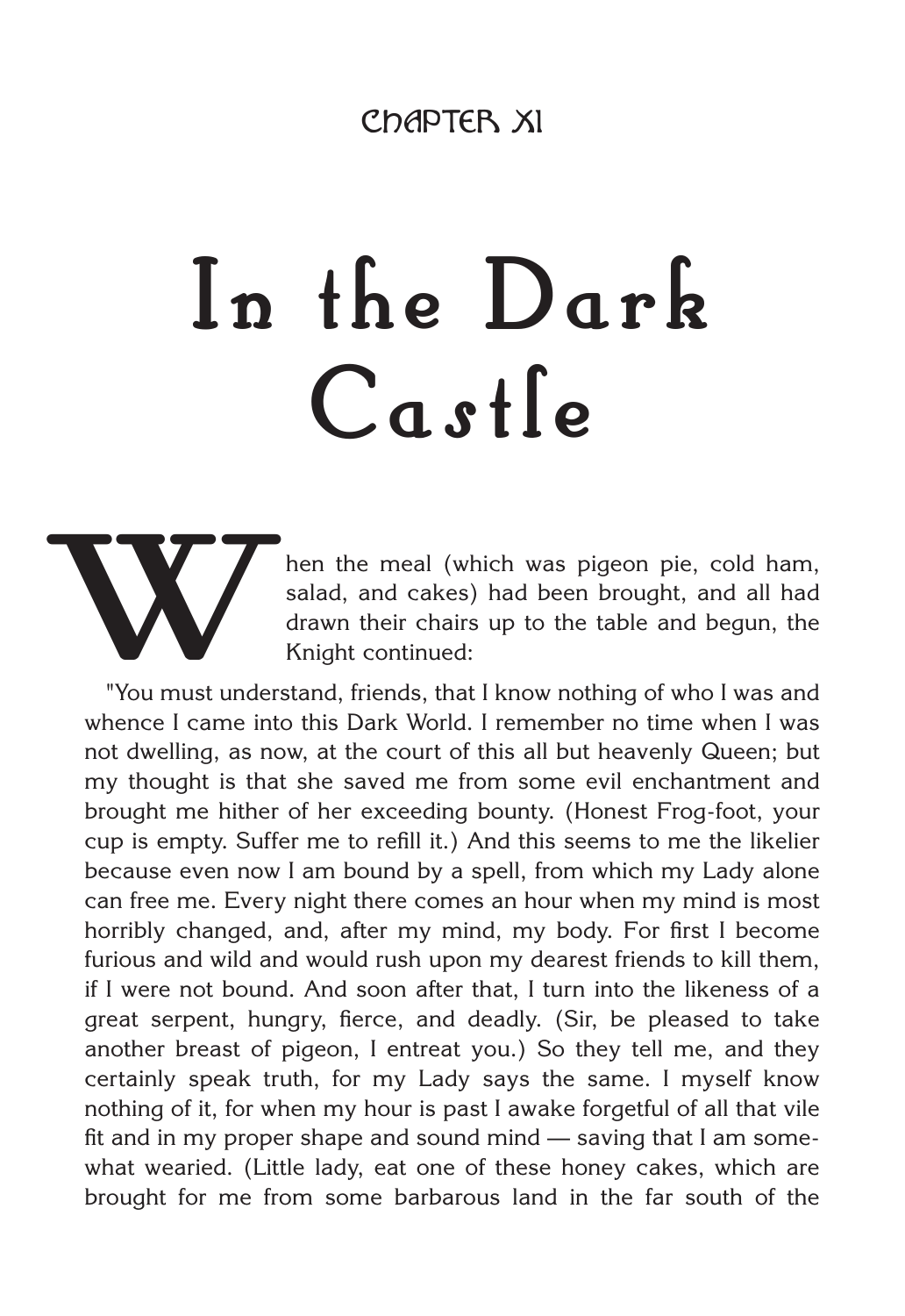#### The SILVER Chair and **85**

world.) Now the Queen's majesty knows by her art that I shall be freed from this enchantment when once she has made me king of a land in the Overworld and set its crown upon my head. The land is already chosen and the very place of our breaking out. Her Earthmen have worked day and night digging a way beneath it, and have now gone so far and so high that they tunnel not a score of feet beneath the very grass on which the Updwellers of that country walk. It will be very soon now that those Uplanders' fate will come upon them. She herself is at the diggings to-night, and I expect a message to go to her. Then the thin roof of earth which still keeps me from my kingdom will be broken through, and with her to guide me and a thousand Earthmen at my back, I shall ride forth in arms, fall suddenly on our enemies, slay their chief men, cast down their strong places, and doubtless be their crowned king within four and twenty hours."

"It's a bit rough luck on *them*, isn't it?" said Scrubb.

"Thou art a lad of a wondrous, quick-working wit!" exclaimed the Knight. "For, on my honour, I had never thought of it so before. I see your meaning." He looked slightly, very slightly troubled for a moment or two; but his face soon cleared and he broke out, with another of his loud laughs, "But fie on gravity! Is it not the most comical and ridiculous thing in the world to think of them all going about their business and never dreaming that under their peaceful fields and floors, only a fathom down, there is a great army ready to break out upon them like a fountain! And they never to have suspected! Why, they themselves, when once the first smart of their defeat is over, can hardly choose but laugh at the thought!"

"I don't think it's funny at all," said Jill. "I think you'll be a wicked tyrant."

"What?" said the Knight, still laughing and patting her head in a quite infuriating fashion. "Is our little maid a deep politician? But never fear, sweetheart. In ruling that land, I shall do all by the counsel of my Lady, who will then be my Queen too. Her word shall be my law, even as my word will be law to the people we have conquered."

"Where I come from," said Jill, who was disliking him more every minute, "they don't think much of men who are bossed about by their wives."

"Shalt think otherwise when thou hast a man of thine own, I warrant you," said the Knight, apparently thinking this very funny. "But with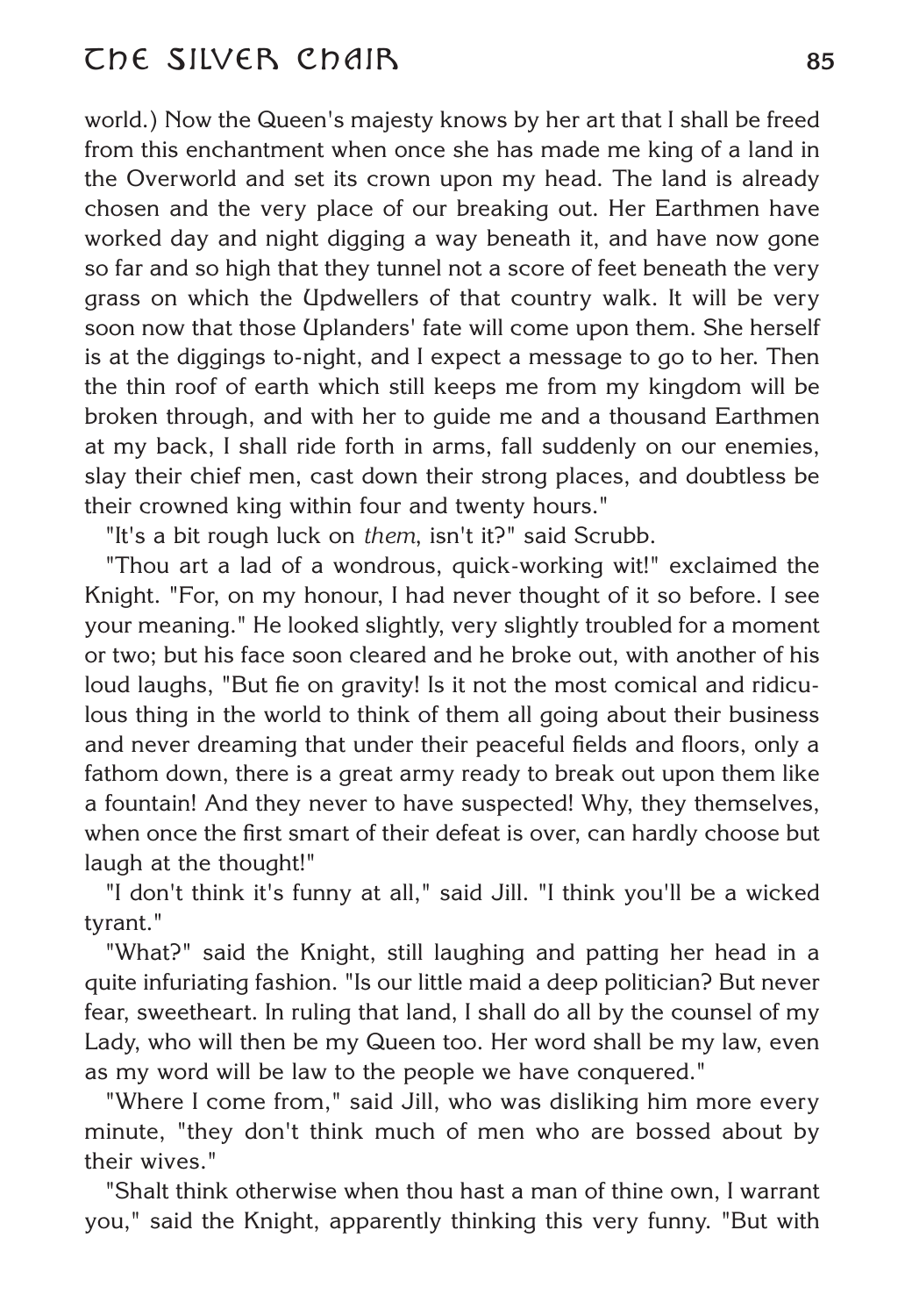my Lady, it is another matter. I am well content to live by her word, who has already saved me from a thousand dangers. No mother has taken pains more tenderly for her child, than the Queen's grace has for me. Why, look you, amid all her cares and business, she rideth out with me in the Overworld many a time and oft to accustom my eyes to the sunlight. And then I must go fully armed and with visor down, so that no man may see my face, and I must speak to no-one. For she has found out by art magical that this would hinder my deliverance from the grievous enchantment I lie under. Is not that a lady worthy of a man's whole worship?"

"Sounds a very nice lady indeed," said Puddelglum in a voice which meant exactly the opposite.

They were thoroughly tired of the Knight's talk before they had finished supper. Puddleglum was thinking, "I wonder what game that witch is really playing with this young fool." Scrubb was thinking, "He's a great baby, really: tied to that woman's apron strings; he's a sap." And Jill was thinking, "He's the silliest, most conceited, selfish pig I've met for a long time." But when the meal was over, the Knight's mood had changed. There was no more laughter about him.

"Friends," he said, "my hour is now very near. I am ashamed that you should see me yet I dread being left alone. They will come in presently and bind me hand and foot to yonder chair. Alas, so it must be: for in my fury, they tell me, I would destroy all that I could reach."

"I say," said Scrubb, "I'm awfully sorry about your enchantment of course, but what will those fellows do to us when they come to bind you? They talked of putting us in prison. And we don't like all those dark places very much. We'd much rather stay here till you're... better... if we may."

"It is well thought of," said the Knight. "By custom none but the Queen herself remains with me in my evil hour. Such is her tender care for my honour that she would not willingly suffer any ears but her own to hear the words I utter in that frenzy. But I could not easily persuade my attendant gnomes that you should be left with me. And I think I hear their soft feet even now upon the stairs. Go through yonder door: it leads into my other apartments. And there, either await my coming when they have unbound me; or, if you will, return and sit with me in my ravings."

They followed his directions and passed out of the room by a door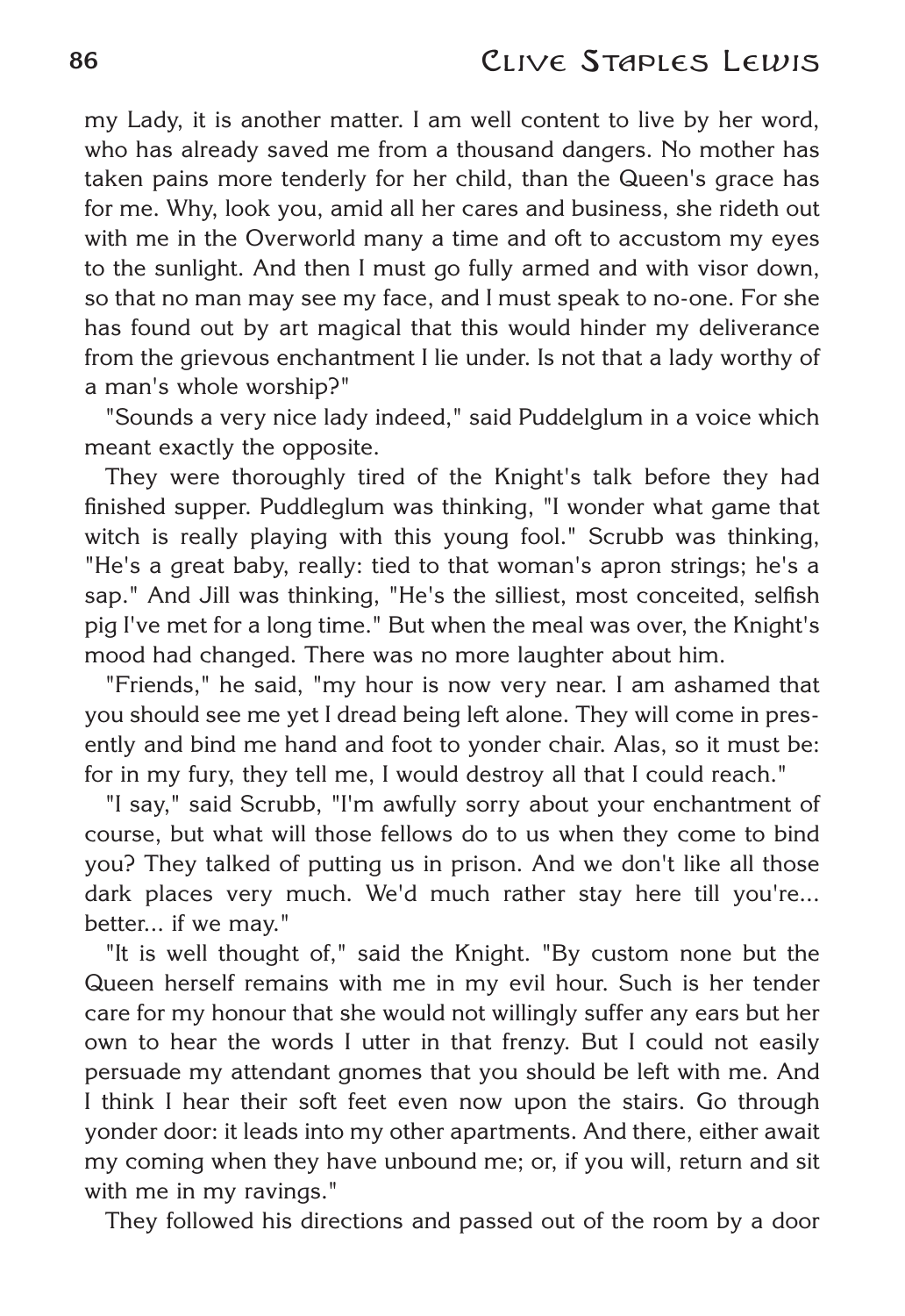#### The SILVER Chair and **87**

which they had not yet seen opened. It brought them, they were pleased to see, not into darkness but into a lighted corridor. They tried various doors and found (what they very badly needed) water for washing and even a looking glass. "He never offered us a wash before supper," said Jill, drying her face. "Selfish, self-centred pig."

"Are we going back to watch the enchantment, or shall we stay here?" said Scrubb.

"Stay here, I vote," said Jill. "I'd much rather not see it." But she felt a little inquisitive all the same.

"No, go back," said Puddleglum. "We may pick up some information, and we need all we can get. I am sure that Queen is a witch and an enemy. And those Earthmen would knock us on the head as soon as look at us. There's a stronger smell of danger and lies and magic and treason about this land than I've ever smelled before. We need to keep our eyes and ears open."

They went back down the corridor and gently pushed the door open, "It's all right," said Scrubb, meaning that there were no Earthmen about. Then they all came back into the room where they had supped.

The main door was now shut, concealing the curtain between which they had first entered. The knight was seated in a curious silver chair, to which he was bound by his ankles, his knees, his elbows, his wrists and his waist. There was sweat on his forehead and his face was filled with anguish.

"Come in, friends," he said, glancing quickly up. "The fit is not yet upon me. Make no noise, for I told that prying chamberlain that you were in bed. Now... I can feel it coming. Quick! Listen while I am master of myself. When the fit is upon me, it well may be that I shall beg and implore you, with entreaties and threatenings, to loosen my bonds. They say I do. I shall call upon you by all that is most dear and most dreadful. But do not listen to me. Harden your hearts and stop your ears. For while I am bound you are safe. But if once I were up and out of this chair, then first would come my fury, and after that" — he shuddered — "the change into a loathsome serpent."

"There's no fear of our loosing you," said Puddleglum. "We've no wish to meet wild men; or serpents either."

"I should think not," said Scrubb and Jill together.

"All the same," added Puddleglum in a whisper. "Don't let's be too sure. Let's be on our guard. We've muffed everything else, you know.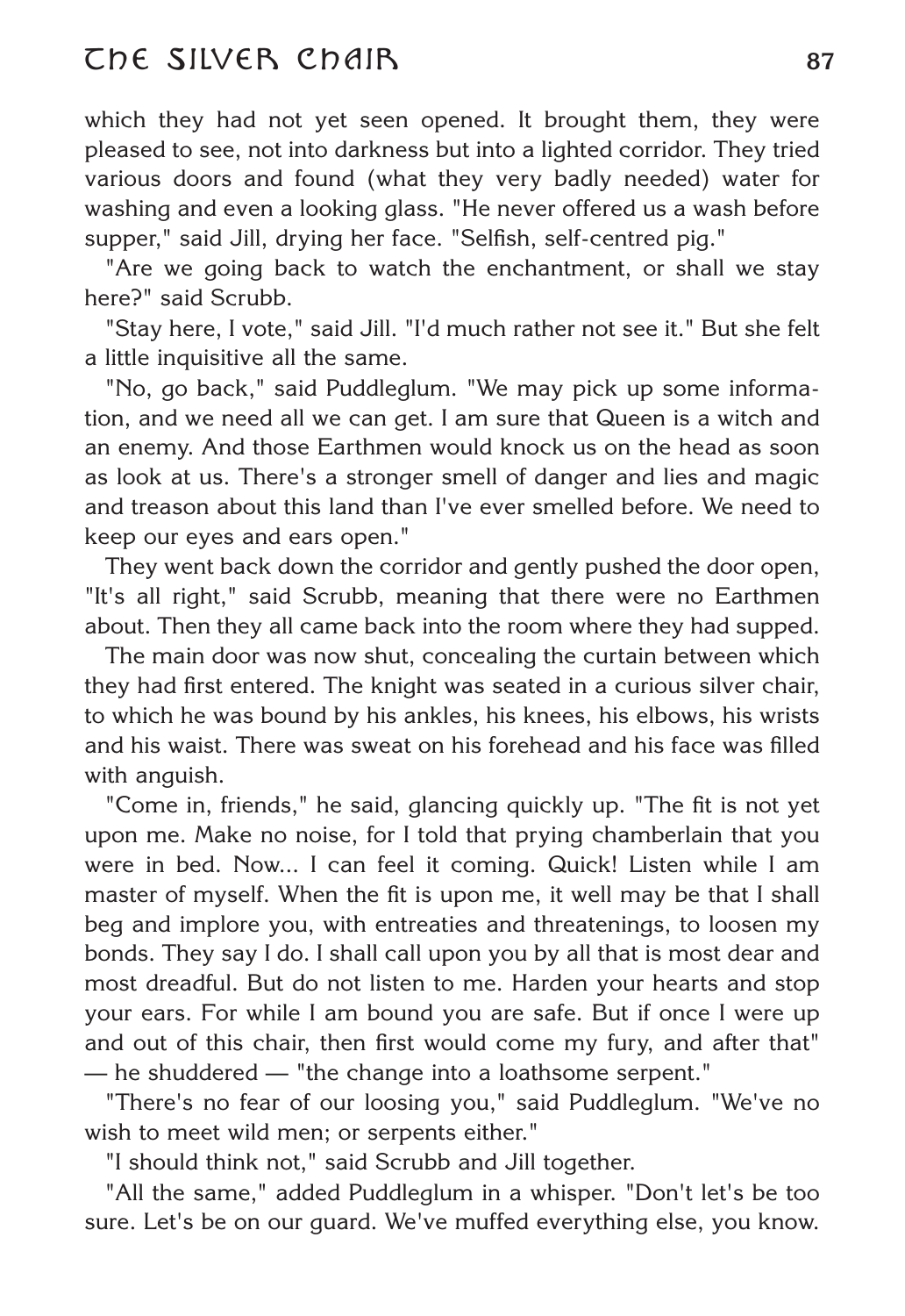He'll be cunning, I shouldn't wonder, once he gets started. Can we trust one another? Do we all promise that whatever he says we don't touch those cords? *Whatever* he says, mind you?"

"Rather!" said Scrubb.

"There's nothing in the world he can say or do that'll make me change my mind," said Jill.

"Hush! Something's happening," said Puddleglum.

The Knight was moaning. His face was as pale as putty, and he writhed in his bonds. And whether because she was sorry for him, or for some other reason, Jill thought that he looked a nicer sort of man than he had looked before.

"Ah," he groaned. "Enchantments, enchantments... the heavy, tangled, cold, clammy web of evil magic. Buried alive. Dragged down under the earth, down into the sooty blackness... how many years is it?... Have I lived ten years, or a thousand years, in the pit? Maggotmen all around me. Oh, have mercy. Let me out, let me go back. Let me feel the wind and see the sky... There used to be a little pool. When you looked down into it you could see all the trees growing upside-down in the water, all green, and below them, deep, very deep, the blue sky."

He had been speaking in a low voice; now he looked up, fixed his eyes upon them, and said loud and clear:

"Quick! I am sane now. Every night I am sane. If only I could get out of this enchanted chair, it would last. I should be a man again. But every night they bind me, and so every night my chance is gone. But you are not enemies. I am not *your* prisoner. Quick! Cut these cords."

"Stand fast! Steady," said Puddleglum to the two children.

"I beseech you to hear me," said the Knight, forcing himself to speak calmly. "Have they told you that if I am released from this chair I shall kill you and become a serpent? I see by your faces that they have. It is a lie. It is at this hour that I am in my right mind: it is all the rest of the day that I am enchanted. You are not Earthmen nor witches. Why should you be on their side? Of your courtesy, cut my bonds."

"Steady! Steady! Steady!" said the three travellers to one another.

"Oh, you have hearts of stone," said the Knight. "Believe me, you look upon a wretch who has suffered almost more than any mortal heart can bear. What wrong have I ever done you, that you should side with my enemies to keep me in such miseries? And the minutes are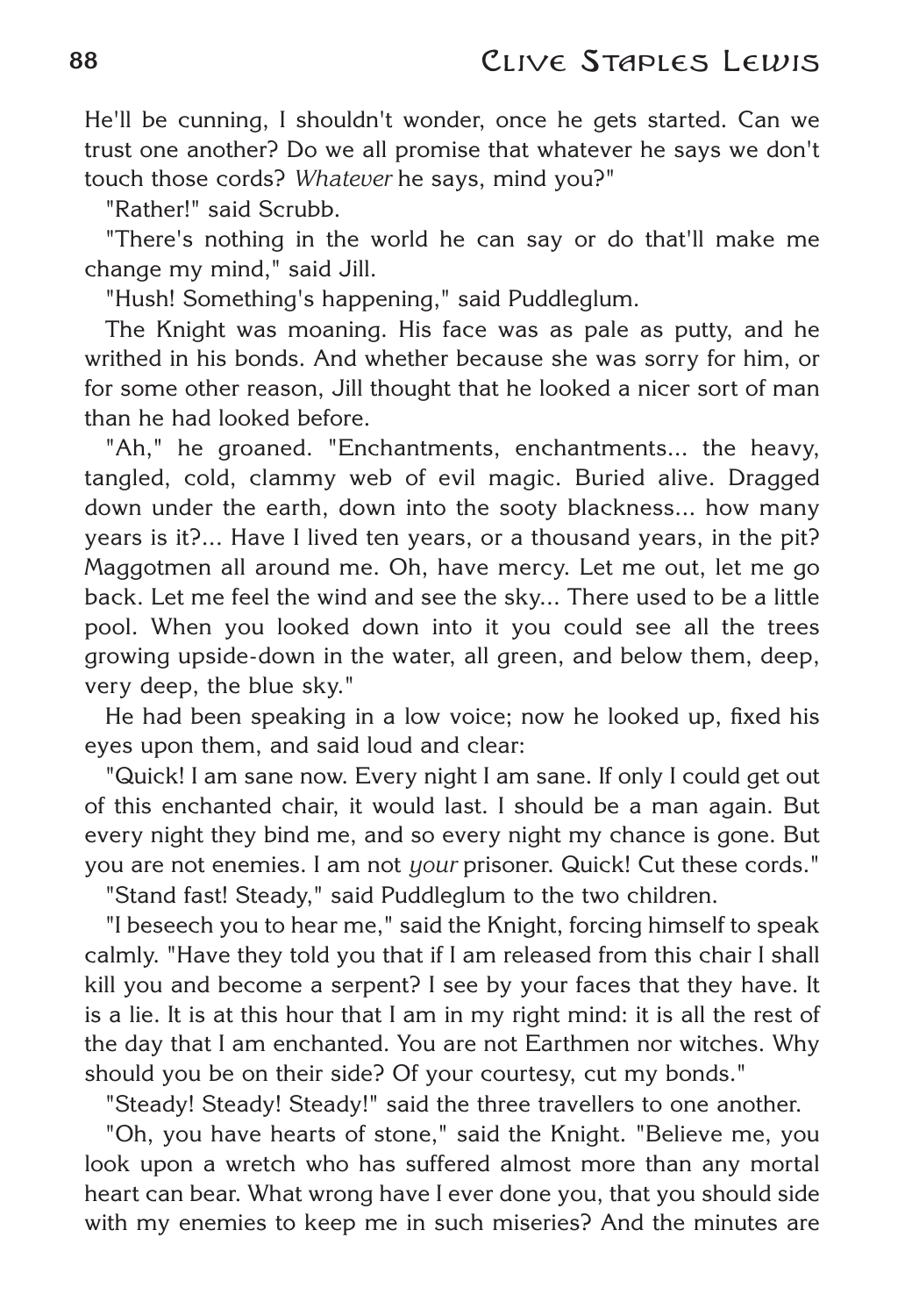#### The SILVER Chair company of the SILVER Chair company of the second second second the second second second second second second second second second second second second second second second second second second second seco

slipping past. Now you can save me; when this hour has passed, I shall be witless again — the toy and lap-dog, nay, more likely the pawn and tool, of the most devilish sorceress that ever planned the woe of men. And this night, of all nights, when she is away! You take from me a chance that may never come again."

"This is dreadful. I do wish we'd stayed away till it was over," said Jill.

"Steady!" said Puddleglum.

The prisoner's voice was now rising into a shriek. "Let me go, I say. Give me my sword. My sword! Once I am free I shall take such revenge on Earthmen that Underland will talk of it for a thousand years!"

"Now the frenzy is beginning," said Scrubb. "I hope those knots are all right."

"Yes," said Puddleglum. "He'd have twice his natural strength if he got free now. And I'm not clever with my sword. He'd get us both, I shouldn't wonder; and then Pole on her own would be left to tackle the snake."

The prisoner was now so straining at his bonds that they cut into his wrists and ankles. "Beware," he said. "Beware. One night I *did* break them. But the witch was there that time. You will not have her to help you to-night. Free me now, and I am your friend. I'm your mortal enemy else."

"Cunning, isn't he?" said Puddleglum.

"Once and for all," said the prisoner, "I adjure you to set me free. By all fears and all loves, by the bright skies of Overland, by the great Lion, by Aslan himself, I charge you — "

"Oh!" cried the three travellers as though they had been hurt. "It's the Sign," said Puddleglum. "It was the *words* of the sign," said Scrubb more cautiously. "Oh, what *are* we to do?" said Jill.

It was a dreadful question. What had been the use of promising one another that they would not on any account set the Knight free, if they were now to do so the first time he happened to call upon a name they really cared about? On the other hand, what had been the use of learning the signs if they weren't going to obey them? Yet could Aslan have really meant them to unbind anyone — even a lunatic — who asked it in his name? Could it be a mere accident? Or how if the Queen of the Underworld knew all about the signs and had made the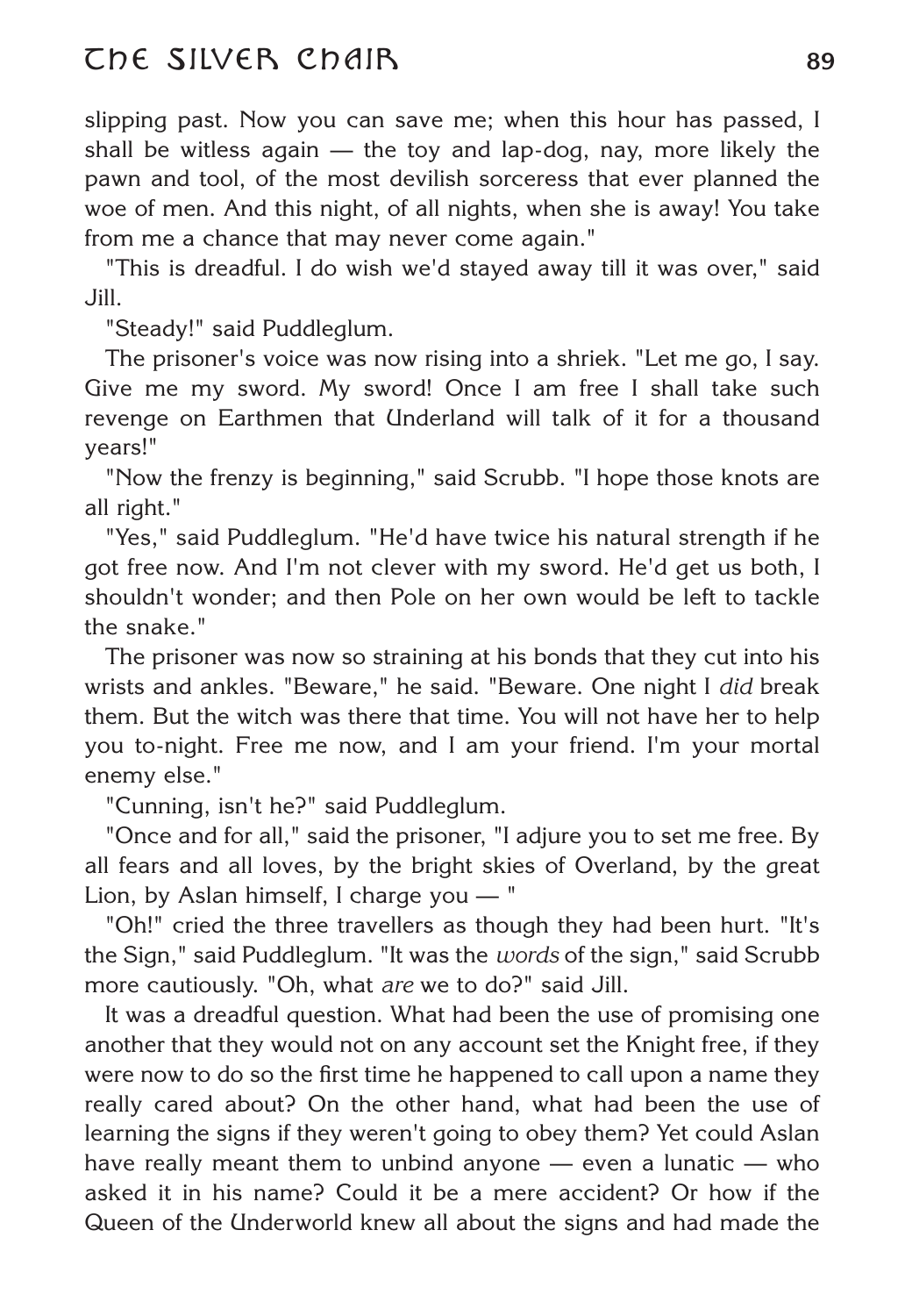Knight learn this name simply in order to entrap them? But then, supposing this was the real sign?... They had muffed three already; they daren't muff the fourth.

"Oh, if only we knew!" said Jill.

"I think we do know," said Puddleglum.

"Do you mean you think everything will come right if we do untie him?" said Scrubb.

"I don't know about that," said Puddleglum. "You see, Aslan didn't tell Pole what would happen. He only told her what to do. That fellow will be the death of us once he's up, I shouldn't wonder. But that doesn't let us off following the sign."

They all stood looking at one another with bright eyes. It was a sickening moment. "All right!" said Jill suddenly. "Let's get it over. Good-bye, everyone...!" They all shook hands. The Knight was screaming by now; there was foam on his cheeks.

"Come on, Scrubb," said Puddleglum. He and Scrubb drew their swords and went over to the captive.

"In the name of Aslan," they said and began methodically cutting the cords. The instant the prisoner was free, he crossed the room in a single bound, seized his own sword (which had been taken from him and laid on the table), and drew it.

"You first!" he cried and fell upon the silver chair. That must have been a good sword. The silver gave way before its edge like string, and in a moment a few twisted fragments, shining on the floor, were all that was left. But as the chair broke, there came from it a bright flash, a sound like small thunder, and (for one moment) a loathsome smell.

"Lie there, vile engine of sorcery," he said, "lest your mistress should ever use you for another victim." Then he turned and surveyed his rescuers; and the something wrong, whatever it was, had vanished from his face.

"What?" he cried, turning to Puddleglum. "Do I see before me a Marsh-wiggle — a real, live, honest, Narnian Marsh-wiggle?"

"Oh, so you *have* heard of Narnia after all?" said Jill.

"Had I forgotten it when I was under the spell?" asked the Knight. "Well, that and all other bedevilments are now over. You may well believe that I know Narnia, for I am Rilian, Prince of Narnia, and Caspian the great King is my father."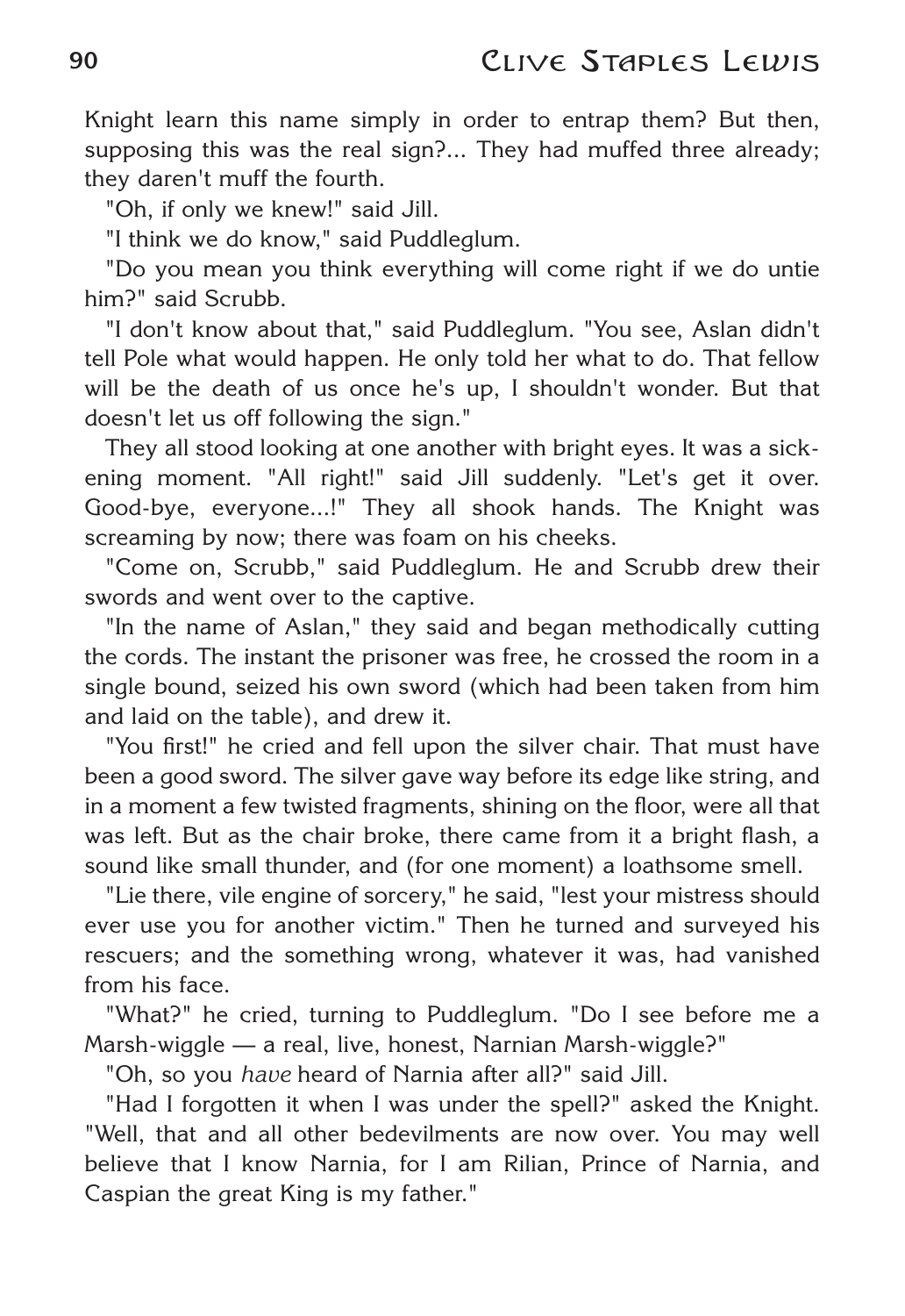#### The SILVER Chair company of the SILVER Chair company of the state of the state of the state of the state of the state of the state of the state of the state of the state of the state of the state of the state of the state

"Your Royal Highness," said Puddleglum, sinking on one knee (and the children did the same), "we have come hither for no other end than to seek you."

"And who are you, my other deliverers?" said the Prince to Scrubb and Jill.

"We were sent by Aslan himself from beyond the world's end to seek your Highness," said Scrubb. "I am Eustace who sailed with him to the island of Ramandu."

"I owe all three of you a greater debt than I can ever pay," said Prince Rilian. "But my father? Is he yet alive?"

"He sailed east again before we left Narnia, my lord," said Puddleglum. "But your Highness must consider that the King is very old. It is ten to one his Majesty must die on the voyage."

"He is old, you say. How long then have I been in the power of the witch?"

"It is more than ten years since your Highness was lost in the woods at the north side of Narnia."

"Ten years!" said the Prince, drawing his hand across his face as if to rub away the past. "Yes, I believe you. For now that I am myself I can remember that enchanted life, though while I was enchanted I could not remember my true self. And now, fair friends — but wait! I hear their feet (does it not sicken a man, that padding woolly tread! faugh!) on the stairs. Lock the door, boy. Or stay. I have a better thought than that. I will fool these Earthmen, if Aslan gives me the wit. Take your cue from me."

He walked resolutely to the door and flung it wide open.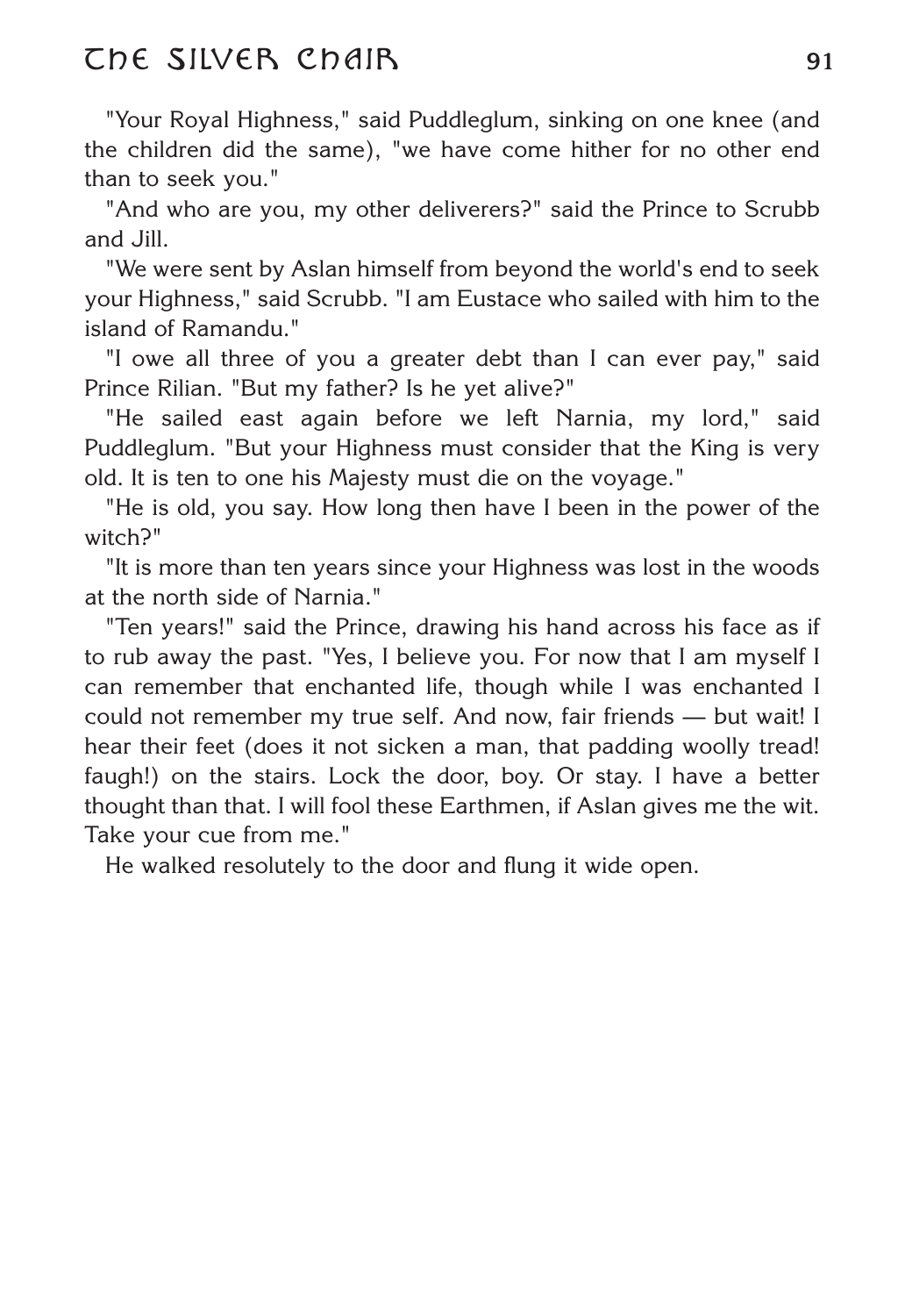### Chapter XII

# The Queen of Underland

wo Earthmen entered, but instead of advancing into the room, they placed themselves one on each side of the door, and bowed deeply. They were followed immediately by the last person whom anyone had expected or wished to see: the Lady of the Green Kirtle, the Queen of Underland. She stood dead still in the doorway, and they could see her eyes moving as she took in the whole situation — the three strangers, the silver chair destroyed, and the Prince free, with his sword in his hand.

She turned very white; but Jill thought it was the sort of whiteness that comes over some people's faces not when they are frightened but when they are angry. For a moment the Witch fixed her eyes on the Prince, and there was murder in them. Then she seemed to change her mind.

"Leave us," she said to the two Earthmen. "And let none disturb us till I call, on pain of death." The gnomes padded away obediently, and the Witch-queen shut and locked the door.

"How now, my lord Prince," she said. "Has your nightly fit not yet come upon you, or is it over so soon? Why stand you here unbound? Who are these aliens? And is it they who have destroyed the chair which was your only safety?"

Prince Rilian shivered as she spoke to him. And no wonder: it is not easy to throw off in half an hour an enchantment which has made one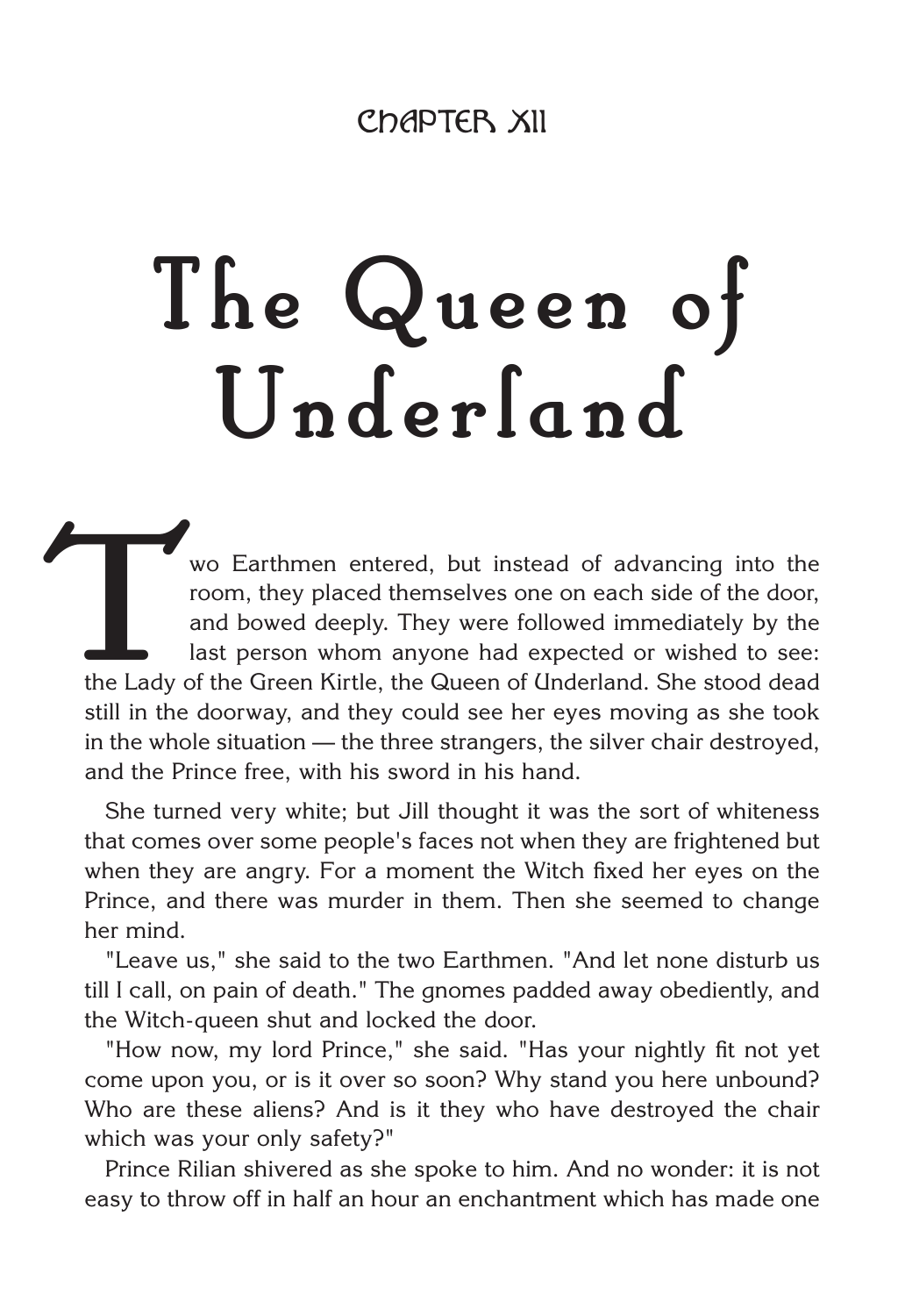#### The SILVER Chair company of the SILVER Chair company of the state of the state of the state of the state of the state of the state of the state of the state of the state of the state of the state of the state of the state

a slave for ten years. Then, speaking with a great effort, he said:

"Madam, there will be no more need of that chair. And you, who have told me a hundred times how deeply you pitied me for the sorceries by which I was bound, will doubtless hear with joy that they are now ended for ever. There was, it seems, some small error in your Ladyship's way of treating them. These, my true friends, have delivered me. I am now in my right mind, and there are two things I will say to you. First — as for your Ladyship's design of putting me at the head of an army of Earthmen so that I may break out into the Overworld and there, by main force, make myself king over some nation that never did me wrong — murdering their natural lords and holding their throne as a bloody and foreign tyrant — now that I know myself, I do utterly abhor and renounce it as plain villainy. And second: I am the King's son of Narnia, Rilian, the only child of Caspian, Tenth of that name, whom some call Caspian the Seafarer. Therefore, Madam, it is my purpose, as it is also my duty, to depart suddenly from your Highness's court into my own country. Please it you to grant me and my friends safe conduct and a guide through your dark realm."

Now the Witch said nothing at all, but moved gently across the room, always keeping her face and eyes very steadily towards the Prince. When she had come to a little ark set in the wall not far from the fireplace, she opened it, and took out first a handful of a green powder. This she threw on the fire. It did not blaze much, but a very sweet and drowsy smell came from it. And all through the conversation which followed, that smell grew stronger, and filled the room, and made it harder to think. Secondly, she took out a musical instrument rather like a mandolin. She began to play it with her fingers — a steady, monotonous thrumming that you didn't notice after a few minutes. But the less you noticed it, the more it got into your brain and your blood. This also made it hard to think. After she had thrummed for a time (and the sweet smell was now strong) she began speaking in a sweet, quiet voice.

"Narnia?" she said. "Narnia? I have often heard your Lordship utter that name in your ravings. Dear Prince, you are very sick. There is no land called Narnia."

"Yes there is, though, Ma'am," said Puddleglum. "You see, I happen to have lived there all my life."

"Indeed," said the Witch. "Tell me, I pray you, where that country is?"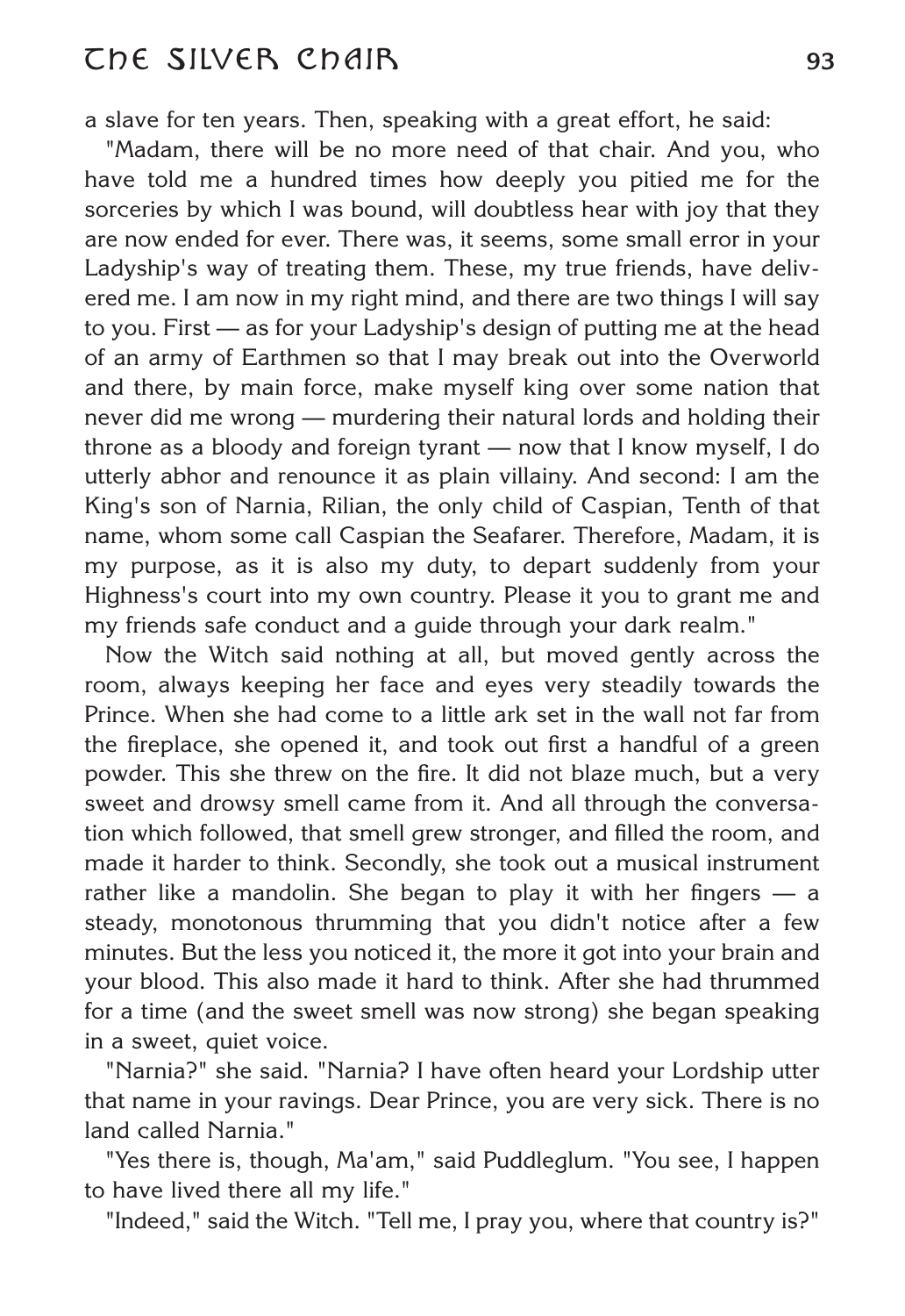"Up there," said Puddleglum, stoutly, pointing overhead. "I — I don't know exactly where."

"How?" said the Queen, with a kind, soft, musical laugh. "Is there a country up among the stones and mortar of the roof?"

"No," said Puddleglum, struggling a little to get his breath. "It's in Overworld."

"And what, or where, pray is this... how do you call it... *Overworld*?"

"Oh, don't be so silly," said Scrubb, who was fighting hard against the enchantment of the sweet smell and the thrumming. "As if you didn't know! It's up above, up where you can see the sky and the sun and the stars. Why, you've been there yourself. We met you there."

"I cry you mercy, little brother," laughed the Witch (you couldn't have heard a lovelier laugh). "I have no memory of that meeting. But we often meet our friends in strange places when we dream. And unless all dreamed alike, you must not ask them to remember it."

"Madam," said the Prince sternly, "I have already told your Grace that I am the King's son of Narnia."

"And shalt be, dear friend," said the Witch in a soothing voice, as if she was humouring a child, "shalt be king of many imagined lands in thy fancies."

"We've been there, too," snapped Jill. She was very angry because she could feel enchantment getting hold of her every moment. But of course the very fact that she could still feel it, showed that it had not yet fully worked.

"And thou art Queen of Narnia too, I doubt not, pretty one," said the Witch in the same coaxing, half-mocking tone.

"I'm nothing of the sort," said Jill, stamping her foot. "*We* come from another world."

"Why, this is a prettier game than the other," said the Witch. "Tell us, little maid, where is this other world? What ships and chariots go between it and ours?"

Of course a lot of things darted into Jill's head at once: Experiment House, Adela Pennyfather, her own home, radio-sets, cinemas, cars, aeroplanes, ration-books, queues. But they seemed dim and far away. (*Thrum — thrum — thrum* — went the strings of the Witch's instrument.) Jill couldn't remember the names of the things in our world. And this time it didn't come into her head that she was being enchanted, for now the magic was in its full strength; and of course,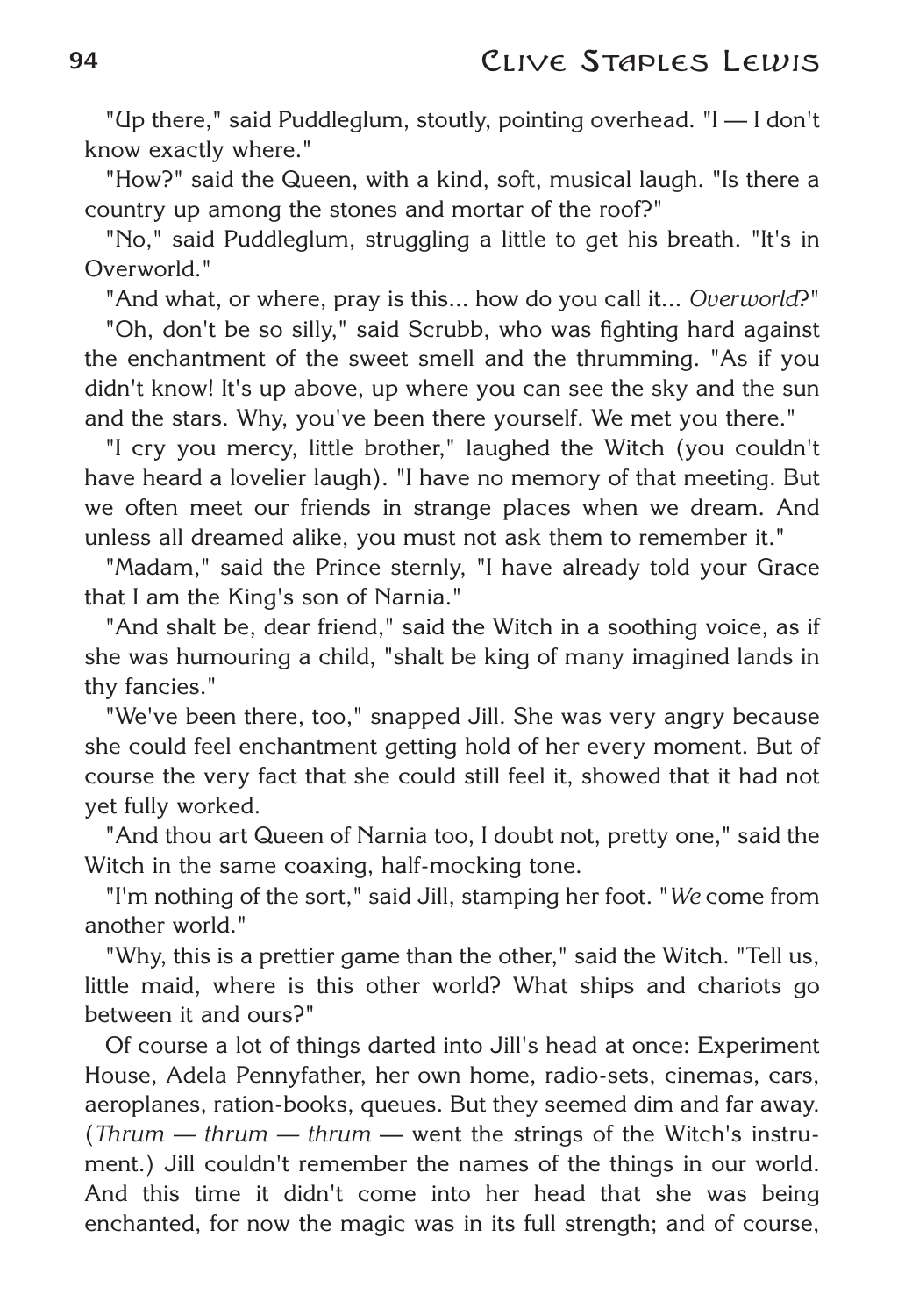#### The SILVER Chair company of the SILVER Chair company of the state of the state of the state of the state of the state of the state of the state of the state of the state of the state of the state of the state of the state

the more enchanted you get, the more certain you feel that you are not enchanted at all. She found herself saying (and at the moment it was a relief to say):

"No. I suppose that other world must be all a dream."

"Yes. It is all a dream," said the Witch, always thrumming.

"Yes, all a dream," said Jill.

"There never was such a world," said the Witch.

"No," said Jill and Scrubb, "never was such a world."

"There never was any world but mine," said the Witch.

"There never was any world but yours," said they.

Puddleglum was still fighting hard. "I don't know rightly what you all mean by a world," he said, talking like a man who hasn't enough air. "But you can play that fiddle till your fingers drop off, and still you won't make me forget Narnia; and the whole Overworld too. We'll never see it *again*, I shouldn't wonder. You may have blotted it out and turned it dark like this, for all I know. Nothing more likely. But I know I was there once. I've seen the sky full of stars. I've seen the sun coming up out of the sea of a morning and sinking behind the mountains at night. And I've seen him up in the midday sky when I couldn't look at him for brightness."

Puddleglum's words had a very rousing effect. The other three all breathed again and looked at one another like people newly awaked.

"Why, there it is!" cried the Prince. "Of course! The blessing of Aslan upon this honest marsh-wiggle. We have all been dreaming, these last few minutes. How could we have forgotten it? Of course we've all seen the sun."

"By Jove, so we have!" said Scrubb. "Good for you, Puddleglum! You're the only one of us with any sense, I do believe."

Then came the Witch's voice, cooing softly like the voice of a woodpigeon from the high elms in an old garden at three o'clock in the middle of a sleepy, summer afternoon; and it said:

"What is this sun that you all speak of? Do you mean anything by the word?"

"Yes, we jolly well do," said Scrubb.

"Can you tell me what it's like?" asked the Witch (*thrum, thrum, thrum*, went the strings).

"Please it your Grace," said the Prince, very coldly and politely. "You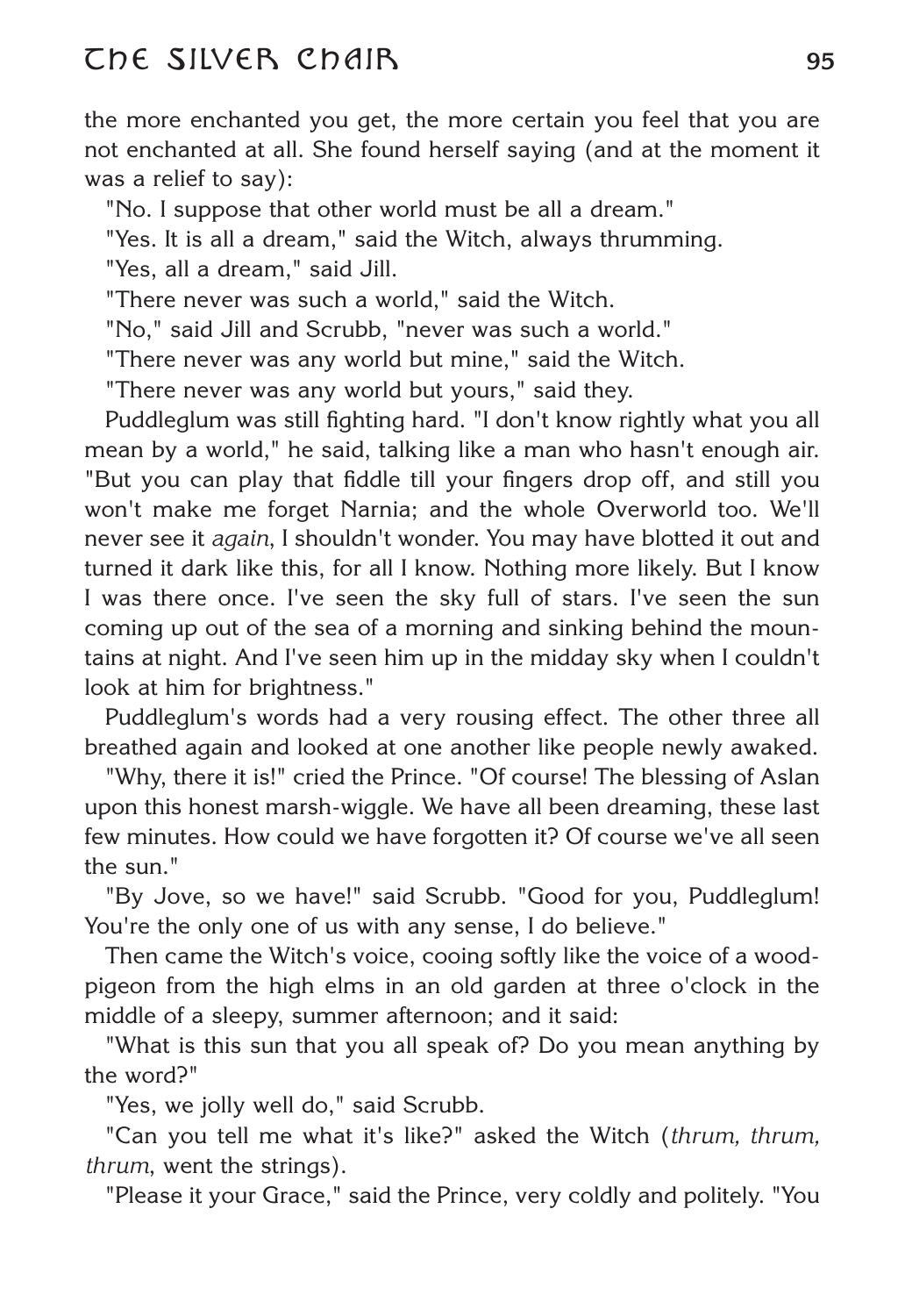see that lamp. It is round and yellow and gives light to the whole room; and hangeth moreover from the roof. Now that thing which we call the sun is like the lamp, only far greater and brighter. It giveth light to the whole Overworld and hangeth in the sky."

"Hangeth from what, my lord?" asked the Witch; and then, while they were all still thinking how to answer her, she added, with another of her soft, silver laughs: "You see? When you try to think out clearly what this *sun* must be, you cannot tell me. You can only tell me it is like the lamp. Your *sun* is a dream; and there is nothing in that dream that was not copied from the lamp. The lamp is the real thing; the sun is but a tale, a children's story."

"Yes, I see now," said Jill in a heavy, hopeless tone. "It must be so." And while she said this, it seemed to her to be very good sense.

Slowly and gravely the Witch repeated, "There is no *sun*." And they all said nothing. She repeated, in a softer and deeper voice. "There is no sun." After a pause, and after a struggle in their minds, all four of them said together. "You are right. There is no sun." It was such a relief to give in and say it.

"There never was a *sun*," said the Witch.

"No. There never was a sun," said the Prince, and the Marsh-wiggle, and the children.

For the last few minutes Jill had been feeling that there was something she must remember at all costs. And now she did. But it was dreadfully hard to say it. She felt as if huge weights were laid on her lips. At last, with an effort that seemed to take all the good out of her, she said:

"There's Aslan."

"Aslan?" said the Witch, quickening ever so slightly the pace of her thrumming. "What a pretty name! What does it mean?"

"He is the great Lion who called us out of our own world," said Scrubb, "and sent us into this to find Prince Rilian."

"What is a *lion*?" asked the Witch.

"Oh, hang it all!" said Scrubb. "Don't you know? How can we describe it to her? Have you ever seen a cat?"

"Surely," said the Queen. "I love cats."

"Well, a lion is a little bit — only a little bit, mind you — like a huge cat — with a mane. At least, it's not like a horse's mane, you know,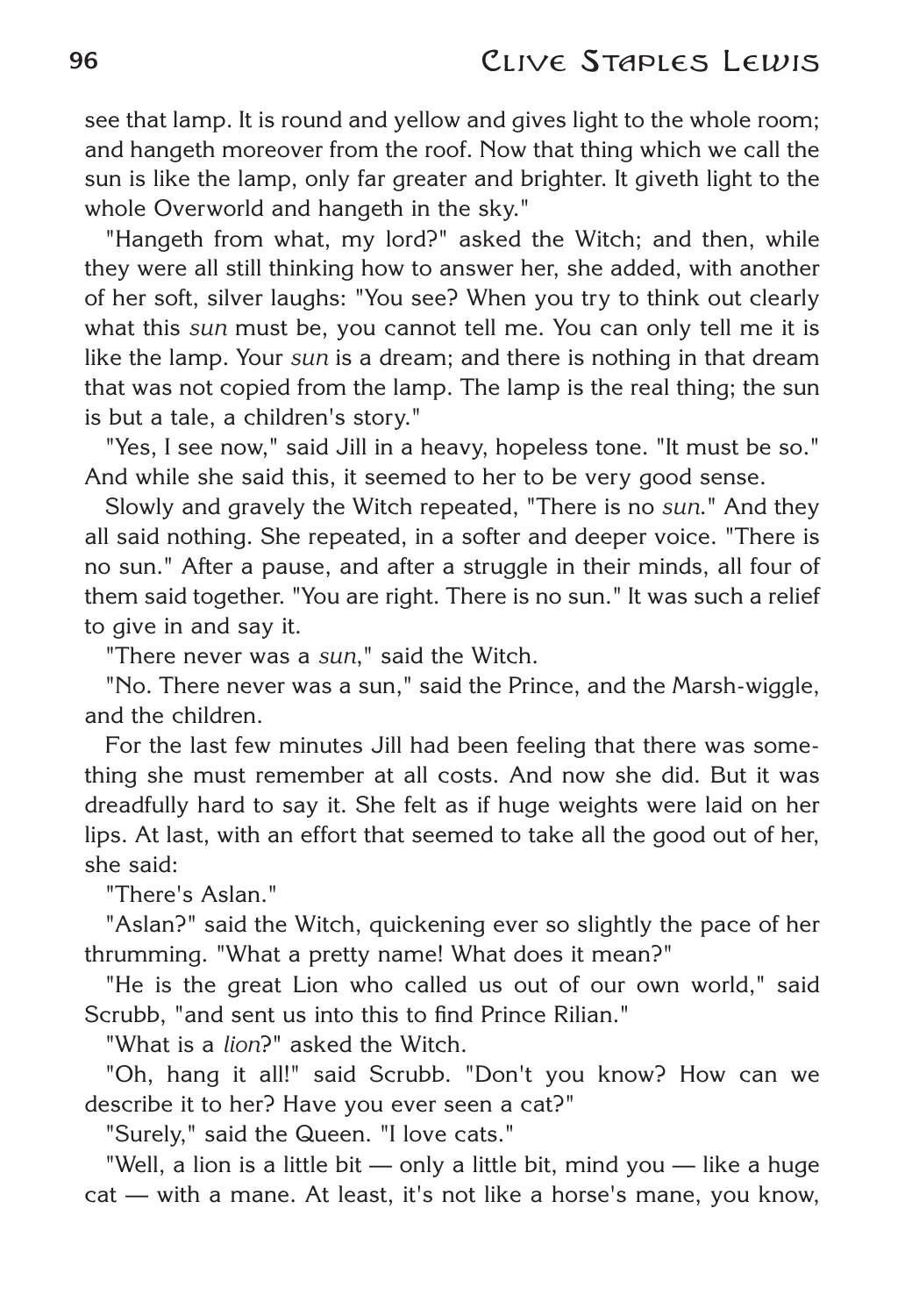#### The SILVER Chair compared to the state of the state of the state of the state of the state of the state of the state of the state of the state of the state of the state of the state of the state of the state of the state o

it's more like a judge's wig. And it's yellow. And terrifically strong."

The Witch shook her head. "I see," she said, "that we should do no better with your *lion*, as you call it, than we did with your *sun*. You have seen lamps, and so you imagined a bigger and better lamp and called it the sun. You've seen cats, and now you want a bigger and better cat, and it's to be called a *lion*. Well, 'tis a pretty make-believe, though, to say truth, it would suit you all better if you were younger. And look how you can put nothing into your make-believe without copying it from the real world, this world of mine, which is the only world. But even you children are too old for such play. As for you, my lord Prince, that art a man full grown, fie upon you! Are you not ashamed of such toys? Come, all of you. Put away these childish tricks. I have work for you all in the real world. There is no Narnia, no Overworld, no sky, no sun, no Aslan. And now, to bed all. And let us begin a wiser life to-morrow. But first, to bed; to sleep; deep sleep, soft pillows, sleep without foolish dreams."

The Prince and the two children were standing with their heads hung down, their cheeks flushed, their eyes half closed; the strength all gone from them; the enchantment almost complete. But Puddleglum, desperately gathering all his strength, walked over to the fire. Then he did a very brave thing. He knew it wouldn't hurt him quite as much as it would hurt a human; for his feet (which were bare) were webbed and hard and cold-blooded like a duck's. But he knew it would hurt him badly enough; and so it did. With his bare foot he stamped on the fire, grinding a large part of it into ashes on the flat hearth. And three things happened at once.

First, the sweet heavy smell grew very much less. For though the whole fire had not been put out, a good bit of it had, and what remained smelled very largely of burnt marsh-wiggle, which is not at all an enchanting smell. This instantly made everyone's brain far clearer. The Prince and the children held up their heads again and opened their eyes.

Secondly, the Witch, in a loud, terrible voice, utterly different from all the sweet tones she had been using up till now, called out, "What are you doing? Dare to touch my fire again, mud-filth, and I'll turn the blood to fire inside your veins."

Thirdly, the pain itself made Puddleglum's head for a moment perfectly clear and he knew exactly what he really thought. There is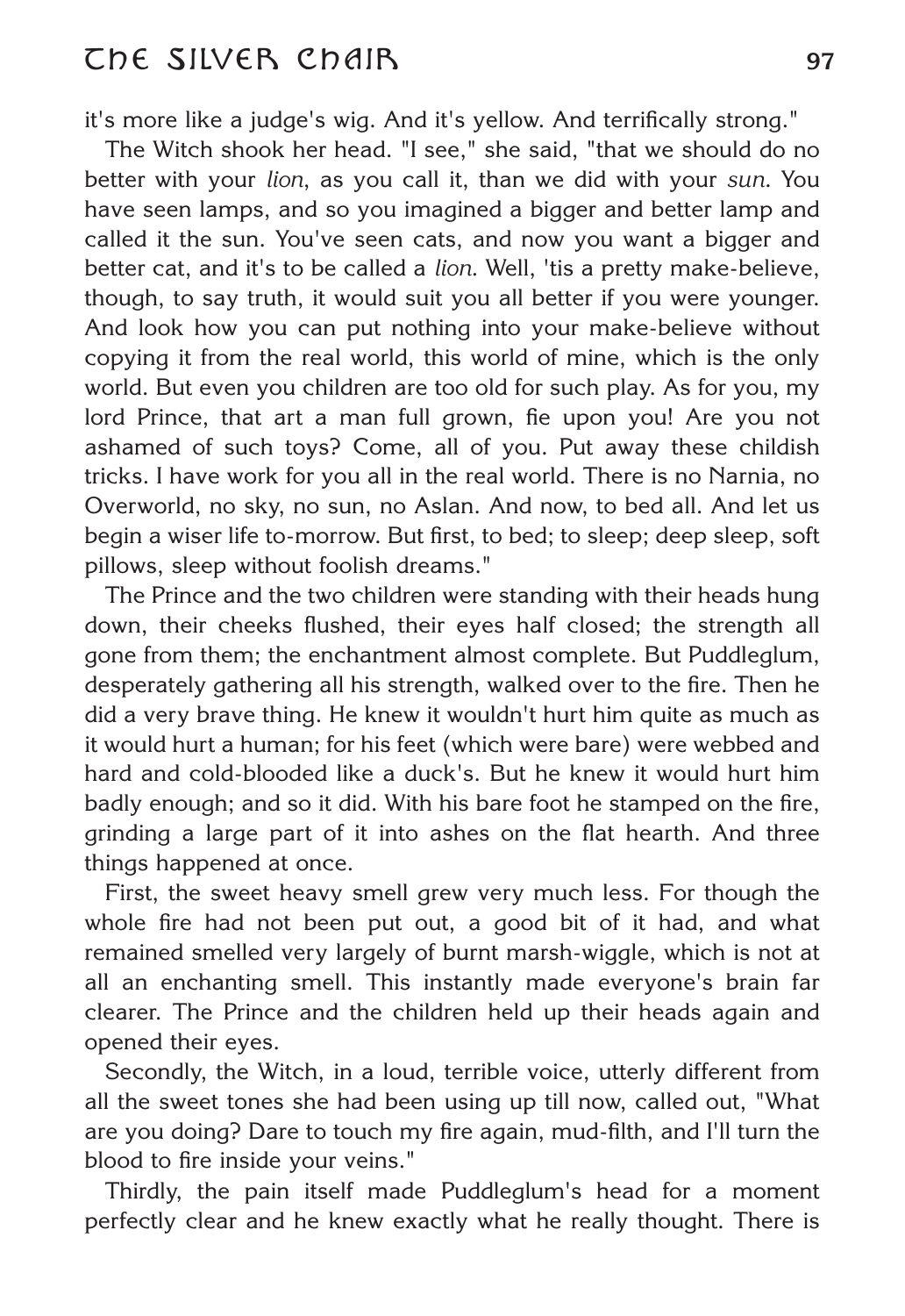nothing like a good shock of pain for dissolving certain kinds of magic.

"One word, Ma'am," he said, coming back from the fire; limping, because of the pain. "One word. All you've been saying is quite right, I shouldn't wonder. I'm a chap who always liked to know the worst and then put the best face I can on it. So I won't deny any of what you said. But there's one thing more to be said, even so. Suppose we have only dreamed, or made up, all those things — trees and grass and sun and moon and stars and Aslan himself. Suppose we have. Then all I can say is that, in that case, the made-up things seem a good deal more important than the real ones. Suppose this black pit of a kingdom of yours is the only world. Well, it strikes me as a pretty poor one. And that's a funny thing, when you come to think of it. We're just babies making up a game, if you're right. But four babies playing a game can make a play-world which licks your real world hollow. That's why I'm going to stand by the play-world. I'm on Aslan's side even if there isn't any Aslan to lead it. I'm going to live as like a Narnian as I can even if there isn't any Narnia. So, thanking you kindly for our supper, if these two gentlemen and the young lady are ready, we're leaving your court at once and setting out in the dark to spend our lives looking for Overland. Not that our lives will be very long, I should think; but that's small loss if the world's as dull a place as you say."

"Oh, hurrah! Good old Puddleglum!" cried Scrubb and Jill. But the Prince shouted suddenly, "Ware! Look to the Witch."

When they did look their hair nearly stood on end.

The instrument dropped from her hands. Her arms appeared to be fastened to her sides. Her legs were intertwined with each other, and her feet had disappeared. The long green train of her skirt thickened and grew solid, and seemed to be all one piece with the writhing green pillar of her interlocked legs. And that writhing green pillar was curving and swaying as if it had no joints, or else were all joints. Her head was thrown far back and while her nose grew longer and longer, every other part of her face seemed to disappear, except her eyes. Huge flaming eyes they were now, without brows or lashes. All this takes time to write down; it happened so quickly that there was only just time to see it. Long before there was time to do anything, the change was complete, and the great serpent which the Witch had become, green as poison, thick as Jill's waist, had flung two or three coils of its loathsome body round the Prince's legs. Quick as lightning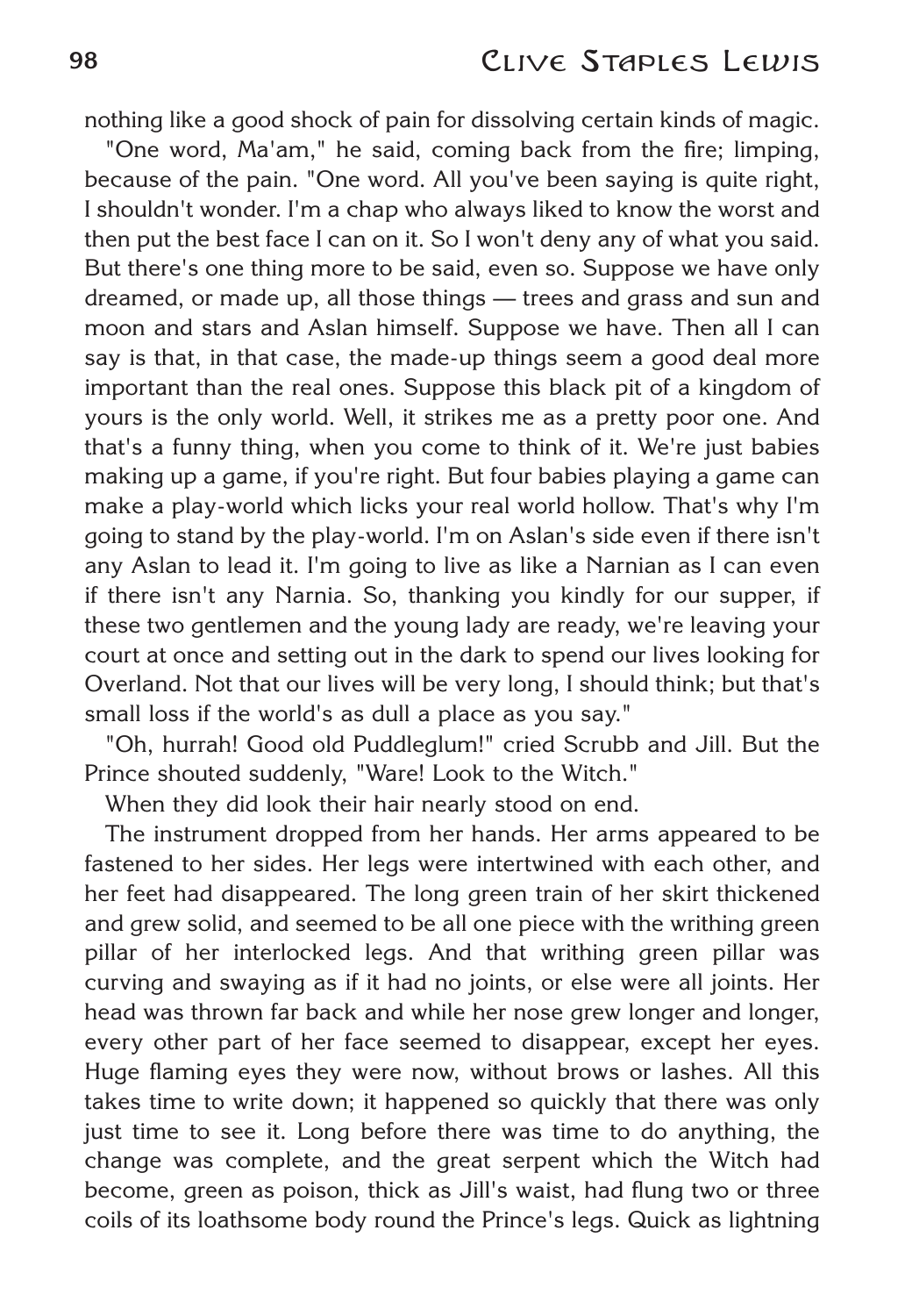#### The SILVER Chair company of the SILVER Chair company of the second state of the second state of the second state of the second state of the second state of the second state of the second state of the second state of the se

another great loop darted round, intending to pinion his sword-arm to his side. But the Prince was just in time. He raised his arms and got them clear: the living knot closed only round his chest — ready to crack his ribs like firewood when it drew tight.

The Prince caught the creature's neck in his left hand, trying to squeeze it till it choked. This held its face (if you could call it a face) about five inches from his own. The forked tongue flickered horribly in and out, but could not reach him. With his right hand he drew back his sword for the strongest blow he could give. Meanwhile Scrubb and Puddleglum had drawn their weapons and rushed to his aid. All three blows fell at once: Scrubb's (which did not even pierce the scales and did no good) on the body of the snake below the Prince's hand, but the Prince's own blow and Puddleglum's both on its neck. Even that did not quite kill it, though it began to loosen its hold on Rilian's legs and chest. With repeated blows they hacked off its head. The horrible thing went on coiling and moving like a bit of wire long after it had died; and the floor, as you may imagine, was a nasty mess.

The Prince, when he had breath, said, "Gentlemen, I thank you." Then the three conquerors stood staring at one another and panting, without another word, for a long time. Jill had very wisely sat down and was keeping quiet; she was saying to herself, "I do hope I don't  $faint$  — or blub — or do anything idiotic."

"My royal mother is avenged," said Rilian presently. "This is undoubtedly the same worm that I pursued in vain by the fountain in the forest of Narnia, so many years ago. All these years I have been the slave of my mother's slayer. Yet I am glad, gentlemen, that the foul Witch took to her serpent form at the last. It would not have suited well either with my heart or with my honour to have slain a woman. But look to the lady." He meant Jill.

"I'm all right, thanks," said she.

"Damsel," said the Prince, bowing to her. "You are of a high courage, and therefore, I doubt not, you come of a noble blood in your own world. But come, friends. Here is some wine left. Let us refresh ourselves and each pledge his fellows. After that, to our plans."

"A jolly good idea, Sir," said Scrubb.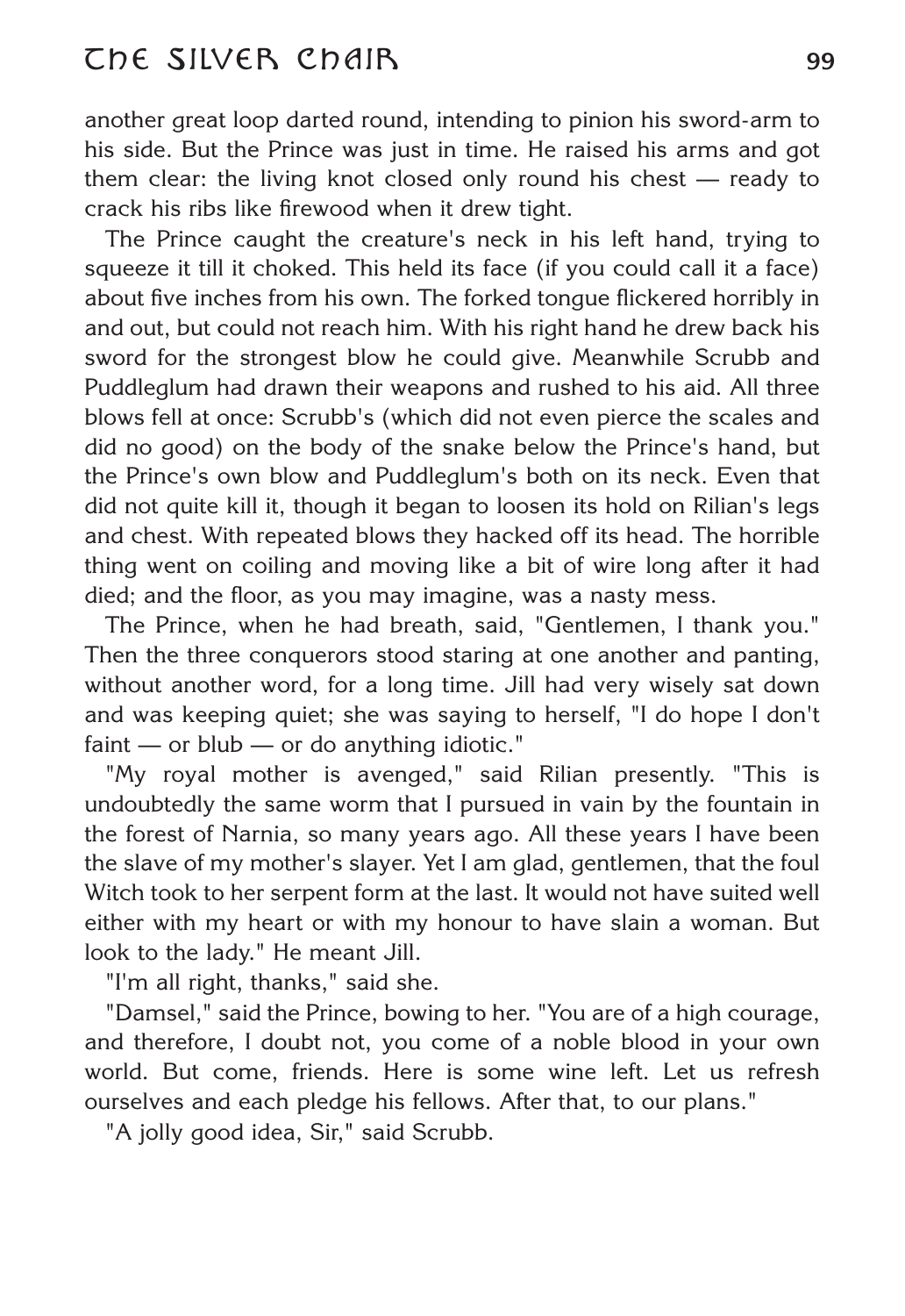### Chapter XIII

# Underland Without the Queen

II felt that they had earned what Scrubb called a "breather".<br>
The Witch had locked the door and told the Earthmen not<br>
to disturb her, so there was no danger of interruption for the<br>
present. Their first business was, of The Witch had locked the door and told the Earthmen not to disturb her, so there was no danger of interruption for the present. Their first business was, of course, Puddleglum's into strips, and well greased on the inside with butter and salad oil off the supper table, made a fairly good dressing. When this had been applied, they all sat down and had a little refreshment, and discussed plans for escaping from the Underworld.

Rilian explained that there were quite a lot of outlets by which one could get to the surface; he had been taken out through most of them at one time or another. But he had never gone out alone, only with the Witch; and he had always reached these outlets by going in a ship across the Sunless Sea. What the Earthmen would say if he went down to the harbour without the Witch, and with four strangers, and simply ordered a ship, no-one could guess. But most likely they would ask awkward questions. On the other hand the new outlet, the one for the invasion of Overworld, was on this side of the sea, and only a few miles away. The Prince knew that it was nearly finished; only a few feet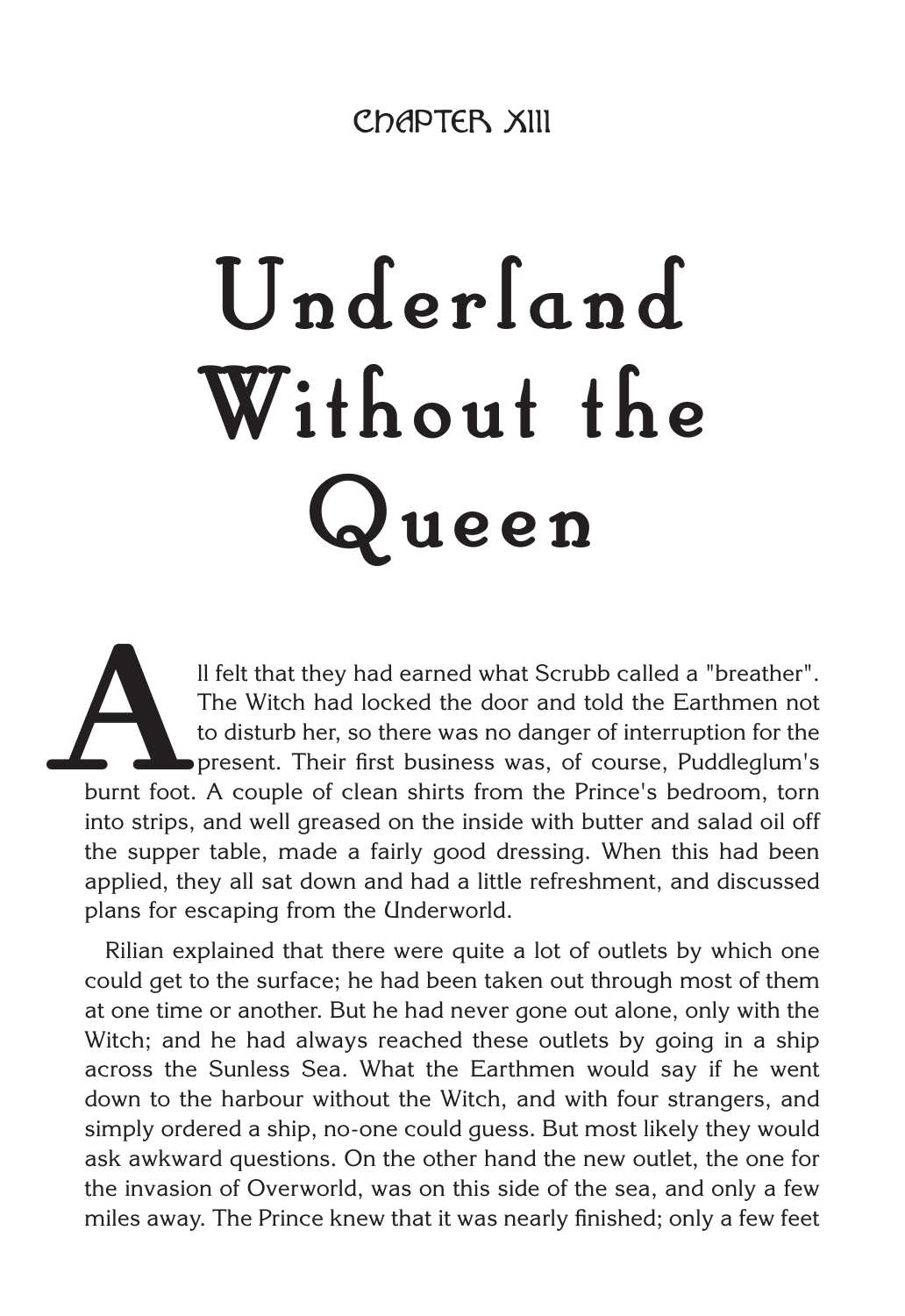#### The SILVER Chair company of the SILVER Chair company of the state of the state of the state of the state of the state of the state of the state of the state of the state of the state of the state of the state of the state

of earth divided the diggings from the outer air. It was even possible that it had now been quite finished. Perhaps the Witch had come back to tell him this and to start the attack. Even if it was not, they could probably dig themselves out by that route in a few hours — if they could only get there without being stopped, and if only they found the diggings unguarded. But those were the difficulties.

"If you ask me — " began Puddleglum, when Scrubb interrupted.

"I say," he asked, "what's that noise?"

"I've been wondering that for some time!" said Jill.

They had all, in fact, been hearing the noise but it had begun and increased so gradually that they did not know when they had first noticed it. For a time it had been only a vague disquiet like gentle winds, or traffic very far away. Then it swelled to a murmur like the sea. Then came rumblings and rushings. Now there seemed to be voices as well and also a steady roaring that was not voices.

"By the Lion," said Prince Rilian, "it seems this silent land has found a tongue at last." He rose, walked to the window, and drew aside the curtains. The others crowded round him to look out.

The very first thing they noticed was a great red glow. Its reflection made a red patch on the roof of the Underworld thousands of feet above them, so that they could see a rocky ceiling which had perhaps been hidden in darkness ever since the world was made. The glow itself came from the far side of the city so that many buildings, grim and great, stood up blackly against it. But it also cast its light down many streets that ran from it towards the castle. And in those streets something very strange was going on. The closely-packed, silent crowds of Earthmen had vanished. Instead, there were figures darting about by ones, or twos, or threes. They behaved like people who do not want to be seen: lurking in shadow behind buttresses or in doorways, and then moving quickly across the open into fresh places of hiding. But the strangest thing of all, to anyone who knew the gnomes, was the noise. Shouts and cries came from all directions. But from the harbour there came a low, rumbling roar which grew steadily louder and was already shaking the whole city.

"What's happened to the Earthmen?" said Scrubb. "Is it *them* shouting?"

"'Tis hardly possible," said the Prince. "I never heard one of the rascals so much as speak with a loud voice in all the weary years of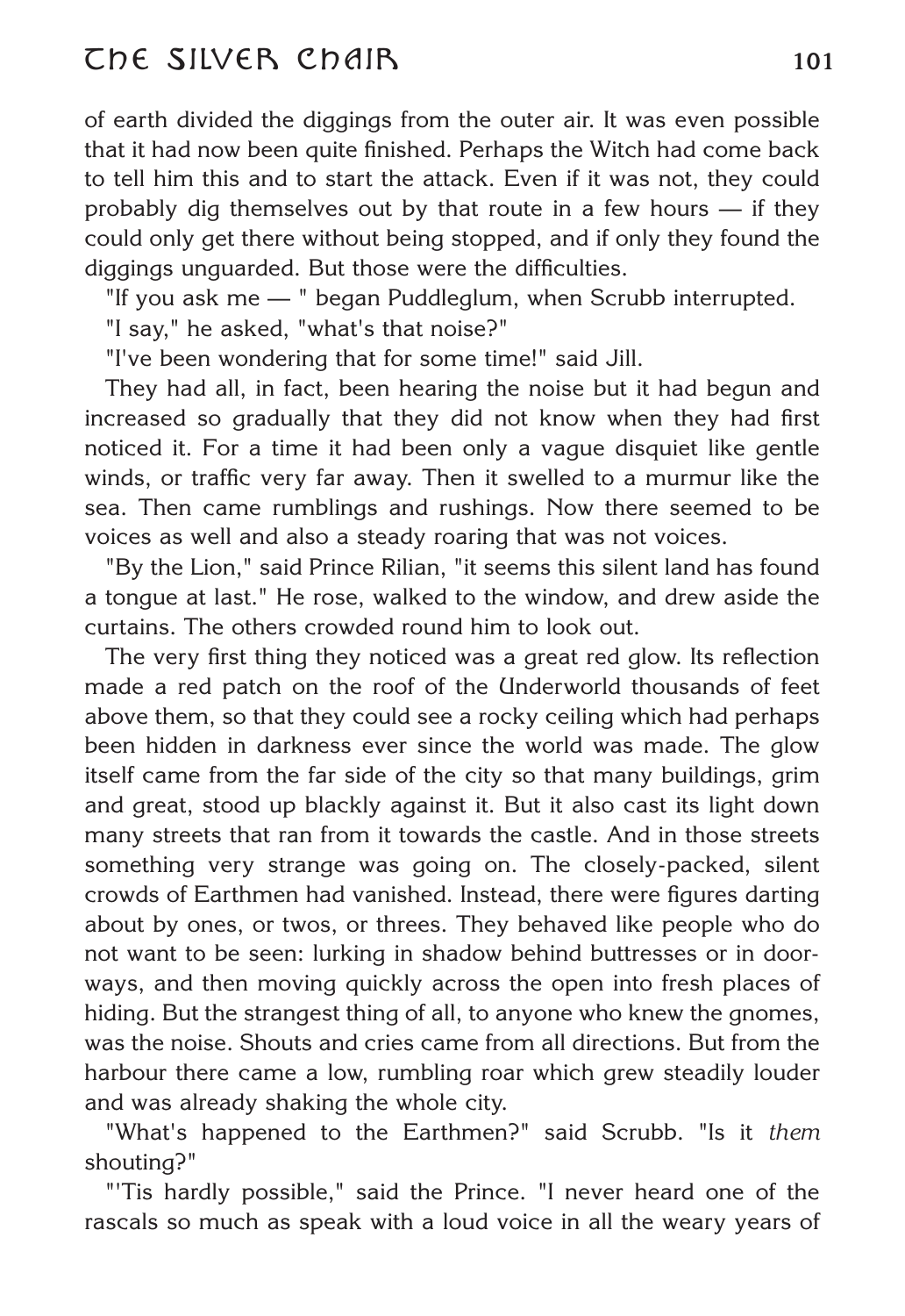my bondage. Some new devilry, I don't doubt."

"And what is that red light over there?" asked Jill. "Is something on fire?"

"If you ask me," said Puddleglum, "I should say that was the central fires of the Earth breaking out to make a new volcano. We'll be in the middle of it, I shouldn't wonder."

"Look at that ship!" said Scrubb. "Why's it coming on so quickly? No-one's rowing it."

"Look, look!" said the Prince. "The ship is already far this side of the harbour — it is in the street. Look! All the ships are driving into the city! By my head, the sea's rising. The flood is upon us. Aslan be praised, this castle stands on high ground. But the water comes on grimly fast."

"Oh, what *can* be happening?" cried Jill. "Fire and water and all those people dodging about the streets."

"I'll tell you what it is," said Puddleglum. "That Witch has laid a train of magic spells so that whenever she was killed, at that same moment her whole kingdom would fall to pieces. She's the sort that wouldn't so much mind dying herself if she knew that the chap who killed her was going to be burned, or buried, or drowned five minutes later."

"Hast hit it, friend wiggle," said the Prince. "When our swords hacked off the Witch's head, that stroke ended all her magic works, and now the Deep Lands are falling to pieces. We are looking on the end of Underworld."

"That's it, Sir," said Puddleglum. "Unless it should happen to be the end of the whole world."

"But are we just going to stay here and — wait?" gasped Jill.

"Not by my counsel," said the Prince. "I would save my horse, Coalblack, and the Witch's Snowflake (a noble beast and worthy of a better mistress) which are both stabled in the courtyard. After that, let us make shift to get out to high ground and pray that we shall find an outlet. The horses can carry two each at need, and if we put them to it they may outstrip the flood."

"Will your Highness not put on armour?" asked Puddleglum. "I don't like the look of *those*" — and he pointed down to the street. Everyone looked down. Dozens of creatures (and now that they were close, they obviously were Earthmen) were coming up from the direction of the harbour. But they were not moving like an aimless crowd. They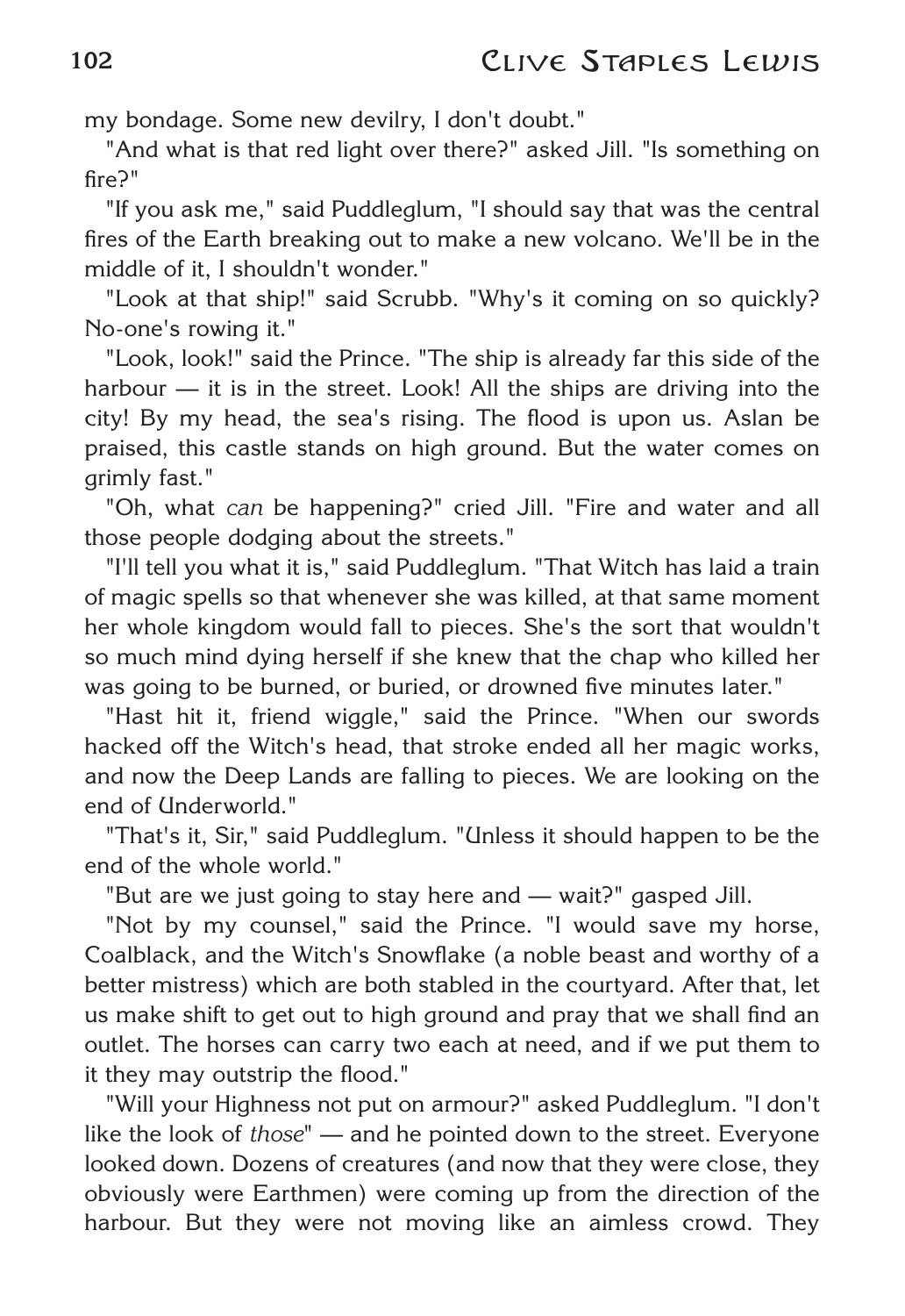### The SILVER Chair company of the SILVER Chairs and the state of the state of the state of the state of the state of the state of the state of the state of the state of the state of the state of the state of the state of the

behaved like modern soldiers in an attack, making rushes and taking cover, anxious not to be seen from the castle windows.

"I dare not see the inside of that armour again," said the Prince. "I rode in it as in a movable dungeon, and it stinks of magic and slavery. But I will take the shield."

He left the room and returned with a strange light in his eyes a moment later.

"Look, friends," he said, holding out the shield towards them. "An hour ago it was black and without device; and now, this." The shield had turned bright as silver, and on it, redder than blood or cherries, was the figure of the Lion.

"Doubtless," said the Prince, "this signifies that Aslan will be our good lord, whether he means us to live or die. And all's one, for that. Now, by my counsel, we shall all kneel and kiss his likeness, and then all shake hands one with another, as true friends that may shortly be parted. And then, let us descend into the city and take the adventure that is sent us."

And they all did as the Prince had said. But when Scrubb shook hands with Jill, he said, "So long, Jill. Sorry I've been a funk and so ratty. I hope you get safe home," and Jill said, "So long, Eustace. And I'm sorry I've been such a pig." And this was the first time they had ever used Christian names, because one didn't do it at school.

The Prince unlocked the door and they all went down the stairs: three of them with drawn swords, and Jill with drawn knife. The attendants had vanished and the great room at the foot of the Prince's stairs was empty. The grey, doleful lamps were still burning and by their light they had no difficulty in passing gallery after gallery and descending stairway after stairway. The noises from outside the castle were not so easily heard here as they had been in the room above. Inside the house all was still as death, and deserted. It was as they turned a corner into the great hall on the ground floor that they met their first Earthman — a fat, whitish creature with a very pig-like face who was gobbling up all the remains of food on the tables. It squealed (the squeal also was very like a pig's) and darted under a bench, whisking its long tail out of Puddleglum's reach in the nick of time. Then it rushed away through the far door too quickly to be followed.

From the hall they came out into the courtyard. Jill, who went to a riding school in the holidays, had just noticed the smell of a stable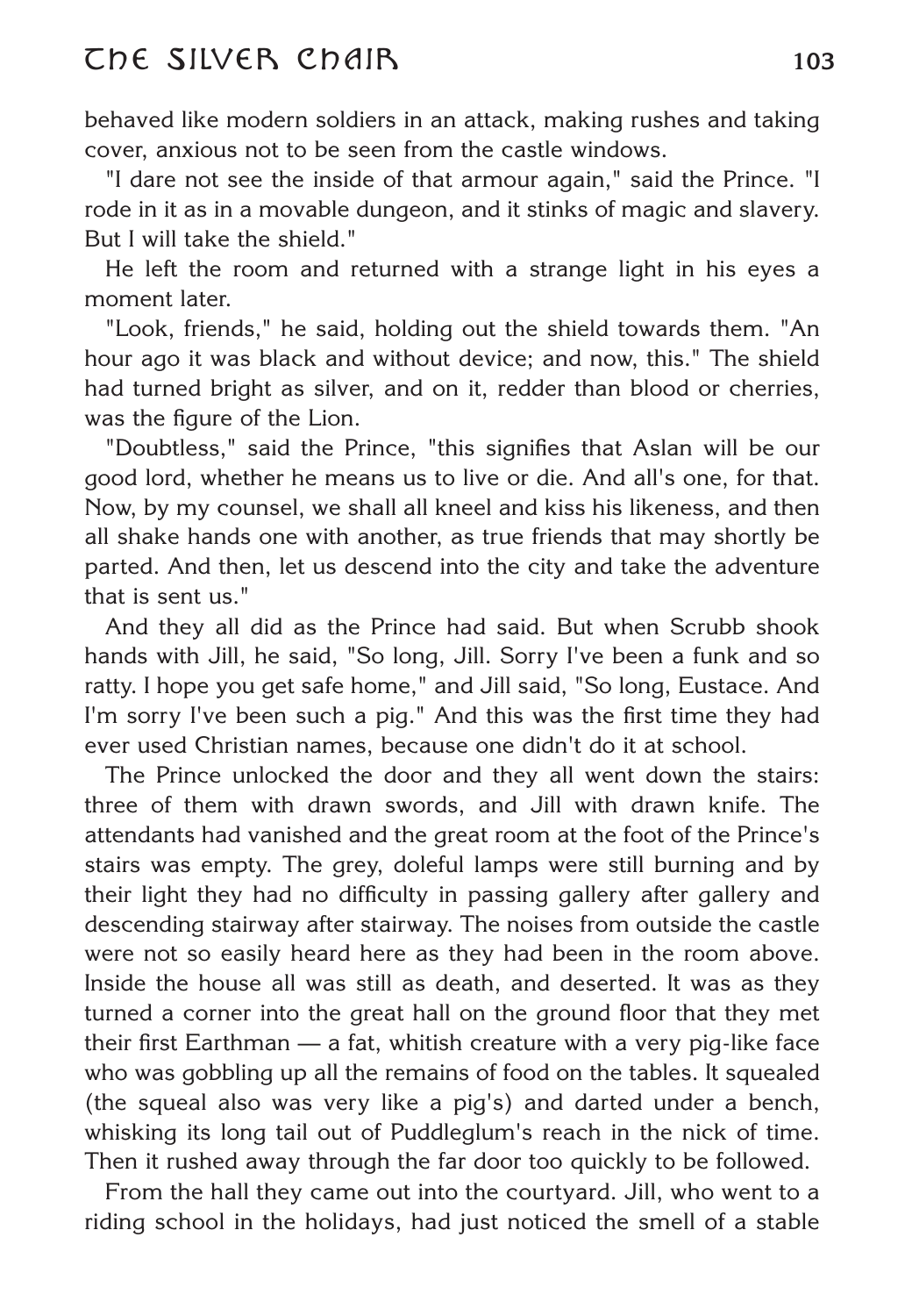(a very nice, honest, homely smell it is to meet in a place like Underland) when Eustace said, "Great Scott! Look at that!" A magnificent rocket had risen from somewhere beyond the castle walls and broken into green stars.

"Fireworks!" said Jill in a puzzled voice.

"Yes," said Eustace, "but you can't imagine those Earth people letting them off for fun! It must be a signal."

"And means no good to us, I'll be bound," said Puddleglum.

"Friends," said the Prince, "when once a man is launched on such an adventure as this, he must bid farewell to hopes and fears, otherwise death or deliverance will both come too late to save his honour and his reason. Ho, my beauties" (he was now opening the stable door). "Hey, cousins! Steady, Coalblack! Softly now, Snowflake! You are not forgotten."

The horses were both frightened by the strange lights and the noises. Jill, who had been so cowardly about going through a black hole between one cave and another, went in without fear between the stamping and snorting beasts, and she and the Prince had them saddled and bridled in a few minutes. Very fine they looked as they came out into the courtyard, tossing their heads. Jill mounted Snowflake, and Puddleglum got up behind her. Eustace got up behind the Prince on Coalblack. Then with a great echo of hoofs, they rode out of the main gateway into the street.

"Not much danger of being burnt. That's the bright side of it," observed Puddleglum, pointing to their right. There, hardly a hundred yards away, lapping against the walls of the houses, was water.

"Courage!" said the Prince. "The road there goes down steeply. That water has climbed only half up the greatest hill in the city. It might come so near in the first half-hour and come no nearer in the next two. My fear is more of that  $-$  " and he pointed with his sword to a great tall Earthman with boar's tusks, followed by six others of assorted shapes and sizes who had just dashed out of a side street and stepped into the shadow of the houses where no one could see them.

The Prince led them, aiming always in the direction of the glowing red light but a little to the left of it. His plan was to get round the fire (if it was a fire) onto high ground, in hope that they might find their way to the new diggings. Unlike the other three, he seemed to be almost enjoying himself. He whistled as he rode, and sang snatches of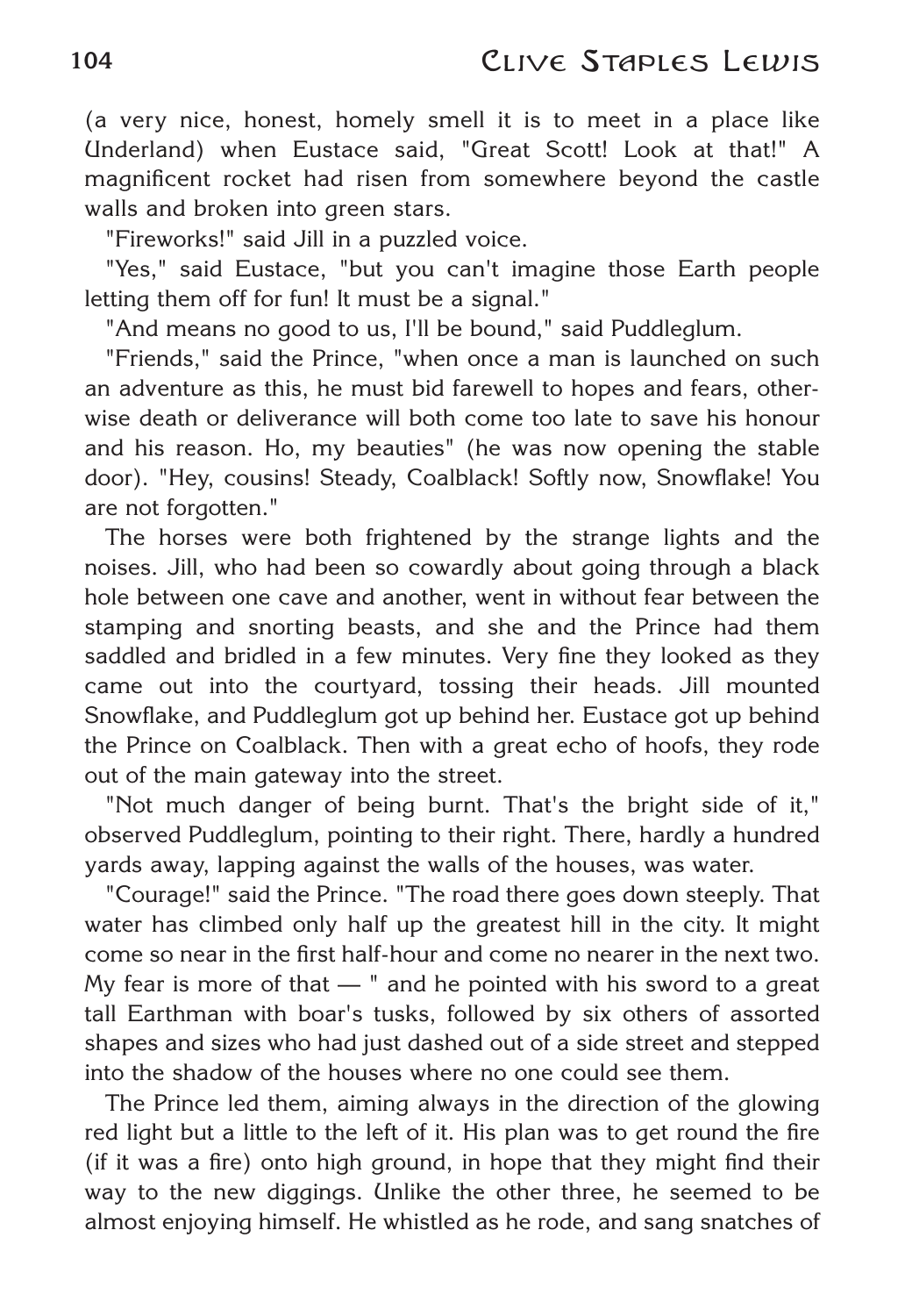### The SILVER Chair company of the SILVER Chairs and the state of the state of the state of the state of the state of the state of the state of the state of the state of the state of the state of the state of the state of the

an old song about Corin Thunder-fist of Archenland. The truth is, he was so glad at being free from his long enchantment that all dangers seemed a game in comparison. But the rest found it an eerie journey.

Behind them was the sound of clashing and entangled ships, and the rumble of collapsing buildings. Overhead was the great patch of lurid light on the roof of the Underworld. Ahead was the mysterious glow, which did not seem to grow any bigger. From the same direction came a continual hubbub of shouts, screams, cat-calls, laughter, squeals, and bellowings; and fireworks of all sorts rose in the dark air. No one could guess what they meant. Nearer to them, the city was partly lit up by the red glow, and partly by the very different light of the dreary Gnome lamps. But there were many places where neither of these lights fell, and those places were jet-black. And in and out of those places the shapes of Earthmen were darting and slipping all the time, always with their eyes fixed on the travellers, always trying to keep out of sight themselves. There were big faces and little faces, huge eyes like fishes' eyes and little eyes like bears'. There were feathers and bristles, horns and tusks, noses like whipcord and chins so long that they looked like beards. Every now and then a group of them would get too big or come too near. Then the Prince would brandish his sword and make a show of charging them. And the creatures, with all manner of hootings, squeakings, and cluckings, would dive away into the darkness.

But when they had climbed many steep streets and were far away from the flood, and almost out of the town on the inland side, it began to be more serious. They were now close to the red glow and nearly on a level with it, though they still could not see what it really was. But by its light they could see their enemies more clearly. Hundreds perhaps a few thousands — of gnomes were all moving towards it. But they were doing so in short rushes, and whenever they stopped, they turned and faced the travellers.

"If your Highness asked me," said Puddleglum, "I'd say those fellows were meaning to cut us off in front."

"That was my thought too, Puddleglum," said the Prince. "And we can never fight our way through so many. Hark you! Let us ride forth close by the edge of yonder house. And even as we reach it, do you slip off into its shadow. The Lady and I will go forward a few paces. Some of these devils will follow us, I doubt not; they are thick behind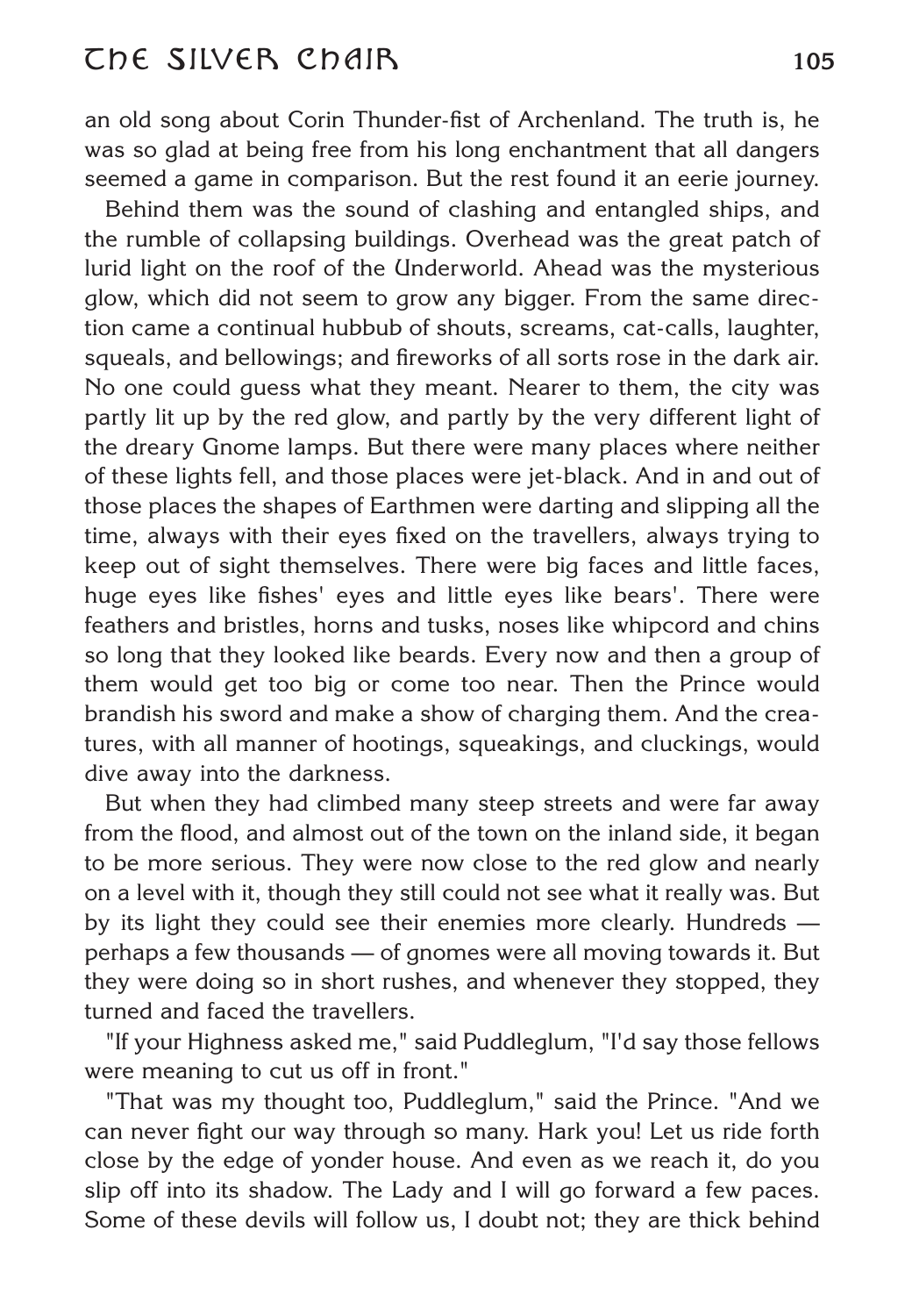us. Do you, who have long arms, take one alive if you may, as it passes your ambush. We may get a true tale of it or learn what is their quarrel against us."

"But won't the others all come rushing at us to rescue the one we catch," said Jill in a voice not so steady as she tried to make it.

"Then, Madam," said the Prince, "you shall see us die fighting around you, and you must commend yourself to the Lion. Now, good Puddleglum."

The Marsh-wiggle slipped off into the shadow as quickly as a cat. The others, for a sickening minute or so, went forward at a walk. Then suddenly from behind them there broke out a series of blood-curdling screams, mixed with the familiar voice of Puddleglum, saying, "Now then! Don't cry out before you're hurt, or you will be hurt, see? Anyone would think it was a pig being killed."

"That was good hunting," exclaimed the Prince, immediately turning Coalblack and coming back to the corner of the house. "Eustace," he said, "of your courtesy, take Coalblack's head." Then he dismounted, and all three gazed in silence while Puddleglum pulled his catch out into the light. It was a most miserable little gnome, only about three feet long. It had a sort of ridge, like a cock's comb (only hard), on the top of its head, little pink eyes, and a mouth and chin so large and round that its face looked like that of a pigmy hippopotamus. If they had not been in such a tight place, they would have burst into laughter at the sight of it.

"Now, Earthman," said the Prince, standing over it and holding his sword point very near the prisoner's neck, "speak up, like an honest gnome, and you shall go free. Play the knave with us, and you are but a dead Earthman. Good Puddleglum, how can it speak while you hold its mouth tight shut?"

"No, and it can't bite either," said Puddleglum. "If I had the silly soft hands that you humans have (saving your Highness's reverence) I'd have been all over blood by now. Yet even a Marsh-wiggle gets tired of being chewed."

"Sirrah," said the Prince to the gnome, "one bite and you die. Let its mouth open, Puddleglum."

"Oo-ee-ee," squealed the Earthman, "Let me go, let me go. It isn't me. I didn't do it."

"Didn't do what?" asked Puddleglum.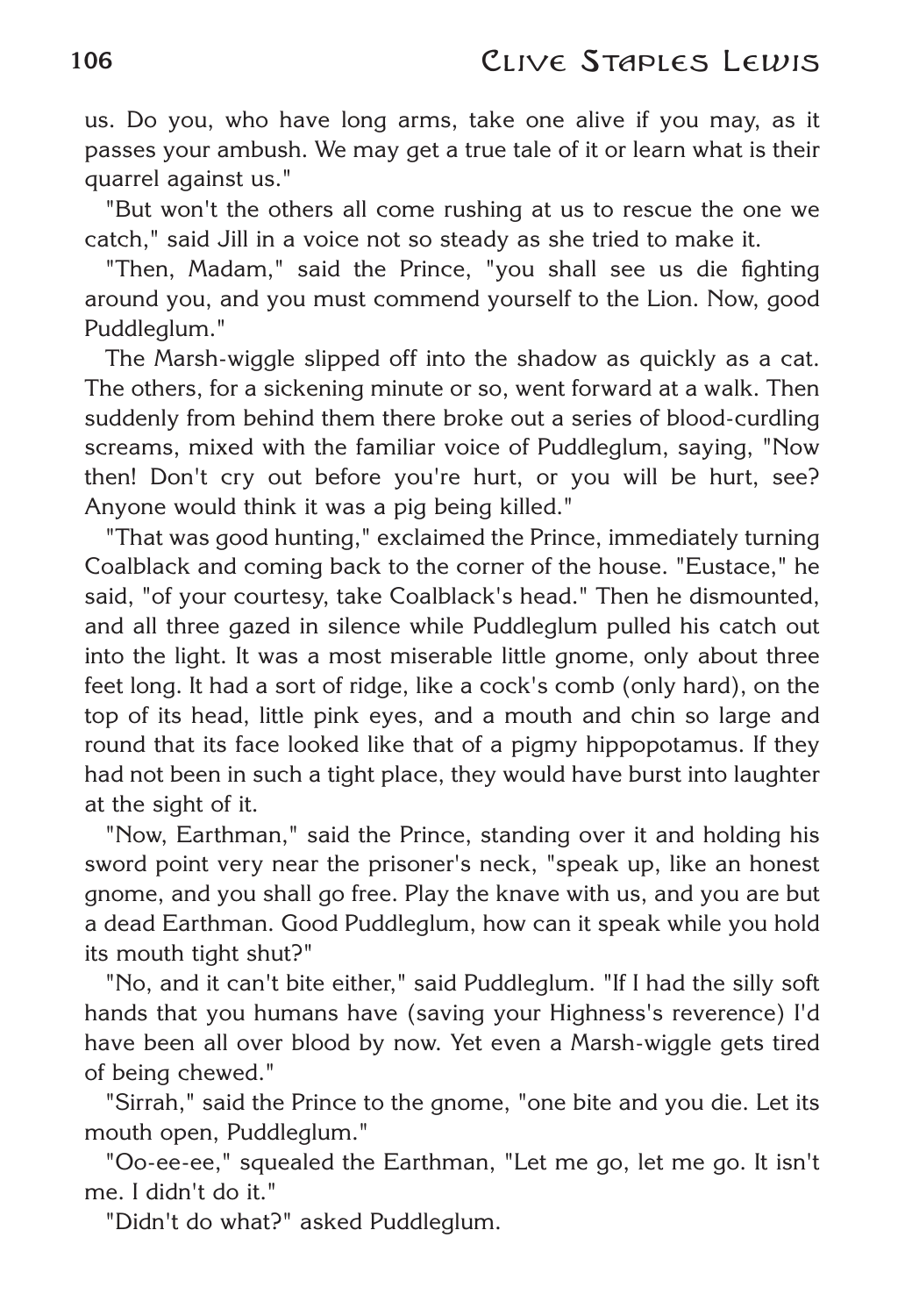### The SILVER Chair company of the SILVER Chair company of the state of the state of the state of the state of the state of the state of the state of the state of the state of the state of the state of the state of the state

"Whatever your Honours say I *did* do," answered the creature.

"Tell me your name," said the Prince, "and what you Earthmen are all about to-day."

"Oh please, your Honours, please, kind gentlemen," whimpered the gnome. "Promise you will not tell the Queen's grace anything I say."

"The Queen's grace, as you call her," said the Prince sternly, "is dead. I killed her myself."

"What!" cried the gnome, opening its ridiculous mouth wider and wider in astonishment. "Dead? The Witch dead? And by your Honour's hand?" It gave a huge sigh of relief and added, "Why then your Honour is a friend!"

The Prince withdrew his sword an inch or so. Puddleglum let the creature sit up. It looked round on the four travellers with its twinkling, red eyes, chuckled once or twice, and began.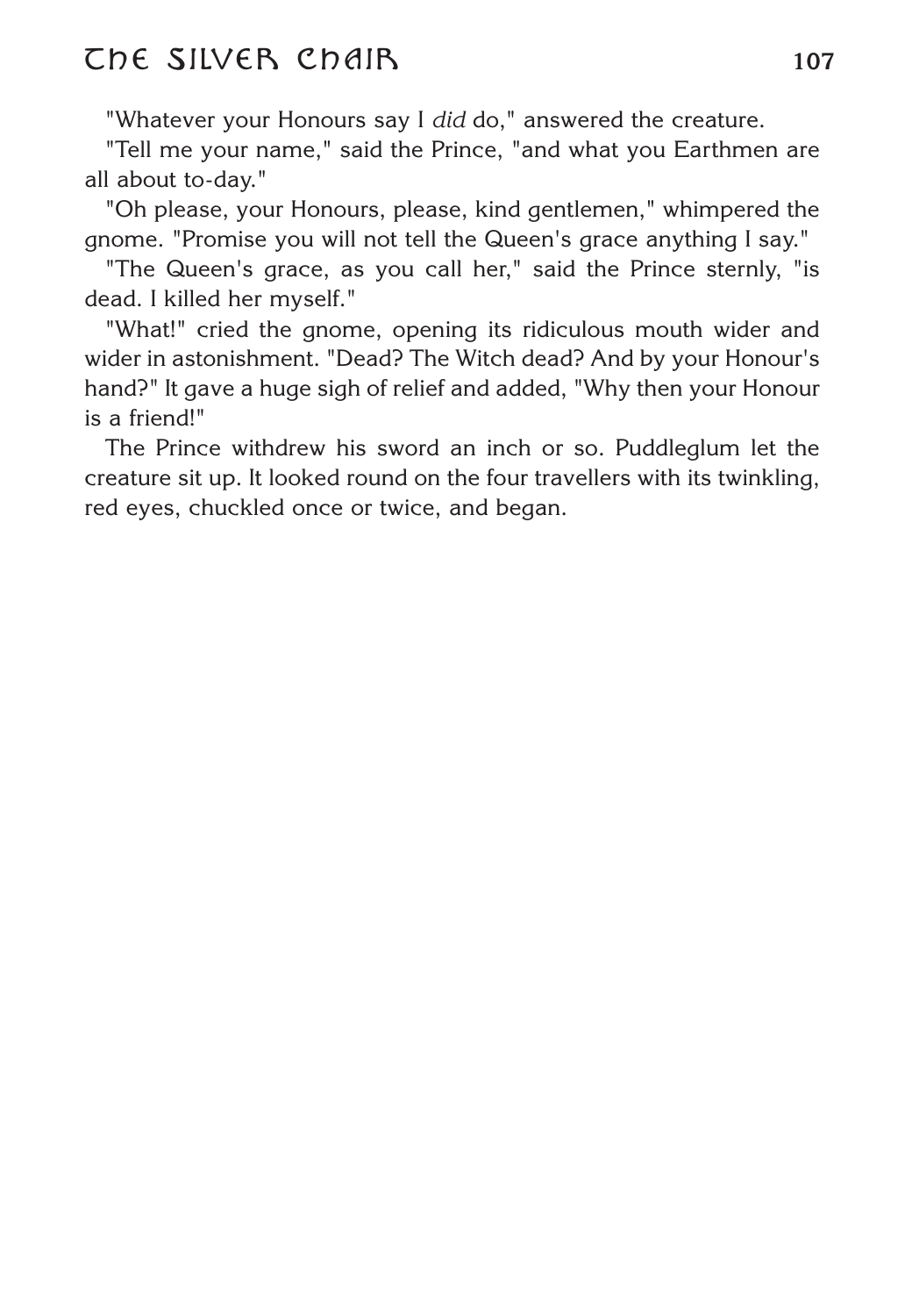## Chapter XIV

# The Bottom of the World

y name is Golg," said the gnome. "And I'll tell your<br>Honours all I know. About an hour ago we were all going<br>about our work — her work, I should say — sad and<br>silent, same as we've done any other day for years and<br>years. T Honours all I know. About an hour ago we were all going about our work — her work, I should say — sad and silent, same as we've done any other day for years and years. Then there came a great crash and bang. As soon as they heard it, everyone says to himself, I haven't had a song or a dance or let off a squib for a long time; why's that? And everyone thinks to himself, Why, I must have been enchanted. And then everyone says to himself, I'm blessed if I know why I'm carrying this load, and I'm not going to carry it any further: that's that. And down we all throw our sacks and bundles and tools. Then everyone turns and sees the great red glow over yonder. And everyone says to himself, What's that? And everyone answers himself and says, There's a crack or chasm split open and a nice warm glow coming up through it from the Really Deep Land, a thousand fathom under us."

"Great Scott," exclaimed Eustace, "are there other lands still lower down?"

"Oh yes, your Honour," said Golg. "Lovely places; what we call the Land of Bism. This country where we are now, the Witch's country, is what we call the Shallow Lands. It's a good deal too near the surface to suit us. Ugh! You might almost as well be living outside, on the surface itself. You see, we're all poor gnomes from Bism whom the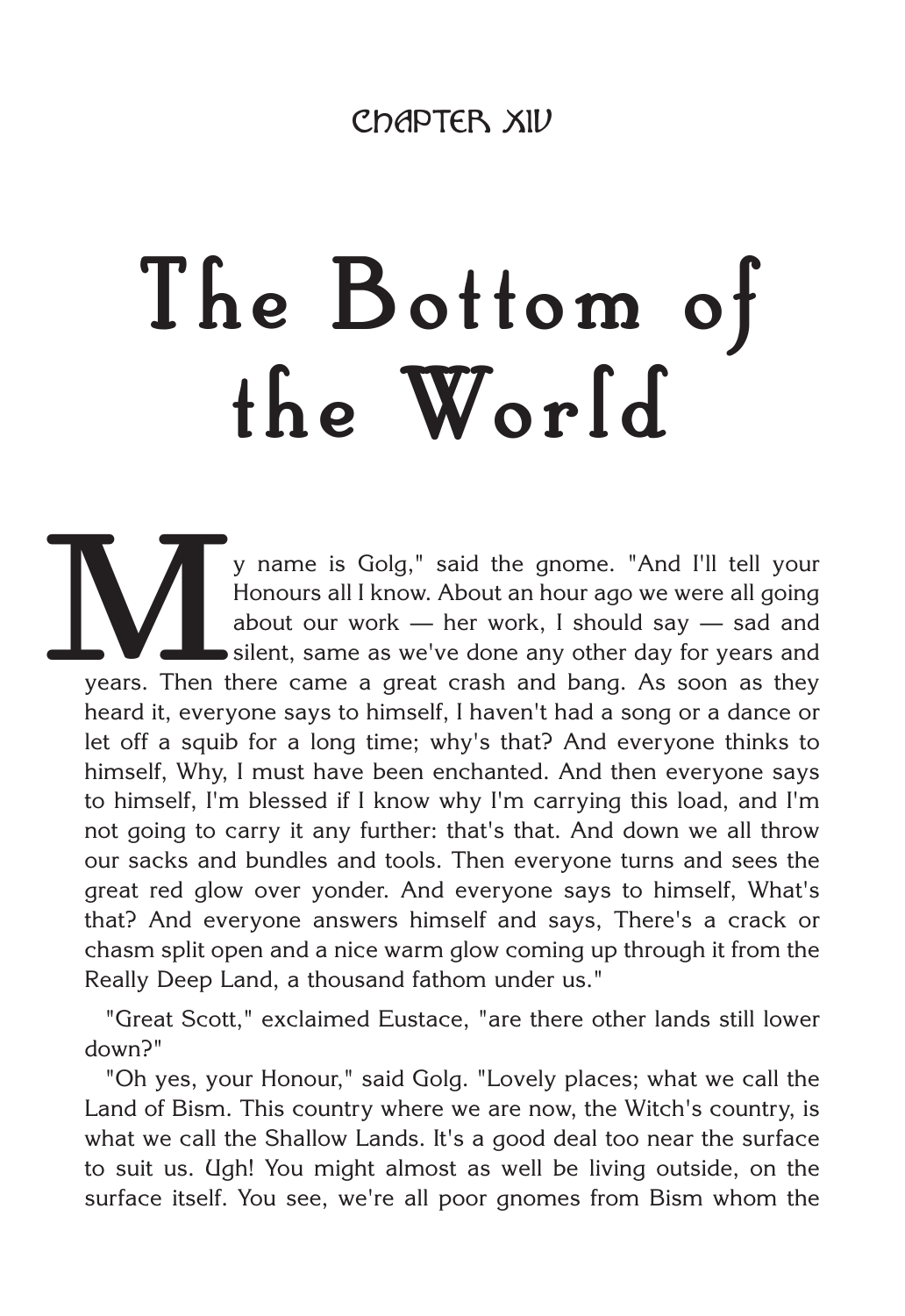### The SILVER Chair company of the SILVER Chair company of the state of the state of the state of the state of the state of the state of the state of the state of the state of the state of the state of the state of the state

Witch has called up here by magic to work for her. But we'd forgotten all about it till that crash came and the spell broke. We didn't know who we were or where we belonged. We couldn't do anything, or think anything, except what she put into our heads. And it was glum and gloomy things she put there all those years. I've nearly forgotten how to make a joke or dance a jig. But the moment the bang came and the chasm opened and the sea began rising, it all came back. And of course we all set off as quick as we could to get down the crack and home to our own place. And you can see them over there all letting off rockets and standing on their heads for joy. And I'll be very obliged to your Honours if you'll soon let me go and join in."

"I think this is simply splendid," said Jill. "I'm so glad we freed the gnomes as well as ourselves when we cut off the Witch's head! And I'm so glad they aren't really horrid and gloomy any more than the Prince really was — well, what he seemed like."

"That's all very well, Pole," said Puddleglum cautiously. "But those gnomes didn't look to me like chaps who were just running away. It looked more like military formations, if you ask me. Do you look me in the face, Mr. Golg, and tell me you weren't preparing for battle?"

"Of course we were, your Honour," said Golg. "You see, we didn't know the Witch was dead. We thought she'd be watching from the castle. We were trying to slip away without being seen. And then when you four came out with swords and horses, of course everyone says to himself, Here it comes: not knowing that his Honour wasn't on the Witch's side. And we were determined to fight like anything rather than give up the hope of going back to Bism."

"I'll be sworn 'tis an honest gnome," said the Prince. "Let go of it, friend Puddleglum. As for me, good Golg, I have been enchanted like you and your fellows, and have but newly remembered myself. And now, one question more. Do you know the way to those new diggings, by which the sorceress meant to lead out an army against Overland?"

"Ee-ee-ee!" squeaked Golg. "Yes, I know that terrible road. I will show you where it begins. But it is no manner of use your Honour asking me to go with you on it. I'll die rather."

"Why?" asked Eustace anxiously. "What's so dreadful about it?"

"Too near the top, the outside," said Golg, shuddering. "That was the worst thing the Witch did to us. We were going to be led out into the open — onto the outside of the world. They say there's no roof at all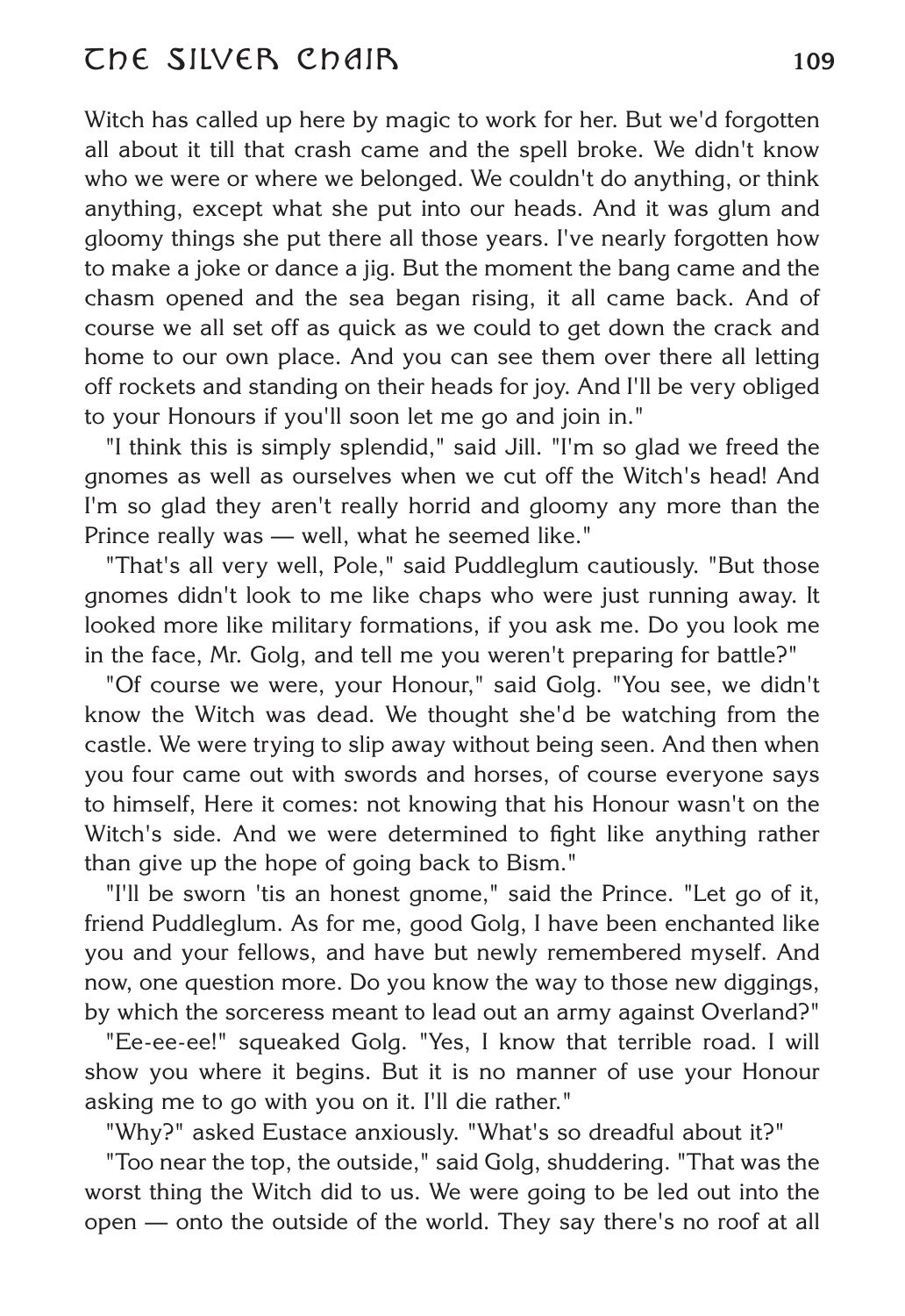there; only a horrible great emptiness called the sky. And the diggings have gone so far that a few strokes of the pick would bring you out to it. I wouldn't dare go near them."

"Hurrah! Now you're talking!" cried Eustace, and Jill said, "But it's not horrid at all up there. We like it. We live there."

"I know you Overlanders live there," said Golg. "But I thought it was because you couldn't find your way down inside. You can't really like it — -crawling about like flies on the top of the world!"

"What about showing us the road at once?" said Puddleglum.

"In a good hour," cried the Prince. The whole party set out. The Prince remounted his charger, Puddleglum climbed up behind Jill, and Golg led the way. As he went, he kept shouting out the good news that the Witch was dead and that the four Overlanders were not dangerous. And those who heard him shouted it on to others, so that in a few minutes the whole of Underland was ringing with shouts and cheers, and gnomes by hundreds and thousands, leaping, turning cart-wheels, standing on their heads, playing leap-frog, and letting off huge crackers, came pressing round Coalblack and Snowflake. And the Prince had to tell the story of his own enchantment and deliverance at least ten times.

In this way they came to the edge of the chasm. It was about a thousand feet long and perhaps two hundred wide. They dismounted from their horses and came to the edge, and looked down into it. A strong heat smote up into their faces, mixed with a smell which was quite unlike any they had ever smelled. It was rich, sharp, exciting, and made you sneeze. The depth of the chasm was so bright that at first it dazzled their eyes and they could see nothing. When they got used to it they thought they could make out a river of fire, and, on the banks of that river, what seemed to be fields and groves of an unbearable, hot brilliance — though they were dim compared with the river. There were blues, reds, greens, and whites all jumbled together: a very good stained-glass window with the tropical sun staring straight through it at midday might have something the same effect. Down the rugged sides of the chasm, looking black like flies against all that fiery light, hundreds of Earthmen were climbing.

"Your honours," said Golg (and when they turned to look at him they could see nothing but blackness for a few minutes, their eyes were so dazzled). "Your honours, why don't you come down to Bism? You'd be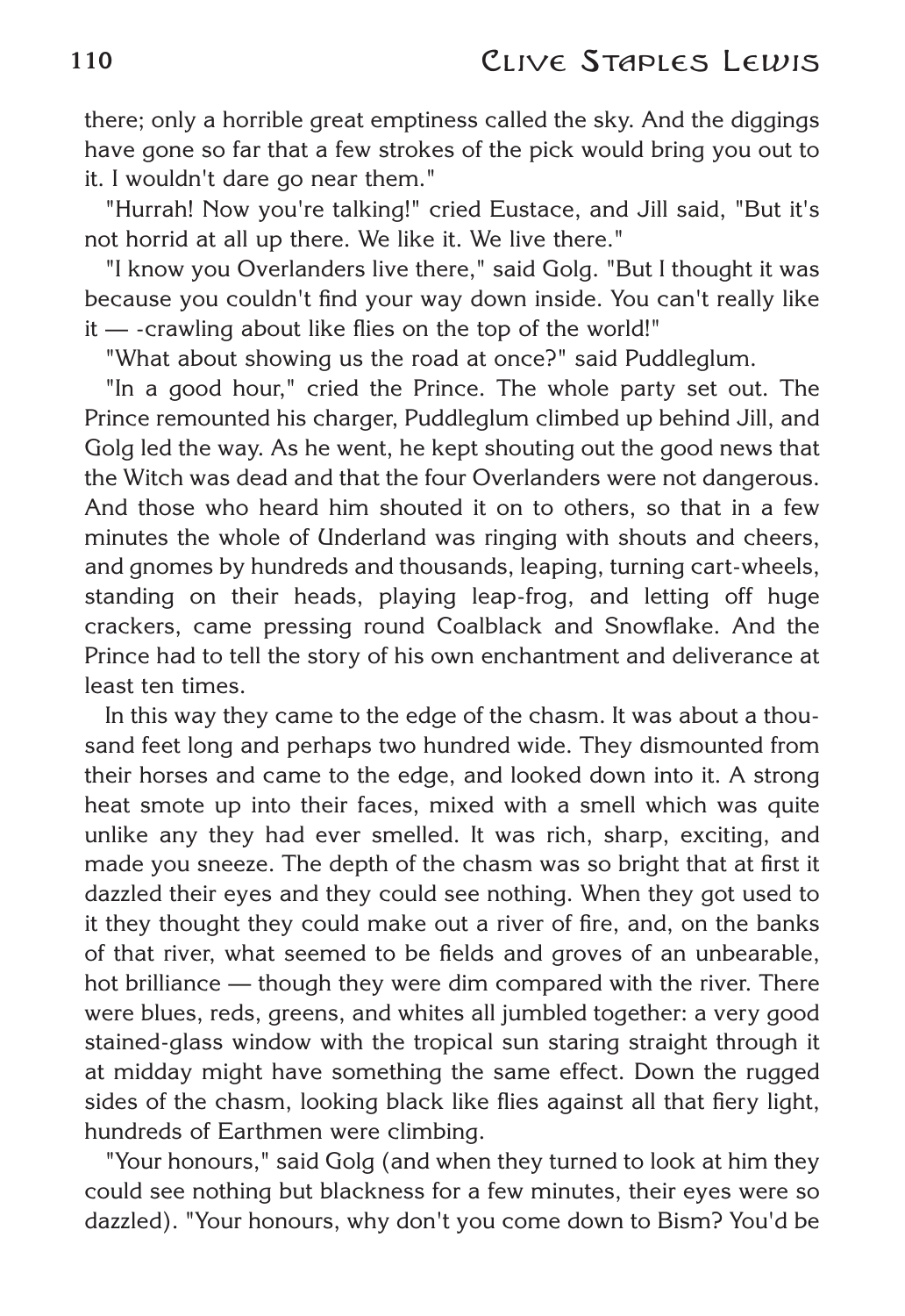### The SILVER Chair company of the SILVER Chair

happier there than in that cold, unprotected, naked country out on top. Or at least come down for a short visit."

Jill took it for granted that none of the others would listen to such an idea for a moment. To her horror she heard the Prince saying:

"Truly, friend Golg, I have half a mind to come down with you. For this is a marvellous adventure, and it may be no mortal man has ever looked into Bism before or will ever have the chance again. And I know not how, as the years pass, I shall bear to remember that it was once in my power to have probed the uttermost pit of Earth and that I forbore. But could a man live there? You do not swim in the fire-river itself?"

"Oh no, your Honour. Not we. It's only salamanders live in the fire itself."

"What kind of beast is your salamander?" asked the Prince.

"It is hard to tell their kind, your Honour," said Golg. "For they are too white-hot to look at. But they are most like small dragons. They speak to us out of the fire. They are wonderfully clever with their tongues: very witty and eloquent."

Jill glanced hastily at Eustace. She had felt sure that he would like the idea of climbing down that chasm even less than she did. Her heart sank as she saw that his face was quite changed. He looked much more like the Prince than like the old Scrubb at Experiment House. For all his adventures, and the days when he had sailed with King Caspian, were coming back to him.

"Your Highness," he said. "If my old friend Reepicheep the Mouse were here, he would say we could not now refuse the adventures of Bism without a great impeachment to our honour."

"Down there," said Golg, "I could show you real gold, real silver, real diamonds."

"Bosh!" said Jill rudely. "As if we didn't know that we're below the deepest mines even here."

"Yes," said Golg. "I have heard of those little scratches in the crust that you Topdwellers call mines. But that's where you get dead gold, dead silver, dead gems. Down in Bism we have them alive and growing. There I'll pick you bunches of rubies that you can eat and squeeze you a cup full of diamond-juice. You won't care much about fingering the cold, dead treasures of your shallow mines after you have tasted the live ones of Bism."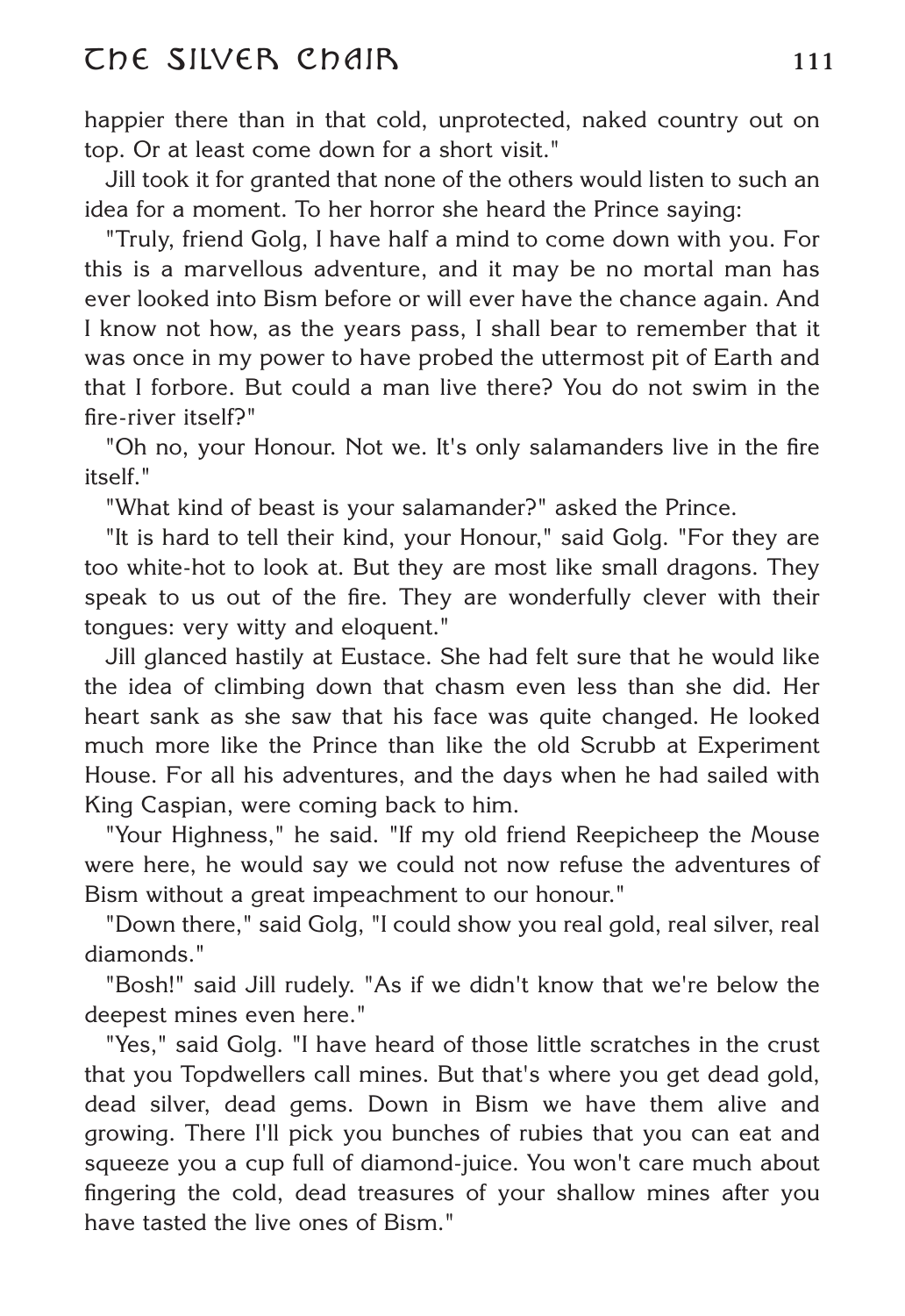"My father went to the world's end," said Rilian thoughtfully. "It would be a marvellous thing if his son went to the bottom of the world."

"If your Highness wants to see your father while he's still alive, which I think he'd prefer," said Puddleglum, "it's about time we were getting onto that road to the diggings."

"And I won't go down that hole, whatever anyone says," added Jill.

"Why, if your Honours are really set to go back to Overworld," said Golg, "there *is* one bit of the road that's rather lower than this. And perhaps, if that flood's still rising — "

"Oh, do, do, do come *on*!" begged Jill.

"I fear it must be so," said the Prince with a deep sigh. "But I have left half of my heart in the land of Bism."

"Please!" begged Jill.

"Where is the road?" asked Puddleglum.

"There are lamps all the way," said Golg. "Your Honour can see the beginning of the road on the far side of the chasm."

"How long will the lamps burn for?" asked Puddleglum.

At that moment a hissing, scorching voice like the voice of Fire itself (they wondered afterwards if it could have been a salamander's) came whistling up out of the very depths of Bism.

"Quick! Quick! Quick! To the cliffs, to the cliffs, to the cliffs!" it said. "The rift closes. It closes. It closes. Quick! Quick." And at the same time, with ear-shattering cracks and creaks, the rocks moved. Already, while they looked, the chasm was narrower. From every side belated gnomes were rushing into it. They would not wait to climb down the rocks. They flung themselves headlong and, either because so strong a blast of hot air was beating up from the bottom, or for some other reason, they could be seen floating downwards like leaves. Thicker and thicker they floated, till their blackness almost blotted out the fiery river and the groves of live gems. "Good-bye to your Honours. I'm off," shouted Golg, and dived. Only a few were left to follow him. The chasm was now no broader than a stream. Now it was narrow as the slit in a pillar-box. Now it was only an intensely bright thread. Then, with a shock like a thousand goods trains crashing into a thousand pairs of buffers, the lips of rock closed. The hot, maddening smell vanished. The travellers were alone in an Underworld which now looked far blacker than before. Pale, dim, and dreary, the lamps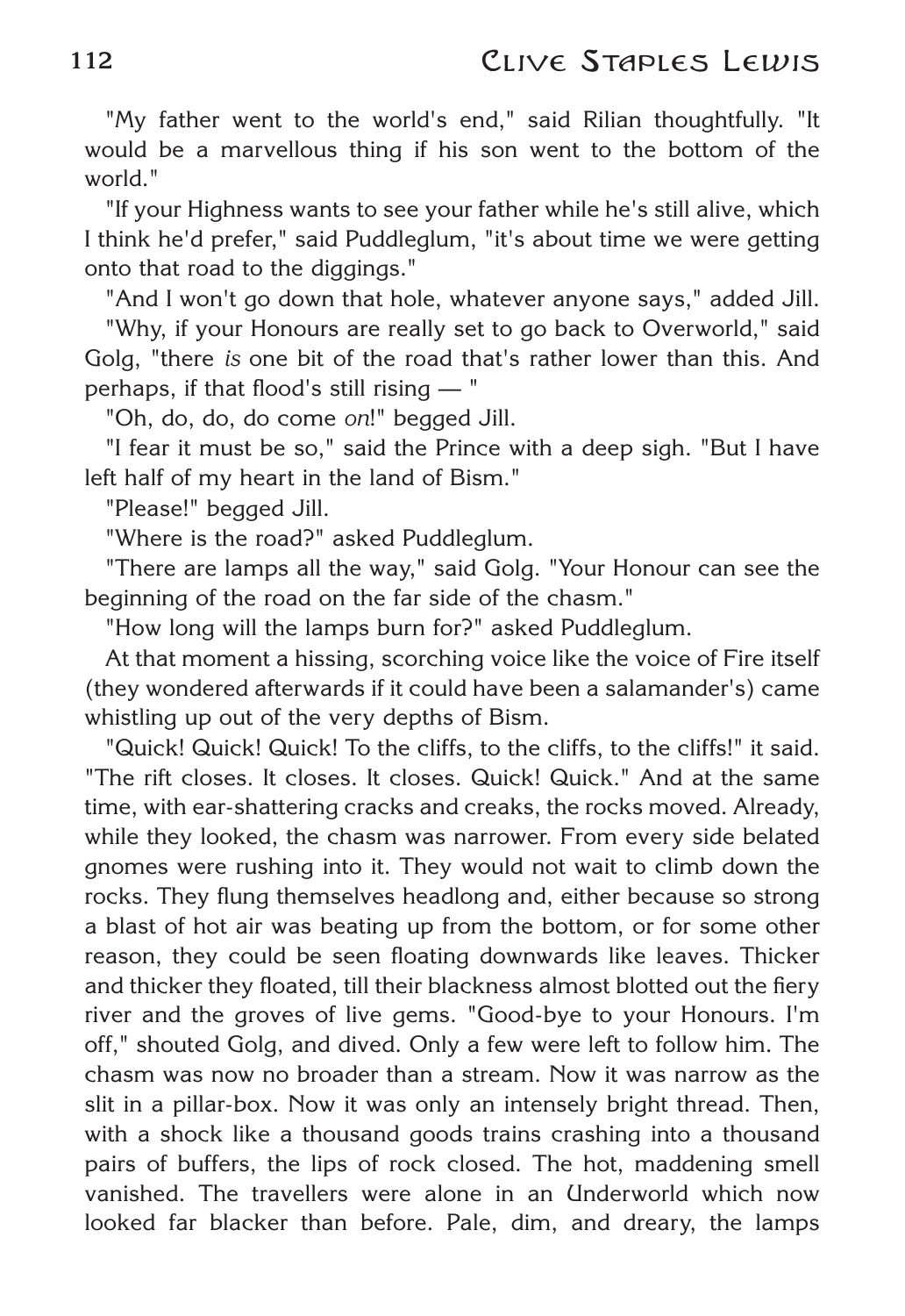### The SILVER Chair company of the SILVER Chairs and the state of the state of the state of the state of the state of the state of the state of the state of the state of the state of the state of the state of the state of the

marked the direction of the road.

"Now," said Puddleglum, "it's ten to one we've already stayed too long, but we may as well make a try. Those lamps will give out in five minutes, I shouldn't wonder."

They urged the horses to a canter and thundered along the dusky road in fine style. But almost at once it began going downhill. They would have thought Golg had sent them the wrong way if they had not seen, on the other side of the valley, the lamps going on and upwards as far as the eye could reach. But at the bottom of the valley the lamps shone on moving water.

"Haste," cried the Prince. They galloped down the slope. It would have been nasty enough at the bottom even five minutes later for the tide was running up the valley like a mill-race, and if it had come to swimming, the horses could hardly have won over. But it was still only a foot or two deep, and though it swished terribly round the horses' legs, they reached the far side in safety.

Then began the slow, weary march uphill with nothing ahead to look at but the pale lamps which went up and up as far as the eye could reach. When they looked back they could see the water spreading. All the hills of Underland were now islands, and it was only on those islands that the lamps remained. Every moment some distant light vanished. Soon there would be total darkness everywhere except on the road they were following; and even on the lower part of it behind them, though no lamps had yet gone out, the lamplight shone on water.

Although they had good reason for hurrying, the horses could not go on for ever without a rest. They halted: and in silence they could hear the lapping of water.

"I wonder is what's his name — Father Time — flooded out now," said Jill. "And all those queer sleeping animals."

"I don't think we're as high as that," said Eustace. "Don't you remember how we had to go downhill to reach the sunless sea? I shouldn't think the water has reached Father Time's cave yet."

"That's as may be," said Puddleglum. "I'm more interested in the lamps on this road. Look a bit sickly, don't they?"

"They always did," said Jill.

"Ah," said Puddleglum. "But they're greener now."

"You don't mean to say you think they're going out?" cried Eustace.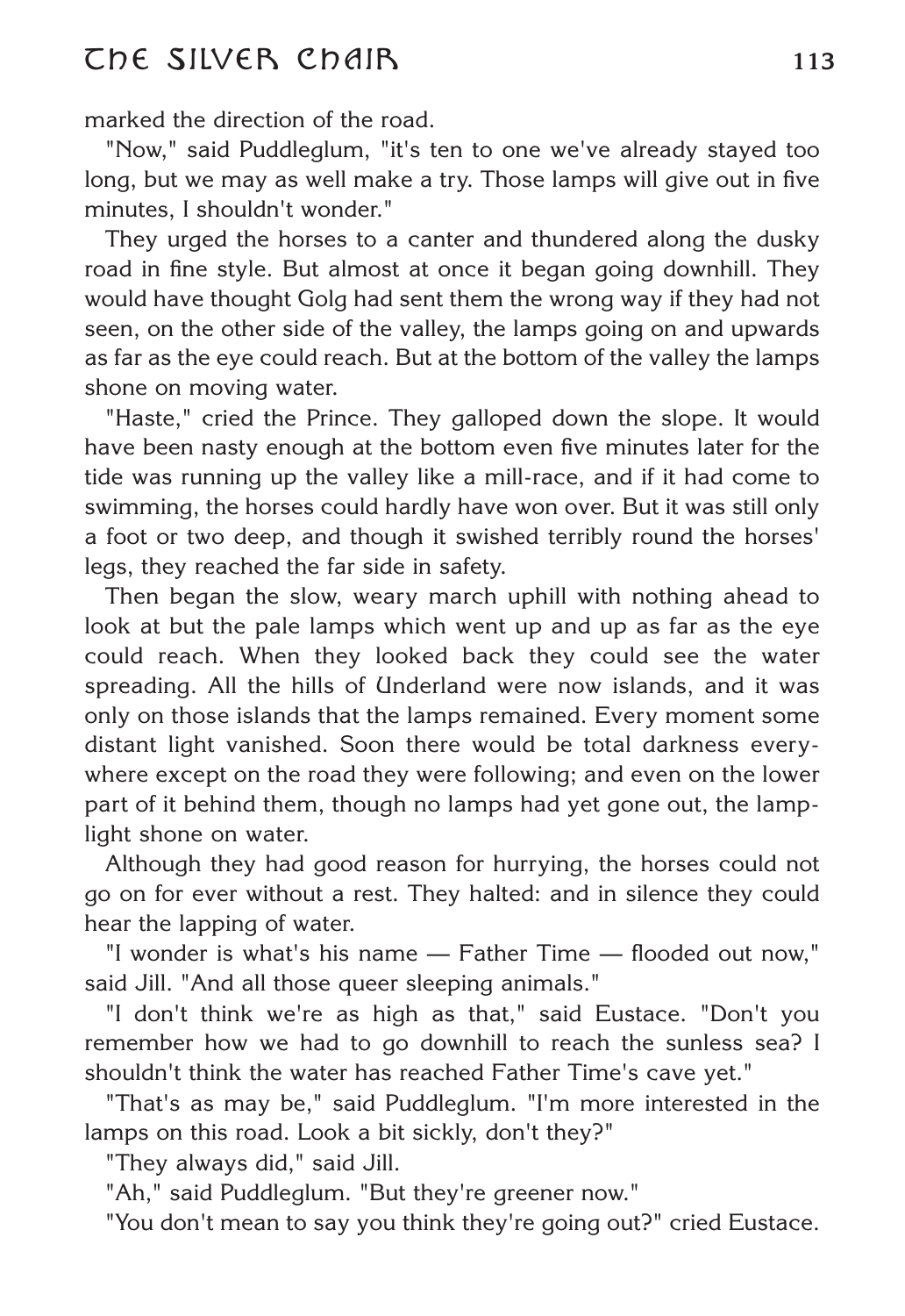"Well, however they work, you can't expect them to last for ever, you know," replied the Marsh-wiggle. "But don't let your spirits down, Scrubb. I've got my eye on the water too, and I don't think it's rising so fast as it did."

"Small comfort, friend," said the Prince. "If we cannot find our way out. I cry you mercy, all. I am to blame for my pride and fantasy which delayed us by the mouth of the land of Bism. Now, let us ride on."

During the hour or so that followed Jill sometimes thought that Puddleglum was right about the lamps, and sometimes thought it was only her imagination. Meanwhile the land was changing. The roof of Underland was so near that even by that dull light they could now see it quite distinctly. And the great, rugged walls of Underland could be seen drawing closer on each side. The road, in fact, was leading them up into a steep tunnel. They began to pass picks and shovels and barrows and other signs that the diggers had recently been at work. If only one could be sure of getting out, all this was very cheering. But the thought of going on into a hole that would get narrower and narrower, and harder to turn back in, was very unpleasant.

At last the roof was so low that Puddleglum and the Prince knocked their heads against it. The party dismounted and led the horses. The road was uneven here and one had to pick one's steps with some care. That was how Jill noticed the growing darkness. There was no doubt about it now. The faces of the others looked strange and ghastly in the green glow. Then all at once (she couldn't help it) Jill gave a little scream. One light, the next one ahead, went out altogether. The one behind them did the same. Then they were in absolute darkness.

"Courage, friends," came Prince Rilian's voice. "Whether we live or die Aslan will be our good lord."

"That's right, Sir," said Puddleglum's voice. "And you must always remember there's one good thing about being trapped down here: it'll save funeral expenses."

Jill held her tongue. (If you don't want other people to know how frightened you are, this is always a wise thing to do; it's your voice that gives you away.)

"We might as well go on as stand here," said Eustace; and when she heard the tremble in his voice, Jill knew how wise she'd been not to trust her own.

Puddleglum and Eustace went first with their arms stretched out in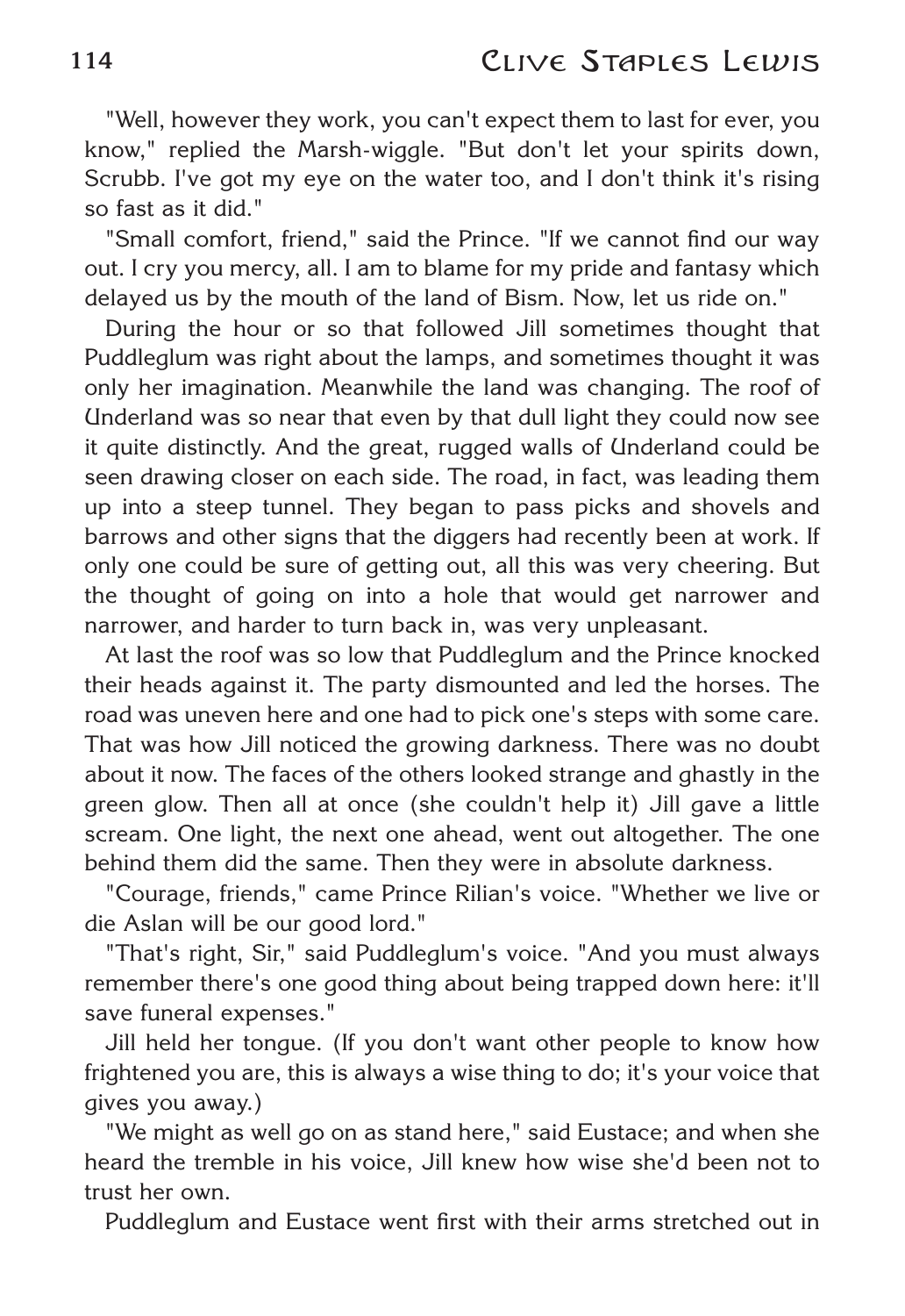### The SILVER Chair and the state of the state of the state of the state of the state of the state of the state o

front of them, for fear of blundering into anything; Jill and the Prince followed, leading the horses.

"I say," came Eustace's voice much later, "are my eyes going queer or is there a patch of light up there?"

Before anyone could answer him, Puddleglum called out: "Stop. I'm up against a dead end. And it's earth, not rock. What were you saying, Scrubb?"

"By the Lion," said the Prince, "Eustace is right. There is a sort of — "

"But it's not daylight," said Jill. "It's only a cold blue sort of light."

"Better than nothing, though," said Eustace. "Can we get up to it?"

"It's not right overhead," said Puddleglum. "It's above us, but it's in this wall that I've run into. How would it be, Pole, if you got on my shoulders and saw whether you could get up to it?"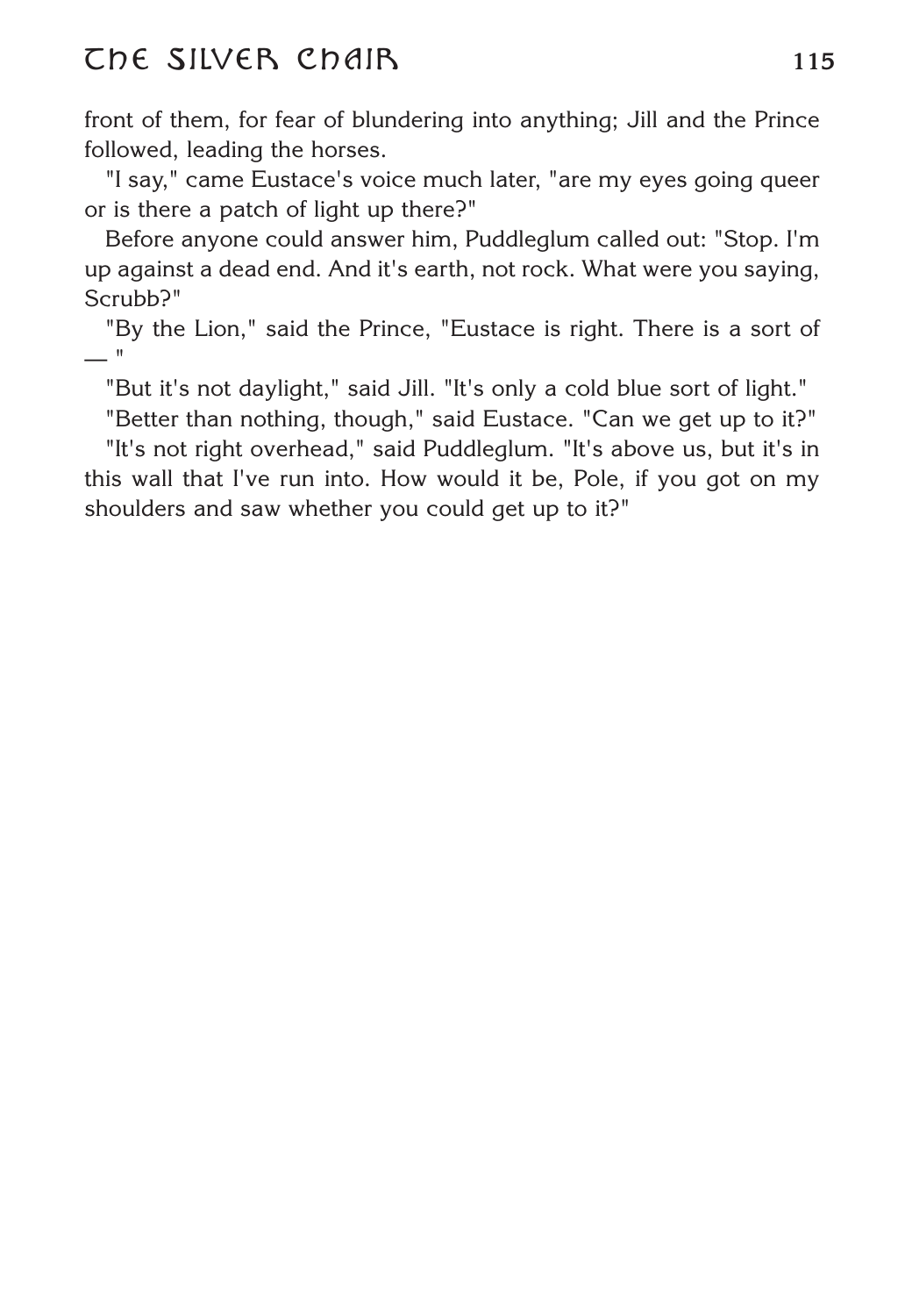## Chapter XI)

# The Disappearance of Jill

he patch of light did not show up anything down in the dark-<br>ness where they were standing. The others could only hear,<br>not see, Jill's efforts to get onto the Marsh-wiggle's back.<br>That is, they heard him saying, "You need ness where they were standing. The others could only hear, not see, Jill's efforts to get onto the Marsh-wiggle's back. That is, they heard him saying, "You needn't put your finger more like it," and, "Now, I'll hold on to your legs. That'll leave your arms free to steady yourself against the earth."

Then they looked up and soon they saw the black shape of Jill's head against the patch of light.

"Well?" they all shouted up anxiously.

"It's a hole," called Jill's voice. "I could get through it if I was a little bit higher."

"What do you see through it?" asked Eustace.

"Nothing much yet," said Jill. "I say, Puddleglum, let go my legs so that I can stand on your shoulders instead of sitting on them. I can steady myself all right against the edge."

They could hear her moving and then much more of her came into sight against the greyness of the opening; in fact all of her down to the waist.

"I say — " began Jill, but suddenly broke off with a cry: not a sharp cry. It sounded more as if her mouth had been muffled up or had something pushed into it.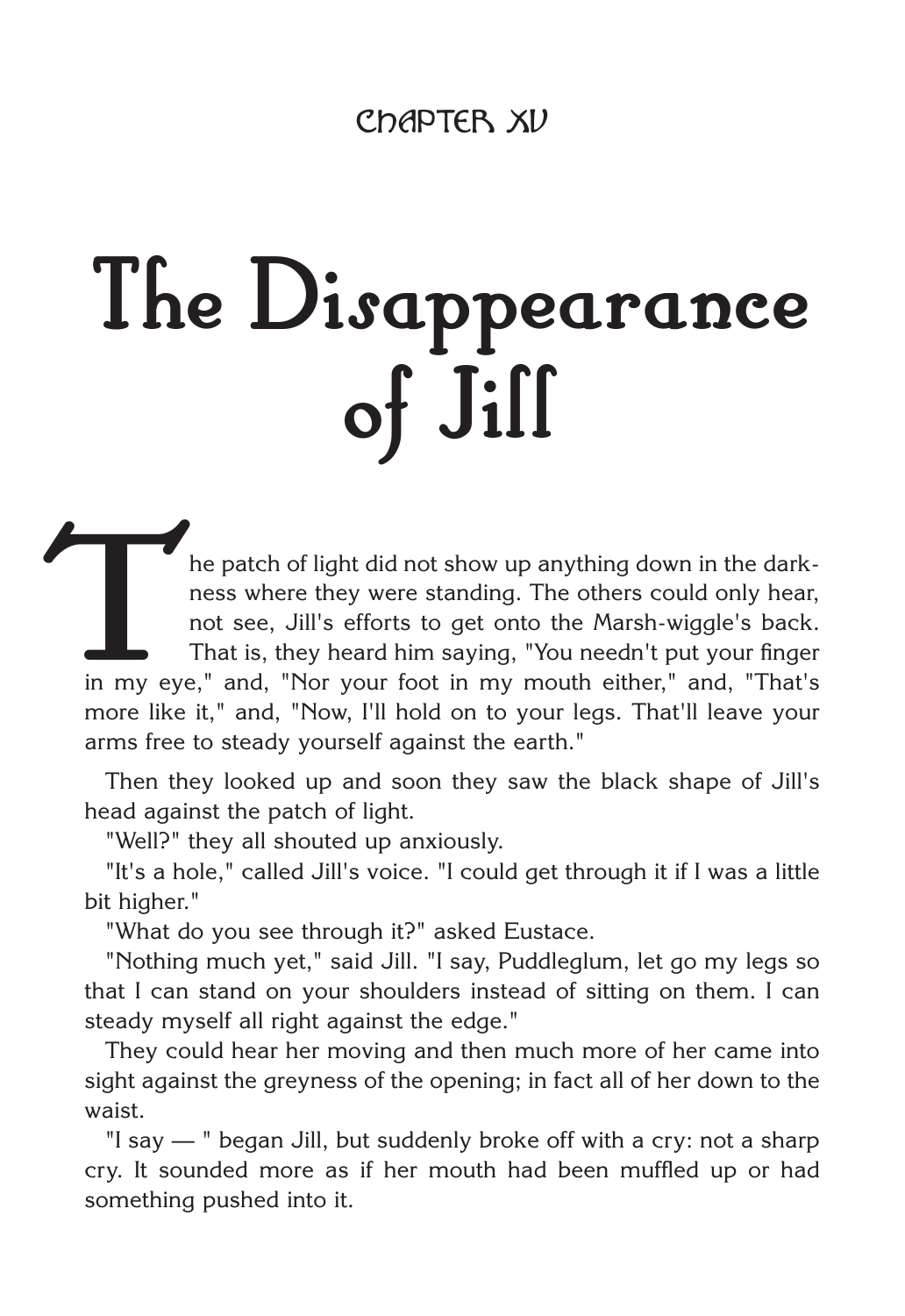### The SILVER Chair company of the SILVER Chair

After that she found her voice and seemed to be shouting out as loud as she could, but they couldn't hear the words. Two things then happened at the same moment. The patch of light was completely blocked up for a second or so; and they heard both a scuffling, struggling sound and the voice of the Marsh-wiggle gasping: "Quick! Help. Hold onto her legs. Someone's pulling her. There! No, here. Too late!"

The opening, and the cold light which filled it, were now perfectly clear again. Jill had vanished.

"Jill! Jill!" they shouted frantically, but there was no answer.

"Why the dickens couldn't you have held her feet?" said Eustace.

"I don't know, Scrubb," groaned Puddleglum. "Born to be a misfit, I shouldn't wonder. Fated. Fated to be Pole's death, just as I was fated to eat Talking Stag at Harfang. Not that it isn't my own fault as well, of course."

"This is the greatest shame and sorrow that could have fallen on us," said the Prince. "We have sent a brave lady into the hands of enemies and stayed behind in safety."

"Don't paint it *too* black, Sir," said Puddleglum. "We're not very safe except for death by starvation in this hole."

"I wonder am I small enough to get through where Jill did?" said Eustace.

What had really happened to Jill was this. As soon as she got her head out of the hole she found that she was looking down as if from an upstairs window, not up as if through a trap-door. She had been so long in the dark that her eyes couldn't at first take in what they were seeing: except that she was not looking at the daylit, sunny world which she so wanted to see. The air seemed to be deadly cold, and the light was pale and blue. There was also a good deal of noise going on and a lot of white objects flying about in the air. It was at that moment that she had shouted down to Puddleglum to let her stand up on his shoulders.

When she had done this, she could see and hear a good deal better. The noises she had been hearing turned out to be of two kinds: the rhythmical thump of several feet, and the music of four fiddles, three flutes, and a drum. She also got her own position clear. She was looking out of a hole in a steep bank which sloped down and reached the level about fourteen feet below her. Everything was very white. A lot of people were moving about. Then she gasped! The people were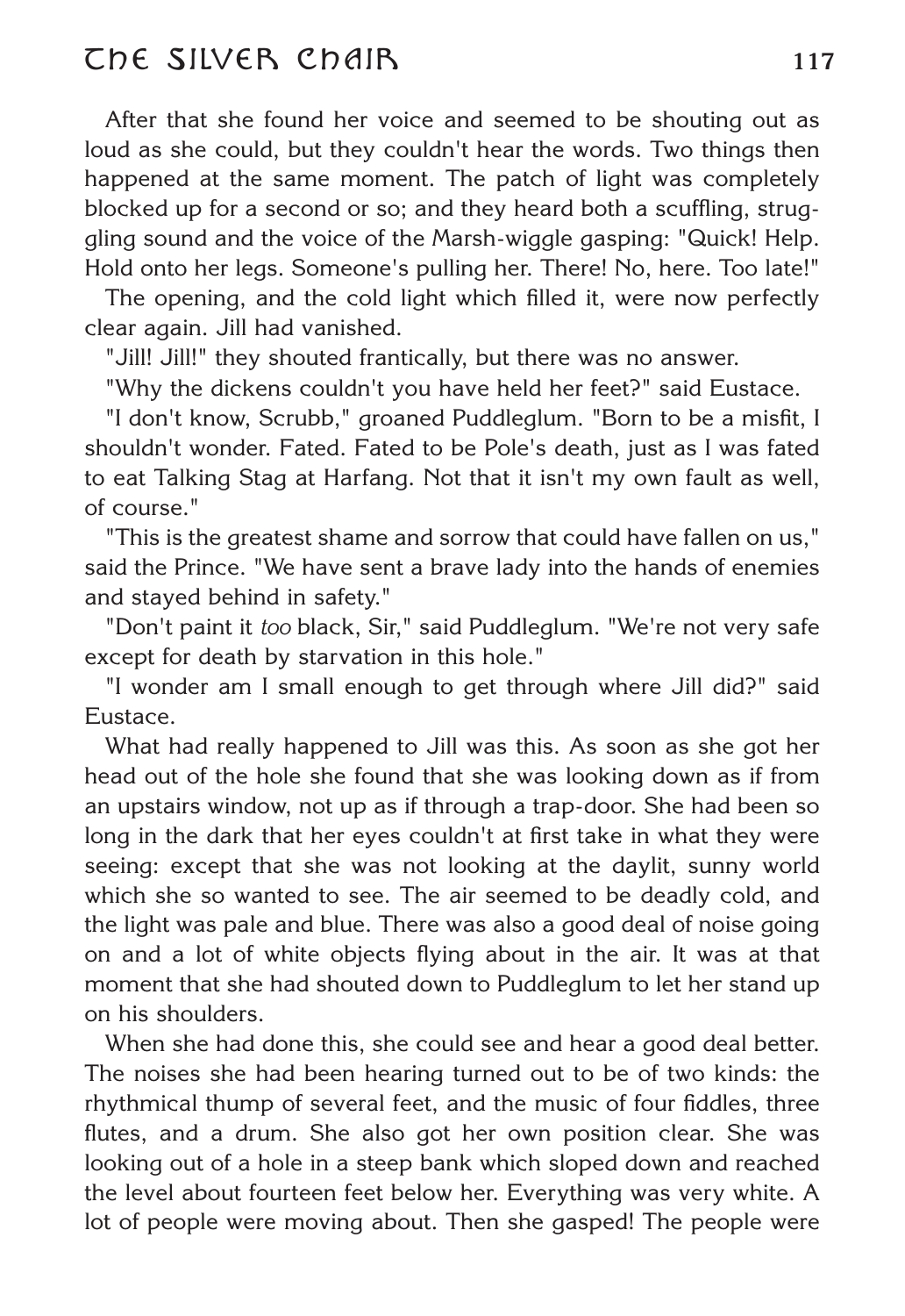trim little Fauns, and Dryads with leaf-crowned hair floating behind them. For a second they looked as if they were moving anyhow; then she saw that they were really doing a dance  $-$  a dance with so many complicated steps and figures that it took you some time to understand it. Then it came over her like a thunderclap that the pale, blue light was really moonlight, and the white stuff on the ground was really snow. And of course! There were the stars staring in a black frosty sky overhead. And the tall black things behind the dancers were trees. They had not only got out into the upper world at last, but had come out in the heart of Narnia. Jill felt she could have fainted with delight; and the music — the wild music, intensely sweet and yet just the least bit eerie too, and full of good magic as the Witch's thrumming had been full of bad magic — made her feel it all the more.

All this takes a long time to tell, but of course it took a very short time to see. Jill turned almost at once to shout down to the others, "I say! It's all right. We're out, and we're home." But the reason she never got further than "I say" was this. Circling round and round the dancers was a ring of Dwarfs, all dressed in their finest clothes; mostly scarlet with fur-lined hoods and golden tassels and big furry topboots. As they circled round they were all diligently throwing snowballs. (Those were the white things that Jill had seen flying through the air.) They weren't throwing them at the dancers as silly boys might have been doing in England. They were throwing them through the dance in such perfect time with the music and with such perfect aim that if all the dancers were in exactly the right places at exactly the right moments, no-one would be hit. This is called the Great Snow Dance and it is done every year in Narnia on the first moonlit night when there is snow on the ground. Of course it is a kind of game as well as a dance, because every now and then some dancer will be the least little bit wrong and get a snowball in the face, and then everyone laughs. But a good team of dancers, Dwarfs, and musicians will keep it up for hours without a single hit. On fine nights when the cold and the drum-taps, and the hooting of the owls, and the moonlight, have got into their wild, woodland blood and made it even wilder, they will dance till daybreak. I wish you could see it for yourselves.

What had stopped Jill when she got as far as the say of "I say" was of course simply a fine big snowball that came sailing through the dance from a Dwarf on the far side and got her fair and square in the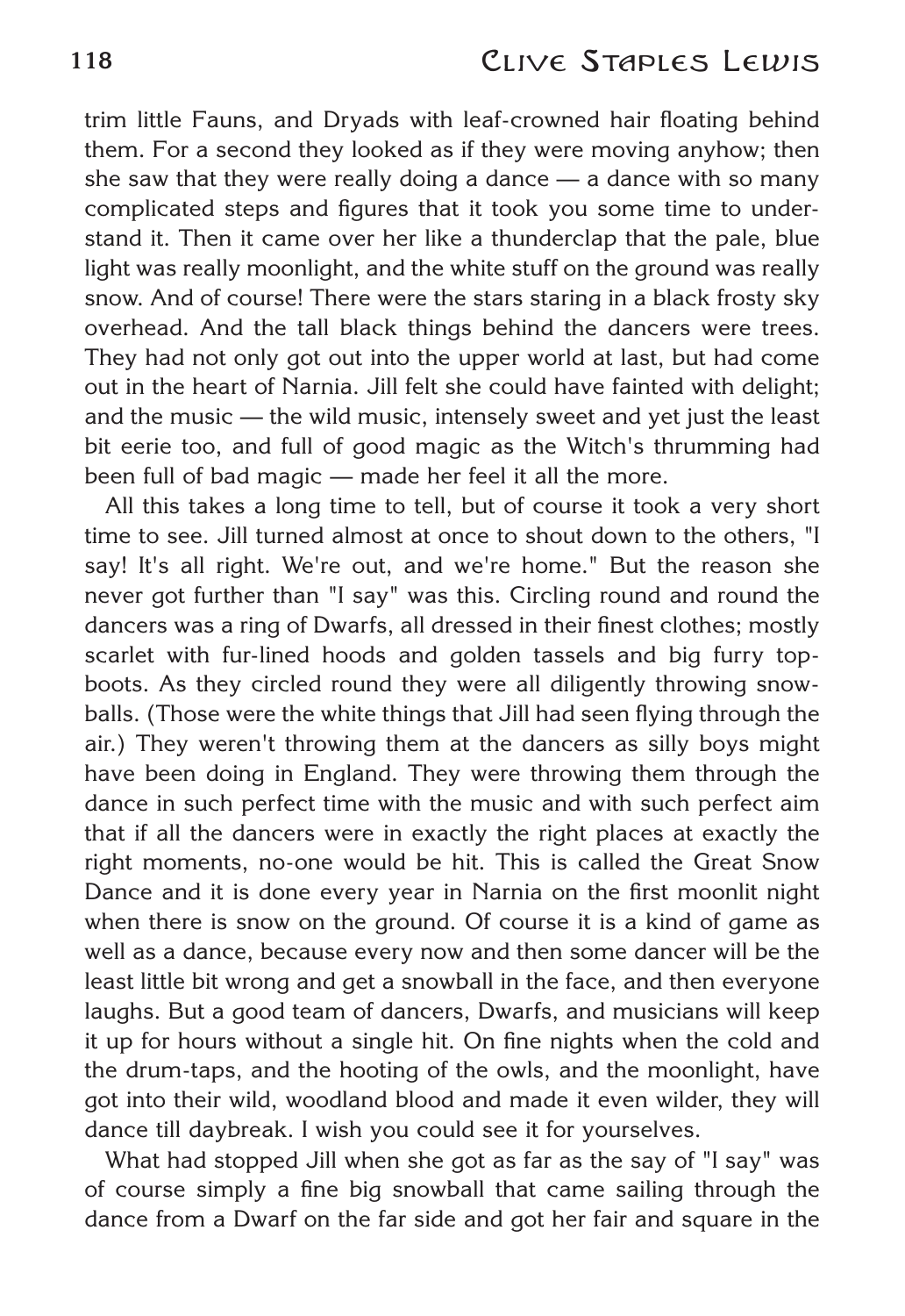### The SILVER Chair company of the SILVER Chairs and the state of the state of the state of the state of the state of the state of the state of the state of the state of the state of the state of the state of the state of the

mouth. She didn't in the least mind; twenty snowballs would not have damped her spirits at that moment. But however happy you are feeling, you can't talk with your mouth full of snow. And when, after considerable spluttering, she could speak again, she quite forgot in her excitement that the others, down in the dark, behind her, still didn't know the good news. She simply leaned as far out of the hole as she could, and yelled to the dancers.

"Help! Help! We're buried in the hill. Come and dig us out."

The Narnians, who had not even noticed the little hole in the hillside, were of course very surprised, and looked about in several wrong directions before they found out where the voice was coming from. But when they caught sight of Jill they all came running towards her, and as many as could scrambled up the bank, and a dozen or more hands were stretched up to help her. And Jill caught hold of them and thus got out of the hole and came slithering down the bank head first, and then picked herself up and said:

"Oh, do go and dig the others out. There are three others, besides the horses. And one of them is Prince Rilian."

She was already in the middle of a crowd when she said this, for besides the dancers all sorts of people who had been watching the dance, and whom she had not seen at first, came running up. Squirrels came out of the trees in showers, and so did Owls. Hedgehogs came waddling as fast as their short legs would carry them. Bears and Badgers followed at a slower pace. A great Panther, twitching its tail with excitement, was the last to join the party.

But as soon as they understood what Jill was saying, they all became active. "Pick and shovel, boys, pick and shovel. Off for our tools!" said the Dwarfs, and dashed away into the woods at top speed. "Wake up some Moles, they're the chaps for digging. They're quite as good as Dwarfs," said a voice. "What was that she said about Prince Rilian?" said another. "Hush!" said the Panther. "The poor child's crazed, and no wonder after being lost inside the hill. She doesn't know what she's saying." "That's right," said an old Bear. "Why, she said Prince Rilian was a horse!" — "No, she didn't," said a Squirrel, very pert. "Yes, she did," said another Squirrel, even perter.

"It's quite t-t-t-true. D-d-don't be so silly," said Jill. She spoke like that because her teeth were now chattering with the cold.

Immediately one of the Dryads flung round her a furry cloak which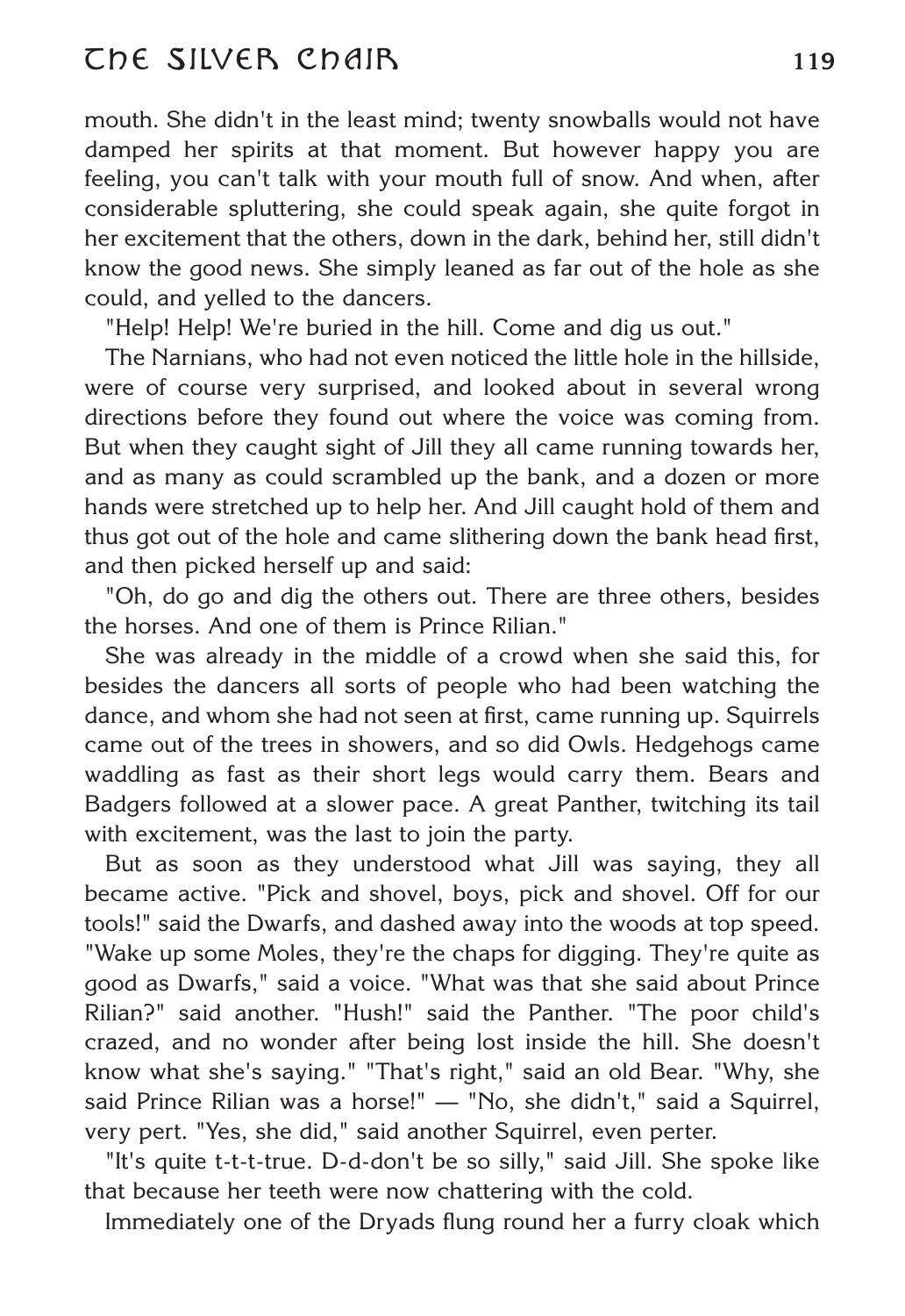some Dwarf had dropped when he rushed to fetch his mining tools, and an obliging Faun trotted off among the trees to a place where Jill could see firelight in the mouth of a cave, to get her a hot drink. But before it came, all the Dwarfs reappeared with spades and pick-axes and charged at the hillside. Then Jill heard cries of "Hi! What are you doing? Put that sword down," and "Now, young 'un: none of that," and, "He's a vicious one, now, isn't he?" Jill hurried to the spot and didn't know whether to laugh or cry when she saw Eustace's face, very pale and dirty, projecting from the blackness of the hole, and Eustace's right hand brandishing a sword with which he made lunges at anyone who came near him.

For of course Eustace had been having a very different time from Jill during the last few minutes. He had heard Jill cry out and seen her disappear into the unknown. Like the Prince and Puddleglum, he thought that some enemies had caught her. And from down below he didn't see that the pale, blueish light was moonlight. He thought the hole would lead only into some other cave, lit by some ghostly phosphorescence and filled with goodness-knows-what evil creatures of the Underworld. So that when he had persuaded Puddleglum to give him a back, and drawn his sword, and poked out his head, he had really been doing a very brave thing. The others would have done it first if they could, but the hole was too small for them to climb through. Eustace was a little bigger, and a lot clumsier, than Jill, so that when he looked out he bumped his head against the top of the hole and brought a small avalanche of snow down on his face. And so, when he could see again, and saw dozens of figures coming at him as hard as they could run, it is not surprising that he tried to ward them off.

"Stop, Eustace, stop," cried Jill. "They're all friends. Can't you see? We've come up in Narnia. Everything's all right."

Then Eustace did see, and apologised to the Dwarfs (and the Dwarfs said not to mention it), and dozens of thick, hairy, dwarfish hands helped him out just as they had helped Jill out a few minutes before. Then Jill scrambled up the bank and put her head in at the dark opening and shouted the good news in to the prisoners. As she turned away she heard Puddleglum mutter, "Ah, poor Pole. It's been too much for her, this last bit. Turned her head, I shouldn't wonder. She's beginning to see things."

Jill rejoined Eustace and they shook one another by both hands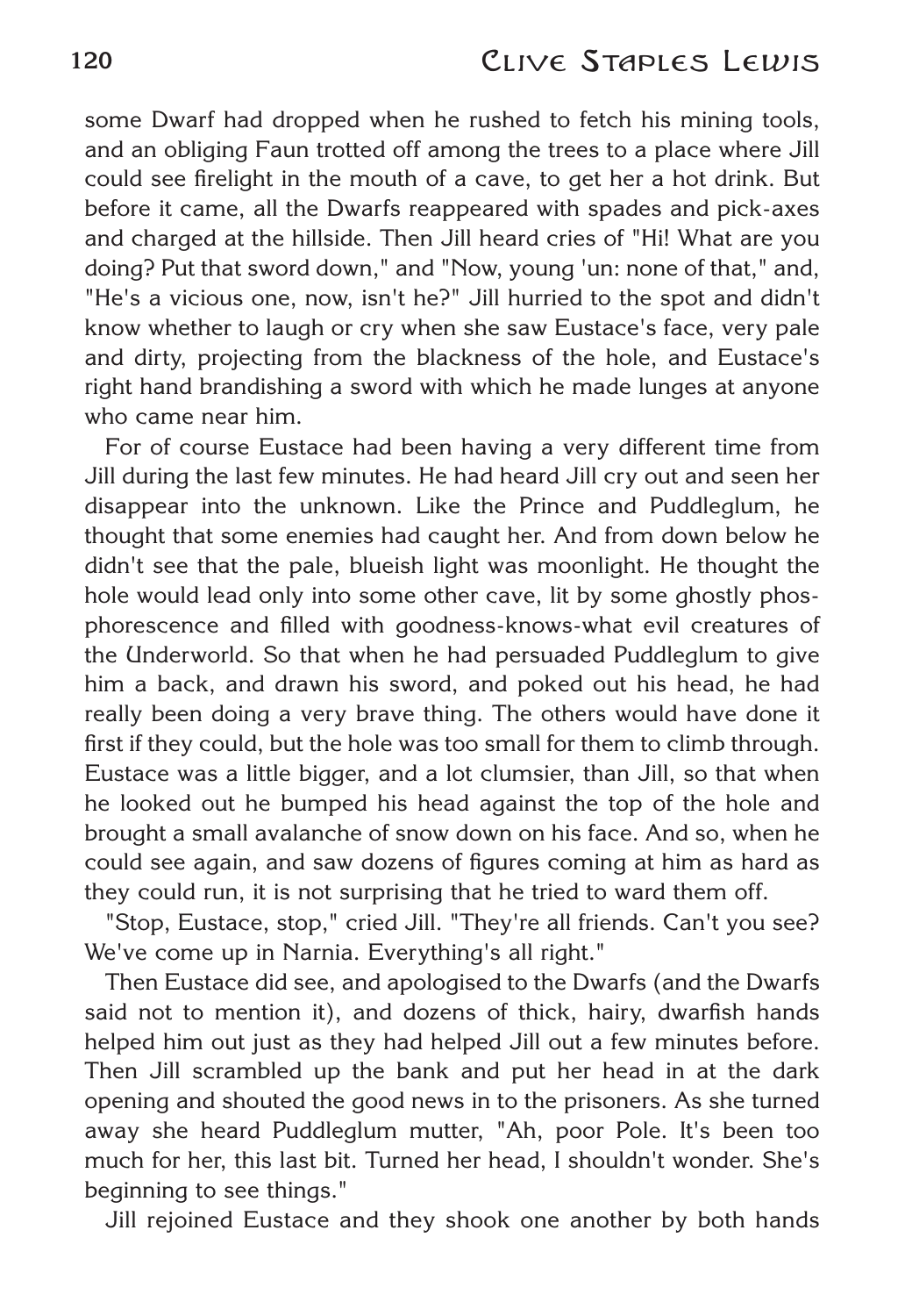### The SILVER Chair company of the SILVER Chair company of the state of the state of the state of the state of the state of the state of the state of the state of the state of the state of the state of the state of the state

and took in great deep breaths of the free midnight air. And a warm cloak was brought for Eustace and hot drinks for both. While they were sipping it, the Dwarfs had already got all the snow and all the sods off a large strip of the hillside round the original hole, and the pickaxes and spades were now going as merrily as the feet of Fauns and Dryads had been going in the dance ten minutes before. Only ten minutes! Yet already it felt to Jill and Eustace as if all their dangers in the dark and heat and general smotheriness of the earth must have been only a dream. Out here, in the cold, with the moon and the huge stars overhead (Narnian stars are nearer than stars in our world) and with kind, merry faces all round them, one couldn't quite believe in Underland.

Before they had finished their hot drinks, a dozen or so Moles, newly waked and still very sleepy, and not well pleased, had arrived. But as soon as they understood what it was all about, they joined in with a will. Even the Fauns made themselves useful by carting away the earth in little barrows, and the Squirrels danced and leaped to and fro in great excitement, though Jill never found out exactly what they thought they were doing. The Bears and Owls contented themselves with giving advice, and kept on asking the children if they wouldn't like to come into the cave (that was where Jill had seen the firelight) and get warm and have supper. But the children couldn't bear to go without seeing their friends set free.

No one in our world can work at a job of that sort as Dwarfs and Talking Moles work in Narnia; but then, of course, Moles and Dwarfs don't look on it as work. They like digging. It was therefore not really long before they had opened a great black chasm in the hillside. And out from the blackness into the moonlight — this would have been rather dreadful if one hadn't known who they were — came, first, the long, leggy, steeple-hatted figure of the Marsh-wiggle, and then, leading two great horses, Rilian the Prince himself.

As Puddleglum appeared shouts broke out on every side: "Why, it's a Wiggle — why, it's old Puddleglum — old Puddleglum from the Eastern Marshes — what ever have you been doing, Puddleglum? there've been search-parties out for you — the Lord Trumpkin has been putting up notices — there's a reward offered!" But all this died away, all in one moment, into dead silence, as quickly as the noise dies away in a rowdy dormitory if the Headmaster opens the door. For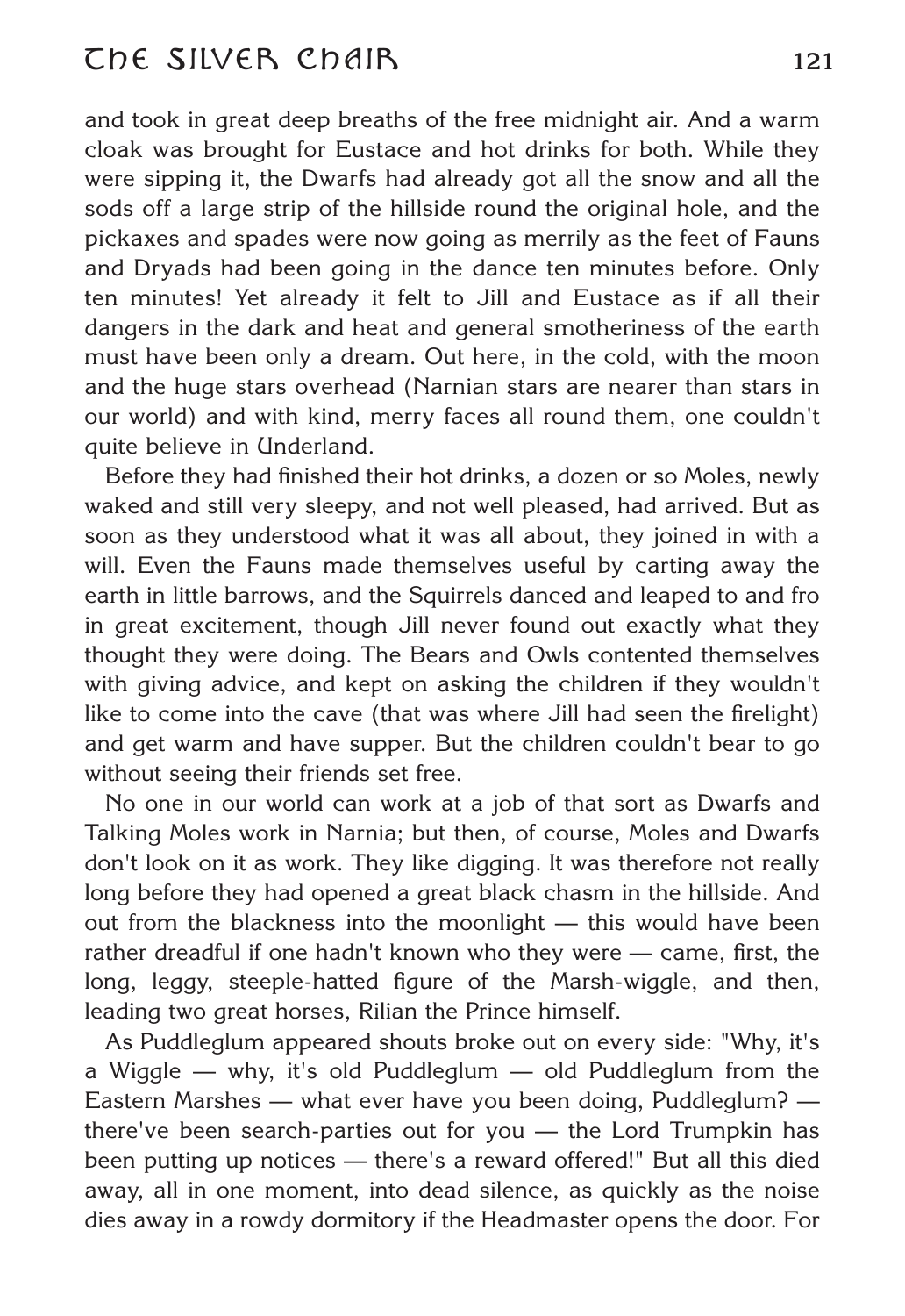now they saw the Prince.

No one doubted for a moment who he was. There were plenty of Beasts and Dryads and Dwarfs and Fauns who remembered him from the days before his enchanting. There were some old ones who could just remember how his father, King Caspian, had looked when he was a young man, and saw the likeness. But I think they would have known him anyway. Pale though he was from long imprisonment in the Deep Lands, dressed in black, dusty, dishevelled, and weary, there was something in his face and air which no one could mistake. That look is in the face of all true kings of Narnia, who rule by the will of Aslan and sit at Cair Paravel on the throne of Peter the High King. Instantly every head was bared and every knee was bent; a moment later such cheering and shouting, such jumps and reels of joy, such hand-shakings and kissings and embracings of everybody by everybody else broke out that the tears came into Jill's eyes. Their quest had been worth all the pains it cost.

"Please it your Highness," said the oldest of the Dwarfs, "there is some attempt at a supper in the cave yonder, prepared against the ending of the snow-dance — "

"With a good will, Father," said the Prince. "For never had any Prince, Knight, Gentleman, or Bear so good a stomach to his victuals as we four wanderers have to-night."

The whole crowd began to move away through the trees towards the cave. Jill heard Puddleglum saying to those who pressed round him. "No, no, my story can wait. Nothing worth talking about has happened to me. I want to hear the news. Don't try breaking it to me gently, for I'd rather have it all at once. Has the King been shipwrecked? Any forest fires? No wars on the Calormen border? Or a few dragons, I shouldn't wonder?" And all the creatures laughed aloud and said, "Isn't that just like a Marsh-wiggle?"

The two children were nearly dropping with tiredness and hunger, but the warmth of the cave, and the very sight of it, with the firelight dancing on the walls and dressers and cups and saucers and plates and on the smooth stone floor, just as it does in a farmhouse kitchen, revived them a little. All the same they went fast asleep while supper was being got ready. And while they slept Prince Rilian was talking over the whole adventure with the older and wiser Beasts and Dwarfs. And now they all saw what it meant; how a wicked Witch (doubtless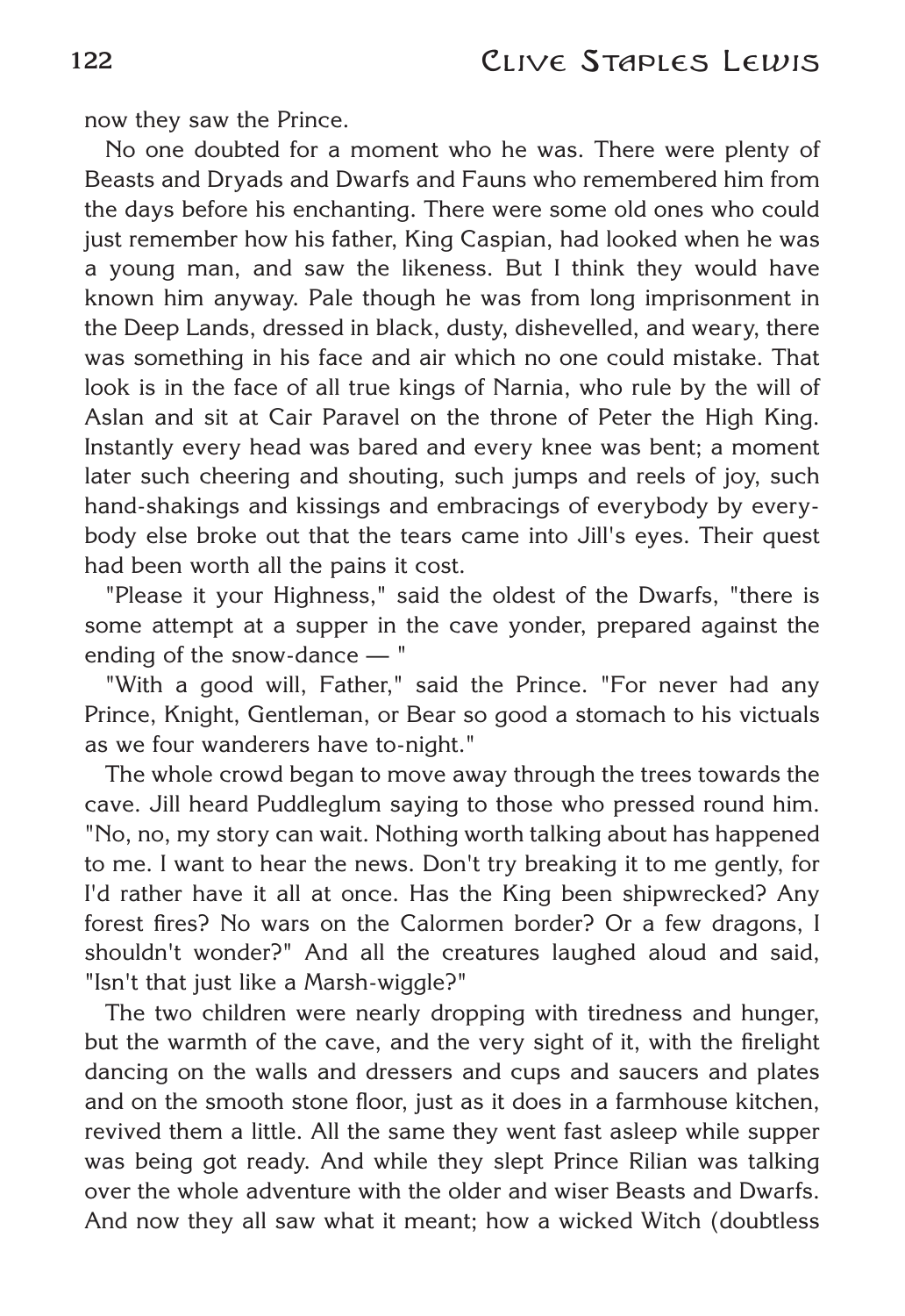### The SILVER Chair company of the SILVER Chair company of the state of the state of the state of the state of the state of the state of the state of the state of the state of the state of the state of the state of the state

the same kind as that White Witch who had brought the Great Winter on Narnia long ago) had contrived the whole thing, first killing Rilian's mother and enchanting Rilian himself. And they saw how she had dug right under Narnia and was going to break out and rule it through Rilian: and how he had never dreamed that the country of which she would make him king (king in name, but really her slave) was his own country. And from the children's part of the story they saw how she was in league and friendship with the dangerous giants of Harfang. "And the lesson of it all is, your Highness," said the oldest Dwarf, "that those Northern Witches always mean the same thing, but in every age they have a different plan for getting it."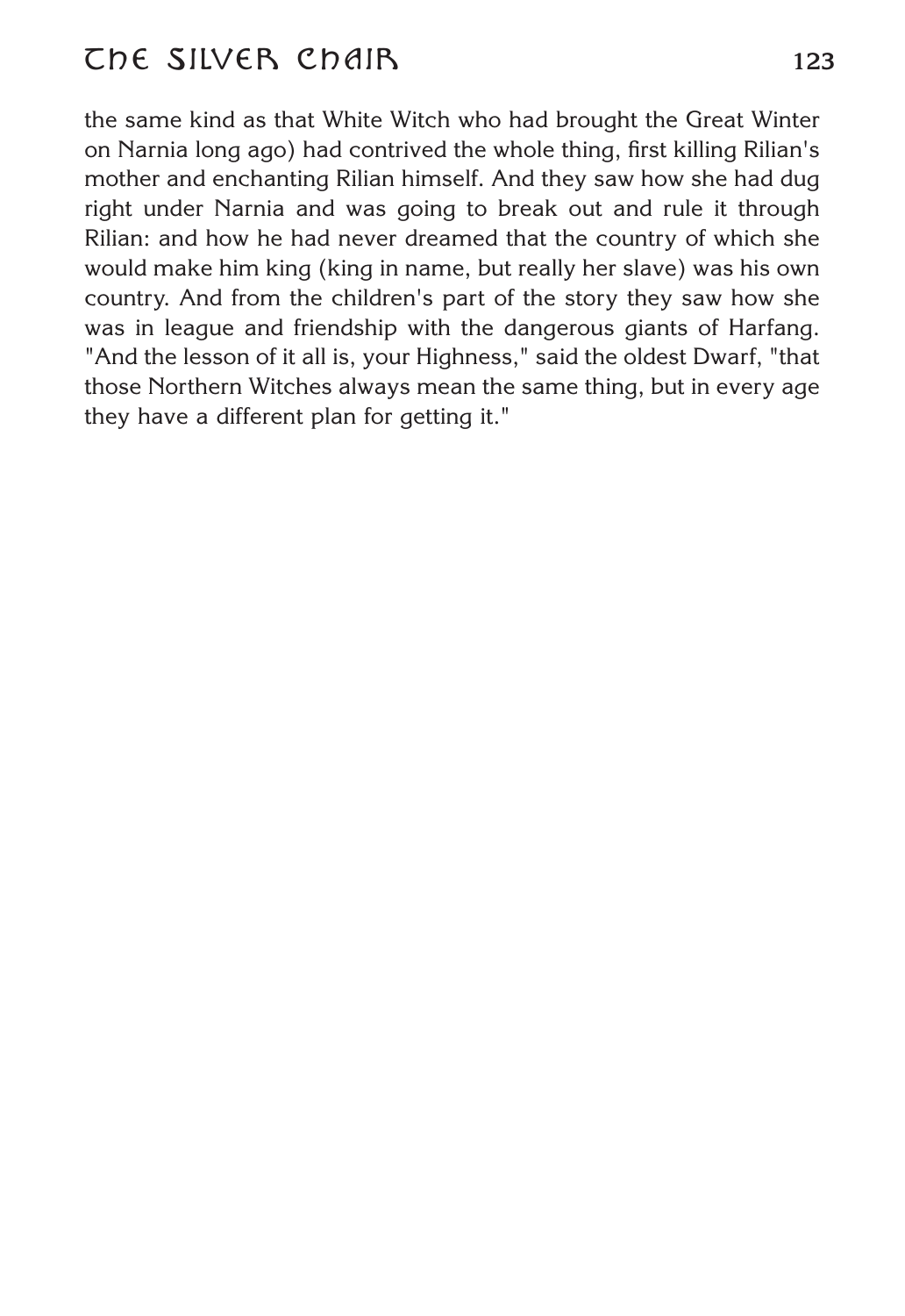# Chapter XI<sub>II</sub>

# The Healing of Harms



hen Jill woke next morning and found herself in a cave, she thought for one horrid moment that she was back in the Underworld. But when she noticed that she was lying on a bed of heather with a furry mantle over her, and s cave, she thought for one horrid moment that she was back in the Underworld. But when she noticed that she was lying on a bed of heather with a furry

stone hearth and, further off, morning sunlight coming in through the cave's mouth, she remembered all the happy truth. They had had a delightful supper, all crowded into that cave, in spite of being so sleepy before it was properly over. She had a vague impression of Dwarfs crowding round the fire with frying-pans rather bigger than themselves, and the hissing, and delicious smell of sausages, and more, and more, and more sausages. And not wretched sausages half full of bread and soya bean either, but real meaty, spicy ones, fat and piping hot and burst and just the tiniest bit burnt. And great mugs of frothy chocolate, and roast potatoes and roast chestnuts, and baked apples with raisins stuck in where the cores had been, and then ices just to freshen you up after all the hot things.

Jill sat up and looked around. Puddleglum and Eustace were lying not far away, both fast asleep.

"Hi, you two!" shouted Jill in a loud voice. "Aren't you ever going to get up?"

"Shoo, shoo!" said a sleepy voice somewhere above her. "Time to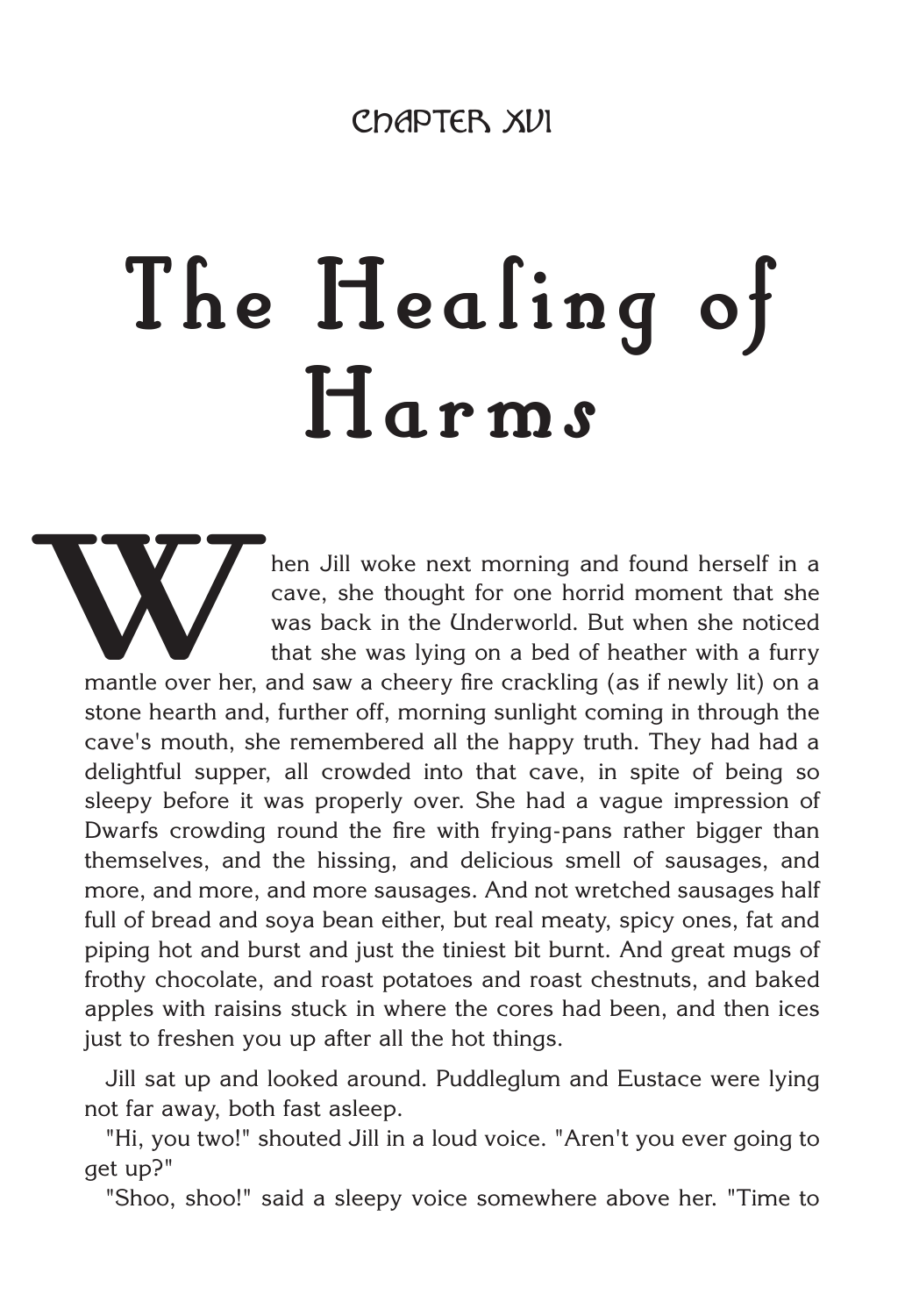### The SILVER Chair company of the SILVER Chairs and the state of the state of the state of the state of the state of the state of the state of the state of the state of the state of the state of the state of the state of the

be settling down. Have a good snooze, do, do. Don't make a to-do. Tu-whoo!"

"Why, I do believe," said Jill, glancing up at a white bundle of fluffy feathers which was perched on top of a grandfather clock in one corner of the cave, "I do believe it's Glimfeather!"

"True, true," whirred the Owl, lifting its head out from under its wing and opening one eye. "I came up with a message for the Prince at about two. The squirrels brought us the good news. Message for the Prince. He's gone. You're to follow too. Good-day — " and the head disappeared again.

As there seemed no further hope of getting any information from the Owl, Jill got up and began looking round for any chance of a wash and some breakfast. But almost at once a little Faun came trotting into the cave with a sharp click-clack of his goaty hoofs on the stone floor.

"Ah! You've woken up at last, Daughter of Eve," he said. "Perhaps you'd better wake the Son of Adam. You've got to be off in a few minutes and two Centaurs have very kindly offered to let you ride on their backs down to Cair Paravel." He added in a lower voice. "Of course, you realise it is a most special and unheard-of honour to be allowed to ride a Centaur. I don't know that I ever heard of anyone doing it before. It wouldn't do to keep them waiting."

"Where's the Prince?" was the first question of Eustace and Puddleglum as soon as they had been waked.

"He's gone down to meet the King, his father, at Cair Paravel," answered the Faun, whose name was Orruns. "His Majesty's ship is expected in harbour any moment. It seems that the King met Aslan — I don't know whether it was in a vision or face to face — before he had sailed far, and Aslan turned him back and told him he would find his long-lost son awaiting him when he reached Narnia."

Eustace was now up and he and Jill set about helping Orruns to get the breakfast. Puddleglum was told to stay in bed. A Centaur called Cloudbirth, a famous healer, or (as Orruns called it) a "leach", was coming to see to his burnt foot.

"Ah!" said Puddleglum in a tone almost of contentment, "he'll want to have the leg off at the knee, I shouldn't wonder. You see if he doesn't." But he was quite glad to stay in bed.

Breakfast was scrambled eggs and toast and Eustace tackled it just as if he had not had a very large supper in the middle of the night.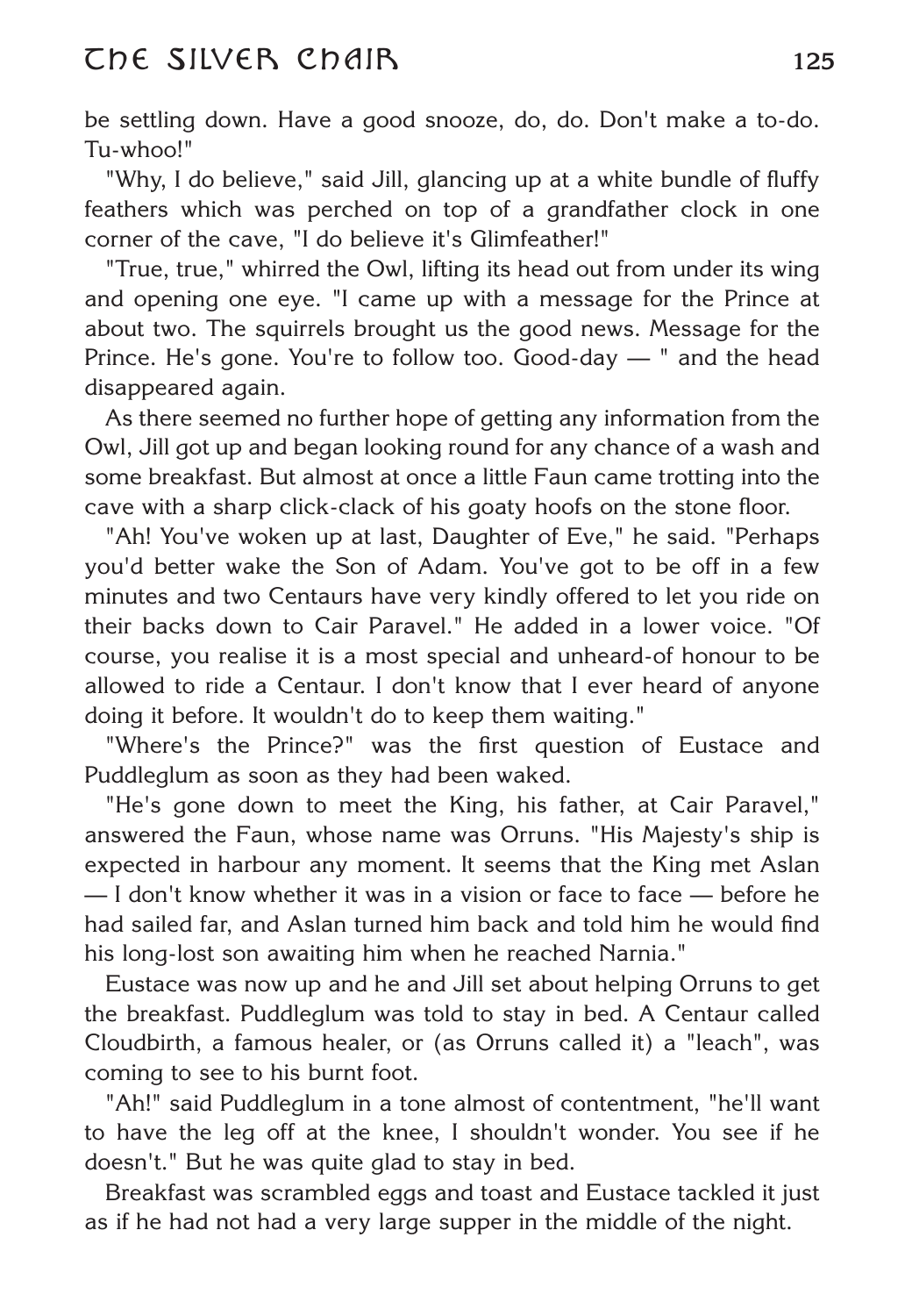"I say, Son of Adam," said the Faun, looking with a certain awe at Eustace's mouthfuls. "There's no need to hurry *quite* so dreadfully as that. I don't think the Centaurs have quite finished their breakfasts yet."

"Then they must have got up very late," said Eustace. "I bet it's after ten o'clock."

"Oh no," said Orruns. "They got up before it was light."

"Then they must have waited the dickens of a time for breakfast," said Eustace.

"No, they didn't," said Orruns. "They began eating the minute they woke."

"Golly!" said Eustace. "Do they eat a very big breakfast?"

"Why, Son of Adam, don't you understand? A Centaur has a manstomach and a horse-stomach. And of course both want breakfast. So first of all he has porridge and pavenders and kidneys and bacon and omelette and cold ham and toast and marmalade and coffee and beer. And after that he attends to the horse part of himself by grazing for an hour or so and finishing up with a hot mash, some oats and a bag of sugar. That's why it's such a serious thing to ask a Centaur to stay for the week-end. A very serious thing indeed."

At that moment there was a sound of horse-hoofs tapping on rock from the mouth of the cave, and the children looked up. The two Centaurs, one with a black and one with a golden beard flowing over their magnificent bare chests, stood waiting for them, bending their heads a little so as to look into the cave. Then the children became very polite and finished their breakfast very quickly. No one thinks a Centaur funny when he sees it. They are solemn, majestic people, full of ancient wisdom which they learn from the stars, not easily made either merry or angry; but their anger is terrible as a tidal wave when it comes.

"Good-bye, dear Puddleglum," said Jill, going over to the Marshwiggle's bed. "I'm sorry we called you a wet blanket."

"So'm I," said Eustace. "You've been the best friend in the world."

"And I do hope we'll meet again," added Jill.

"Not much chance of that, I should say," replied Puddleglum. "I don't reckon I'm very likely to see my old wigwam again either. And that Prince — he's a nice chap — but do you think he's very strong? Constitution ruined with living underground, I shouldn't wonder. Looks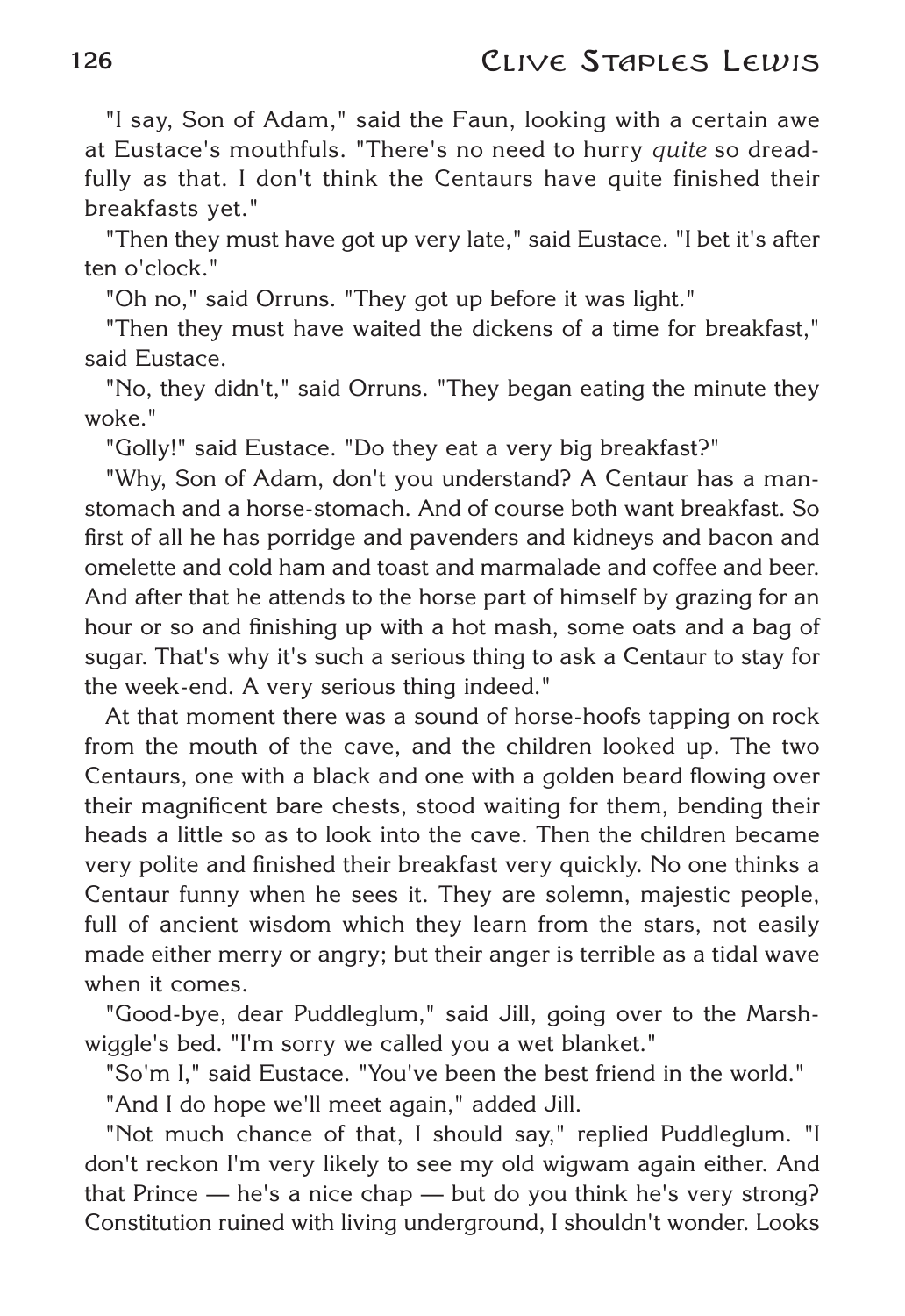### The SILVER Chair company of the SILVER Chair company of the state of the state of the state of the state of the state of the state of the state of the state of the state of the state of the state of the state of the state

the sort that might go off any day."

"Puddleglum!" said Jill. "You're a regular old humbug. You sound as doleful as a funeral and I believe you're perfectly happy. And you talk as if you were afraid of everything, when you're really as brave as as a lion."

"Now, speaking of funerals," began Puddleglum, but Jill, who heard the Centaurs tapping with their hoofs behind her, surprised him very much by flinging her arms round his thin neck and kissing his muddylooking face, while Eustace wrung his hand. Then they both rushed away to the Centaurs, and the Marsh-wiggle, sinking back on his bed, remarked to himself, "Well, I wouldn't have dreamt of her doing that. Even though I *am* a good-looking chap."

To ride on a Centaur is, no doubt, a great honour (and except Jill and Eustace there is probably no-one alive in the world to-day who has had it) but it is very uncomfortable. For no-one who valued his life would suggest putting a saddle on a Centaur, and riding bare-back is no fun; especially if, like Eustace, you have never learned to ride at all. The Centaurs were very polite in a grave, gracious, grown-up kind of way, and as they cantered through the Narnian woods they spoke, without turning their heads, telling the children about the properties of herbs and roots, the influences of the planets, the nine names of Aslan with their meanings, and things of that sort. But however sore and jolted the two humans were, they would now give anything to have that journey over again: to see those glades and slopes sparkling with last night's snow, to be met by rabbits and squirrels and birds that wished you good morning, to breathe again the air of Narnia and hear the voices of the Narnian trees.

They came down to the river, flowing bright and blue in winter sunshine, far below the last bridge (which is at the snug, red-roofed little town of Beruna) and were ferried across in a flat barge by the ferryman; or rather, by the ferry-wiggle, for it is Marsh-wiggles who do most of the watery and fishy kinds of work in Narnia. And when they had crossed they rode along the south bank of the river and presently came to Cair Paravel itself. And at the very moment of their arrival they saw that same bright ship which they had seen when they first set foot in Narnia, gliding up the river like a huge bird. All the court were once more assembled on the green between the castle and the quay to welcome King Caspian home again. Rilian, who had changed his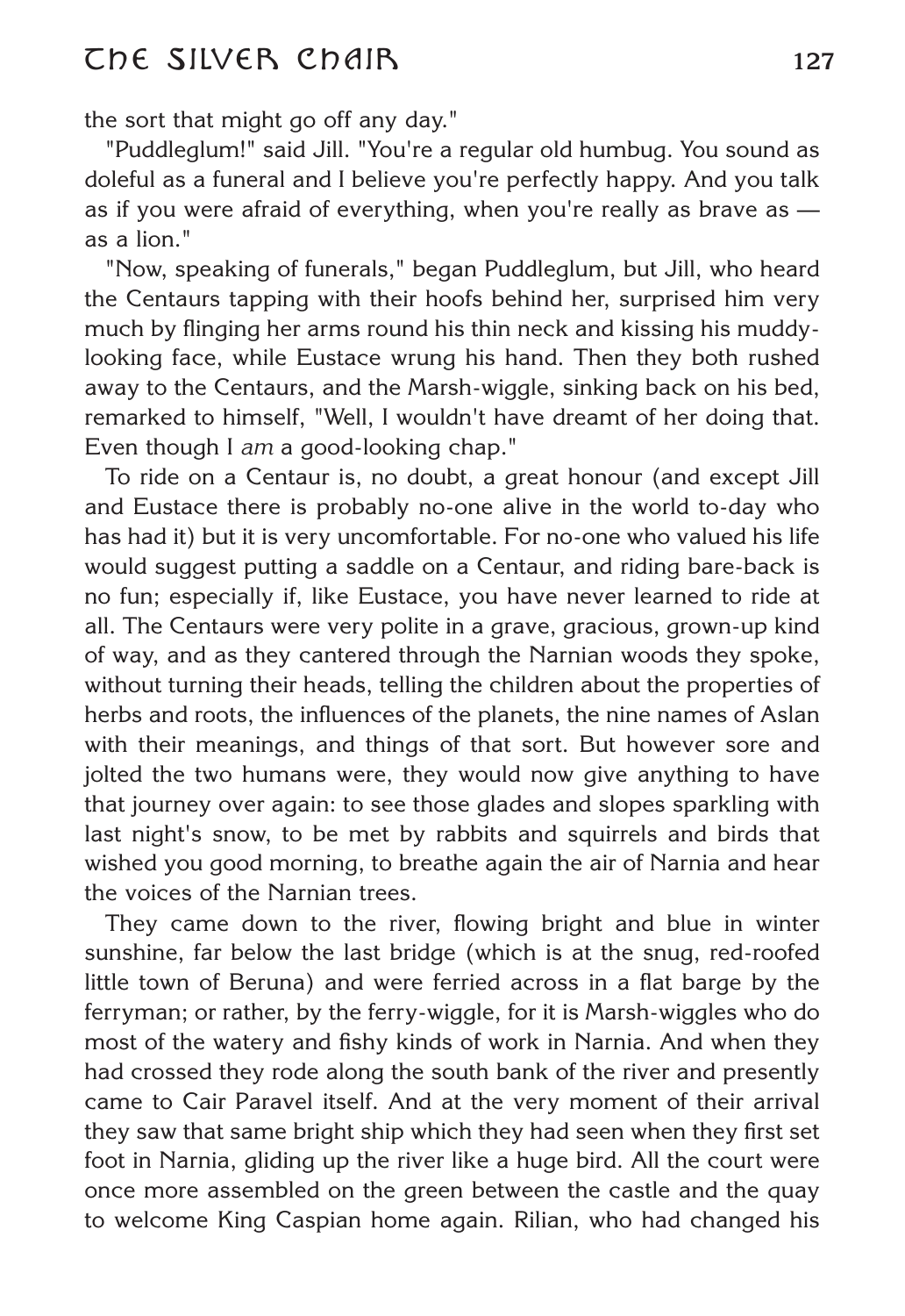black clothes and was now dressed in a scarlet cloak over silver mail, stood close to the water's edge, bare-headed, to receive his father; and the Dwarf Trumpkin sat beside him in his little donkey-chair. The children saw there would be no chance of reaching the Prince through all that crowd, and, anyway, they now felt rather shy. So they asked the Centaurs if they might go on sitting on their backs a little longer and thus see everything over the heads of the courtiers. And the Centaurs said they might.

A flourish of silver trumpets came over the water from the ship's deck: the sailors threw a rope; rats (Talking Rats, of course) and Marsh-wiggles made it fast ashore; and the ship was warped in. Musicians, hidden somewhere in the crowd, began to play solemn, triumphal music. And soon the King's galleon was alongside and the Rats ran the gangway on board her.

Jill expected to see the old King come down it. But there appeared to be some hitch. A Lord with a pale face came ashore and knelt to the Prince and to Trumpkin. The three were talking with their heads close together for a few minutes, but no-one could hear what they said. The music played on, but you could feel that everyone was becoming uneasy. Then four Knights, carrying something and going very slowly, appeared on deck. When they started to come down the gangway you could see what they were carrying: it was the old King on a bed, very pale and still. They set him down. The Prince knelt beside him and embraced him. They could see King Caspian raising his hand to bless his son. And everyone cheered, but it was a halfhearted cheer, for they all felt that something was going wrong. Then suddenly the King's head fell back upon his pillows, the musicians stopped and there was a dead silence. The Prince, kneeling by the King's bed, laid down his head upon it and wept.

There were whisperings and goings to and fro. Then Jill noticed that all who wore hats, bonnets, helmets, or hoods were taking them off — Eustace included. Then she heard a rustling and flapping noise up above the castle; when she looked she saw that the great banner with the golden Lion on it was being brought down to half-mast. And after that, slowly, mercilessly, with wailing strings and disconsolate blowing of horns, the music began again: this time, a tune to break your heart.

They both slipped off their Centaurs (who took no notice of them). "I wish I was at home," said Jill.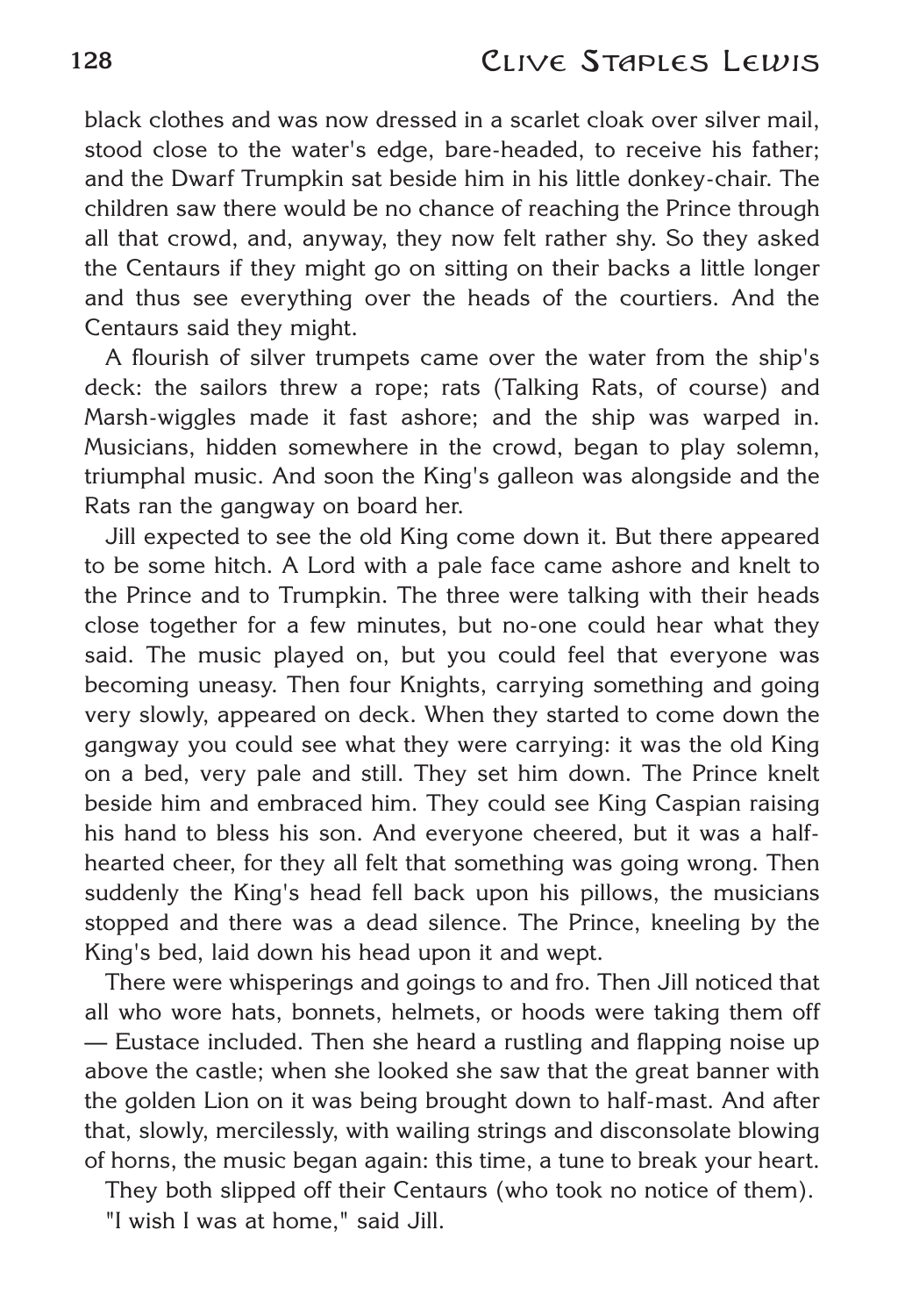Eustace nodded, saying nothing, and bit his lip.

"I have come," said a deep voice behind them. They turned and saw the Lion himself, so bright and real and strong that everything else began at once to look pale and shadowy compared with him. And in less time than it takes to breathe Jill forgot about the dead King of Narnia and remembered only how she had made Eustace fall over the cliff, and how she had helped to muff nearly all the signs, and about all the snappings and quarrellings. And she wanted to say "I'm sorry" but she could not speak. Then the Lion drew them towards him with his eyes, and bent down and touched their pale faces with his tongue, and said:

"Think of that no more. I will not always be scolding. You have done the work for which I sent you into Narnia."

"Please, Aslan," said Jill, "may we go home now?"

"Yes. I have come to bring you Home," said Aslan. Then he opened his mouth wide and blew. But this time they had no sense of flying through the air: instead, it seemed that they remained still, and the wild breath of Aslan blew away the ship and the dead King and the castle and the snow and the winter sky. For all these things floated off into the air like wreaths of smoke, and suddenly they were standing in a great brightness of mid-summer sunshine, on smooth turf, among mighty trees, and beside a fair, fresh stream. Then they saw that they were once more on the Mountain of Aslan, high up above and beyond the end of that world in which Narnia lies. But the strange thing was that the funeral music for King Caspian still went on, though no one could tell where it came from. They were walking beside the stream and the Lion went before them: and he became so beautiful, and the music so despairing, that Jill did not know which of them it was that filled her eyes with tears.

Then Aslan stopped, and the children looked into the stream. And there, on the golden gravel of the bed of the stream, lay King Caspian, dead, with the water flowing over him like liquid glass. His long white beard swayed in it like water-weed. And all three stood and wept. Even the Lion wept: great Lion-tears, each tear more precious than the Earth would be if it was a single solid diamond. And Jill noticed that Eustace looked neither like a child crying, nor like a boy crying and wanting to hide it, but like a grown-up crying. At least, that is the nearest she could get to it; but really, as she said, people don't seem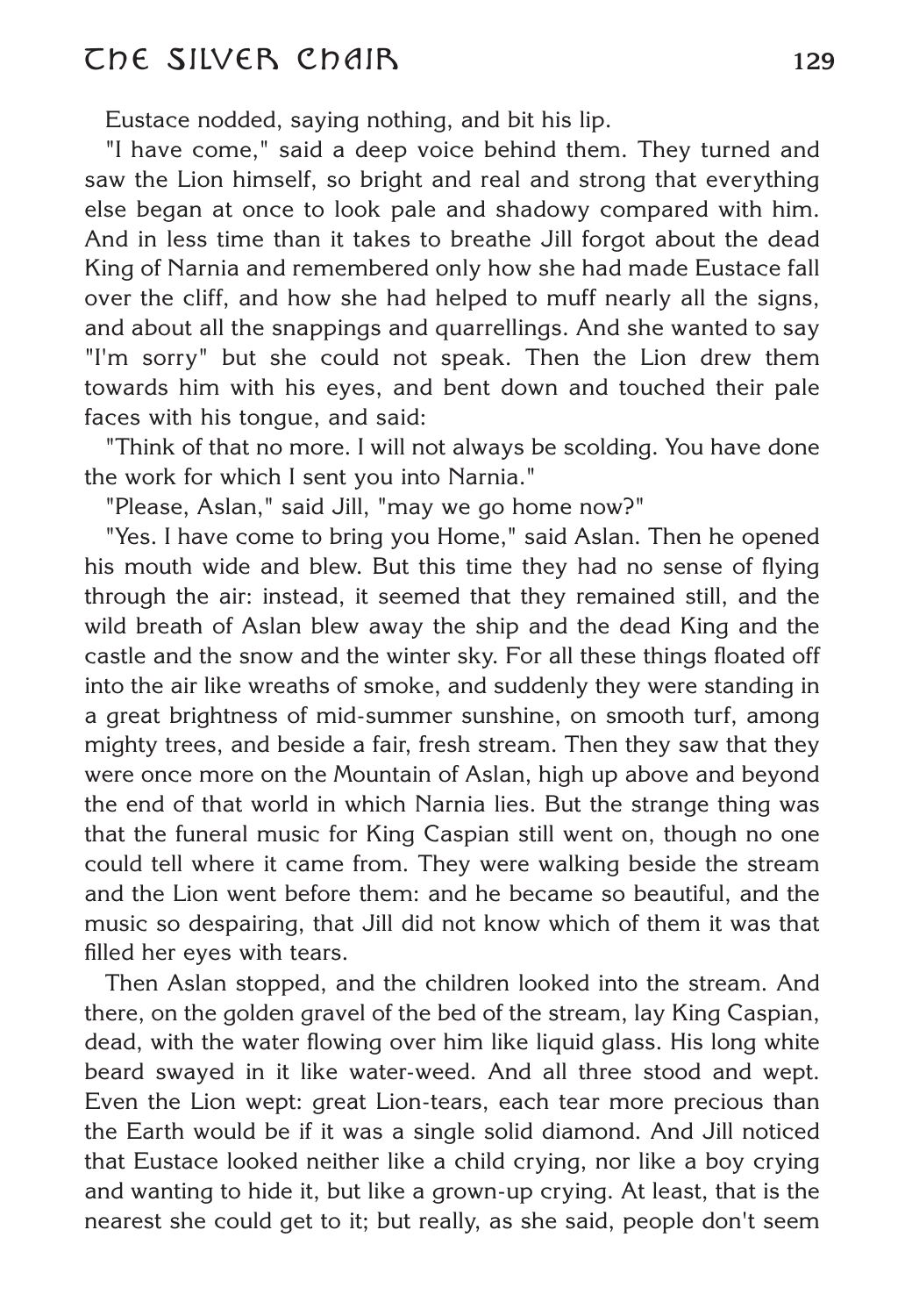to have any particular ages on that mountain.

"Son of Adam," said Aslan, "go into that thicket and pluck the thorn that you will find there, and bring it to me."

Eustace obeyed. The thorn was a foot long and sharp as a rapier.

"Drive it into my paw, son of Adam," said Aslan, holding up his right fore-paw and spreading out the great pad towards Eustace.

"Must I?" said Eustace.

"Yes," said Aslan.

Then Eustace set his teeth and drove the thorn into the Lion's pad. And there came out a great drop of blood, redder than all redness that you have ever seen or imagined. And it splashed into the stream over the dead body of the King. At the same moment the doleful music stopped. And the dead King began to be changed. His white beard turned to grey, and from grey to yellow, and got shorter and vanished altogether; and his sunken cheeks grew round and fresh, and the wrinkles were smoothed, and his eyes opened, and his eyes and lips both laughed, and suddenly he leaped up and stood before them — a very young man, or a boy. (But Jill couldn't say which, because of people having no particular ages in Aslan's country. Even in this world, of course, it is the stupidest children who are most childish and the stupidest grown-ups who are most grown-up.) And he rushed to Aslan and flung his arms as far as they would go round the huge neck; and he gave Aslan the strong kisses of a King, and Aslan gave him the wild kisses of a Lion.

At last Caspian turned to the others. He gave a great laugh of astonished joy.

"Why! Eustace!" he said. "Eustace! So you did reach the end of the world after all. What about my second-best sword that you broke on the sea-serpent?"

Eustace made a step towards him with both hands held out, but then drew back with a somewhat startled expression.

"Look here! I say," he stammered. "It's all very well. But aren't you? — I mean didn't you — ?"

"Oh, don't be such an ass," said Caspian.

"But," said Eustace, looking at Aslan. "Hasn't he — er — died?"

"Yes," said the Lion in a very quiet voice, almost (Jill thought) as if he were laughing. "He has died. Most people have, you know. Even I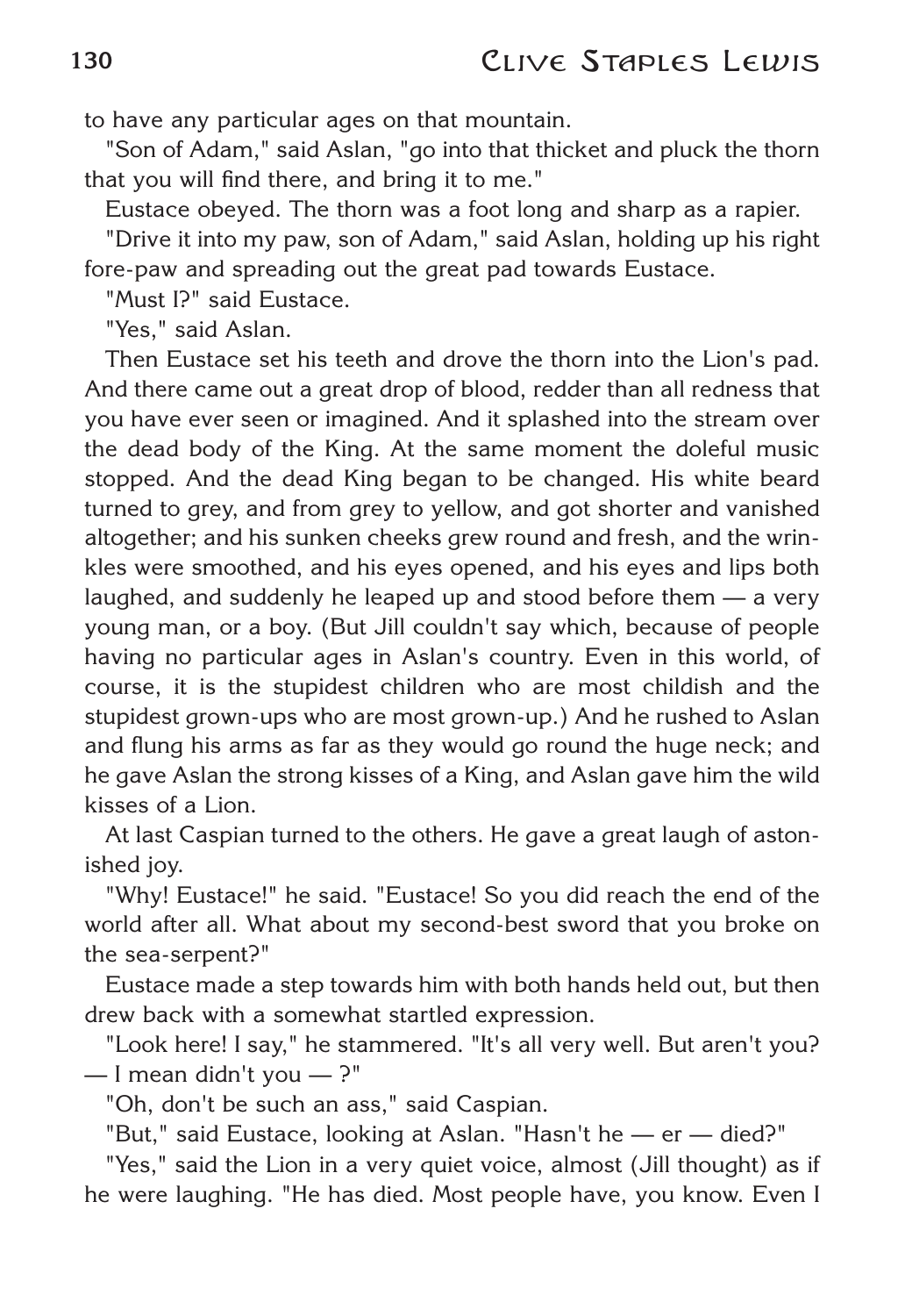### The SILVER Chair company of the SILVER Chair company of the state of the state of the state of the state of the state of the state of the state of the state of the state of the state of the state of the state of the state

have. There are very few who haven't."

"Oh," said Caspian. "I see what's bothering you. You think I'm a ghost, or some nonsense. But don't you see? I would be that if I appeared in Narnia now: because I don't belong there any more. But one can't be a ghost in one's own country. I might be a ghost if I got into your world. I don't know. But I suppose it isn't yours either, now you're here."

A great hope rose in the children's hearts. But Aslan shook his shaggy head. "No, my dears," he said. "When you meet me here again, you will have come to stay. But not now. You must go back to your own world for a while."

"Sir," said Caspian, "I've always wanted to have just one glimpse of *their* world. Is that wrong?"

"You cannot want wrong things any more, now that you have died, my son," said Aslan. "And you shall see their world — for five minutes of their time. It will take no longer for you to set things right there." Then Aslan explained to Caspian what Jill and Eustace were going back to and all about Experiment House: he seemed to know it quite as well as they did.

"Daughter," said Aslan to Jill, "pluck a switch off that bush." She did; and as soon as it was in her hand it turned into a fine new riding crop.

"Now, sons of Adam, draw your swords," said Aslan. "But use only the flat, for it is cowards and children, not warriors, against whom I send you."

"Are you coming with us, Aslan?" said Jill.

"They shall see only my back," said Aslan.

He led them rapidly through the wood, and before they had gone many paces, the wall of Experiment House appeared before them. Then Aslan roared so that the sun shook in the sky and thirty feet of the wall fell down before them. They looked through the gap, down into the school shrubbery and onto the roof of the gym, all under the same dull autumn sky which they had seen before their adventures began. Aslan turned to Jill and Eustace and breathed upon them and touched their foreheads with his tongue. Then he lay down amid the gap he had made in the wall and turned his golden back to England, and his lordly face towards his own lands. At the same moment Jill saw figures whom she knew only too well running up through the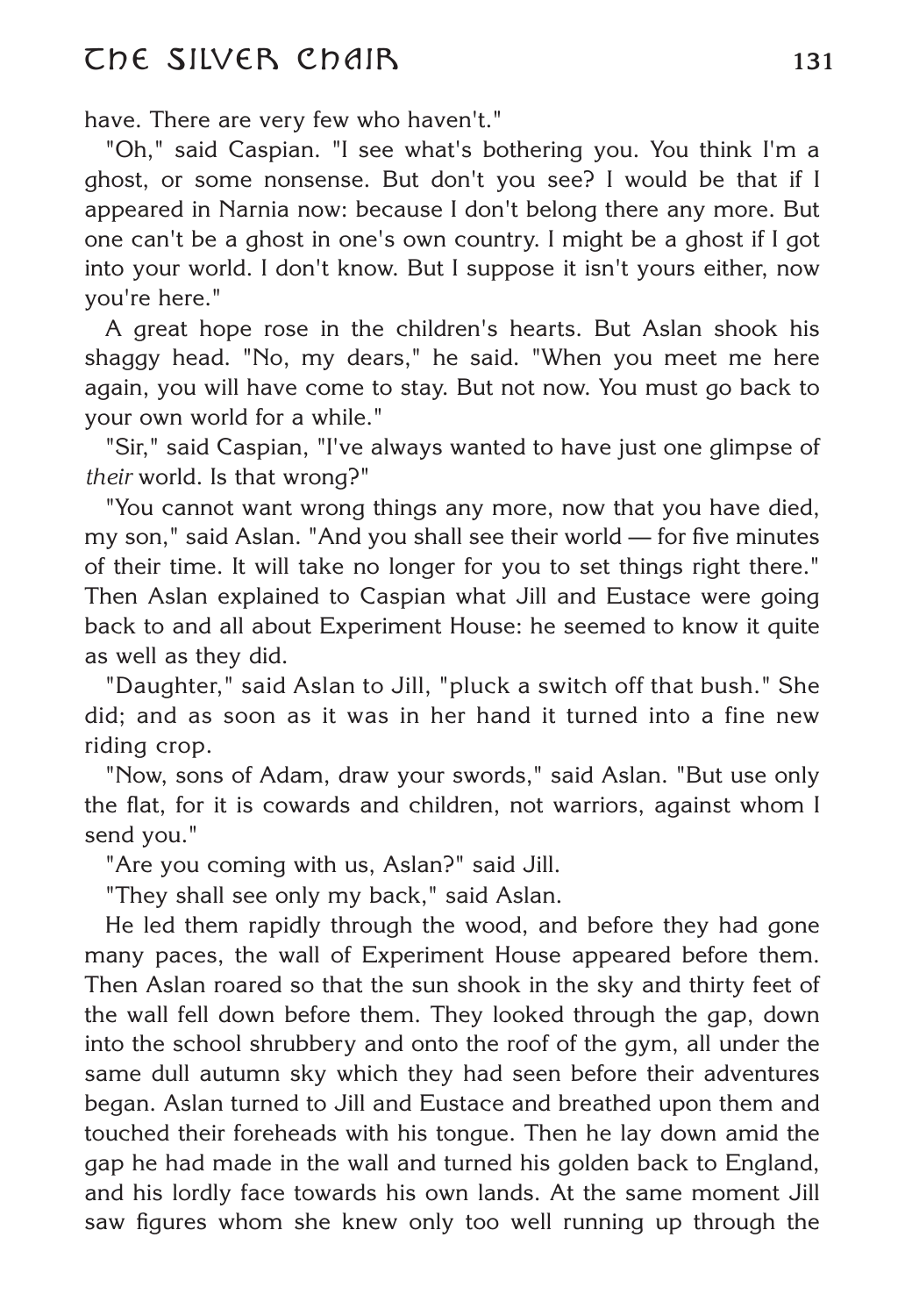laurels towards them. Most of the gang were there — Adela Pennyfather and Cholmondely Major, Edith Winterblott, "Spotty" Sorner, big Bannister, and the two loathsome Garrett twins. But suddenly they stopped. Their faces changed, and all the meanness, conceit, cruelty, and sneakishness almost disappeared in one single expression of terror. For they saw the wall fallen down, and a lion as large as a young elephant lying in the gap, and three figures in glittering clothes with weapons in their hands rushing down upon them. For, with the strength of Aslan in them, Jill plied her crop on the girls and Caspian and Eustace plied the flats of their swords on the boys so well that in two minutes all the bullies were running like mad, crying out, "Murder! Fascists! Lions! It isn't *fair*." And then the Head (who was, by the way, a woman) came running out to see what was happening. And when she saw the lion and the broken wall and Caspian and Jill and Eustace (whom she quite failed to recognise) she had hysterics and went back to the house and began ringing up the police with stories about a lion escaped from a circus, and escaped convicts who broke down walls and carried drawn swords. In the midst of all this fuss Jill and Eustace slipped quietly indoors and changed out of their bright clothes into ordinary things, and Caspian went back into his own world. And the wall, at Aslan's word, was made whole again. When the police arrived and found no lion, no broken wall, and no convicts, and the Head behaving like a lunatic, there was an inquiry into the whole thing. And in the inquiry all sorts of things about Experiment House came out, and about ten people got expelled. After that, the Head's friends saw that the Head was no use as a Head, so they got her made an Inspector to interfere with other Heads. And when they found she wasn't much good even at that, they got her into Parliament where she lived happily ever after.

Eustace buried his fine clothes secretly one night in the school grounds, but Jill smuggled hers home and wore them at a fancy-dress ball next holidays. And from that day forth things changed for the better at Experiment House, and it became quite a good school. And Jill and Eustace were always friends.

But far off in Narnia, King Rilian buried his father, Caspian the Navigator, Tenth of that name, and mourned for him. He himself ruled Narnia well and the land was happy in his days, though Puddleglum (whose foot was as good as new in three weeks) often pointed out that